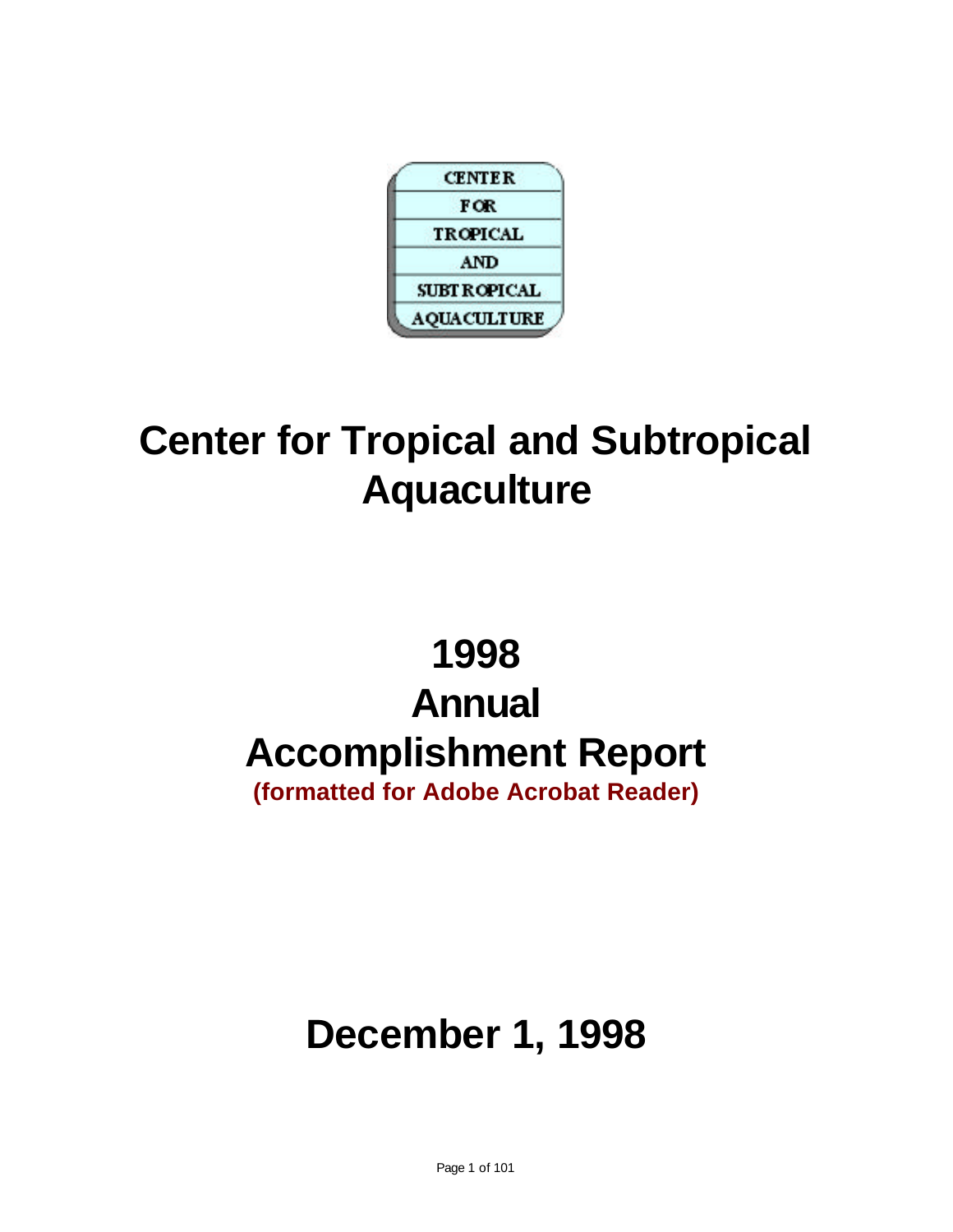# **Table of Contents**

| Understanding Gracilaria Gall Syndrome                                                              |  |
|-----------------------------------------------------------------------------------------------------|--|
| Library Aquaculture Workstation                                                                     |  |
|                                                                                                     |  |
|                                                                                                     |  |
| Differential Growth Rate Studies in Cultured Commercial Sponges                                     |  |
|                                                                                                     |  |
| Development of Pacific Threadfin and Milkfish Growout Technology                                    |  |
| Development of Improved Growout Culture for Chinese Catfish<br>Through Ploidy and Feed Applications |  |
|                                                                                                     |  |
| Diversification of Species for Aquaculture in Guam                                                  |  |
|                                                                                                     |  |
|                                                                                                     |  |
|                                                                                                     |  |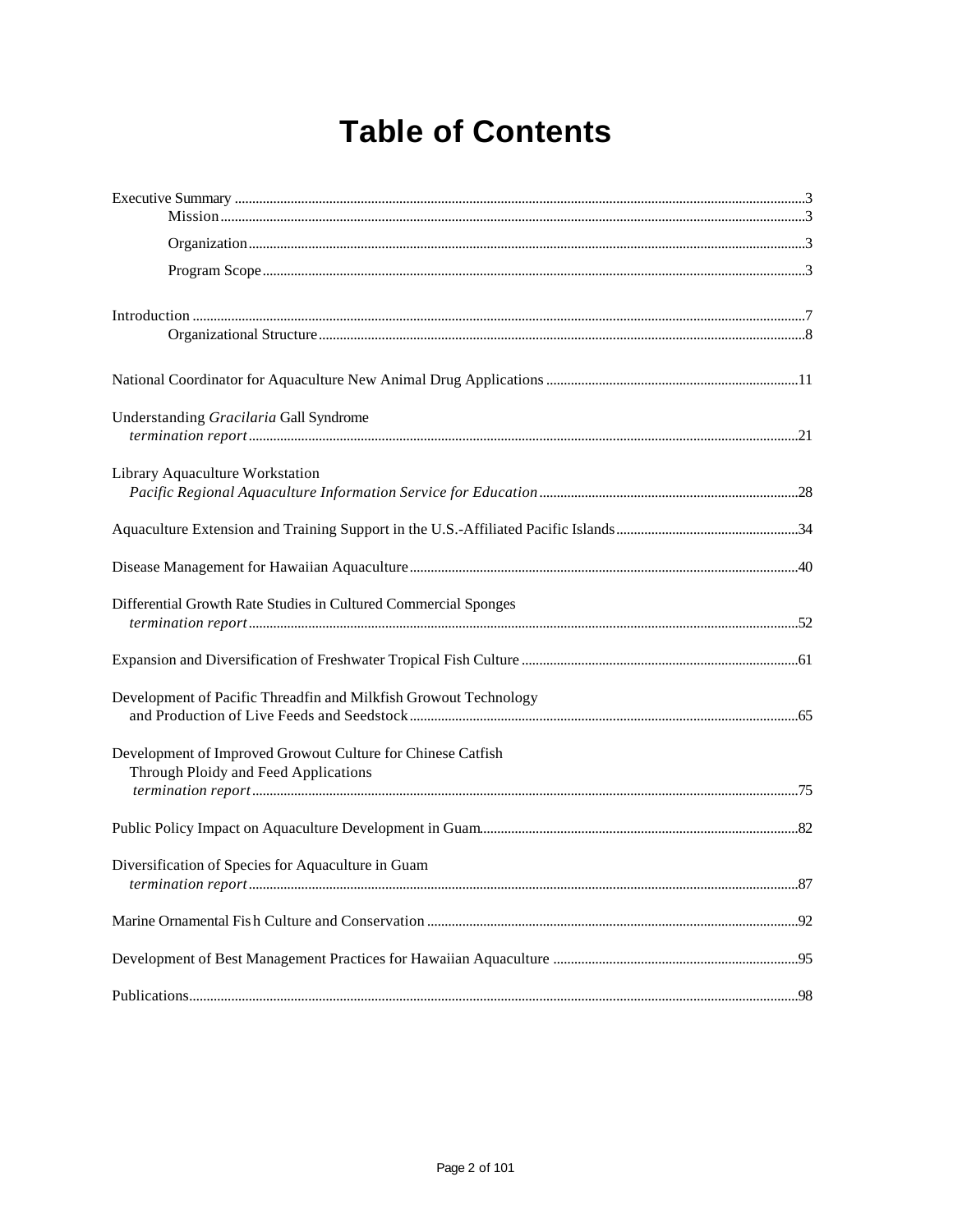## **Executive Summary**

### **Mission**

The Center for Tropical and Subtropical Aquaculture, or CTSA, is one of five regional aquaculture centers funded by the U.S. Department of Agriculture. The mission of CTSA is to support aquaculture research, development, demonstration and extension education to enhance viable and profitable U.S. aquaculture. Research projects span the American Insular Pacific, using its extensive resource base to meet the needs and concerns of the tropical aquaculture industry.

The Center for Tropical and Subtropical Aquaculture is jointly administered by the University of Hawaii and The Oceanic Institute. The Center offices and staff are located at The Oceanic Institute's Makapu`u Point site on windward Oahu.

### **Organization**

CTSA funds aquaculture research, development and demonstration projects. Each year's program is the result of several groups working together for many months. A Board of Directors oversees the Center's programmatic functions, and an Executive Committee is responsible for the Center's administrative policy and functions.

In addition, CTSA has two working groups. The Industry Advisory Council (IAC) comprises members from financial institutions, aquacultural and agricultural enterprises, government agencies and other business concerns. The Technical Committee (TC) is made up of researchers, extension agents and fisheries officers.

The Board, the IAC and the TC draw their members from American Samoa, the Commonwealth of the Northern Mariana Islands, the Federated States of Micronesia, Guam, Hawaii, the Republic of Palau and the Republic of the Marshall Islands.

### **Program Scope**

In April 1998, projects funded under the Center's Eleventh Year Plan of Work were initiated. The Center has funded 126 projects in its 11 years of operation. These projects fall into six categories:

National Aquaculture Priorities; Information Dissemination; Extension Support to Further Industry Development; Marketing and Economics; Development of New Technologies; Demonstration and Adaptation of Known Technologies.

A brief listing of the principal accomplishments of the active projects in these categories during 1998 is presented below. Details on each project's funding, participants, objectives, anticipated benefits, progress and future plans are presented in individual sections on each project.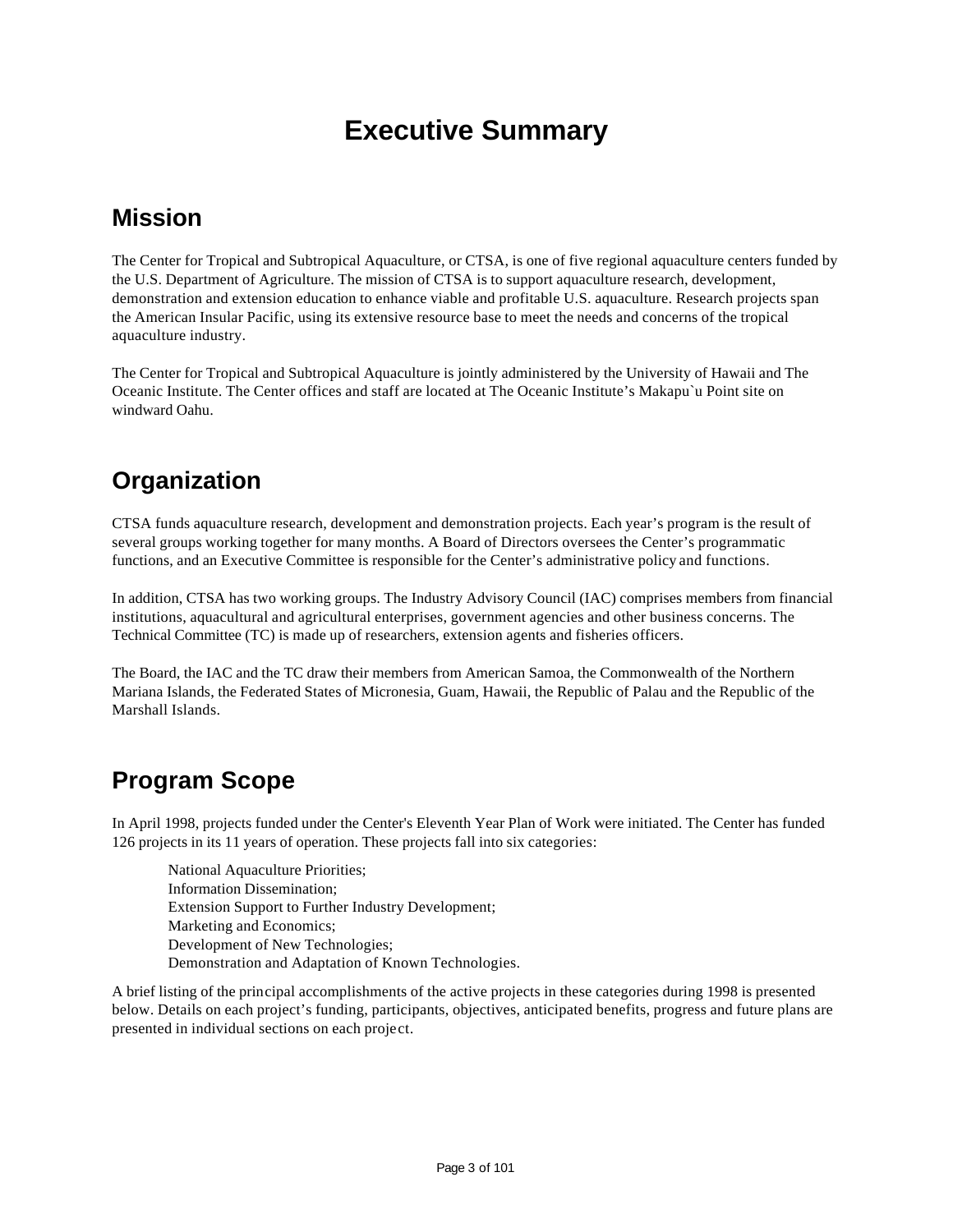### **National Aquaculture Priorities**

#### *National Coordinator for Aquaculture New Animal Drug Applications*

#### *Accomplishments*

As a direct result of the project, the U.S. Food and Drug Administration (FDA) announced on February 12, 1996, that it will "defer regulatory enforcement against the unapproved sales and use of an approved Human Chorionic Gonadotrophin (HCG) product as a spawning aid in fish by or on the order of a licensed veterinarian." This provides aquaculture farmers with a means of legally obtaining and using HCG until it is approved by the FDA.

In July 1998, the FDA approved Western Chemical Inc.'s supplemental New Animal Drug Application (NADA) for formalin solution to be used in the water of all finfish as an external parasiticide and all finfish eggs as a fungicide. This approval means that Western Chemical is the only manufacturer whose formalin can be labeled and sold for those uses. FDA's amendment of the animal drug regulations to reflect approval of Western Chemical's NADA became effective July 16, 1998.

#### *Development of Best Management Practices for Hawaiian Aquaculture*

#### *Accomplishments*

This project, initiated under the CTSA Eleventh Annual Plan of Work, will develop a general, standardized set of best management practices for Hawaii aquaculture. This will aid farmers in obtaining necessary permits, which has proved a major constraint to the aquaculture industry in Hawaii.

### **Information Dissemination**

#### *Library Aquaculture Workstation*

#### *Accomplishments*

This project, known as the Pacific Regional Aquaculture Information Service for Education or PRAISE, established remote workstations equipped with modems. From these workstations, users can connect to the information service at the University of Hawaii to perform CD-ROM database searches 24 hours a day. Six remote sites were established in Hawaii and two were established in Guam. PRAISE entered a cooperative agreement with PEACESAT, a federally funded communications satellite, whereby residents at five Pacific Island sites can directly access the Aquatic Sciences and Fisheries Abstracts (ASFA) database through an Internet connection between the local PEACESAT station and the mainland vendor. In addition, PRAISE established a home page on the WorldWide Web. Search requests can be sent to PRAISE personnel via the web page.

During 1998, the project provided PRAISE switched to Worldwide Web access of the *Aquatic Sciences and Fisheries Abstracts* database, thereby simplifying and expanding access to Hawaii users. All those with \*@hawaii.edu email accounts log on to the Internet and conduct database searches via the Worldwide Web. Other users can submit search requests to PRAISE via the Worldwide Web site. In addition, PRAISE has established two remote sites, one of which is housed in the CTSA Administrative Offices at The Oceanic Institute, that can access Internet database searches.

#### *Publications*

#### *Accomplishments*

This project produced a quarterly newsletter, and an annual technical bulletin on each of the Center's active funded projects. In addition, the project provided assistance to "RAC Results: Aquaculture Extension and Training in the U.S.-Affiliated Pacific Islands." The publications project also provided production assistance to publish manuals from two projects. The manuals were titled "Spawning and Early Larval Rearing of Giant Clams" and "Pacific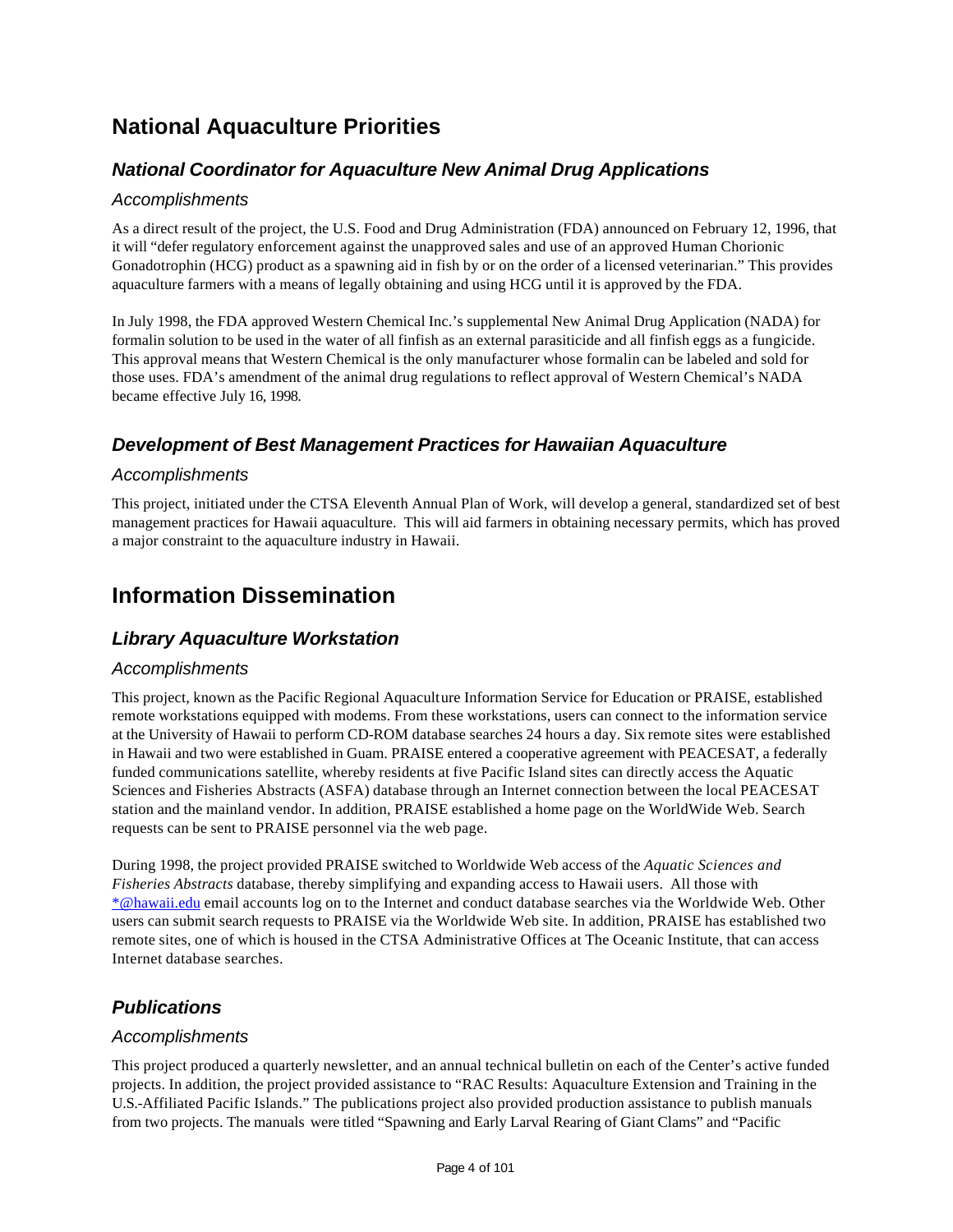Threadfin *Polydactylus sexfilis* (Moi) Hatchery Manual." The project also established and maintains a home page on the worldwide web from which Internet browsers can download publications and learn about the Center.

### **Extension Support to Further Industry Development**

#### *Aquaculture Extension and Training Support in the U.S.-Affiliated Pacific Islands*

#### *Accomplishments*

This project provides extension and training support to aquaculturists and to government fisheries and aquaculture staff throughout the region. This support included conducting aquaculture training courses at various locations, providing scientific advice to the FSM National Aquaculture Center and other private and public concerns, and assisting with reef surveys and reseeding programs for giant clams, sponges, pearl oysters and other species as requested by local authorities. The project produced a manual and companion video titled "Spawning and Early Larval Rearing of Giant Clams."

#### *Disease Management for Hawaiian Aquaculture*

#### *Accomplishments*

This project is identifying factors that may contribute to the occurrence of bacterial disease during growout of Chinese catfish (*Clarias fuscus*) and developing strategies to control those diseases. In addition, methods of decontaminating shrimp ponds infected with the IHHN virus are being tested, groups of imported freshwater tropical fish are being surveyed to document mortality patterns, portray environmental conditions and determine the presence and prevalence of certain parasites and bacterial pathogens, and the effects of ectoparasites on cultured tilapia and mullet are being assessed.

#### *Public Policy Impact on Aquaculture Development in Guam*

#### *Accomplishments*

This project is promoting cooperation between the Guam legislature, Guam Environmental Protection Agency (GEPA), Department of Commerce (DOC), Department of Agriculture (DOA), Bureau of Planning (BOP), Chamorro Land Trust Commission (CLTC), U.S. Army Corps of Engineers (ACOE), Department of Land Management (DLM), University of Guam, Marine Lab (UOGML) and others. The benefit will be the direct participation of relevant agencies in the consideration and formation of sound aquaculture policy.

### **Development of New Technologies**

#### *Development of Pacific Threadfin and Milkfish Growout Technology and Production of Live Feeds and Seedstock*

#### *Accomplishments*

Results from experiments and nursery runs at commercial farms indicate that farmers can be very successful at raising threadfin, given proper guidance through extension activities. Farmers have gained confidence that survival and growth can be kept at profitable levels provided that proper facilities and techniques are employed. Feeding trials for both threadfin and milkfish have aided both in identifying the best commercial feeds and formulations for threadfin growout and in ways to minimize feed costs, which typically represent 50 percent of the production costs of any fish farming operation. Water use costs can also be lowered with the identification of threadfin loading rate requirements. Market tests have shown that threadfin is a versatile, high quality product that can be sold for \$6 to \$7 per pound. Markets will purchase and sell threadfin that range from 0.5 pounds to 2 pounds. The most appropriate size for farmers to grow threadfin is between 0.5 and 1 pound, which can be attained at 6 to 8 months of age at most Hawaii farms. Given estimated survival rates of fish produced under this project, the average price of \$6 per pound in the round and 0.75 pound harvest weight, this CTSA Year 9 project will contribute an estimated \$414,000 in net sales to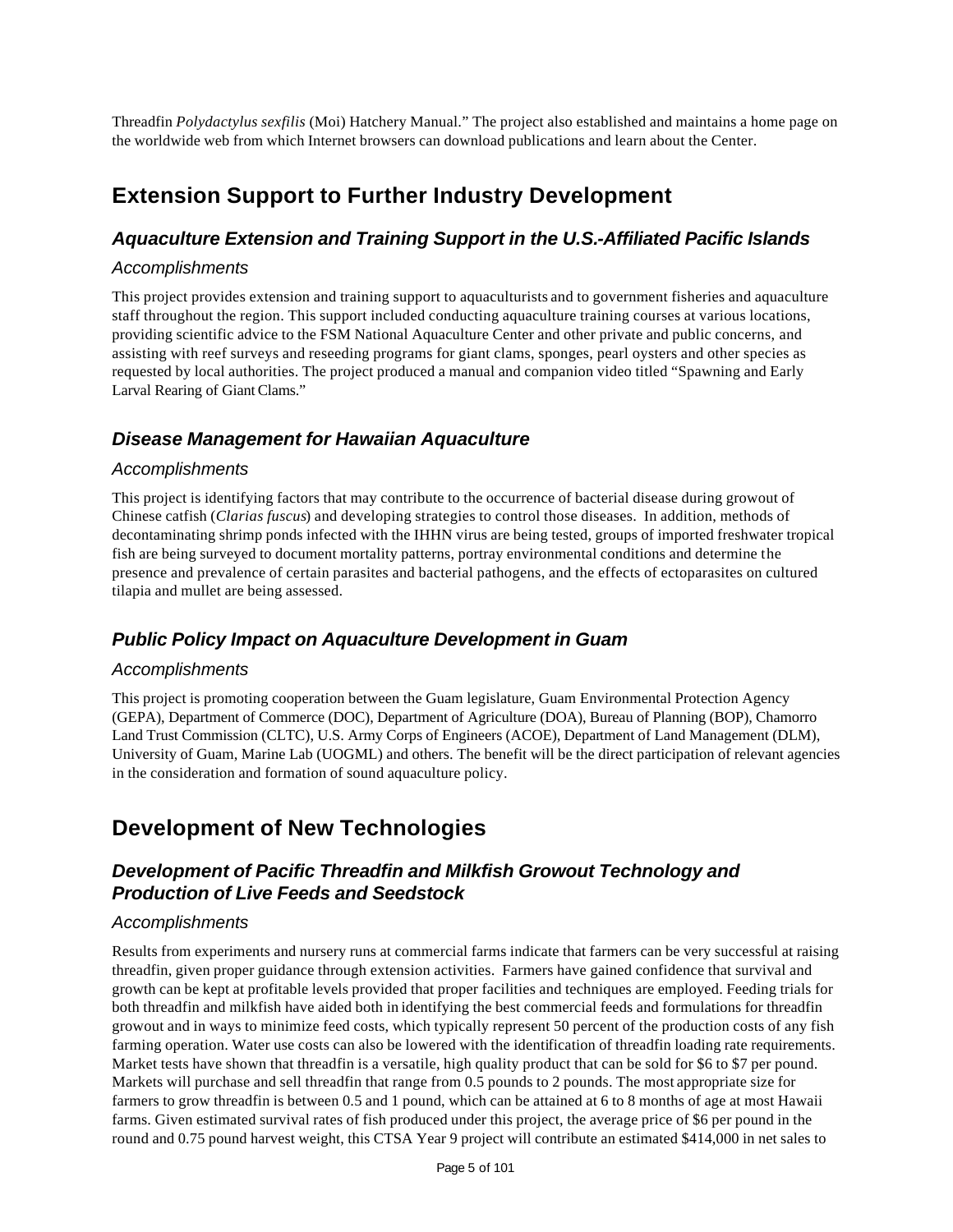Hawaii threadfin farmers. Total net sales attributed to this project during CTSA Year 8 and Year 9 is estimated at percent \$508,500. The project continued to provide seedstock and technical assistance to participating farmers. This has resulted in improved on-farm survival rates averaging 98 percent.

#### *Diversification of Species for Aquaculture in Guam*

#### *Accomplishments*

This project developed a technique for spawning and culturing hard corals for the aquarium trade. It has also identified an artificial substrate that can be used for settling corals, which will help to identify them as cultured in the marketplace.

### **Demonstration and Adaptation of Known Technologies**

#### *Differential Growth Rate Studies in Cultured Commercial Sponges Accomplishments*

This project compared growth of various sponges to determine which would be best used to replant a farm. The study determined that high growth rate sponges were best to replant a farm because the sponges maintained high growth rates after being divided into cuttings, whereas slow-growing sponges maintain their slow growth rates when divided into cuttings.

#### *Development of Improved Growout Culture for Chinese Catfish Through Ploidy and Feed Applications*

#### *Accomplishments*

Significantly greater growth of triploid fish at higher temperatures was observed. These higher water temperatures are perhaps representations of typical water temperature at most Hawaii aquaculture sites. However, triploid growth was only about 10 percent greater on average than that of diploids. This is less than expected based on earlier results with *Clarias macrocephalus* but still could prove to be an advantage to farmers because triploids would reach marketable size about one month earlier than diploids. Triploid fish also exhibited significantly greater fat content when cultured at both high and low temperatures and on different feeds. Those fat profiles are considered "healthful" and could add to their market appeal. The project produced an extension fact sheet that will be published at the end of 1998.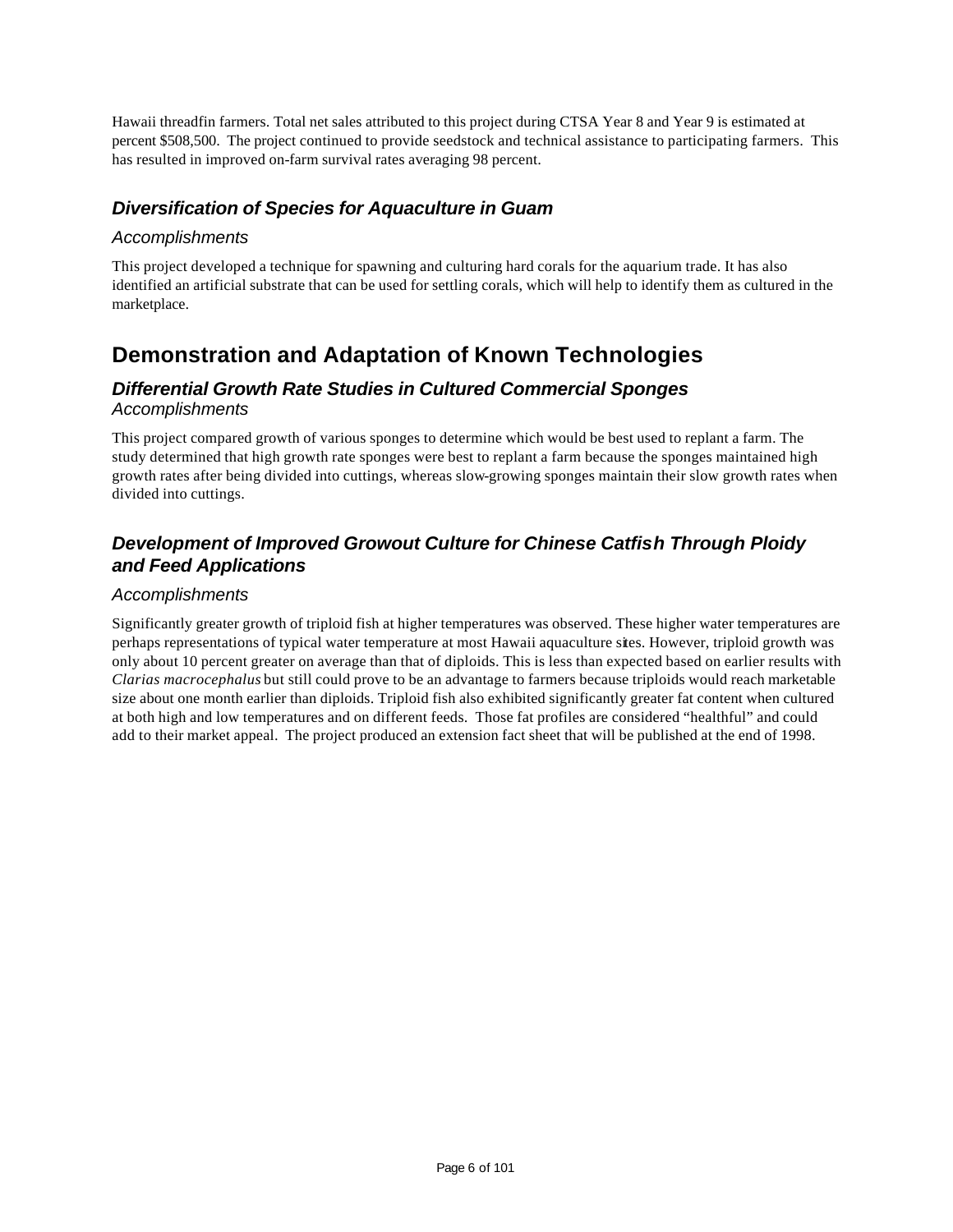## **Introduction**

During 1998, the Center for Tropical and Subtropical Aquaculture completed work on projects funded under its Eighth Annual Plan of Work and continued work on projects funded under its Ninth and Tenth Annual Plans of Work. In addition, the Center initiated work on projects developed under its Eleventh Annual Plan of Work and began developing its Twelfth Annual Plan of Work.

Ten projects were funded under the Center's eleventh year program, which was approved by the Center's Board of Directors on January 27, 1998. Three projects were new, and seven were continuations of projects begun under the programs of previous years.

One sign of the effectiveness of the Center's program is the willingness of other agencies to provide supplemental funding for projects. Over the life of CTSA, other agencies provided \$3,337,348 in additional or in-kind support to projects.

The development of the Year Twelve program was initiated in March 1998 at the annual meeting of the Industry Advisory Council (IAC). The IAC reviewed the progress of funded projects and recommended Year Twelve research priorities that would aid industry development. Members identified nine project areas, four of which were new areas, and five of which were continuations of projects funded under previous years. The priority areas were:

- 1. Library Aquaculture Workstation -- Year Twelve;
- 2. Extension and Training Support for the U.S.-Affiliated Pacific Islands -- Year Eleven;
- 3. Disease Management for Hawaiian Aquaculture -- Year Seven;
- 4. National Coordinator for Aquaculture New Animal Drug Applications -- Year Four;
- 5. Marine Ornamental Aquaculture *(new priority);*
- 6. Freshwater Ornamental Aquaculture *(new priority);*
- 7. Marine Food Fish Seedstock Production *(new priority)*;
- 8. Red Tilapia Seed and Tilapia Aquaponics in Guam *(new priority)*;
- 9. Publications.

In April 1998, the Technical Committee (TC), acting on the IAC's recommendations, drafted problem statements for new or expanded projects. Those formed the basis for the Preliminary Plan of Work, which was approved by the Board of Directors in May. The Center staff then solicited proposals for projects, and eight proposals were submitted.

In July, the Center began its four-month review process. New proposals were first subjected to external peer review by at least three experts in the project topic area. The expert peer reviewers were identified with the assistance of the directors of the other Regional Aquaculture Centers and the U.S.D.A. program administrators. Proposals for both new and continuing projects then underwent review by panels comprising members of the Industry Advisory Council and the Technical Committee. The final version of the proposals will be incorporated into the Twelfth Annual Plan of Work, which will be sent to the Center's Board of Directors for approval. Following Board approval, the plan will be submitted to the U.S. Department of Agriculture Cooperative State Research, Education and Extension Service for final approval.

Since the inception of the Center for Tropical and Subtropical Aquaculture in 1988, it has funded 126 research, demonstration, development and extension projects. Thirteen projects were active during 1998. These projects fall into six categories:

National Aquaculture Priorities; Information Dissemination; Extension Support to Further Industry Development; Marketing and Economics; Development of New Technologies;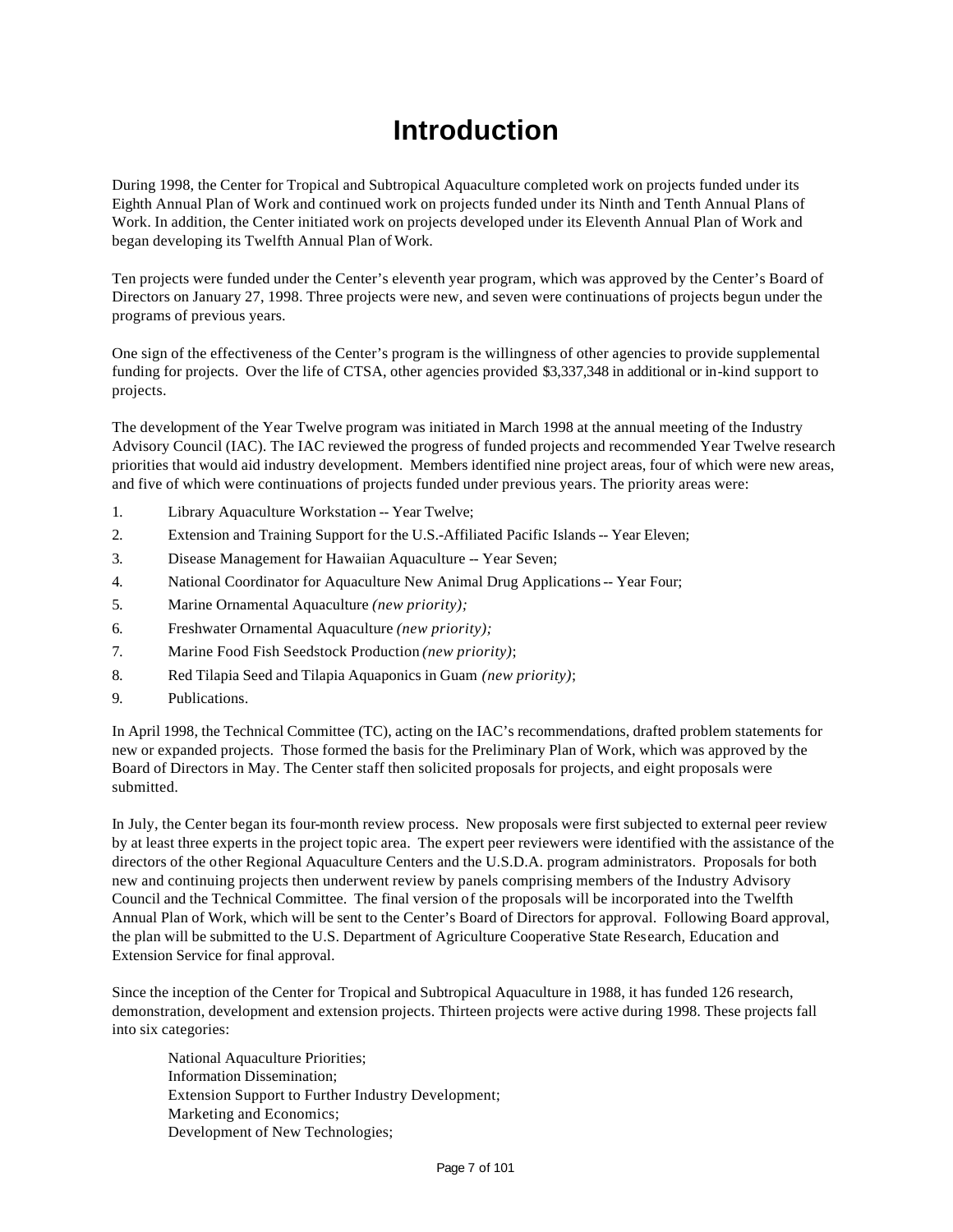Demonstration and Adaptation of Known Technologies.

Projects addressing national aquaculture priorities comprise:

National Coordinator for New Animal Drug Applications; Development of Best Management Practices for Hawaiian Aquaculture.

Projects addressing information dissemination comprise:

Library Aquaculture Workstation; Publications.

Projects addressing extension support to further industry development comprise:

Aquaculture Extension and Training Support in the U.S.-Affiliated Pacific Islands; Understanding *Gracilaria* Gall Syndrome; Disease Management for Hawaiian Aquaculture; Public Policy Impact on Aquaculture Development in Guam.

Projects addressing development of new technologies comprise:

Development of Threadfin (*Polydactylus sexfilis*) Fry Production Technology; Development of Pacific Threadfin and Milkfish Growout Technology and Production of Live Feeds and Seedstock.

Projects addressing demonstration and adaptation of known technologies comprise:

Differential Growth Rate Studies in Cultured Commercial Sponges; Expansion and Diversification of Freshwater Tropical Fish Culture; Development of Improved Growout Culture for Chinese Catfish through Ploidy and Feed Applications.

### **Organizational Structure**

Title XIV of the Agriculture and Food Act of 1980 and the Food Security Act of 1985 authorized establishment of aquacultural research, development and demonstration centers in the United States (Subtitle L, Sec. 1475[d]) in association with colleges and universities, state departments of agriculture, federal facilities, and non-profit private research institutions.

The five Regional Aquaculture Centers encourage cooperative and collaborative aquaculture research and extension education programs that have regional or national applications. Center programs complement and strengthen existing research and extension educational programs provided by the U.S. Department of Agriculture and by other public institutions. The Centers' objectives are to:

promote aquaculture research, development and demonstration for the enhancement of viable and profitable commercial aquaculture production in the United States for the benefit of producers, consumers and the American economy;

utilize the Regional Centers in a national program of cooperative and collaborative research, extension and development activities among public and private institutions having demonstrated capabilities in support of commercial aquaculture in the United States.

### **Administrative Center**

The Center for Tropical and Subtropical Aquaculture is co-administered by the University of Hawaii and The Oceanic Institute. CTSA's Administrative Center is located at The Oceanic Institute, on the island of Oahu in Hawaii. The Administrative Center staff provides all necessary support services for the Executive Committee, the Board of Directors, the Industry Advisory Council, the Technical Committee, various project review panels and delegations and project work groups. Dr. Cheng-Sheng Lee, Center Director, supervises operation of the Center.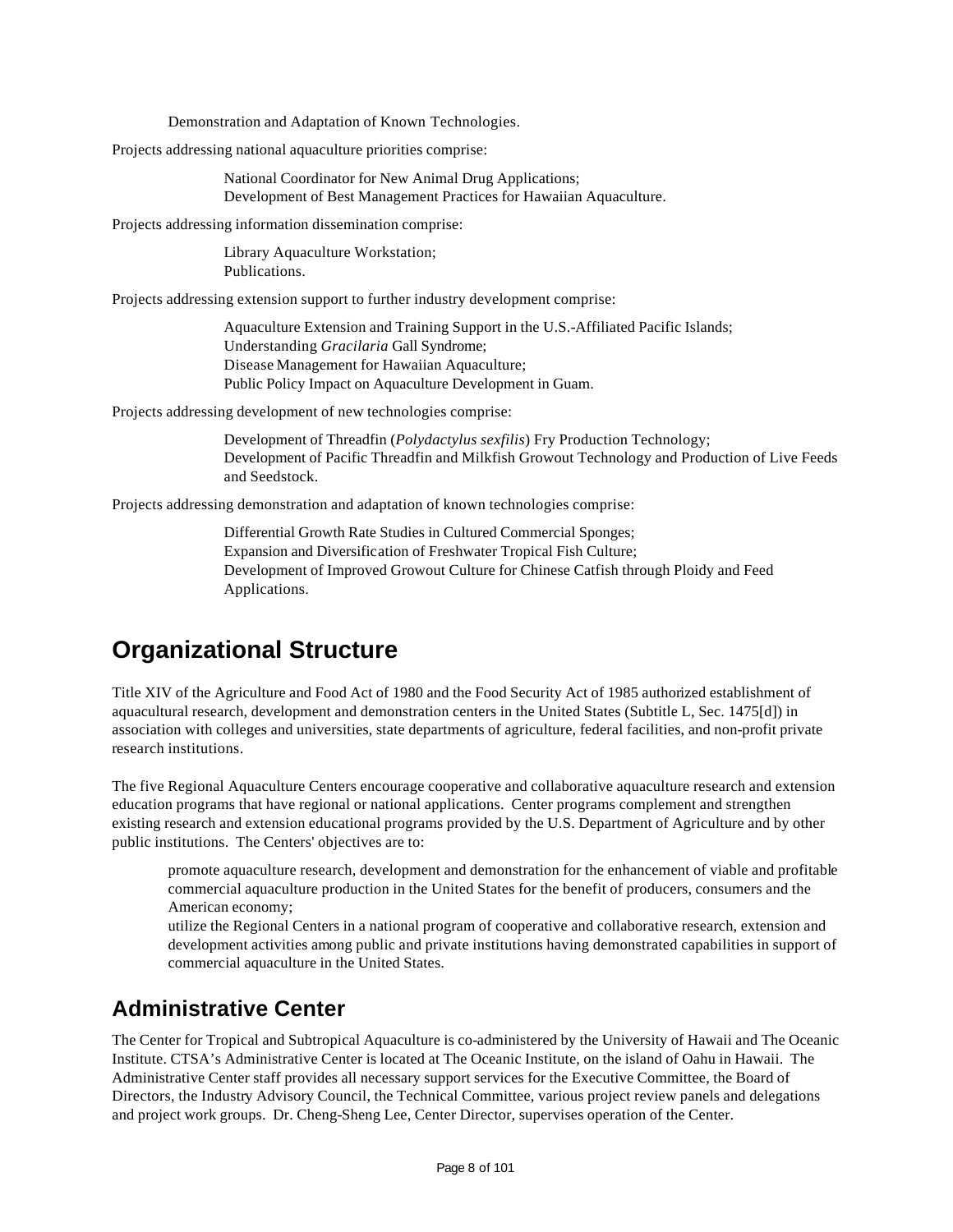### **Executive Committee**

The Executive Committee is the legal entity responsible for the Center's overall administrative policy formulation, budget and procedures. It also appoints the CTSA Director. The members of the Executive Committee are:

Dr. Gary D. Pruder, The Oceanic Institute, {Executive Committee Chairman}: Dr. Dean Smith, University of Hawaii.

### **Board of Directors**

The Board of Directors is responsible for the development and implementation of the Center's program policy, including concurrence on total budget issues. The Board is also responsible for development of ancillary agreements with other agencies and institutions.

The members of the Board of Directors represent educational, state and non-profit private research institutions throughout the region. The Board of Directors:

establishes initial guidelines for regional aquaculture research, development and demonstration activities; appoints and removes members of the Industry Advisory Council and the Technical Committee; approves the proposed strategy for project selection; approves the priority areas and goals for industry development identified by the Industry Advisory Council and Technical Committee; approves the Annual Plan of Work, including budget allocations; approves the Annual Accomplishment Report for consistency with the goals and objectives of CTSA and the authorizing legislation; develops ancillary agreements with other institutions.

The members of the Board of Directors, in alphabetical order, are:

Dr. Jeff Barcinas, College of Agriculture and Life Sciences, University of Guam; Mr. John Corbin, Hawaii State Aquaculture Development Program; Dr. Michael Harrington, Hawaii Institute of Tropical Agriculture and Human Resources, University of Hawaii. Dr. Charles Helsley, Sea Grant College Program, University of Hawaii; Dr. Gary D. Pruder, The Oceanic Institute {Executive Committee Chairman};

Dr. Singeru Singeo, Land Grant Program, College of Micronesia;

Dr. Dean Smith, University of Hawaii, {Board Chairman}.

### **Industry Advisory Council**

Members of the Industry Advisory Council include commercial aquaculture farmers, aquaculture suppliers and members of government bodies and financial institutions. Members are appointed by the Board of Directors for three-year, renewable terms. In the Industry Advisory Council's capacity as an advisory body, it provides an open information exchange forum for those involved in the aquaculture business. With the approval of the Board of Directors, contributions of the IAC can be incorporated into annual and ongoing plans for CTSA. The Industry Advisory Council:

recommends research and development needs and priorities from the perspective of the aquaculture industry;

participates as needed in the review of proposals, project progress reports, program review delegations and other functions of the Center;

recommends to the Board actions regarding new and continuing proposals, proposal modifications and terminations.

Members of the Industry Advisory Council are:

Mr. Bo Alexander, Hawaii Institute of Marine Biology, University of Hawaii;

Mr. David Barclay, Aquatic Culture and Design;

Mr. Dennis Bishop, Kona Mariculture;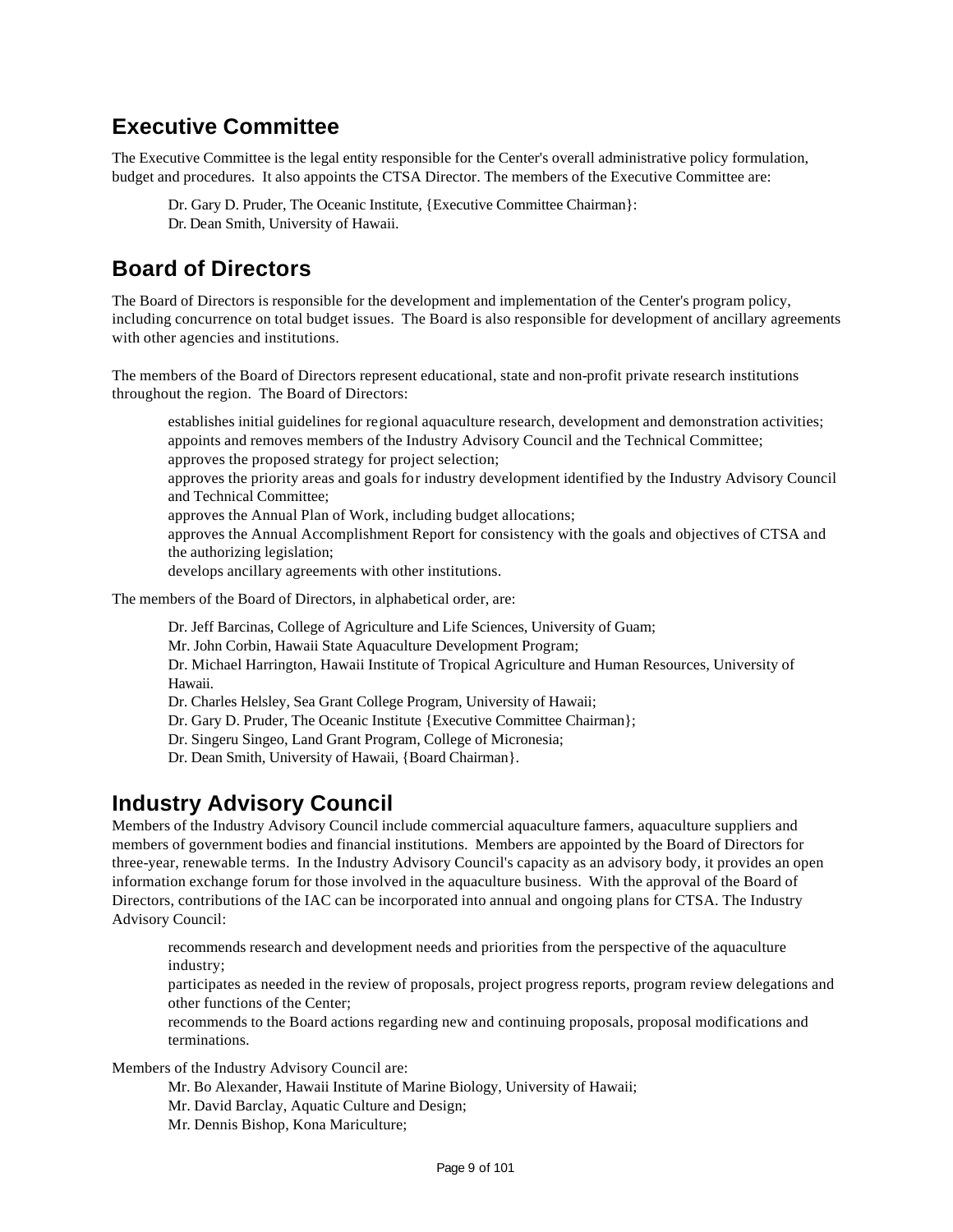Ms. Mary Brooks, Pacific Aquaculture; Mr. Steve Chaikin, Molokai Sea Farms; Mr. Shinji Chibana, Palau Biotech Marine Tropicals; Mr. Michael Crisostomo, Kurumaya SeaHorse Restaurant; Mr. Richard Croft, Pohnpei Natural Products; Mr. John Gourley, Micronesia Clam Company; Ms. Linda Gusman, Island Aquaculture; Mr. Steve Katase, Royal Hawaiian Sea Farms; Mr. Jeff Koch, Mokuleia Aquafarm; Mr. Ray Kosaka, Discus of Hawaii; Mr. Andrew Kuljis, Aquatic Farms; Dr. Craig MacDonald, Hawaii State Ocean Resources Development; Mr. Jerry B. Norris, Pacific Basin Development Council; Mr. Ramsey Reimers, Robert Reimers Enterprises; Dr. Richard Spencer, Hawaiian Marine Enterprises {Industry Advisory Council Chairman and *ex officio* member of the BOD} Mr. John Taitano, Guam Aquafarms; Mr. Ron Weidenbach, Hawaii Fish Company; Dr. James Wyban, High Health Aquaculture; Dr. Leonard Young, Hawaii State Aquaculture Development Program.

### **Technical Committee**

The Technical Committee's members represent participating research institutions and state extension services, other state or territorial public agencies as appropriate, and non-profit private research institutions. The Technical Committee provides research expertise to address priorities set by the Industry Advisory Council. Members are appointed by the Board of Directors for three-year, renewable terms. The Technical Committee:

prepares Problem Statements for priority areas identified by the Industry Advisory Council; participates as needed in project review panels, Program Review Delegations and other functions of the Center.

The members of the Technical Committee are:

Dr. Harry Ako, University of Hawaii {Technical Committee Chairman and *ex officio* member of the BOD}; Dr. Maqsudul Alam, University of Hawaii; Ms. Kristen Anderson, Hamilton Library, University of Hawaii; Mr. Richard Bailey, Sea Grant Extension Service, University of Hawaii; Dr. James Brock, Hawaii State Aquaculture Development Program; Mr. Mark Brotman, Land Grant Cooperative Extension, Northern Marianas College; Dr. Christopher Brown, Hawaii Institute of Marine Biology, University of Hawaii; Dr. John Brown, College of Agriculture and Life Sciences, University of Guam; Mr. David Crisostomo, University of Guam Cooperative Extension Service; Mr. Simon Ellis, Land Grant College Program, College of Micronesia; Dr. Kevin Hopkins, University of Hawaii; Dr. Robert D. Howerton, Sea Grant Extension Service, University of Hawaii; Mr. Tom Iwai, Anuenue Fisheries Research Center; Dr. Christopher Kelley, Hawaii Institute of Marine Biology; Dr. Andrew Kuniyuki, Cooperative Research and Extension, College of the Marshall Islands; Dr. PingSun Leung, University of Hawaii; Dr. Shaun Moss, The Oceanic Institute; Mr. Obichang Orak, Palau Mariculture Demonstration Center; Dr. Anthony Ostrowski, The Oceanic Institute; Dr. James Szyper, Hawaii Institute of Marine Biology; Mr. Howard Takata, Sea Grant Extension Service, University of Hawaii Dr. Clyde Tamaru, Sea Grant Extension Service, University of Hawaii.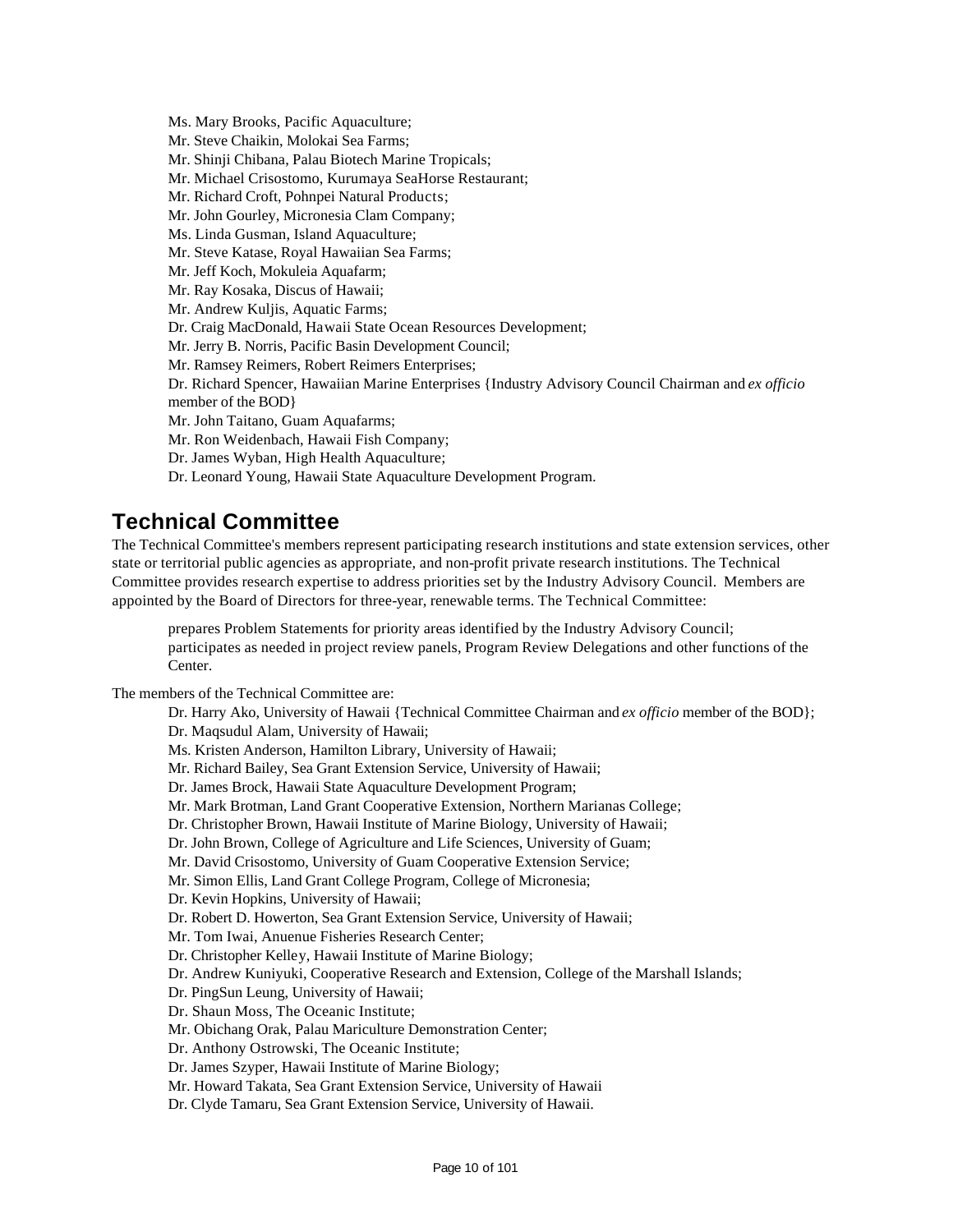# **National Coordinator for Aquaculture New Animal Drug Applications**

#### **Dates of Work**

May 1995 through May 1998

### **Funding Level**

\$15,000

### **Participants**

Rosalie Schnick

### **Objectives**

The overall goal of this project, which first received funding under the CTSA Eighth Annual Plan of Work, is coordination of activities for investigational new animal drug exemptions (INADs) and new animal drug applications (NADAs) to expedite approval for the use of various drugs in aquaculture. Specific objectives related to that goal are to:

serve as an information conduit between INAD and NADA applicants and the U.S. Food and Drug Administration's Center for Veterinary Medicine (CVM);

identify and encourage prospective INAD participants to become involved in specific investigational studies and NADA approval-related research;

seek the support and participation of pharmaceutical sponsors for INAD studies and NADAs and coordinate with INAD and NADA sponsors to achieve CVM approval more quickly;

guide prospective and current INAD holders on the format for INAD exemption requests and related submissions to CVM;

identify existing data and remaining data requirements for NADA approvals;

review, record, and provide information on the status of INADs and NADAs;

act as liaison and provide coordination among all the federal agencies involved in the INAD/NADA process; and

provide public education related to training and guidance in obtaining INAD exemptions and pursuing NADA approval.

### **Principal Accomplishments**

As a result of a successful funding initiative, the coordinator's position has been increased from three-quarters to full time during the second year, which began in May 1996. The coordinator worked to obtain INADs, NADAs and approvals for a number of drugs that are considered high priority by the public and private aquaculture community.

In August 1998, comments were submitted to the Food and Drug Administration regarding the FDA Modernization Act of 1997. The FDA was urged to increase the number of aquaculture reviewers and submit to Congress the document titled "Proposals to increase the availability of approved animal drugs for minor species and minor uses."

#### *Objective: Interest major pharmaceutical firms in developing their products, especially broadspectrum antibacterial compounds, for aquaculture;*

A major breakthrough occurred in developing a new, oral antibacterial for aquaculture. Schering-Plough Animal Health has agreed to allow the development of florfenicol as a broad spectrum antibacterial for public and private aquaculture and as the model oral drug for crop grouping research. A ballot was sent on December 31, 1997 to the stakeholders in the Federal-State Aquaculture Drug Approval Partnership program (IAFWA Project) to vote on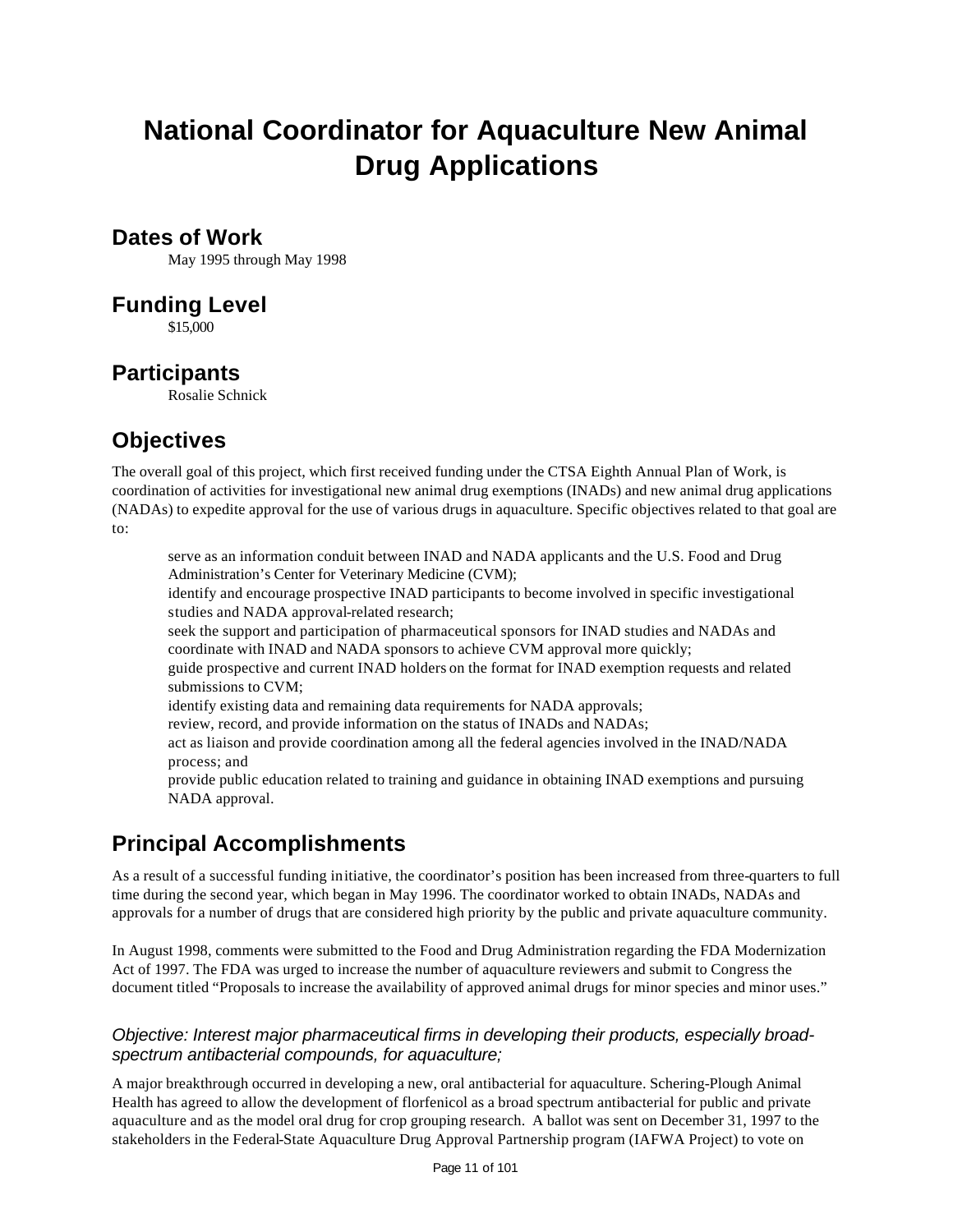whether to replace sarafloxacin with florfenicol as the oral antibacterial and model drug for the crop grouping research and to respond to a confidential questionnaire to determine the priority systemic bacterial diseases. The overwhelming response has been for florfenicol to replace sarafloxacin (28 votes for, none against).

New sponsors have also recently been obtained for Aqui-S™ (new drug), formalin (amended NADA), gonadotropin releasing hormone (new drug to replace LHRHa), 17 -methyltestosterone, MS-222, Ovaprim™ (new drug to replace LHRHa), and Pyceze™ (new drug).

#### *Objective: Pursue new animal drug application sponsors for benzocaine, copper sulfate, Cutrine-Plus™, diquat dibromide, erythromycin, fumagillin, potassium permanganate, and LHRHa and work with them to obtain approvals;*

**Progress:** Sponsors have been obtained for copper sulfate, fumagillin, and potassium permanganate. A sponsor has been obtained for Aqui-S™, a candidate anesthetic to replace benzocaine. A sponsor has stepped forward to develop Ovaprim™ and gonadotropin releasing hormone to replace LHRHa as spawning aids. No progress has been made on obtaining drug sponsors for the other drugs.

*Objective: Coordinate approval activities for amoxicillin, chloramine-T, common carp pituitary, copper sulfate, EarthTec™, hydrogen peroxide, 17 -methyltestosterone, oxytetracycline and sarafloxacin.*

#### *Antibacterials*

Recently the Centers for Disease Control and Prevention presented concerns about the use of all fluoroquinolones in animal health because of the potential for developing pathogen resistance to drugs used in humans. Because of this, it is doubtful that CVM will grant a new NADA on sarafloxacin or any fluoroquinolone for aquaculture uses.

#### *Florfenicol*

Schering-Plough Animal Health agreed to allow development of its florfenicol as a broad spectrum oral antibacterial for aquaculture and as the model oral drug for crop grouping research. Florfenicol is not in the class of compounds that is of concern for raising resistance in humans, and it has already been approved for aquaculture in other countries. In August 1998, representatives of Schering-Plough met with CVM regarding the development of florfenicol for aquaculture in light of CVM's new policy on disease resistance issues. CVM indicated that they will schedule a November meeting to develop a broad-based policy on this issue for all animal drug.

The coordinator is working with the sponsor and CVM to identify existing data and outstanding requirements for approval of florfenicol in salmonids.

#### *Amoxicillin*

The Coordinator obtained a sponsor for amoxicillin, an oral antibacterial. Vetrepharm Limited of Fordingbridge, United Kingdom (UK), submitted an INAD/NADA letter of intent to the Center for Veterinary Medicine on January 5, 1996. On January 16, 1996, the company was granted INAD #9659, which named AquaFuture as the U.S. representative. The NADA Coordinator met with representatives of Vetrepharm in May 1996 to discuss an action plan for the development of the INAD/NADA on amoxicillin. Two sponsors submitted INAD/NADA letters of intent.

During 1997, sponsors began considering studies on catfish, salmonids, hybrid striped bass, tilapia, walleye and yellow perch. The coordinator met with Gurvey and Berry Co. Inc., a potential amoxicillin NADA sponsor, and several industry members to discuss a strategic plan. Gurvey and Berry obtained an exemption on INAD #9853. The coordinator participated in a June 1997 conference call on a proposal to evaluate and gain approval for amoxicillin to control bacterial infections in aquaculture. The full proposal was submitted in July to the National Coastal Resources Research and Development Institute for funding but was not accepted. The coordinator met with Gurvey & Berry representatives to discuss their progress toward a NADA.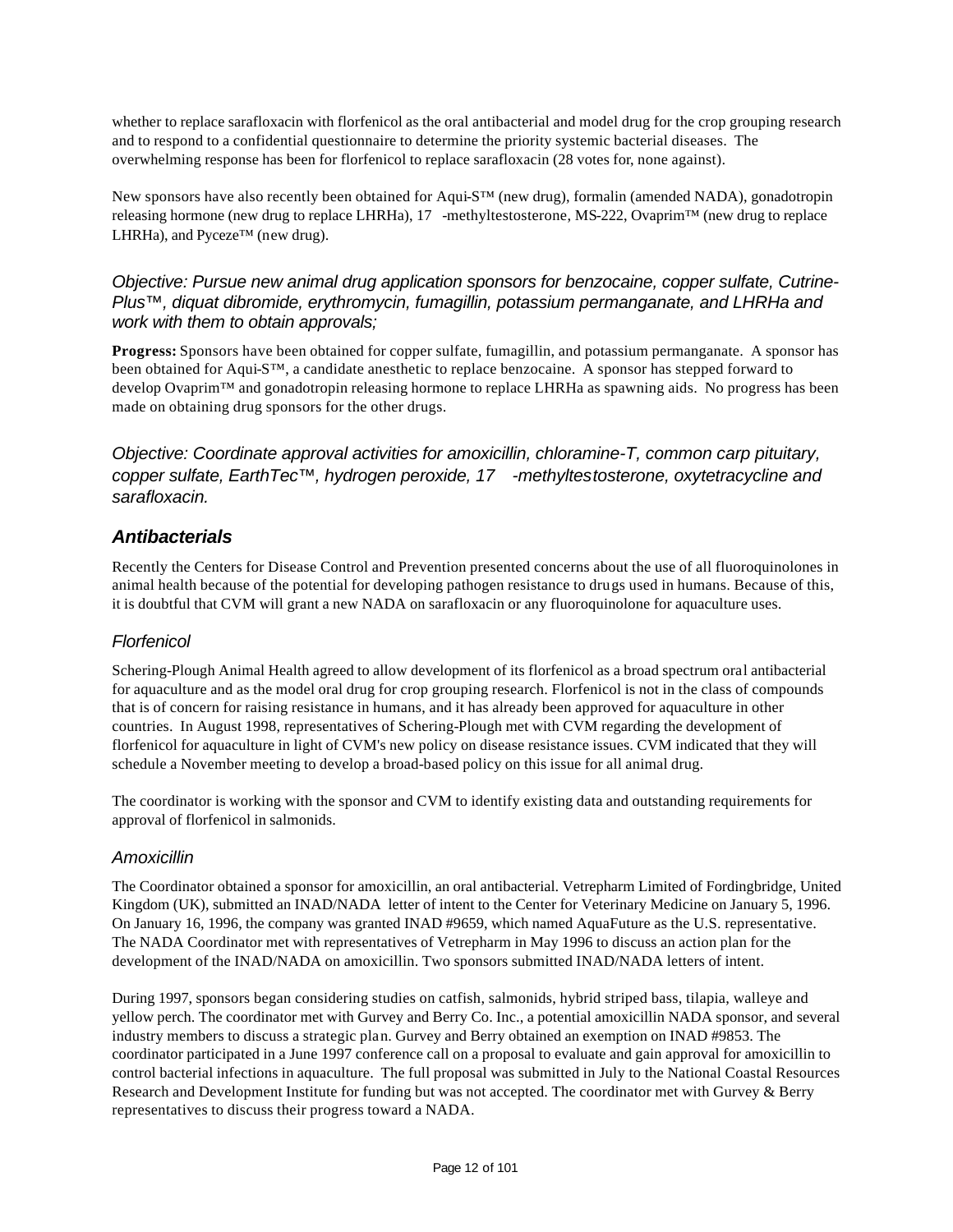On October 19, 1998, the coordinator met with representatives of CVM and the amoxicillin sponsor GB Research Inc. to discuss the development of data that will lead to an approved NADA for amoxicillin trihydrate. The sponsor presented a plan for funding the needed research and CVM provided insight on the technical sections necessary for completion of a NADA submission.

#### *Chloramine-T*

During H & S Chemical Co. Inc. was given information on obtaining an INAD/NADA for Chloramine-T, an external antibacterial, as a control for bacterial gill disease and flexibacteriosis. INADs for Chloramine-T were consolidated and coordinated, label claims were developed and pivotal study sites were identified. Akzo Nobel Chemicals Inc., the NADA sponsor of Chloramine-T, committed to provide the information necessary for the approval of their product in the United States and Europe. CVM concluded that para-toluene sulfonamide (p-TSA) is the major metabolite and that data necessary for calculating a tolerance for Chloramine-T in juvenile rainbow trout have been completed. A June 1996 letter to CVM's Office of Science requesting that the agency administer and monitor three required genotoxicity studies on p-TSA for the IAFWA Project has been withdrawn until studies identified by Akzo Nobel Chemicals Inc. can be acquired and evaluated. It may be possible that no funds will need to be expended on any genotoxicity studies on p-TSA.

In 1997, the coordinator sent a draft letter of intent to commit to development of Halamid, Akzo Nobel Chemicals' chloramine-T, to control or prevent external flavobacterial infections on freshwater fish. In July, Akzo Nobel Chemicals sent to CVM a letter of intent to pursue an INAD exemption that will lead to a new Animal Drug Application for chloramine-T under the company's existing INAD.

In May 1997, under the auspices of the IAFWA project, UMSC and the coordinator requested that the CVM Office of Research administer and monitor three genotoxicity studies for support of approval for chloramine-T. The request was withdrawn when Akzo Nobel Chemicals committed to fund the required studies on para-toluene sulfonamide, the major metabolite of chloramine-T.

Several active compassionate INADs are held by public aquaculture organizations. The International Association of Fish and Wildlife Agencies (IAFWA) project at the Upper Mississippi Science Center (UMSC) is developing target animal safety, efficacy, analytical methods in water and fish tissue, residue/metabolism data and the environmental assessment.

The U.S. Fish and Wildlife Service and other INAD holders are performing pivotal chloramine-T efficacy studies and reporting good results. CVM concluded that a colorimetric method, developed by the Upper Mississippi Science Center (UMSC) under the IAFWA project, is acceptable for monitoring chloramine-T in pivotal efficacy studies.

In May 1998, the Upper Mississippi Science Center (UMSC) developed a proposed regulatory analytical methods for para-toluenesulfonamide in tissues of cultured fish to support residue depletion studies and submitted it to CVM for review and comment. UMSC also issued a data call-in, organized and evaluated chloramine-T INAD efficacy data to control or prevent mortalities resulting from bacterial gill disease of cultured freshwater fish species and submitted it to CVM for review and comment.

In early 1998, data were received in response to a data call-in for all efficacy data that can support a label claim to control or prevent mortalities related to external flavobacterial infections in cultured freshwater fish. In July 1998, summary reports prepared to address efficacy technical sections to both prevent and control bacterial gill disease in selected species were submitted to CVM.

On October 24, 1998, a draft proposal was sent to CVM to review and consider for approval of chloramine-T for exclusive use on early life stage fish at public aquaculture facilities. The acceptance of this course of action is critical if the compound is to be approved for public aquaculture use under the IAFWA Project. A major impediment to approval is the lack of several acceptable mammalian toxicology studies that CVM reviewers feel are required to establish a tolerance for the marker residue of chloramine-T in rainbow trout, paratoluenesulfonamide. Such studies would cost the sponsor \$700,000, which couldn't be recouped in a reasonable time based on potential use by public aquaculture. If the compound were used only on fish in early life stages, no residue should remain in fish eaten by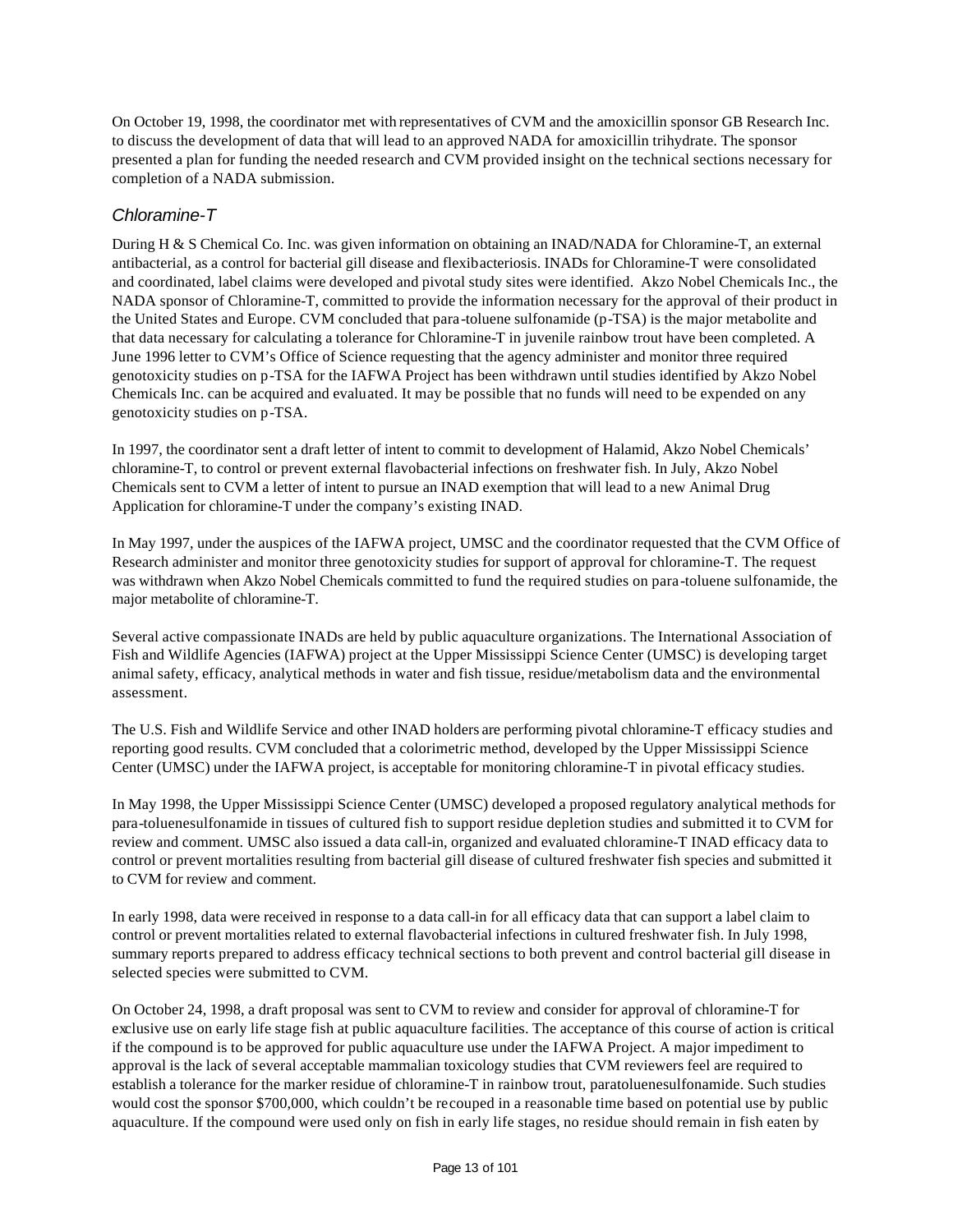consumers. This premise is based on setting an inherent withdrawal time well before treated fish have entered a legal public fishery. After CVM completes the preliminary review, a final proposal will be submitted to CVM in November 1998, and a December 1998 meeting will be requested to discuss implementation of the proposal.

On May 15, 1998, a regulatory analytical methods for para-toluenesulfonamide in fish tissue to support residue depletion studies was submitted to CVM for review.

#### *Erythromycin*

In 1996, the coordinator met with representatives of Vetrepharm Limited to discuss the possibility of the company becoming the erythromycin NADA sponsor. In follow-up efforts, the coordinator worked with Dr. Christine Moffitt of the University of Idaho at Moscow to determine how Vetrepharm can become the NADA sponsor of erythromycin.

In 1997, the University of Idaho developed all the required NADA data with funding from the Bonneville Power Administration and submitted the data to CVM. Several pharmaceutical and chemical companies in the United States and the United Kingdom are interested in becoming sponsors of the drug for the prevention and control of bacterial kidney disease in salmonids. The coordinator met with one potential sponsor and Dr. Chris Moffitt of the University of Idaho to discuss the final stages of NADA development. Interest has been expressed in developing the drug to control streptococcal infections in tilapia and hybrid striped bass.

#### *Oxytetracyline*

In 1996, CVM indicated that INADs for the use of oxytetracyline (OTC) as a marking agent will continue but that the agency was close to a decision about extending the NADA for that purpose to all fish. The coordinator worked with UMSC staff to coordinate the IAFWA project activities regarding OTC as an antibacterial, especially concerning the development of pivotal efficacy data. The HPLC analytical method was adapted for determining OTC levels in edible tissues of several species of fish. Bridging studies between microbiological and HPLC analytical methods were planned. INADs were consolidated under the direction of the state of Texas.

In 1997, a major effort began to obtain NADA extension and expansions under the IAFWA project and compassionate INADs. The effort is expected produce amended NADAs to:

extend OTC's use as an otolith marking agent to all cultured freshwater fish; to include OTC as an oral antibacterial in at least one salmonid below 9 C; to extend OTC's label as an oral antibacterial to allow use of higher dosage levels in salmonids and at least one cool or warmwater fish species; to expand OTC's label for use as an oral antibacterial to control mortalities associate with systemic flavobacterial infections;

to extend OTC's label as an oral antibacterial to include use in at least one cool or warmwater species.

OTC is currently approved for control of certain bacterial diseases in catfish, salmonids and lobsters and as a marking agent Pacific salmon. The coordinator estimates that in the near term CVM will decide whether to approve OTC's use as a marking aid on all cultured freshwater fish and as a control for bacterial diseases on shrimp. The coordinator also estimates that CVM is one year from approving certain expansions and extensions for OTC.

In May 1998, efficacy data (received and organized in response to a November 1997 data call-in) were evaluated for support of the extension and expansion of the NADA. The summary is being prepared for submission to CVM.

#### *Sarafloxacin*

In 1996, the coordinator assisted the efforts of the National Research Support Program Number 7 (NRSP-7) to complete the approval process for sarafloxacin to control enteric septicemia in channel catfish.

In 1997, Abbott Laboratories, which holds the NADA, began preparing the last portion of a technical section to complete the data requirements for NADA approval. The coordinator met with company representatives to discuss completion of the data requirements and a strategy for risk assessment. The catfish industry, researchers and the U.S. Department of Agriculture agreed to consider developing a risk assessment on the use of sarafloxacin in catfish to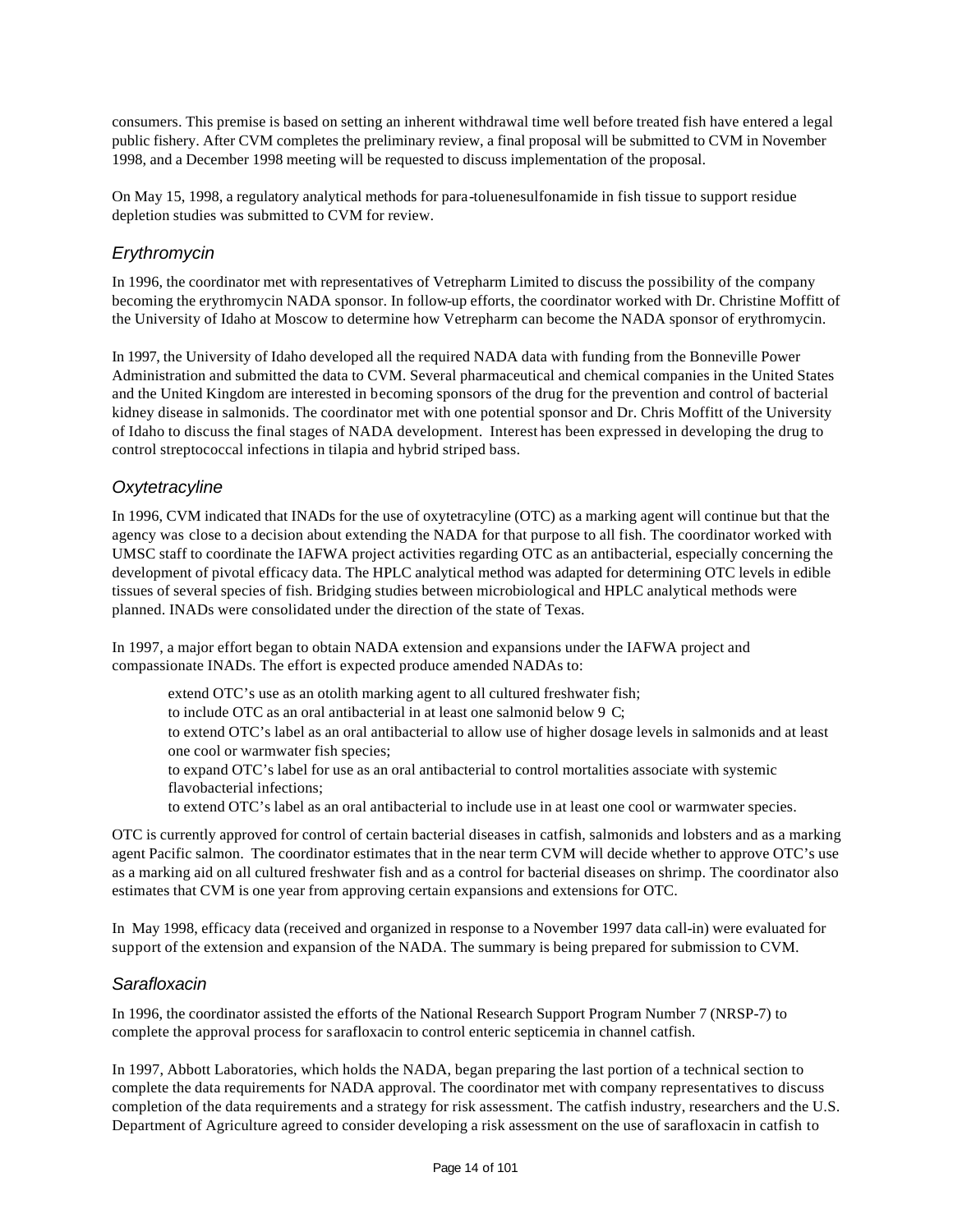control enteric septicemia to alleviate concerns of disease resistance developing in humans from the use of this fluoroquinolone in catfish.

In 1998, the CDC raised concerns about the use of fluoroquinolones in animal health having a potential for developing pathogen resistance in humans, so it is doubtful that a new NADA on sarafloxacin will be granted.

#### *Microbicides*

#### *Copper sulfate*

In 1996, copper sulfate INADs were consolidated under the direction of the state of Nebraska. In July 1996, CVM determined that it has no human food or environmental safety concerns over the use of copper sulfate as a microbicide, thus making approval relatively easy. The coordinator met with a potential representatives of Phelps Dodge Refining Corporation to discuss the company's interest in sponsoring an INAD/NADA on copper sulfate, data requirements for approval, and coordination activities. The company applied for an INAD/NADA on copper sulfate.

In 1997, the coordinator reviewed a draft efficacy technical section written by the Stuttgart National Aquaculture Research Center under the IAFWA project. CVM established Public Master file #5590 for those submissions on copper sulfate. The file includes reports from studies on copper sulfate residues in channel catfish, an environmental assessment on the use of copper sulfate in aquaculture, and efficacy of copper sulfate to control or prevent mortalities or the diseases associated with external aquatic parasites, bacteria and fungi of culture fresh and brackish water fish.

The Coordinator reviewed Phelps Dodge Refining Corporation's draft product chemistry technical section, which was submitted to CVM in March 1998. The sponsor received comments and responded with clarifications in July 1998. All technical sections need for copper sulfate approval have been submitted to CVM. Preliminary indications are that the label will only cover the control of *Ichthyopthirius*.

#### *Diquat Dibromide*

In July 1996 the coordinator sent a letter suggesting a potential licensee for Diquat to Zeneca Professional Products after Zeneca decided not to pursue an INAD/NADA package for Diquat because Zeneca is not in the aquaculture business. The state of Illinois generated efficacy data under INAD #8110.

#### *Formalin*

In July 1996, CVM stated that formalin could be used safely on all fish eggs to control and prevent fungal infections if a statement is added to the label concerning the need for a preliminary bioassay on a sub-sample before the entire group is treated.

In 1997, CVM accepted data to support a NADA or supplemental NADA for formal to control certain fungi on all finfish eggs and certain external protozoa and monogenetic trematodes on all finfish. At least one NADA sponsor submitted a supplemental NADA for those purposes.

In 1997, CVM called for all formalin INAD holders to submit efficacy data that has been generated to extend the formalin NADA for the control or prevention of mortalities associated with saprolegniasis on all cultured freshwater fish. The coordinator estimates that within a year the NADA will be expanded for that purpose.

Effective July 16, 1998, CVM approved Western Chemical Inc.'s supplemental new animal drug application (NADA) for formalin solution to be used in the water of all finfish as an external parasiticide and all finfish eggs as a fungicide. The approval means that Western Chemical is the only manufacturer whose formalin can be labeled and sold for those uses. The amendment of the animal drug regulations to reflect approval of Western Chemical's NADA became effective July 16, 1998.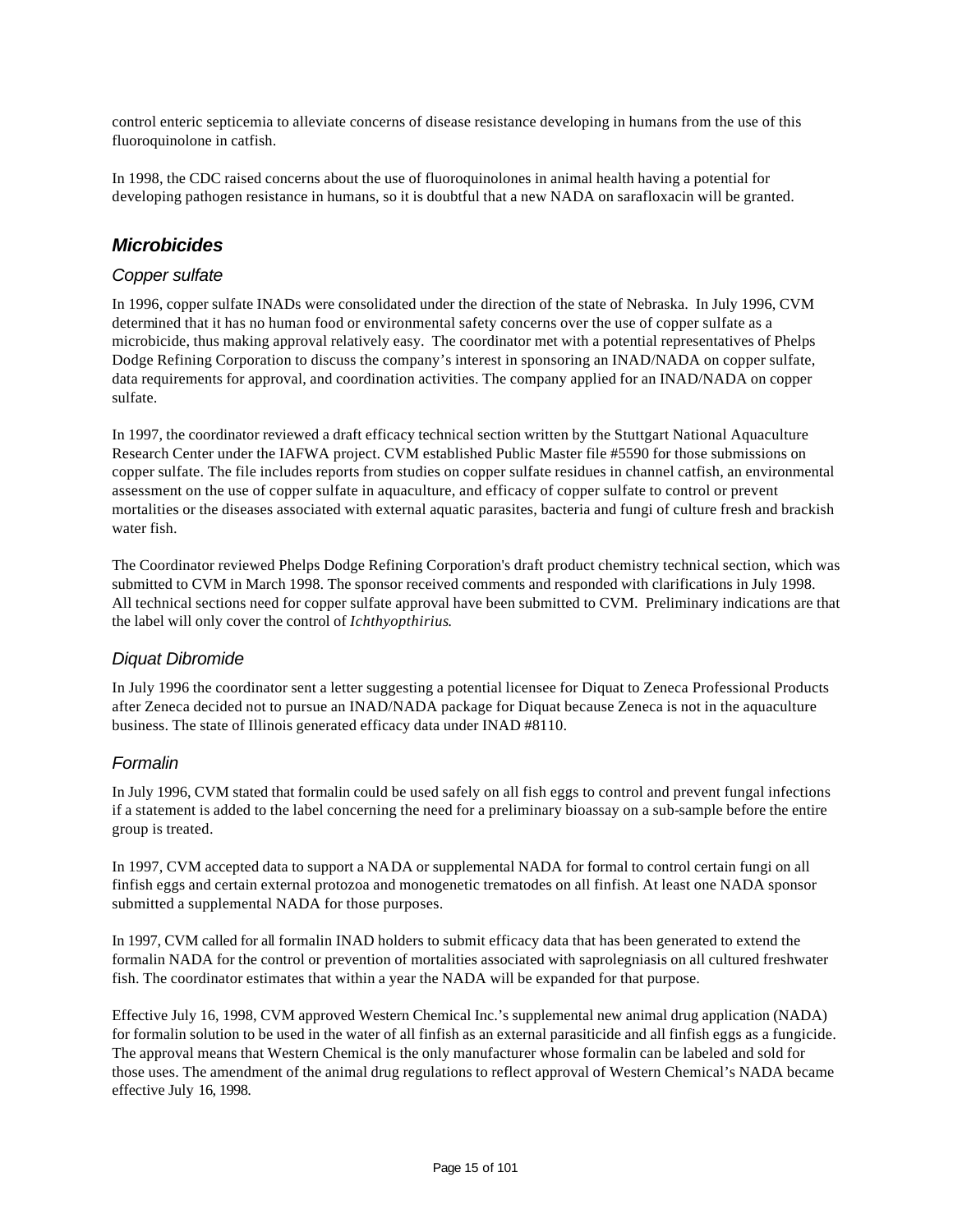#### *Fumagillin*

The coordinator contacted several potential researchers about studies to determine the potential of Fumagillin to control or prevent hamburger gill disease in catfish and whirling and proliferative kidney diseases in salmonids. The compound has the potential to test the "early life stage concept" because it would be used in starter feed of very young fish. The coordinator met and corresponded with a potential NADA sponsor of Fumagillin, Sanofi Sante Nutrition Animale, about the development of an INAD/NADA in the United States.

In June 1997, Sanofi Sante Nutrition Animale submitted to CVM a letter of intent to pursue U.S. approval of fumagillin. The company is working with the coordinator to obtain a U.S. representative.

#### *Hydrogen peroxide*

The coordinator worked with Eka Nobel Inc. to submit an INAD/NADA letter of intent for hydrogen peroxide as a fungicide. In January 1996, CVM granted INAD #9671 to the company. In June, the coordinator met with Eka Nobel Inc. to discuss the procedures for the INAD/NADA for hydrogen peroxide as a fungicide and the potential for its use to control and prevent external bacteria and parasites. A Canadian environmental and safety package on hydrogen peroxide will be submitted to a veterinary master file at CVM. The coordinator reviewed a UMSC petition that CVM increase the low regulatory priority ruling on hydrogen peroxide to maximum levels of 1,000 ppm when used to control fungus on eggs.

In 1997, the IAFWA project undertook a major effort to gain approval for hydrogen peroxide. UMSC has developed efficacy and target animal safety data on the use of hydrogen peroxide to control or prevent mortalities associated with saprolegniasis on fish eggs and is developing pivotal efficacy and target animal safety data for its use to control or prevent mortalities associated with saprolegniasis on freshwater fish. UMSC is also assessing hydrogen peroxide's use to control or prevent mortalities associated with external flavobacterial infections and its use to control or prevent external parasitic infestations on cultured freshwater fish.

In April 1998, the efficacy and target animal safety technical sections for a NADA were submitted to CVM for the use of hydrogen peroxide to control or prevent mortalities associated with saprolegniasis on eggs of all fish. In June 1998, the coordinator met with CVM to discuss remaining hydrogen peroxide data requirements and an approach to obtaining them. They discussed the mechanisms for transferring the Canadian dossier to CVM and setting up a Public Master File. Enough data may exist for an early approval in the United States. CVM determined that the human food safety data requirements have been met.

#### *Pyceze*

In April 1998, the coordinator met with catfish and salmonid interests and with CVM regarding the potential development of Pyceze , a general external microbicide. In September 1998, the sponsor of the compound submitted to CVM a data package containing product chemistry, mammalian toxicology, human food safety, environmental assessment, efficacy, and target animal safety for use of the compound to control pr prevent saprolegniasis on fish eggs.

#### *Trichlorfon*

In 1997, a potential sponsor, Bayer AG of Germany, expressed interest in pursuing an INAD/NADA for this drug. The coordinator sent to Bayer AG a draft letter of intent as an example of the letter Bayer can send to CVM.

In 1998, Special Local Need pesticide permits were granted by several states for use of trichlorfon on non-food fish to control predaceous insects and zooplankton.

#### *Sea Lice Control*

 In September 1996, the coordinator attended a joint Canada-United States workshop on the jurisdiction of drugs and pesticides used to control and prevent sea lice on salmon. The coordinator consulted with John Pitts of Bellwether Consulting and Rob Armstrong of Sahnon Health Consortium in Canada on which chemicals to pursue as a control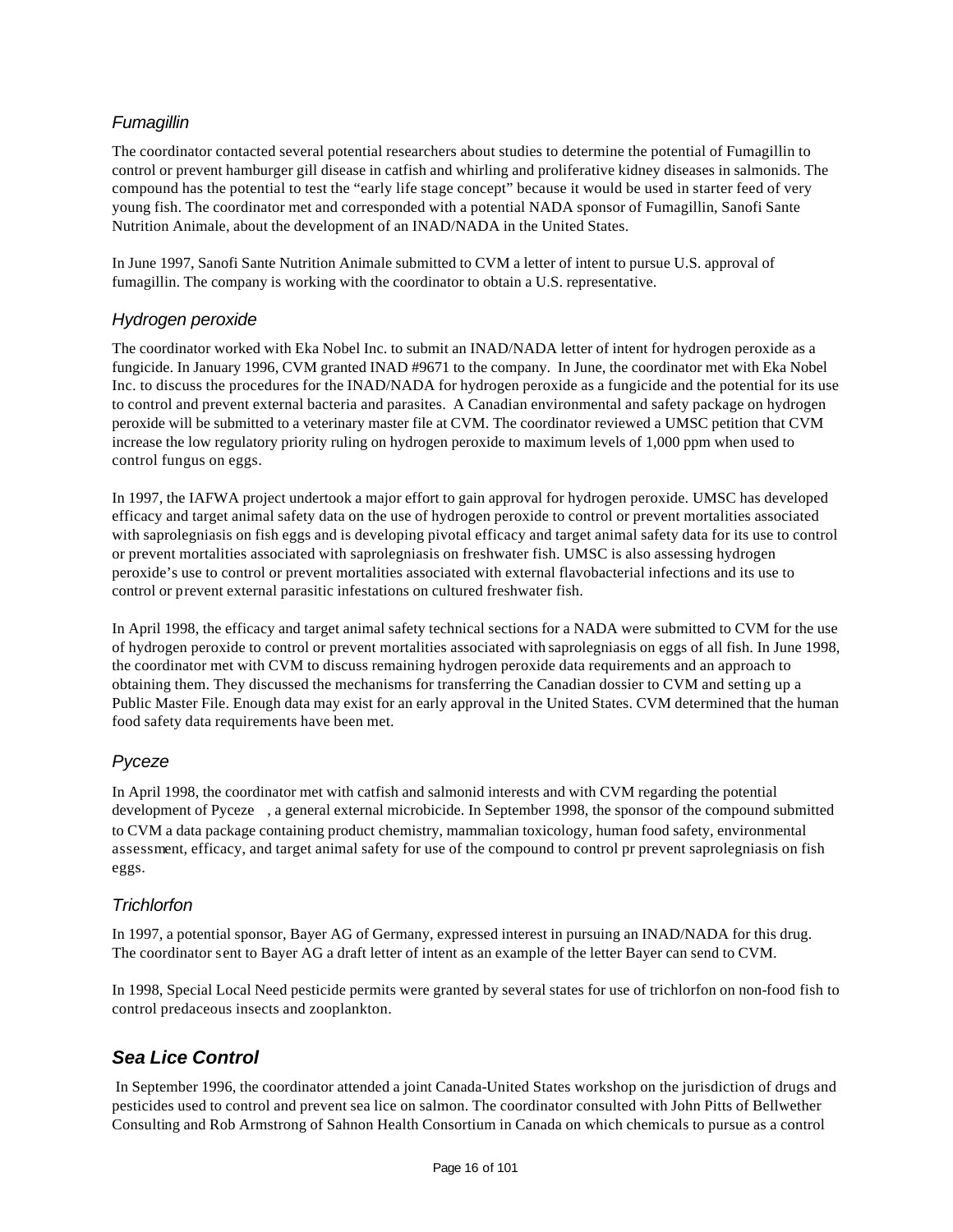for sea lice on salmon. INADs for Cutrine-Plus, a parasiticide, fungicide and control for columnaris in cool and warm water fishes, were consolidated under the direction of the state of Iowa. The coordinator communicated with Applied Biochemists about its interest in sponsoring Cutrine-Plus.

In May 1997, the coordinator interacted with Cutrine-Plus INAD holders and sent a draft letter of intent to potential sponsor Applied Biochemists for its consideration.

#### *Pet Fish Therapeutants*

In 1996, the coordinator met with the American Pet Products Manufacturers Association to develop strategies and discuss progress toward approval of drugs of interest to the pet fish industry.

#### *Anesthetics*

#### *Aqui-S*

Aqui-S, which is approved in New Zealand, has a zero withdrawal time and offers a potential alternative to benzocaine. Because of the potential for gaining approval of an anesthetic with a zero withdrawal time in the United States, the coordinator and UMSC staff decided in 1996 to evaluate the efficacy and overall performance of Aqui-S before committing additional funds under the IAFWA Project to gain approval of benzocaine. In June 1996, the U.S. representative of Aqui-S New Zealand Ltd. met the coordinator and UMSC staff to discuss the potential for development of Aqui-S in the United States under the IAFWA Project.

In June 1997, the coordinator provided the U.S. representative of Aqui-S New Zealand with information on contracting residue chemistry studies.

UMSC, under the IAFWA project, is completing an efficacy and safety evaluation of Aqui-S in two size ranges of six representative freshwater fish species. The results will be submitted to all federal and state partnership stakeholders and cooperators of the IAFWA project for assessment. In July 1997, the coordinator surveyed all federal and state partnership stakeholders and cooperators of the IAFWA project about whether Aqui-S or benzocaine should be the candidate anesthetic for public aquaculture.

Aqui-S contains an ingredient that is similar to a major component in clove oil that also has anesthetic qualities in fish. CVM has no intention of granting low regulatory priority to clove oil, although it is designated as "generally recognized as safe" as a food additive. Approval of clove oil would require efficacy and target animal safety data; however, it does not have a sponsor.

#### *Spawning and Gender Manipulation Aids*

#### *Common Carp Pituitary*

In May 1996, as a follow-up to the April 1996 Common Carp Pituitary (CCP) meeting at CVM headquarters, CVM coordinated a conference call that covered (1) identification of researchers and design of target animal safety studies; (2) writing of the environmental assessment through the NRSP-7; and (3) potential funding sources for the target animal safety studies. A target animal safety study protocol on CCP using channel catfish written by Auburn University was reviewed. Efforts were made to find funding for the target animal safety studies needed to obtain approval of CCP.

In 1997, the sponsor and interested parties are proceeding toward obtaining NADA approval for CCP, which the coordinator estimates is at least one year away. The coordinator urged the sponsor Stoller Fisheries to submit the data package on the CCP product chemistry. The National Aquaculture Association provided funding for target animal safety studies at Auburn University. The coordinator determined the status of National Aquaculture Association funding for CCP target animal safety studies at Auburn University, the status of the studies and the status of the efficacy and target animal safety technical sections.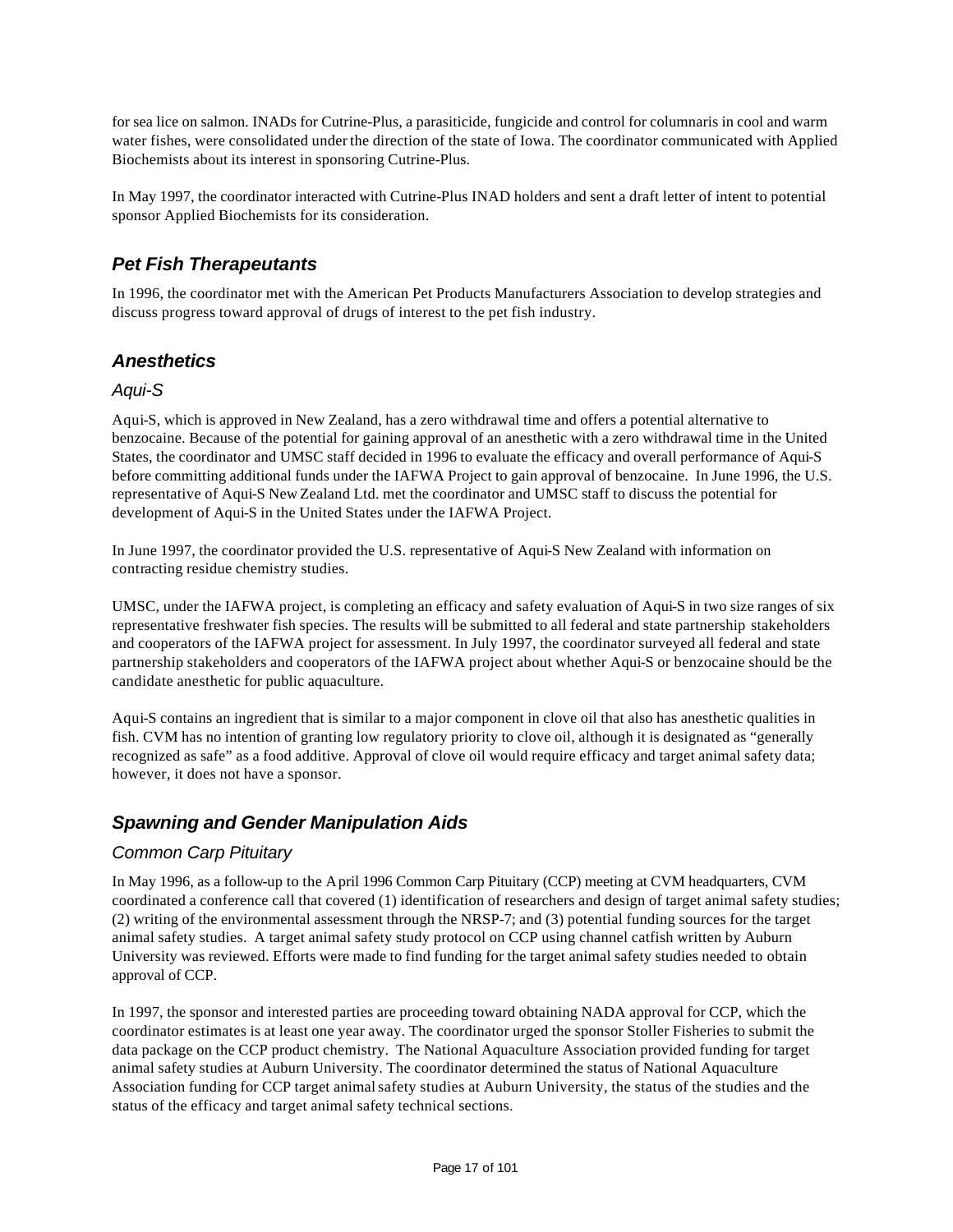In addition, the U.S. Fish and Wildlife Service is completing efficacy, target animal safety and environmental assessment portions from the literature and compassionate INAD data for a NADA submission.

In August 1998, the literature review was presented at an FWS-INAD Coordination Workshop. Plans call for the document to be prepared for submission to CVM.

#### *Human Chorionic Gonadotropin (HCG)*

In February 1996, CVM announced it will defer regulatory action on HCG as a spawning aid by or on the order of a veterinarian and strongly encouraged use of Intervet's product, Chorulon . Intervet submitted a complete NADA package for final review by CVM. In 1997, the coordinator contacted CVM to determine the status of HCG in the review process. It continues to be under review and is a high priority.

#### *17 -methyltestosterone*

In 1996, the coordinator helped the INAD holder for the use of 17 -methyltestosterone (MT) on yellow perch in implementing that portion of the MT INAD under the authorization of Auburn University. The coordinator reviewed a protocol written by Southern Illinois University for a target animal safety study on MT using walleye as a surrogate percid. The study has begun and is funded by the North Central Regional Aquaculture Center (NCRAC). The coordinator reviewed a proposal by Auburn University to write an environmental assessment of MT for a NADA submission to CVM. This project will be funded by the NCRAC.

In 1997, the INAD sponsors are actively pursuing a NADA approval, which is at least one year away, according to the coordinator's estimates.

In June 1998, CVM responded to the environmental assessment submitted in November 1997. A response being prepared for submission to CVM will include revision to the calculations and assumptions in the original submission.

### **Work Planned**

During the fifth year of this project, the Coordinator will continue facilitating activities for investigational new animal drug exemptions and new animal drug applications to expedite approval of the use of various compounds in aquaculture.

### **Impacts**

Establishment of the National NADA Coordinator position in May 1995 has resulted in coordination, consolidation, and increased involvement in the INAD/NADA process on 18 of the 19 high priority aquaculture drugs and activities on thirteen new drugs of interest to aquaculture. Twenty INAD/NADA sponsors have initiated INADs or confirmed their commitment to gaining approvals of their products for the aquaculture industry. Progress has been made toward unified efforts on existing and new INADs/NADAs for a variety of priority drugs. Data packages have recently been submitted to CVM for the following drugs: chloramine-T, copper sulfate, formalin (extension), hydrogen peroxide, 17 -methyltestosterone, oxytetracycline, potassium permanganate, and Pyceze™.

This enhanced coordination will help gain extensions and expansions of approved NADAs and gain approvals for new NADAs. Data on formalin were accepted by CVM and an amended NADA was granted to Western Chemical Inc., one of the current NADA sponsors of formalin. In addition, Western Chemical Inc. obtained a new NADA on MS-222, an anesthetic. An approved NADA is anticipated soon for human chorionic gonadotropin, a spawning aid.

The approval of the candidate drugs will aid the aquaculture industry to reduce mortalities associated with infectious and handling diseases and to increase their efficiency by using spawning aids and gender manipulation aids. The domestic aquaculture industry will be better able to compete with foreign producers because there will be more legal drugs to use.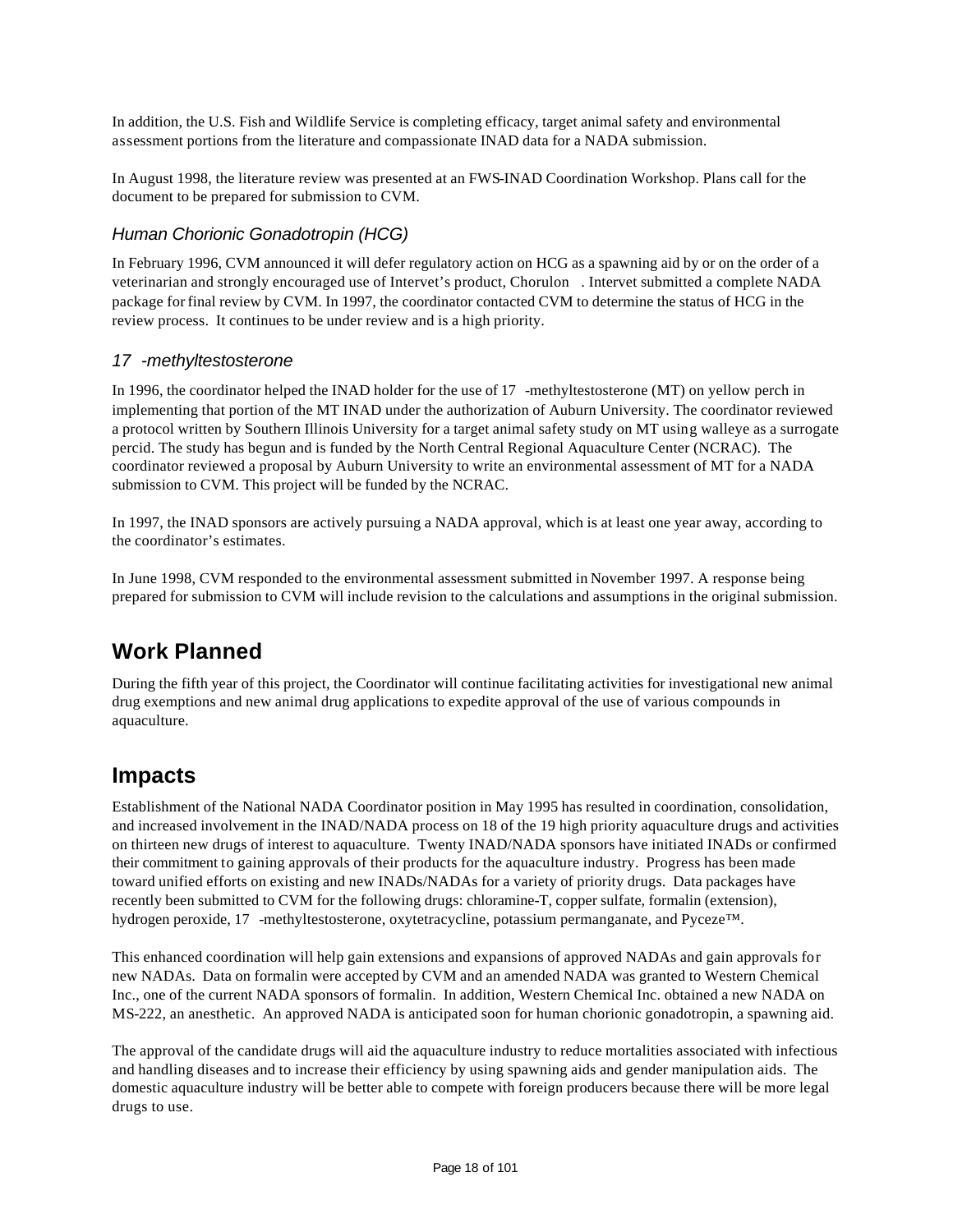### **Support**

A number of public and private entities contribute funding for this project. In addition to the Center for Tropical and Subtropical Aquaculture (CTSA), they include Abbott Laboratories, American Pet Products Manufacturers Association (APPMA), American Veterinary Medical Association (AVMA), Catfish Farmers of American (CFA), the Center for Veterinary Medicine (CVM), Florida Tropical Fish Farms Association (FTFFA), IAFWA Project (IAWFA), Northeastern Regional Aquaculture Center (NRAC), North Central Regional Aquaculture Center (NCRAC), Western Regional Aquaculture Center (WRAC), Simaron Freshwater Fish Inc. (SFFI), Hybrid Striped Bass Producers Association (HSBPA), and the National Aquaculture Council (NAC), Fish Health section of the American Fisheries Society, Natchez Animal Supply, American Tilapia Association, U.S. Dept. of Interior NBS, Gurvey and Berry Inc., Sanofi Sante Nutrition Animale.

| Year         | <b>CTSA</b> | <b>Industry</b> | <b>Other Federal</b> | <b>Total Other</b> | <b>Total Support</b> |
|--------------|-------------|-----------------|----------------------|--------------------|----------------------|
| One          | \$5,000,00  | \$23,750,00     | \$80,000,00          | \$103.750.00       | \$108.750.00         |
| Two          | \$10,000,00 | \$30,000.00     | \$71,920.00          | \$101.920.00       | \$111.920.00         |
| <b>Three</b> | \$10,000,00 | \$43,500,00     | \$76,631,00          | \$120.131.00       | \$130.131.00         |
| Total        | \$25,000,00 | \$97,250.00     | \$228,551.00         | \$325,801.00       | \$350,801.00         |

### **Publications, Manuscripts and Papers Presented**

- Schnick, R. A., W. H. Gingerich and K. H. Koltes. 1996. Federal-State Aquaculture Drug Registration Partnership: A Success In the Making. *Fisheries* 21(5):4.
- Schnick, R. A. 1996. Chemicals and Drugs. Pages 135-142 *in* R. C. Summerfelt, editor. The Walleye Culture Manual. NCRAC Culture Series # 101, North Central Regional Aquaculture Center Publications Office, Iowa State University, Ames.
- Schnick, R. A. 1996. Cooperative Fish Therapeutic Binding Initiative: States in Partnership with Federal Agencies to Ensure the Future of Public Fish Culture. Transactions of the 61st North American Wildlife and Natural Resources Conference. 61:6-10.
- Schnick, R. A. and R. D. Armstrong (In review). Aquaculture drug approval progress in the United States. *Northern Aquaculture Supplement (Salmon Health Report)*. 22-28.
- Schnick, R. A. Overview of partnerships for aquaculture drug approvals. Book of Abstracts, World Aquaculture '97, Seattle, WA. 415-416.
- Gingerich, W. H. and Schnick, R. A. 1997. Federal-state aquaculture drug approval partnership program. *In:* Book of Abstracts, World Aquaculture '97, Seattle, WA. 174.
- Schnick, R. A. 1997. International regulatory aspects of chemical and drug residues. *In:* Fish Inspection, Quality Control and HACCP: A Global Focus. R. E. Martine, R. L. Collette, and J. W. Slavin, eds. Technomic Publishing Company, Lancaster, PA. 186-194.
- Schnick, R. A. 1996. Aquaculture drug approval progress in the United States. Presented at Aquaculture Canada '96, 13th Annual Meeting of the Aquaculture Association of Canada, Ottawa, Ontario, June 2-5, 1996.
- Schnick, R. A. (In press). Progress with registration of drugs and vaccines for aquaculture. Abstract for Workshop and round Table at the EAFP Eighth International Conference on Diseases of Fish and Shellfish, Edinburgh, Scotland, September 14-19, 1997.
- Schnick, R. A. (In press). Approval of drugs and chemicals for use by the aquaculture industry. *Veterinary and Human Toxicology.*
- Schnick, R. A. (In press). Upcoming successes for aquaculture drug approvals in the United States through unique partnerships. Presentation for a special session titled "The Aquaculture Drug Approval Process – The Good, The Bad and The Future is Now" to be held at Aquaculture '98, Las Vegas, Nevada, February 15 - 19, 1998.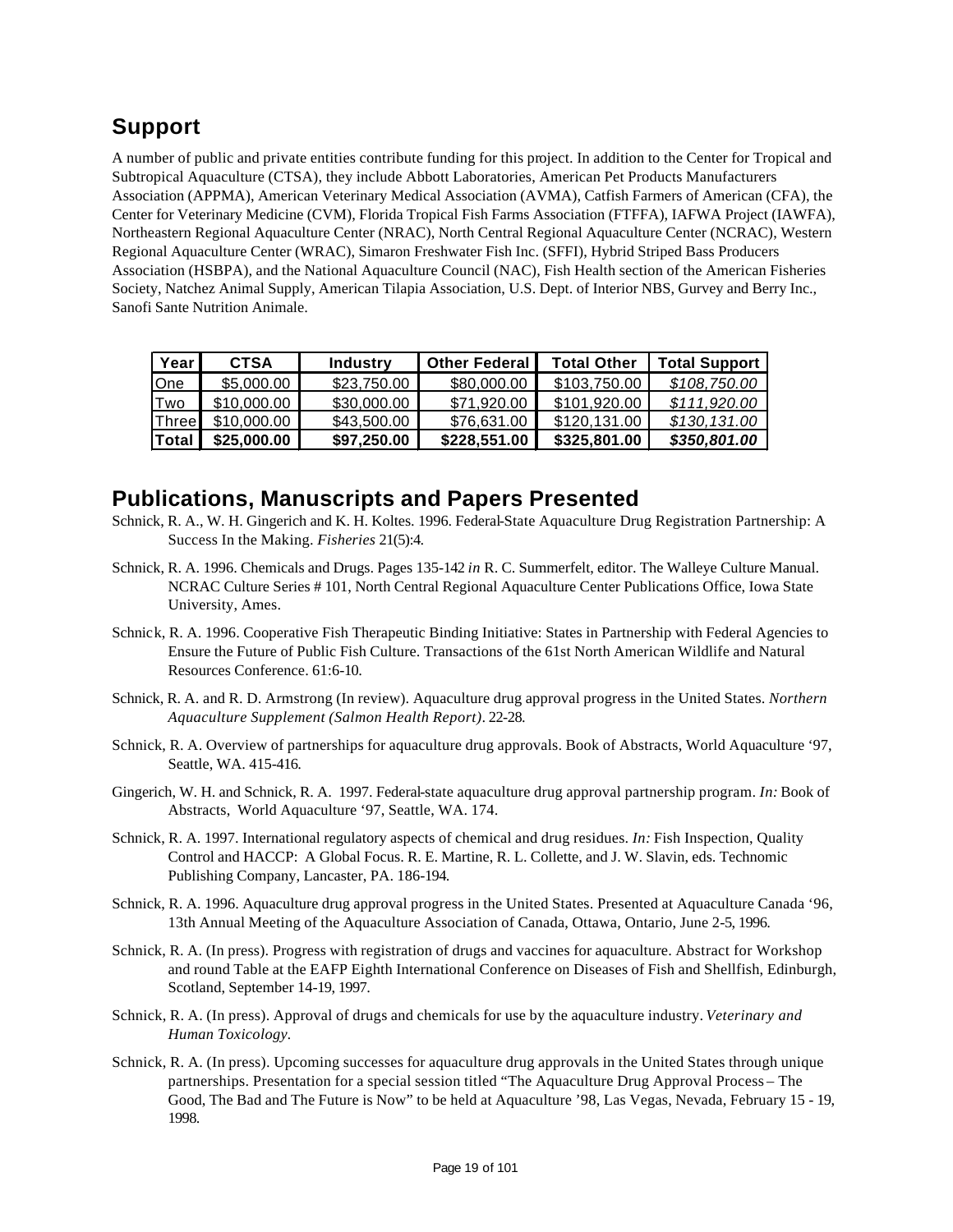- Schnick, R. A. 1997. Aquaculture drug approval progress in the United States in June 1997. Office of the NADA Coordinator, Michigan State University, La Crosse, WI. 3 pp.
- Schnick, R. A. 1997. Regulatory and research status of IAFWA Project drugs. Submitted to the Drug Oversight Committee. Office of the NADA Coordinator, Michigan State University, La Crosse, WI. 5 pp.
- Schnick, R. A. 1997. INAD and drug clearance update. Presented at the Midcontinent Warmwater Fish Culture Workshop. Springfield, MO. February 3-5, 1997.
- Schnick, R. A. 1997. Current status and future needs for drugs in aquaculture: regional needs. Presented at the Workshop on International Harmonization for Drugs and Biologics, Seattle, WA. February 24, 1997.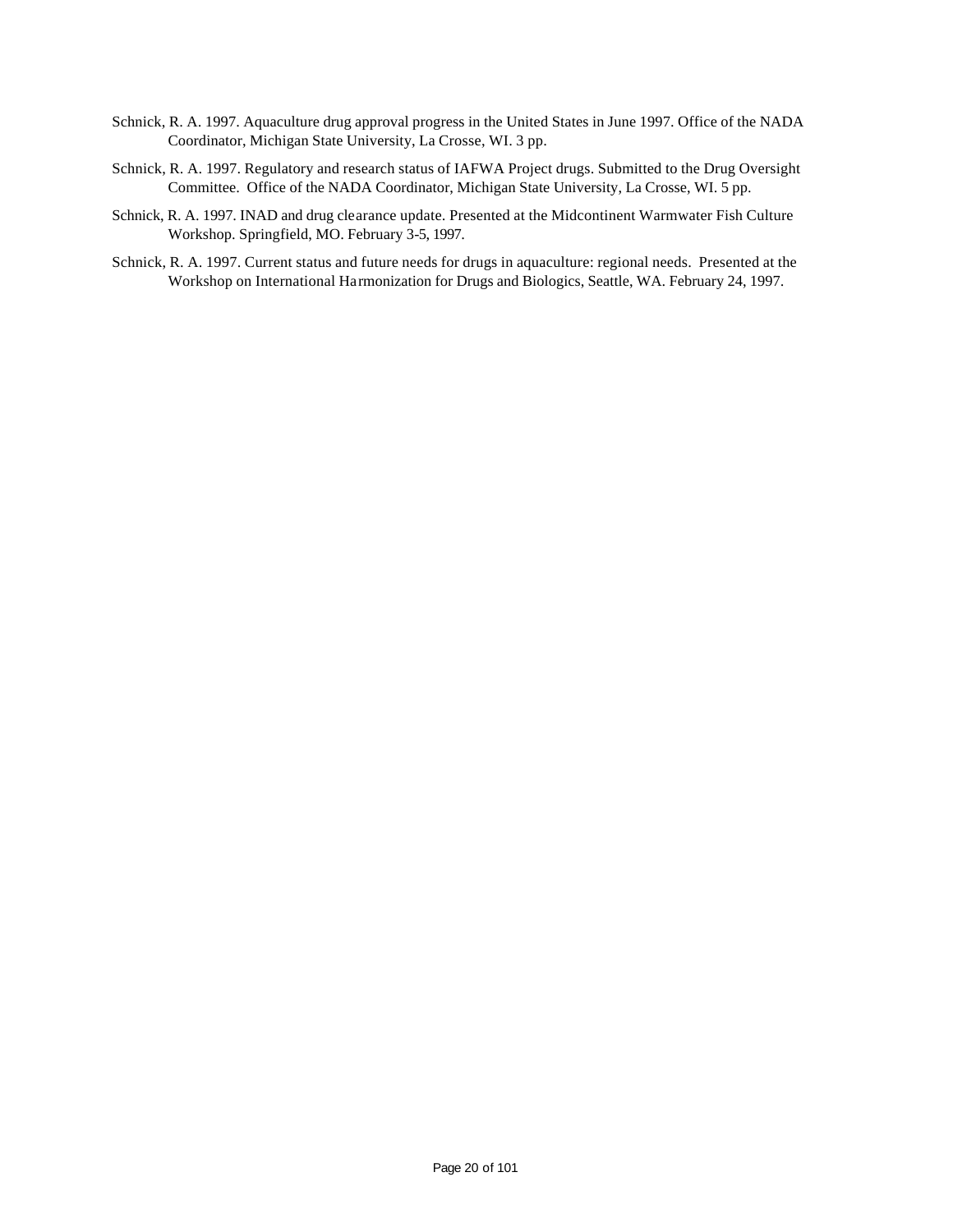## **Understanding** *Gracilaria* **Gall Syndrome** *termination report*

#### **Dates of Work**

May 1, 1995, through September 30, 1998

### **Funding Level**

\$120,000

### **Participants**

Dr. James Brock, Aquaculture Disease Specialist, Hawaii Department of Land and Natural Resources;

Dr. Lynda Goff, Professor of Biology, University of California at Santa Cruz;

Dr. Roger Lallone, Scientific Director, Brookwood Biomedical Laboratory;

Dr. Michael Shintaku, Assistant Professor of Plant Pathology, University of Hawaii at Hilo.

### **Reason for Termination**

This project was terminated because no further progress could be achieved.

### **Objectives**

The objectives of this two-year project, initiated under the CTSA Eighth Annual Plan of Work, were to:

demonstrate under controlled laboratory conditions the transmission and infectivity of the *Gracilaria* gall syndrome (GGS) agent to various *Gracilaria* strains;

describe in detail by light and electron microscopy the external and internal characteristics of *Gracilaria tikvahiae* affected by *Gracilaria* gall syndrome (GGS);

characterize the bacterial communities associated with *Gracilaria tikvahiae* unaffected and affected by GGS, including an assessment of antibiotic sensitivities, and to survey *Gracilaria* tissues for the presence of viruses;

develop a probe for identification of biochemical markers of GGS and/or the GGS agent;

develop an assay for the presence of the GGS pathogen. Once a pathogen is identified and even partially characterized, such an assay will be useful in identifying primary sources of inoculum and in evaluating the potential efficacy of certain measures designed for pathogen exclusion.

### **Principal Accomplishments:**

*Objective: Demonstrate under controlled laboratory conditions the transmission and infectivity of the* Gracilaria *gall syndrome (GGS) agent to various* Gracilaria *strains, and to characterize the bacterial communities associated with* Gracilaria tikvahiae *unaffected and affected by GGS, including an assessment of antibiotic sensitivities, and to survey* Gracilaria *tissues for the presence of viruses.*

Originally these were separate objectives. However, investigators are assaying bacteria originally isolated from GGSaffected tissue for infection potential and have merged the progress of these objectives.

Dr. Shintaku's laboratory collected normal and GGS-affected seaweed samples three times from an Oahu farm and eleven times from a Hawaii farm between November 1994 and May 1996. Small (2 to 5 mg) samples of galls and of the tips of healthy tissue were crushed and spread on a culture medium. Extracts from healthy tissue showed between 5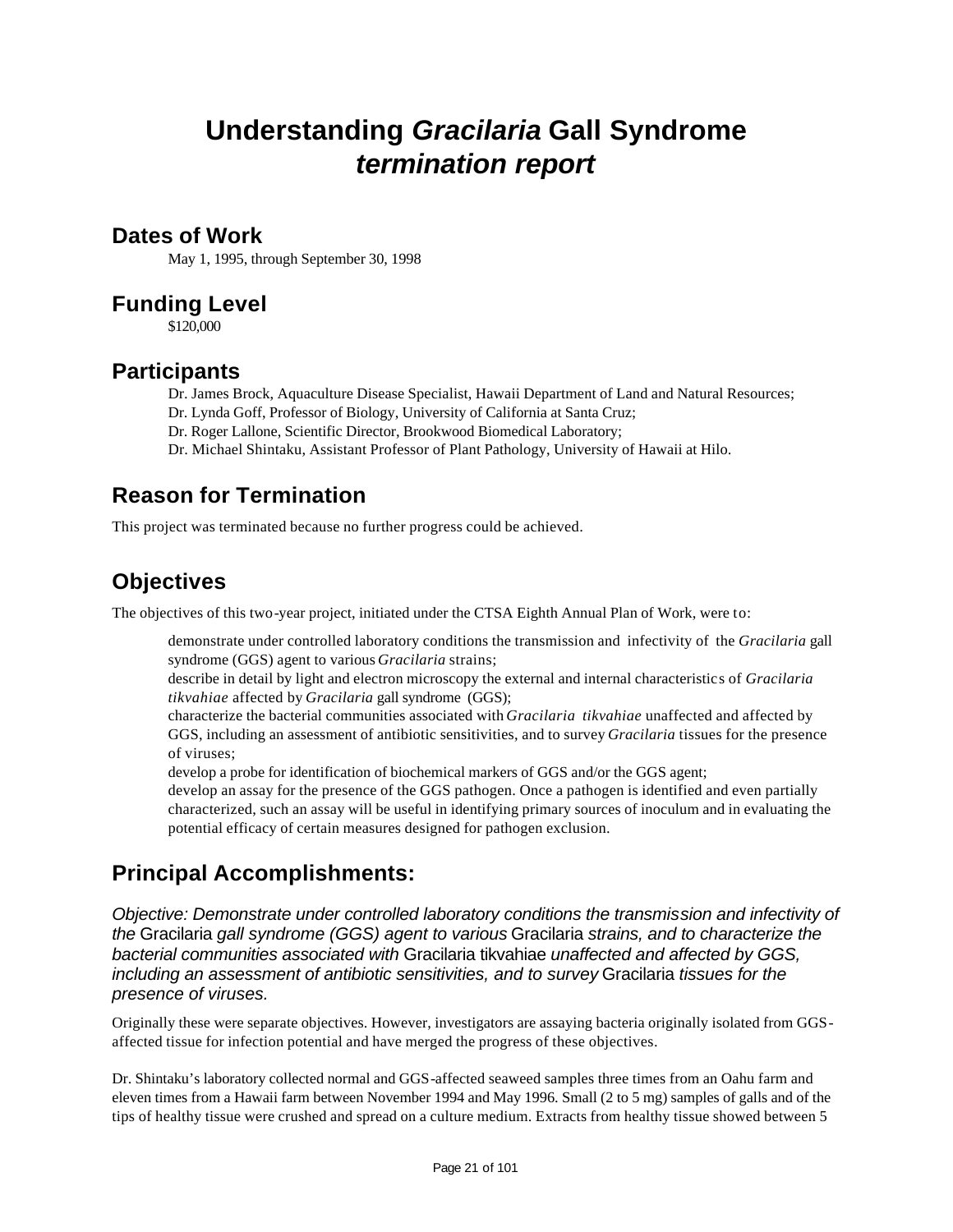and 50 bacterial colonies, while extracts from diseased tissue showed between 100 and 1,000 bacterial colonies. Galled tissue is more heavily colonized with epiphytic bacteria.

Dr. Shintaku archived 110 bacterial isolates from diseased seaweed, attempting to gather a collection as diverse as possible in terms of colony morphology and growth habits. Bacterial isolates that were abundant on or specific to GGS-affected tissue were selected for identification and further characterization.

Identification of the isolated bacteria was attempted using the Biolog bacterial identification system. Unfortunately, the Biolog bacterial identification database is rather limited regarding marine bacteria and was able to identify only nine of the 30 isolates to species and five to genus (Table 1).

| Table 1.         |                                        |                                                                     |  |  |  |  |
|------------------|----------------------------------------|---------------------------------------------------------------------|--|--|--|--|
| Isolate          | Biolog identification                  | similarity to database isolate (if no fit, closest sp. in database) |  |  |  |  |
| 1T <sub>b</sub>  | Vibrio alginolyticus                   | 0.824                                                               |  |  |  |  |
| 3T <sub>b</sub>  | V. carchariae                          | 0.956                                                               |  |  |  |  |
| 141b             | V. tubiashii                           | 0.873                                                               |  |  |  |  |
| 4 <sub>b</sub>   | V. alginolyticus                       | 0.734                                                               |  |  |  |  |
| 13a              | Vibrio sp.                             | 0.495 (V. meditarreanei)                                            |  |  |  |  |
| 13 <sub>c</sub>  | Vibrio sp.                             | 0.429 (V. anguillarum)                                              |  |  |  |  |
| 407              | Vibrio sp.                             | 0.631 (V. cholerae)                                                 |  |  |  |  |
| 23C              | Vibrio sp.                             | 0.429 (V. anguillarum)                                              |  |  |  |  |
| 401              | Vibrio sp.                             | 0.529 (V. alginolyticus)                                            |  |  |  |  |
| 402              | V. alginolyticus                       | 0.734                                                               |  |  |  |  |
| 403              | no i.d.                                | 0.386 (Acinetobacter radioresistens)                                |  |  |  |  |
| 404              | no i.d.                                | 0.616 (Hydrogenophaga pseudoflava)                                  |  |  |  |  |
| 405              | no i.d.                                | 0.212 (Halomonas elongata)                                          |  |  |  |  |
| 406              | no i.d.                                | no pattern                                                          |  |  |  |  |
| 407              | no i.d.                                | 0.153 (Xanthomonas oryzae)                                          |  |  |  |  |
| 409              | no i.d.                                | 0.110 (Gilardi pink gram -)                                         |  |  |  |  |
| 142b             | Kingella denitrificans                 | 0.793                                                               |  |  |  |  |
| 1434             | V. alginolyticus                       | 0.794                                                               |  |  |  |  |
| 1437             | V. alginolyticus                       | 0.718                                                               |  |  |  |  |
| 1439             | no i.d.                                | 0.232 (CDC group EF-4)                                              |  |  |  |  |
| 1440             | no i.d.                                | 0.618 (K. denitrificans)                                            |  |  |  |  |
| LRO1             | V. alginolyticus                       | 0.732                                                               |  |  |  |  |
| ORO1             | no i.d.                                | 0.477 (V. carchariae)                                               |  |  |  |  |
| ORO <sub>2</sub> | no i.d.<br>0.460 (V. parahaemolyticus) |                                                                     |  |  |  |  |
| 1201             | no i.d.                                | 0.126 (Burkholderia picketii)                                       |  |  |  |  |
| 1202             | no i.d.                                | 0.452 (B. picketii)                                                 |  |  |  |  |
| 1203             | no i.d.                                | 0.397 (B. picketii)                                                 |  |  |  |  |
| 1204             | no i.d.                                | 0.048 (Pseudomonas syringae pv. phaseolicola)                       |  |  |  |  |
| 1302             | no i.d.                                | no pattern                                                          |  |  |  |  |

Forty-eight of the bacterial cultures isolated from GGS-affected material have been inoculated on *Gracilaria* in small flask cultures. Four bacteria induced GGS in red but not green *Gracilaria* six to seven days after inoculation*.* No galls were observed in the uninoculated control groups.

All four of the bacteria that produced GGS in this trial were gram-negative, and two were identified using the Biolog system as *Vibrio alginolyticus*. Unfortunately, repeated experiments using these strains have not induced GGS, which may indicate an environmental factor that predisposes *Gracilaria* for GGS susceptibility.

Dr. Goff's laboratory conducted three 3-month-long inoculation trials with the same bacteria. These inoculation experiments failed to identify a bacterial isolate capable of inducing GGS on cultured algae, despite the demonstrated ability of these isolates to induce GGS symptoms in cultured algae immediately after isolation. Algal specimens from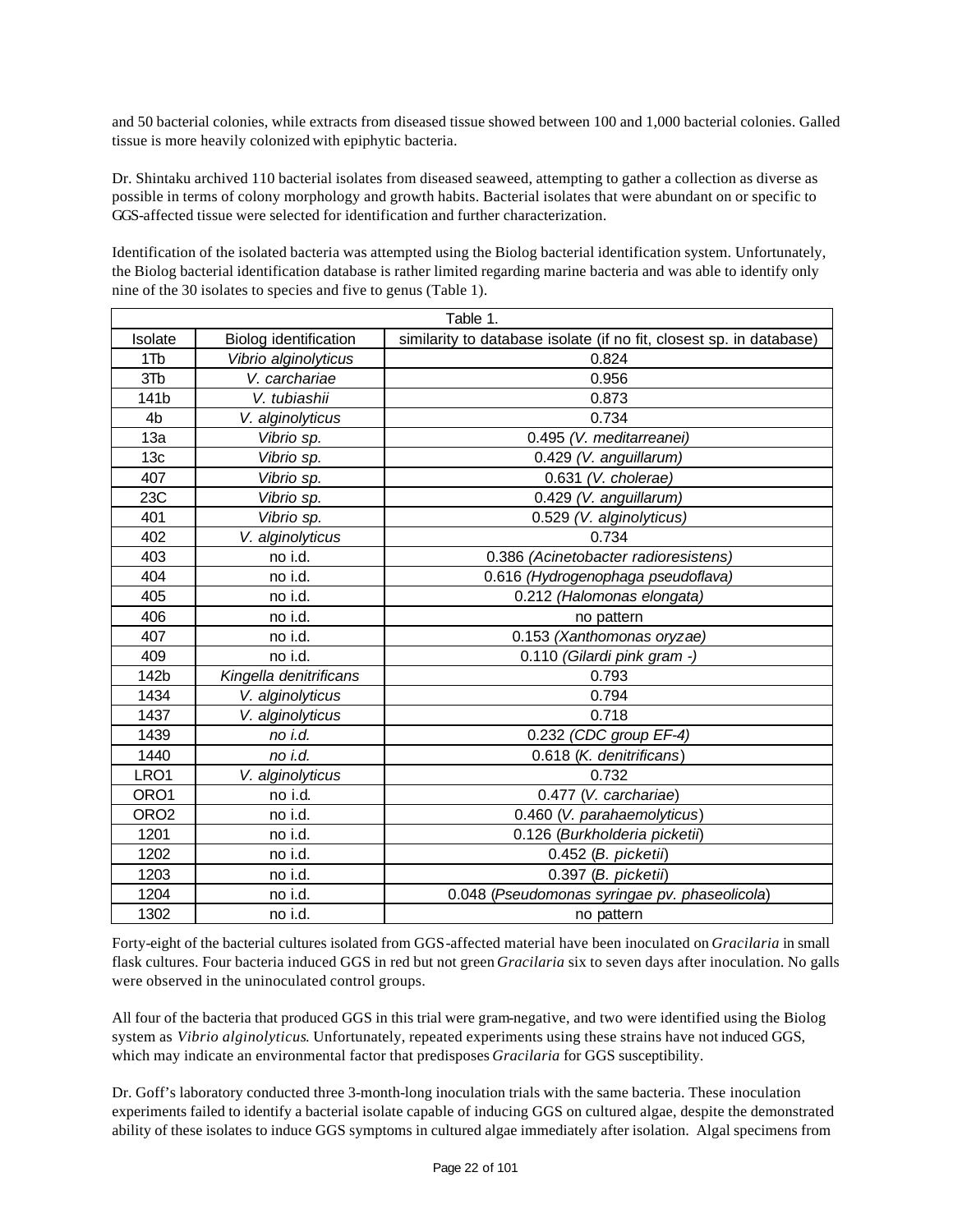both sites failed to develop GGS symptoms during the 3-month incubation period. However, within a week of inoculation with cultured bacteria, several algal cultures revealed a minor degree of apical bleaching. This response, which was not universal and was not correlated with a particular bacterial culture, suggested nutrient depletion.

Dr. Shintaku has attempted to detect the presence of viruses by repeatedly isolating total nucleic acids from healthy and diseased seaweeds and assaying for the presence of double-stranded RNA using CF-11 chromatography. These attempts have not revealed double-stranded RNA. In addition, analysis of the nucleic acid extracts revealed no subgenomic species of DNA. Although this does not rule out the presence of viruses in these tissues, viruses are not abundant if they are present. In light of this, investigators are continuing their efforts to identify a bacterial causal agent.

In addition, the propagation of GGS-affected *G. tikvahiae* has not been successful under laboratory conditions. Diseased seaweeds brought in from the field and cultured under a variety of conditions seem to cure themselves within several weeks. Laboratory-cultured GGS-affected *G. tikvahiae* again manifested GGS symptoms in only one case, which could not be correlated with any obvious culture conditions and could not be repeated. In that case, the cuticle showed no obvious bacterial infestation.

The irregular occurrence of GGS on farms, which has not been related to any obvious physical or biological variables, has been an additional obstacle to the investigation. This has made a consistent source of GGS affected algae extremely difficult to obtain and precluded intensive investigation of this syndrome.

In 1997 - 1998, Dr. Shintaku established laboratory cultures of both GGS-affected *Gracilaria* and GGS-free *Gracilaria* from mariculture systems on Oahu and the island of Hawaii. The cultures were maintained under a light and temperature regime intended to mimic field conditions (29 C, 16:8, high light). Cultures were maintained in halfstrength Provasoli's Enriched Seawater media with constant shaking at 50 rpm. Unialgal cultures of unaffected *Gracilaria* for use in inoculation experiments were derived from stock cultures from Oahu and Hawaii. These cultures were propagated for three weeks under the conditions described with media changes every seven days. This has promoted vigorous growth and demonstrated the absence of GGS in thalli used in subsequent manipulations. Each replicate was split into three subcultures and propagated for two more weeks with regular media changes.

In addition, investigators continued to work on cultures of four bacteria cultured from GGS-affected *Gracilaria*. Previous reports indicated that these bacteria were capable of inducing GGS symptoms in cultured *Gracilaria* after five to seven days. Individual bacterial lines, the strain or species status of which was unknown, were restreaked from individual colonies of the provided stocks at total of three times until microscopic examination determined that a single bacterials morphotype was present. That was restreaked onto Difco Marine Agar plates (media 2216), incubated at 29 C and propagated from single colonies.

Each isolated morphotype was grown in liquid culture (10 milliliters Difco Marine Borth 2216 at 29 C to an O.D. of 0.5, diluted ub PES/2 to a final concentration of 106 cells per milliliter and added to one of two replicate algal specimens in 150 milliliters of sterile PES/2. Controls were run in replicates by the addition of either E. coli, Vibrio harveyii or the bacterialsumbionts of Prionitis lanceolata (all at the same effective concentrations) or by the addition of sterile PES/2 (0.22 filtered).

Assays were performed with shaking at 50 rpm under the above cultured conditions and observed daily. After two weeks, media in all cultures were replaced with sterile PES/2 and monitoring was continued on a daily basis for an additional two weeks. Bi-monthly media replacement and weekly observations were carried out for an additional two months. The entire process was completed after three months and was repeated four times using the same isolated bacterial cultures and algal replicate specimens. New algal specimens were derived from control stocks that had been inoculated with sterile seawater.

Bacterial isolates provided by Dr. Shintaku were also identified by 16S rDNA sequence. The rDNA genes of all isolates were amplified by polymerase chain reaction (PCR) using the universal bacterial primers (p28F and p1452r), cloned into pBluescript KS+ (Stratagene, La Jolla, California), which had been prepared as a t-vector by restriction digest (EcoRV) and complete sequences determined in our laboratory using an ABI automated sequencer, dye termination chemistry, the vector primers and an internal primer (p568r) designed by our lab. The Check\_Chimera and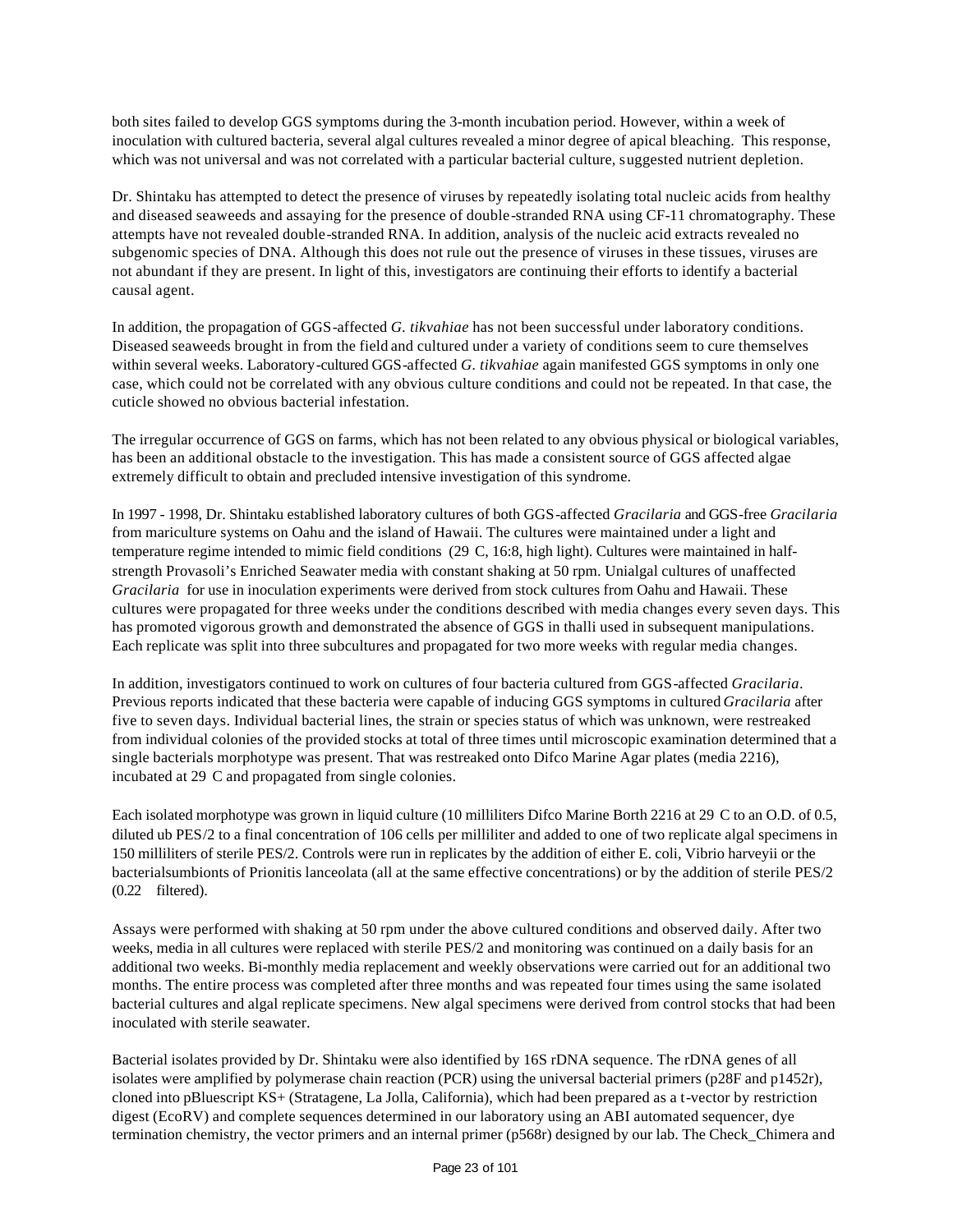Similarity Rank functions of the Ribosomal Database Project were then utilized to determine preliminary relatedness of these isolates to available bacterial 16s sequences and to ensure that single sequences, not mosaics, had been amplified.

Two species specific oligonucleotide probes were designed against variable regions of the determined 16s sequences (from the provided bacterial cultures) and utilized to confirm, by whole cell fluorescence hybridization, the presence of these bacteria in association with disease *Gracilaria* species.

Phylogenetic analysis of the provided bacterial isolates was carried out by sequence comparisons of the amplified 16s rDNA sequences using Paup 3.1 under the conditions of parsimony and compared to analyses performed using both distance and maximum likelihood optimality criteria.

Inoculation experiments carried out in our lab did not identify, from the bacteria provided by Dr. Shintaku, a bacterial isolate capable of inducing GGS on cultured *Gracilaria*. No algal specimens form either Oahu or Hawaii manifest symptoms associated with GGS during any of the four three-month incubation periods. Control inoculations, with other bacteria or with sterile seawater, were similarly unaffected. Microscopic examination of assayed *Gracilaria* did not show bacterial pitting and decomposition of the cell wall material, a condition identical to that observed in all control thalli.

Observations of a small percentage of inoculated cultures (<10%:3/48 replicates inoculated with the bacteria provided by Dr. Shintaku) revealed minor apical bleaching, but this was deemed unusual, was not statistically significant and was not correlated with a particular bacterial culture. This response was similar to that observed in older algal cultures and suggested the involvement of nutrient depletion was involved. This was supported by observations of algal cultures after the first media change at two weeks in which specimen apices regained their color.

Sequence comparison of the complete 16s rDNA sequences of the bacteria obtained from Dr. Shintaku revealed two phylotypes out of four cultures provided. These bacteria were revealed by phylogenetic analysis, as members of the alpha and gamma sub divisions of the Proteobacteria, most closely related to the genera Roseobacter and Alteromonas respectively. Placement of these previously uncultivated bacterial lineages on phylogenetic trees was consistent under parsimony and using both distance and maximum likelihood methods. Bootstrap analyses provided strong support for the placement of these bacteria.

Morphologically both bacterial phylotypes were revealed as small, non-motile rods measuring ca 1 x 2 . Whole cell hybridization, *in situ* in sections of both infected and uninfected *Gracilaria* species did not reveal the presence of the provided bacteria at any time during any of the inoculation trials or from concentrated specimens of bacteria obtained from infected or uninfected algal cultures. All bacteria in all trials were assayed and were hybridized, on the same microscopic slides, by the universal bacterial probe 338r.

Even though bacterial infestation of a thickened epidermal cuticular layer is associated with GGA affected algae, there is no indication that this is the cause of abnormal growth in this alga. It is just as parsimonious to presume that the observed bacterial infestation is due to a weakening of the algal thallus associated with GGS. In this scenario, the bacterial aggregations on affected algae are an opportunistic invasion of an already sickened thallus.

The failure to reproduce the symptoms associated with GGS on cultured specimens of *Gracilaria* may be due to several factors. Although the bacterial cultures provided were derived from affected material, the demonstration of causation by a single organis m requires re-isolation of pure cultures by classical microbiological technique. During this process and/or the process of maintenance on agar plates, the infective ability of GGS agent -- if indeed it is bacterial -- may have been lost. Also possible here, GGS may be due to the action of a microbial consortium that would be lost in the process of pure culture manipulation.

The propagation of GGS affected *Gracilaria* has not been 100 percent successful under laboratory conditions. Affected individuals propagated under a variety of conditions can spontaneously "cure themselves" with several weeks after transfer into new culture media. In only one instance has laboratory cultured *Gracilaria* manifesting GGS reproduced the lost symptomology. This occurrence was not correlated with obvious culture conditions and was not observed to repeat. In this case, there was no obvious bacterial infestation of the cuticle.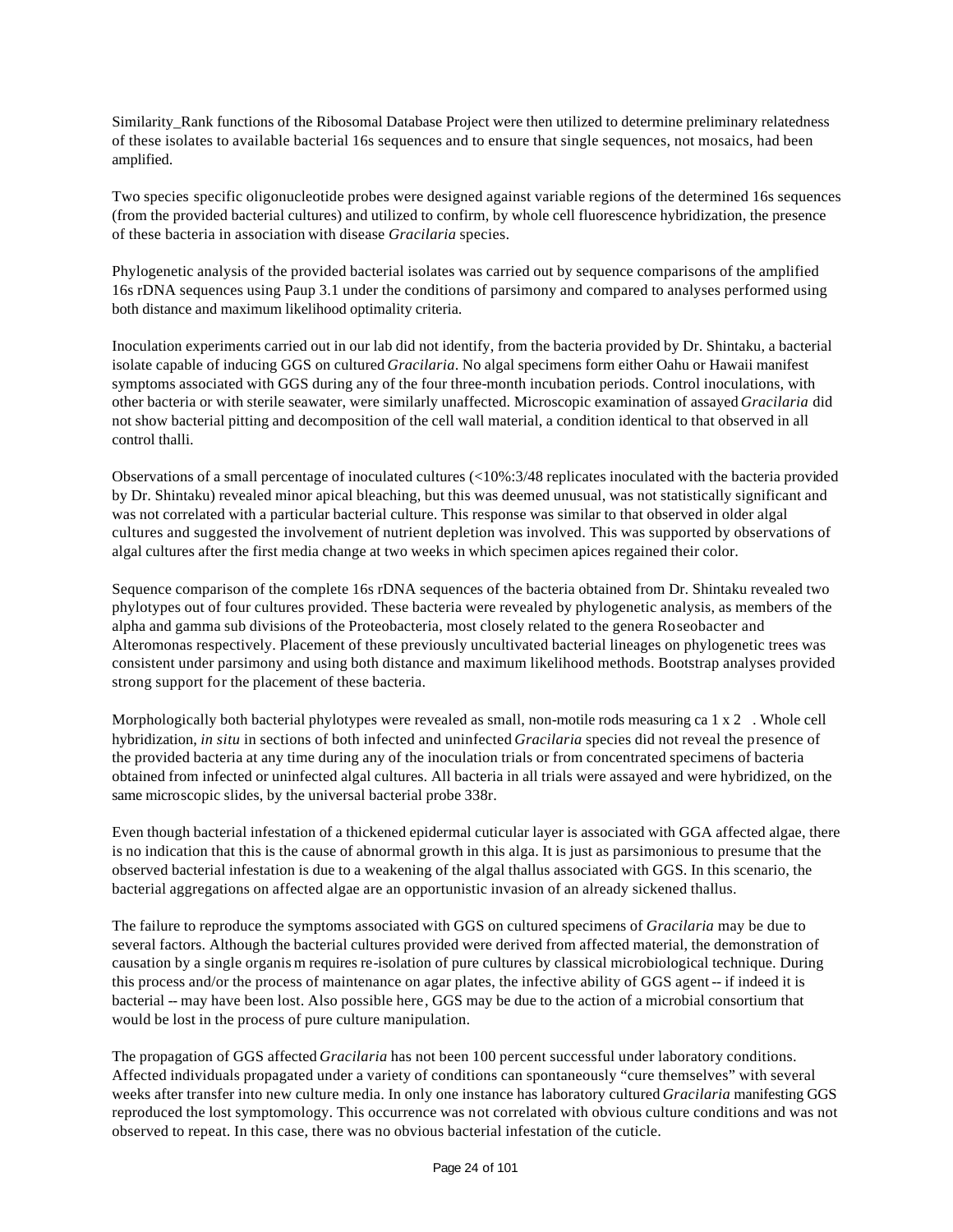Whole cell hybridization results indicate that the bacteria tested as pure culture isolates are probably not the disease agents. The absence of these bacteria, at least in numbers sufficiently large enough to be detected, or in a physiological state allowing detection, from both normal and GGS-affected *Gracilaria* suggests that these isolates my be water column inhabitants or casual associates. No evidence is available that shows either of these microbial phylotypes represents a significant bacterial associate of diseased or normal *Gracilaria*. In addition, the phylogenetic position of these microorganisms suggests as numerous other laboratories have recently shown, that a large number of previously unknown and uncultivated bacterial phylotypes from the alpha and gamma subdivisions of the Proteobacteria are associated with marine sediments, macro- and microorganisms including mussels, starfish, brittle stars, squid, intertidal algae (Ulva) and phytoplankton (Dinoflagellaes especially).

It is quite possible that the causative agent of GGS remains a microbial pathogen but that is not indicated from the analyses of the bacterial cultures provided. Clearly more bacteria should be isolated and screened and shown to be associates of both infected and uninfected *Gracilaria* as there is no indication, at present, that the bacteria provided to date are the responsible organisms.

#### *Objective: Describe in detail by light and electron microscopy the external and internal characteristics of* Gracilaria tikvahiae *affected by* Gracilaria *gall syndrome.*

Dr. Goff's laboratory conducted this work. More than 1,000 sections of GGS-afflicted and healthy seaweed have been extensively examined using glycol methacrylate resin (JB-4) and various cytochemical staining techniques. Healthy seaweed shows *Gracilaria*'s normal morphology: three cell layers--epidermal, cortical and medullary-- are present, and the relative sizes of the cells within each layer are normal. The cuticle of healthy seaweed 1 to 25 microns wide and is covered with a thin, extensive layer of assorted epiphytic bacteria.

In contrast, GGS-afflicted seaweed show extensively indented scalloped and extremely thickened (up to 105 m) cuticle areas. When stained with cytochemical dyes, these indentations appear tightly packed with small rods (1 x 25 m) indistinguishable from bacteria. Despite extensive survey of afflicted tissues, these symptoms are the only indication of a pathology that may be afflicting these obviously abnormal algae. There appears to be no internal (inter- or intracellular) symbionts or pathogens (bacterial, fungal, algal or animal), although several instances of bacteria-containing "scallops" within the cuticle of the GGS-afflicted thalli appeared to have penetrated the algal epidermis. Areas of GGS-afflicted thallus which demonstrate these symptoms also seem to be correlated with hyperplasia of the algal epidermis. This induction of epidermal cell division and thickening of the algal cuticle may be a host response to bacterial infection. Current work is focusing on serial sectioning and reconstruction of a GGSafflicted algal gall.

In summary, these investigations have revealed extensive pitting of a thickened epithallial layer of GGS-affected cell wall material. This layer of material is clear in preparations for light microscopy and electron transparent in preparations for TEM. Within this thickened layer of putative polysaccharide there appears to be localized proliferation of densely packed bacterial aggregations. These bacteria are uniform in size, implying that they are of a single type.

#### *Objective: Identify biochemical markers of GGS and/or the GGS agent.*

Dr. Lallone found that some preliminary experiments documented differences in protein and carbohydrate content of detergent extracts of normal and affected cultures of *G. tikvahiae*. Aqueous extracts from GGS positive and negative plants were made and concentrated 10X by ultrafiltration using 10K molecular weight cut-off membranes and analyzed by SDS-PAGE under reducing and non-reducing conditions. The slab gels were stained using Coomassie Blue or PAS to reveal either proteins or carbohydrates. Investigators detected a group of proteins, of low to intermediate molecular weight and sensitive to reduction by 2-ME in extracts of GGS negative plants, which are either absent or degraded to smaller molecular weight fragments in GGS-positive material. In addition, investigators observed increased amounts of low (but not high) molecular weight, PAS positive carbohydrate material in affected plant extracts compared to non-affected plant extracts.

Investigators made several non-detergent extracts of infected plant material. These extracts were also analyzed by SDS-PAGE and were found to contain a variety of high and low molecular weight proteins. Diseased plants were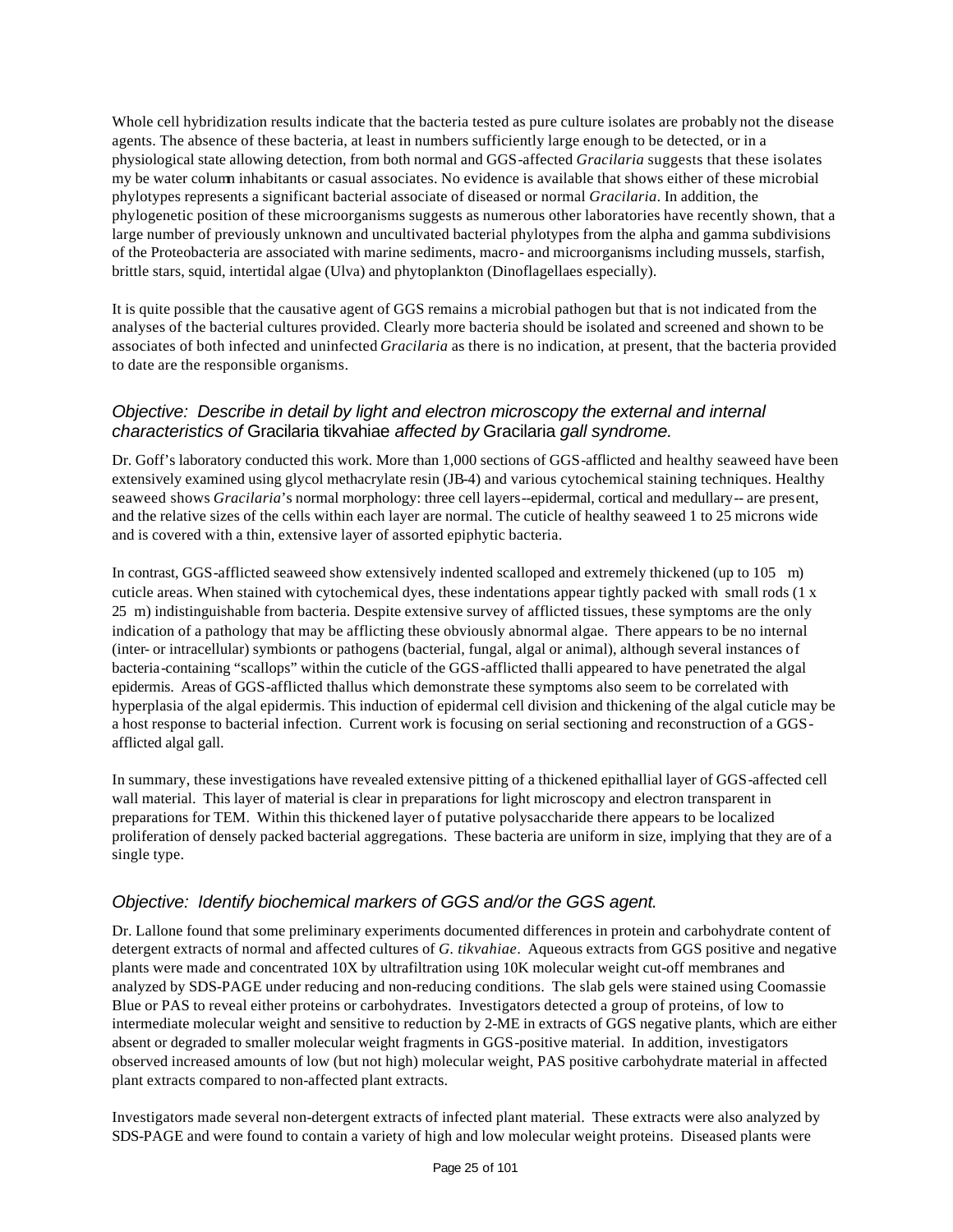ground in a blender, soluble material was extracted by aqueous incubation at 4C, insoluble residue was removed by filtration, and soluble material was fractionated by sequential ultrafiltration. Soluble material was fractionated using a series of decreasing molecular weight cutoff membranes (300D, 100D, 30K, and 10K). Banding patterns reveal both similarities and differences between each fraction. In addition, similar extracts and fractionations were performed on apparently healthy plants taken from two distant culture sites (one of which has to date had no record of similar disease symptoms). When examined in parallel clear differences could be found between each of the various fractions taken from plants collected from each of the various sites.

Based on these observations, investigators immunized four groups of animals. Each group of three rabbits received injections of extracted material taken from stocks of ultrafiltration-fractionated extracts of diseased plants. Antibodies were also raised to healthy *Gracilaria*.

Antisera collected from these animals was cross-reacted with healthy *Gracilaria* tissue, labeled, and used to probe a Western blot containing extracts (fractionated as described above) from diseased tissue. These probes react strongly with a compound approximately 30 kD in mass in GGS-affected tissue. Further, the reactive antigen does not appear as a prominent band when total protein is visualized. We do not know if this compound is produced by the diseased plant, perhaps as a stress response, or is a component of the pathogenic agent.

The antibodies were formatted into a sensitive immunoassay and used to test water samples taken at regular time periods from production tanks. Records were kept during the sampling period so that correlations could later be made between a positive immunoassay test and the appearance of disease. Surprisingly, the antibodies raised to diseased plants showed no immunoreactivity with any of the water samples despite appearance and disappearance of disease whereas the antibodies raised to healthy plants did. Furthermore the concentration of immunoreactive material in the water samples was highest days before the visual appearance of disease. In light of this surprising result plants showing early signs of disease were collected, crudely dissected, and separate detergent extracts were made of plant stems, healthy growing tips, and galled growing tips. The extracts were probed with the same antibodies used in the immunoassay. The highest concentration of immunoreactive material was found in healthy tips and the lowest concentration was found in diseased tips. This indicates that components of healthy plant tissue may be released into the water prior to appearance of disease. This needs to be verified by comparing the material found in water samples with material extracted from healthy growing tips. The destruction of normal plant tissue and release of critical components is likely to be due to proteolytic enzymes, either from a bacterial or plant source. Dr. Lallone is exposing normal plant tissue to various commercially available bacterial, plant, and animal derived enzymes and monitoring the release of immunoreactive material from the plants. In addition, Dr. Lallone's group is screening the bacterial cultures obtained from Dr. Shintaku for reactivity with the above-mentioned antisera.

In summary, several lines of evidence implicate a bacterial causal agent in this disease interaction. These include a therapeutic response to ampicillin and the *in vitro* induction of GGS with several bacteria. However, the apparent induction of GGS by several different bacteria and the inability to consistently reproduce these results confounds our findings.

Furthermore, there appears to be an intimate association between aggregations of surface bacteria found in tissue indentations and GGS-affected thalli, but very little internal tissue invasion. The outer layers of GGS-affected tissue become greatly thickened in addition to acquiring those bacteria-filled indentations. However, investigators have not yet elucidated the temporal relationship between heavy bacterial colonization, wall thickening, and GGS. An axenic culture system for *Gracilaria* culture is in place in Dr. Goff's laboratory, and work continues towards maintaining tissue in the galled state. The failure to reproduce the symptoms associated with GGS on cultured specimens of *G. tikvahiae* may be due to several factors. Although the bacterial cultures provided were derived from affected material, re-isolation of pure cultures by classical microbiological technique was necessary. During this process, the GGS agent may have been lost. Another possibility is GGS may be due to the action of a microbial consortium which would be eliminated in single-culture inoculation of axenic algae. Dr. Lallone has had success in generating GGSrelated antibodies, and these are being used to determine the mechanism of GGS induction, and to help ascertain which bacteria are unique to GGS-affected material.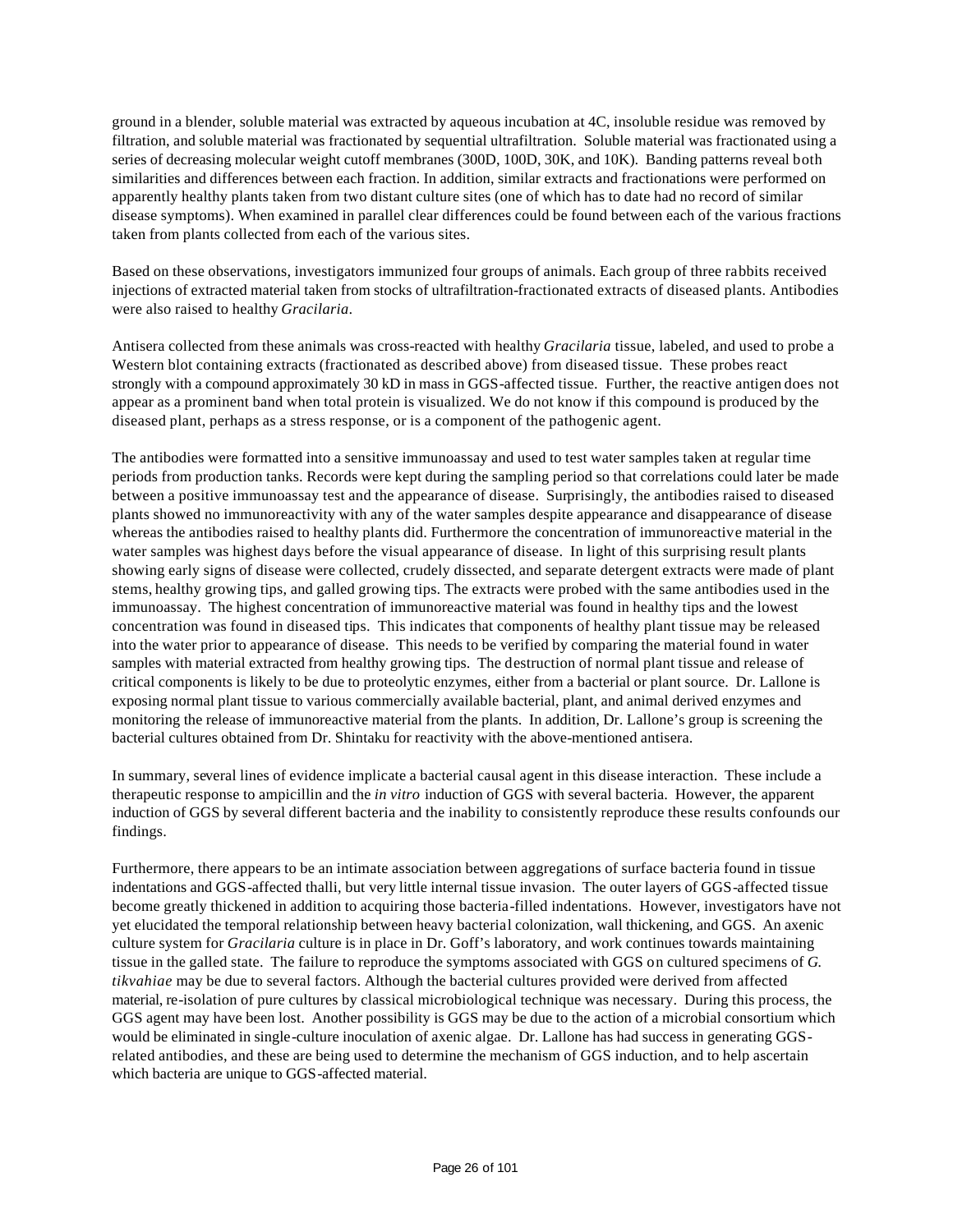*Objective: develop an assay for the presence of the GGS pathogen. Once a pathogen is identified and even partially characterized, such an assay will be useful in identifying primary sources of inoculum and in evaluating the potential efficacy of certain measures designed for pathogen exclusion.*

Results regarding the sequence analysis of the 16S ribosomal RNA genes from several isolates showed promise. This analysis supported the MIDI-based identification of these strains as *Cytophaga* species and provided a means to design a PCR-based diagnostic assay. Such an assay was used and found to be extremely sensitive for the detection of the bacterial wilt pathogen, *Pseudomonas solanacearum*, in ginger.

### **Impacts**

A management strategy aimed at GGS is clearly needed. The rapid progression of GGS outbreaks coupled with the severity of GGS symptomology combine for high yield losses and the expenditure of much effort in tank dumping. Unfortunately, the GGS causal agent was not identified.

### **Support**

This project received support from CTSA, the University of Hawaii at Hilo, University of California at Santa Cruz and Brookwood Biomedical Laboratory.

|       |             |                   | <b>Other Support</b> |                                    |          |                      |  |
|-------|-------------|-------------------|----------------------|------------------------------------|----------|----------------------|--|
| Year  | <b>CTSA</b> | <b>UCSC</b><br>UH |                      | <b>Brookwood</b><br>Total<br>Other |          | <b>Total Support</b> |  |
| One   | \$60,000    | \$8,400           | \$12,000             | \$10,000                           | \$30,400 | \$90,400             |  |
| Two   | \$60,000    | \$8,400           | \$12,000             | \$10,000                           | \$30,400 | \$90,400             |  |
| Total | \$120,000   | \$16,800          | \$24,000             | \$20,000                           | \$60,800 | \$180,800            |  |

### **Publications, Manuscripts or Papers Presented**

No publications or manuscripts were prepared during the reporting period.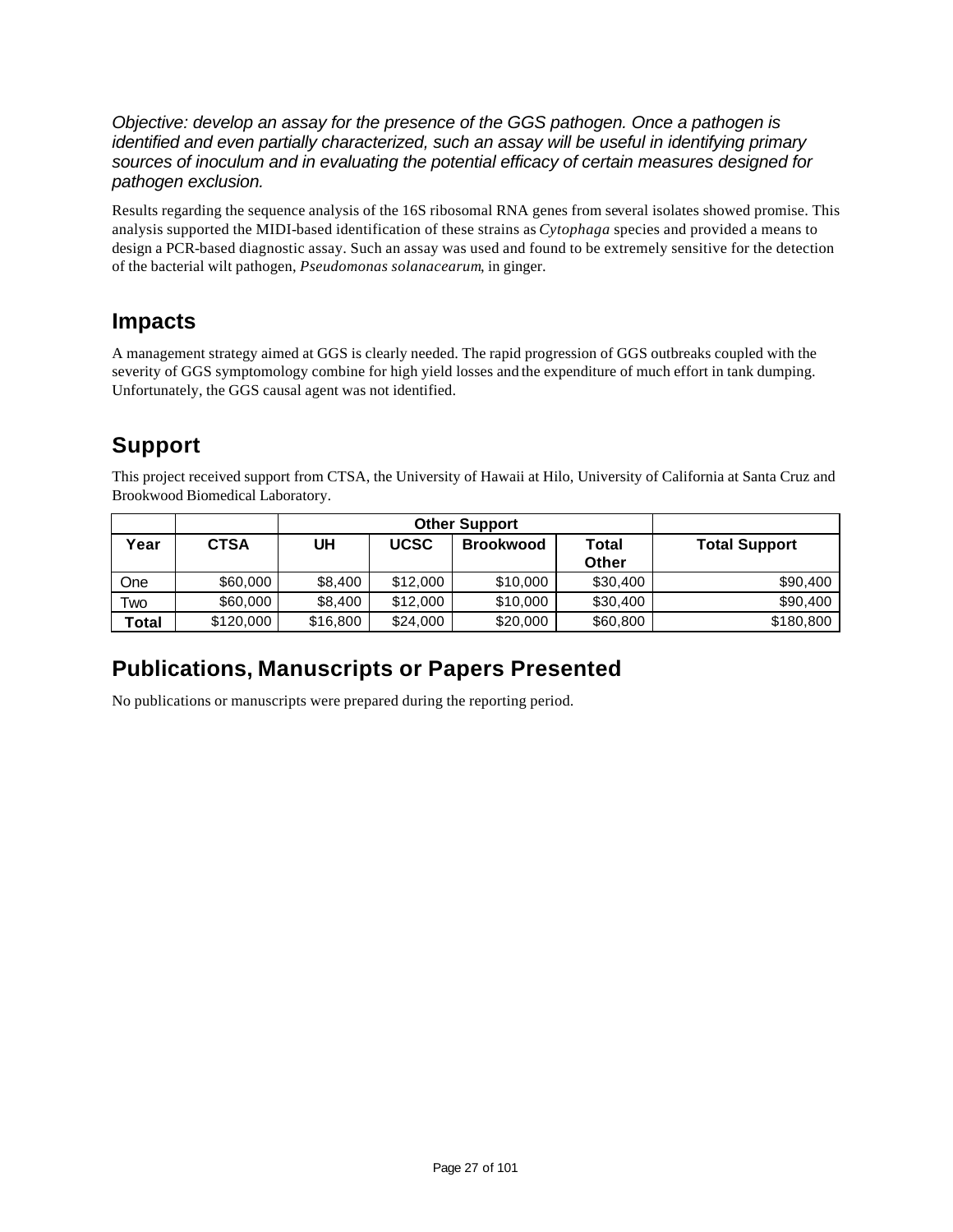### **Library Aquaculture Workstation** *Pacific Regional Aquaculture Information Service for Education*

#### **Dates of Work**

March 1988 through September 1998

### **Funding Level**

\$166,600

### **Participants**

David E. Coleman (project coordinator through June 1997), Randall Buettner, Kristen Anderson (project coordinator as of July 1997), Rachel Hu, Jue Wang,Catherine Stewart Edington, Alex Stroup and Lois Kiehl-Cain, Hamilton Library, University of Hawaii; Bin Zhang, Kapiolani Community College.

### **Objectives**

The overall goal of this project, which was initiated under the CTSA First Annual Plan of Work and is now in its eleventh year, is to make scientific information more accessible to the aquaculture community. Specific year eleven objectives related to that goal are to:

continue to provide established services; develop programs for user education; canvas aquaculturists to determine other ways in which the PRAISE Web page can be used to promote Pacific aquaculture; transfer the technology to users.

### **Principal Accomplishments**

In 1988-1989, the Center for Tropical and Subtropical Aquaculture provided funding to establish an aquaculture workstation operated and managed by the staff of Hamilton Library, University of Hawaii. That program is known as the Pacific Regional Aquaculture Information Service for Education, or PRAISE. The workstation is a computer equipped with a multi-disk CD-ROM player, fax and modem. The service subscribes to a number of CD-ROM databases, including Aquatic Sciences and Fisheries Abstracts (ASFA), CINAHL Nursing Index, AGRICOLA, and Biological Abstracts. These databases list articles on thousands of aquaculture topics from hundreds of scientific journals.

During the first two years of the project, those interested in conducting a search could either travel to Hamilton Library at the University of Hawaii Manoa campus or call David Coleman, who would then conduct the search and fax the results to the PRAISE patron. The patron then selected the desired articles, which Coleman photocopied and faxed or mailed to the patron. Initially, a limit of 10 articles was set, but that proved too restrictive and was eliminated. An average of 15 articles are sent to patrons who can't otherwise obtain them.

During the third and fourth years of the project, investigators compiled and published *A Union List of Aquaculture Journals in Hawaii*. The catalog listed science journals held at seven key libraries that have a large collection of aquaculture literature. The catalog assisted the aquaculture community with locating journal literature. In addition, PRAISE exchanged journal holdings data with the Scripps Institute of Oceanography, the California Academy of Sciences and the Pacific Island Marine Resources Information Service of the University of the South Pacific.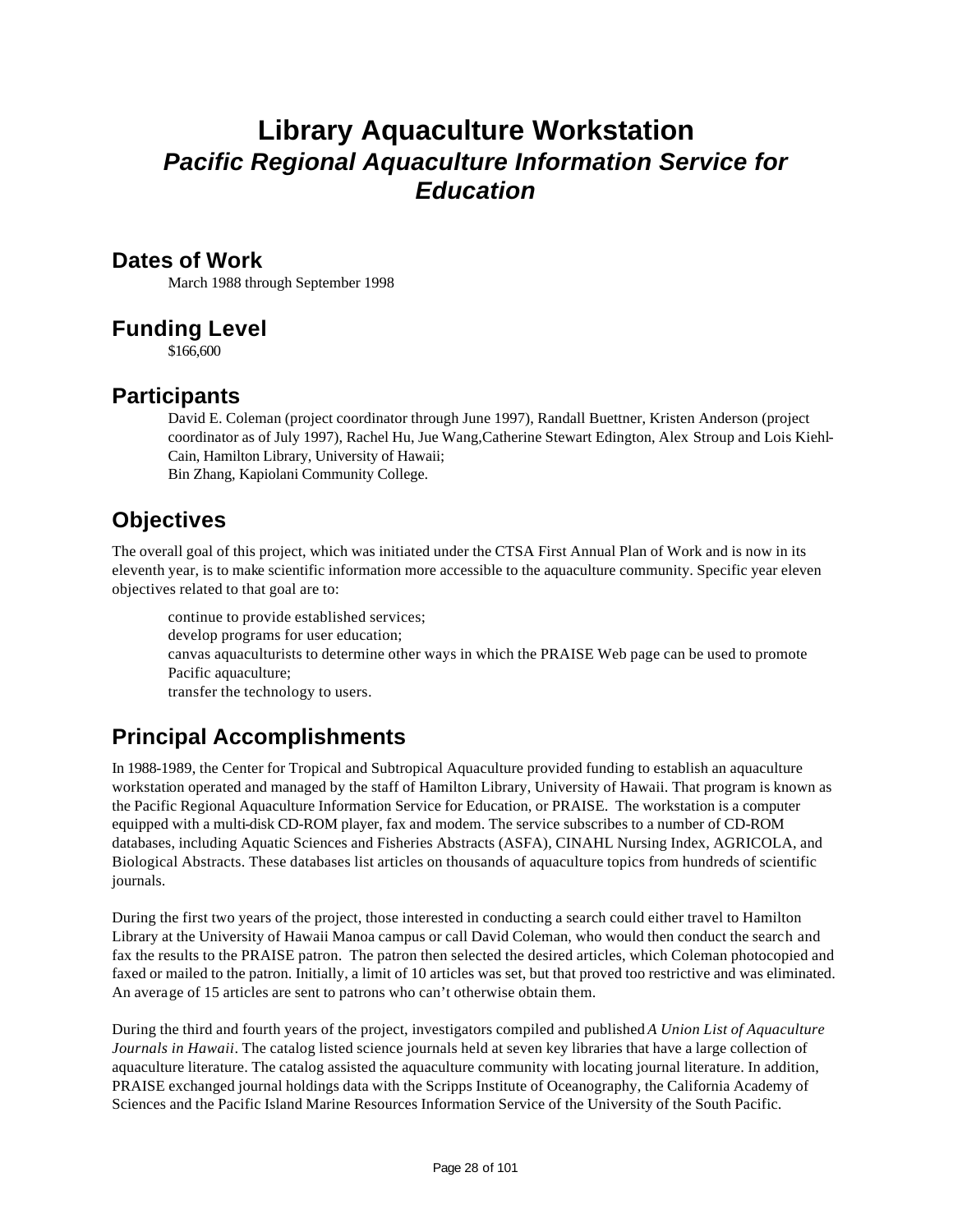During the fifth year of the project, remote workstations were established at the CTSA office, the Hawaii Institute of Marine Biology, the Aquaculture Development Program office, the Sea Grant office, the Pacific Island Network office and the University of Hawaii at Hilo. From these remote workstations equipped with modems, users can dial into PRAISE to perform database searches 24 hours a day, 365 days a year. The remote sites increased the efficiency of the service, which was demonstrated by the vastly increased numbers of searches that have been performed since their establishment.

During the sixth year of the project, additional remote workstations were established at The Oceanic Institute's site at Keahuolu on the island of Hawaii, at Anuenue Fisheries Research Center, and at the Hawaii Institute of Marine Biology computer lab. A breakthrough in the Pacific Islands' ability to access scientific information came in August 1993, when two remote workstations were established on Guam. Users at the site at the offices of the University of Guam's Cooperative Extension Service and at the Guam Department of Commerce gained access to PRAISE through a toll-free telephone line. The investigator conducted training sessions at both locations.

The establishment of two remote workstations, from which users dial into PRAISE via a toll-free telephone number, marked the first time a toll-free line was established from the Pacific Islands for CD-ROM data transmission. The vendor, MCI, experienced a number of problems before instituting reliable service. The cost of establishing the line and monthly charges totaled \$2,000. A total of 54 calls--an average of 3.9 calls per month--were made. The average call lasted 20 minutes and cost \$1.85 per minute or \$37 per call. Providing ready access to aquaculture information has proven to be useful to the aquaculturists of Guam. However, the service was quite costly, and the system continued to experience problems.

During the seventh year of the project, PRAISE submitted data to the U.S. Department of Agriculture Science and Evaluation Study Working Committee on Aquaculture. Results of the study showed that aquaculturists were particularly interested in sources of aquaculture information from various government agencies and educational facilities. Based on this information, the Joint Subcommittee on Aquaculture approved publication of the Resource Guide to Aquaculture Information. PRAISE participated in the creation of this publication.

PRAISE entered a cooperative agreement with the Pacific Education and Communications Experiment by Satellite, or PEACESAT, to improve information access for five Pacific Island sites. Under the agreement, residents of Guam, Saipan, Pohnpei, Palau and Majuro can directly access the Aquatic Sciences and Fisheries Abstracts (ASFA) database through an Internet connection between the local PEACESAT station and the mainland vendor. This system cost \$1,000 per year per locale.

A wealth of reports containing valuable, unique information are produced throughout the Pacific but never integrated into journals and conference proceedings. The inaccessibility of gray literature is a particularly serious problem in the Pacific, where libraries and other organizations that collect and disseminate information are few. Also, important work done in the region is not shared with the rest of the scientific community, which means regional work does not get the recognition it deserves. The Pacific Islands Gray Literature project was established to address this impediment to information. To date, more than 100 Pacific Islands publications have been gathered for inclusion in the Aquatic Sciences and Fisheries Abstract (ASFA) database. In addition, *Pacific Islands Gray Literature Project: A Bibliography* was published.

PRAISE hosted the 20th Annual Conference of the International Association of Marine Science Libraries and Information Centers in Waikiki from October 9-13, 1994. Participants from more than 12 countries, including Iceland, Malaysia and Russia, attended.

#### *Objective: Increase and ensure the continued usefulness of the PRAISE program through the use of CD-ROM database searching, telecommunications and new technologies as they develop, and disseminate information products as needed by the industry.*

Use of the workstations at both Hamilton Library and remote sites continued to increase. Since establishing the electronic network, the total number of system uses increased from about 400 per year to more than 8,000 per year. The 2,000 percent rise in use of the service was accomplished with no increase in staff.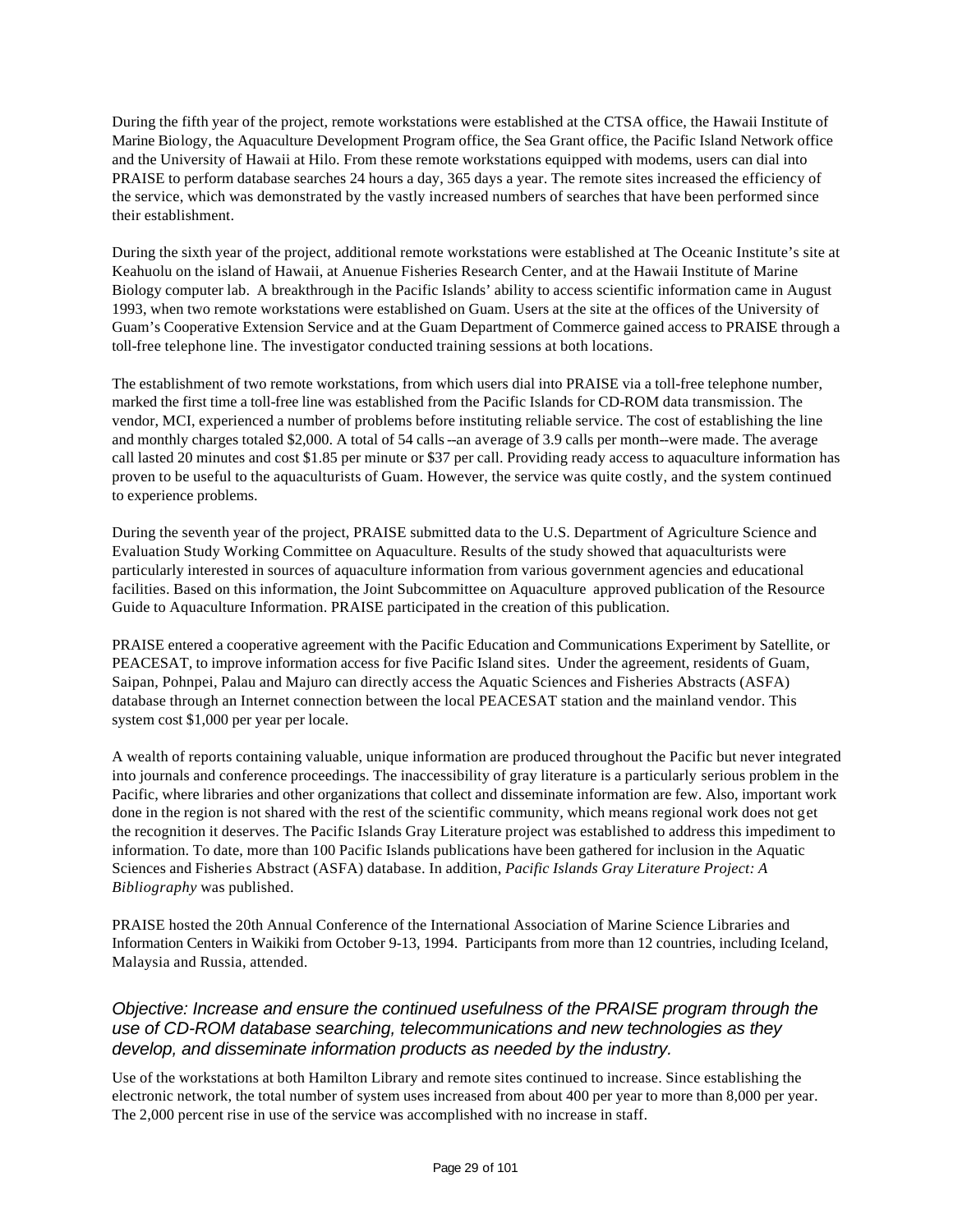The primary focus of the Year Eight project was preparing PRAISE for integration into the Worldwide Web. To do this, the existing CD-ROM system was upgraded to effectively handle the tremendous increase in the use of the service. Hamilton Library adapted eight in-house workstations to Pentium computers. This was done in anticipation of allowing these machines to access both the Kapiolani Community College CD-ROM Local Area Network (LAN), which has better capability than the Hamilton Library LAN and the Internet. This provided access to the PRAISE WorldWide Web page as well as the aquaculture database. Test results of this system allowed progress toward other objectives. Tests were conducted at the CTSA office and Hamilton Library to determine whether it was most efficient to allow access to the aquaculture CD-ROM database either via direct telnet to Kapiolani Community College Library or via the PRAISE home page on the WorldWide Web.

In conjunction with the Joint Subcommittee on Aquaculture and the Aquaculture National Information Center, the project developed programming to allow Internet access to PRAISE. The project instituted methods to allow the Pacific Islands to have cost-effective access to PRAISE, including making PRAISE Internet-compatible. A PRAISE home page on the WorldWide Web was established and is available to Guam, Saipan and other Pacific Island sites with Internet connectivity.

In addition, the PRAISE program was positioned to take advantage of the upcoming national integration of aquaculture information, specifically by interacting with the U.S.D.A. Aquaculture Extension Service.

A new program was installed to record usage of the PRAISE Web page. In the 11-month period from February 1996 to January 1997, the Web site was accessed 61,868 times. In addition, the vendors page was accessed 454 times. In addition, the project responded to 135 requests for literature from the Pacific Islands and 95 requests for information from areas as diverse as the U.S. mainland, South America, Asia and the Middle East.

During Years 10 and 11, service for PRAISE users has been greatly enhanced by advances in electronic technology. Three major changes have taken place:

- 1. PRAISE switched to Worldwide Web access of the *Aquatic Sciences and Fisheries Abstracts* database, thereby simplifying and expanding access to Hawaii users. All those with \*@hawaii.edu email accounts log on to the Internet and conduct database searches via the Worldwide Web. In addition, PRAISE has established two remote sites, one of which is housed in the CTSA Administrative Offices at The Oceanic Institute, that can access Internet database searches.
- 2. An increasing number of people are accessing the PRAISE Web site and submitting database search requests via the online forms found at the site.
- 3. The Pacific Islands within the CTSA region have greatly advanced in their ability to electronically access the Internet.

During Year 10, the PRAISE Web site was accessed more than 5,700 times per month, and an average of 28 research or journal search requests were submitted monthly. The Pacific vendors page was accessed 1,200 times.

During the period from April 1 through September 30, 1998, PRAISE users logged onto the ASFA database 2,520 times and submitted 11,300 queries. During the first half of Year 11 (April 1 through September 30, 1998), the PRAISE Web site was accessed an average of 5,550 times month. An average of 25 research or journal requests were submitted via the PRAISE web site during this period. PRAISE delivered 255 documents to users during this period. The turn-around time on research and article requests has been reduced from 4 weeks to 1 week or less due to the increased availability of stable electronic mail on many Pacific Islands.

#### *Objective: Increase the efficiency of PRAISE through interaction with other information agencies.*

The Joint Subcommittee on Aquaculture (JSA) decided that legislative materials on the development and support of aquaculture should be included on AquaNIC, an Internet gateway to the world's electronic resources in aquaculture that is supported by the U.S. Department of Agriculture. David Coleman, a member of the JSA's Aquaculture Information and Technology Transfer Task Force, is attempting to gather relevant legislative materials from Hawaii and the Pacific Islands for AquaNIC. He met with AquaNIC coordinators in October 1995 to establish a procedure for downloading the information. Coleman gave a presentation on the cooperative project between PRAISE and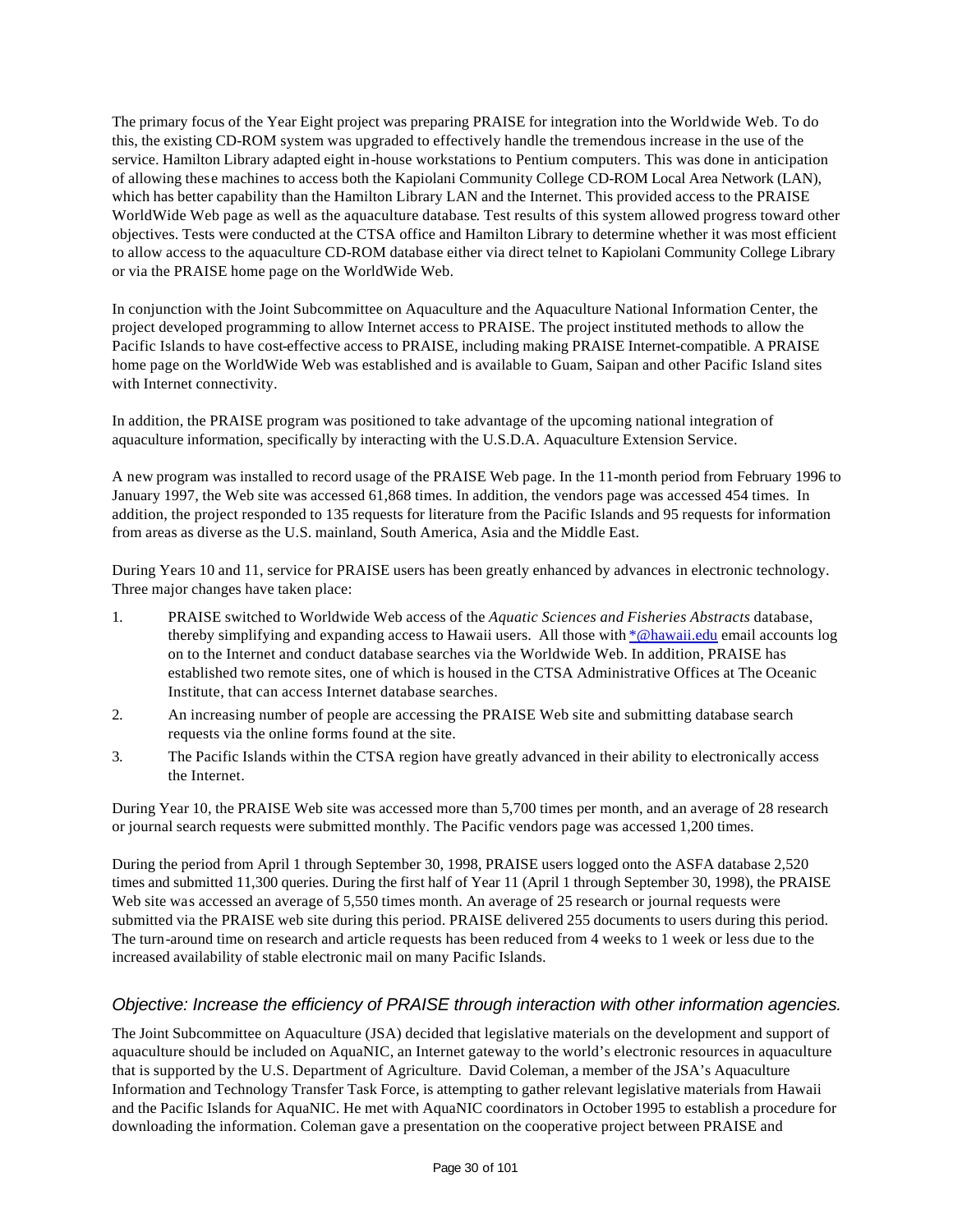PEACESAT and participated in discussions of Internet uses and procedures at the 1995 CYAMUS Marine Librarians Meeting.

In 1997, a Pacific Aquaculture Legislation section was established on the PRAISE home page on the WorldWide Web. Legislation information has been provided by the Hawaii Legislative Reference Bureau. Information from other Pacific islands is being sought.

During Year 11, Kristen Anderson, PRAISE principal investigator, presented a poster session at the annual conference of the International Association of Marine Science Libraries and Information Centers (IAMSLIC). The poster explained the benefits of an established information dissemination service for a geographically diverse region. In addition, she participated in discussions about broadening *Ariel* document delivery services, which could be an important improvement to the PRAISE service.

#### *Objective: Increase the support base for the project through cooperative agreements with other agencies and information facilities.*

The cost to establish the remote workstations was shared by all the hosting institutions. The work on the gray literature bibliography received additional funding from the Pacific Island Network, USDA's National Agricultural Library and the vendor for the ASFA database, into which the bibliography materials will be incorporated. The National Agricultural Library also provided co-funding to publish the bibliography. Additional base project funding was secured from the University of Hawaii, the Pacific Island Network and the University of Hawaii Sea Grant Extension Service.

The Pacific Aquaculture Association purchased a photocopy machine for PRAISE use. The machine has significantly sped the process of providing documents for document delivery. It will also be used to provide clean copy for scanning of Pacific Islands documents that will then be indexed in the Aquatic Sciences and Fisheries Abstracts database.

PRAISE continued to gather and provide access to Pacific Islands-specific literature for the bibliography of Pacific Islands gray literature known as the PRAISE "gray literature project." The bibliography was published in November 1995 and is available through PRAISE. An electronic version was made available on the PRAISE Web site. The National Agricultural Library, NOAA, the Pacific Aquaculture Association, and Cambridge Scientific Abstracts, the commercial vendor of the Aquatic Sciences and Fisheries Abstracts database.

In the ninth year of the project, the PRAISE Web site was expanded to allow users to download a version of the Hawaii Aquaculture Module Expert System, a software program that helps farmers to diagnose and treat disease problems in cultured tilapia. The program was developed for DOS, Windows and Macintosh computers under another CTSA-funded project. In addition, PRAISE began a "Pacific Islands Aquaculture Vendors" section of its Web site in cooperation with UH Sea Grant Extension Service. The page allows aquaculture producers a free place to advertise their products and services.

#### *Objective: Transfer the technology to users and develop programs for user education.*

During Years 10 and 11, the PRAISE Web site has been continually updated and enhanced. This included an upgraded version of the Pacific Gray Literature Bibliography and the PRAISE user database.

User education workshops were held in Palau, Pohnpei, and the Marshall Islands. The workshops were held to train librarians, extension agents, government officials and aquaculturists in use of the PRAISE system. The workshops were conducted with the cooperation of the Sea Grant College Program and the Pacific Islands Library Association.

During Year 10, Kristen Anderson, PRAISE principal investigator, visited Palau, Saipan and Pohnpei in July 1997 to promote the PRAISE program and educate residents on the services available. In each locale, she met with Sea Grant extension agents, Fish and Wildlife personnel, college faculty, librarians and students, aquafarmers and those interested in aquaculture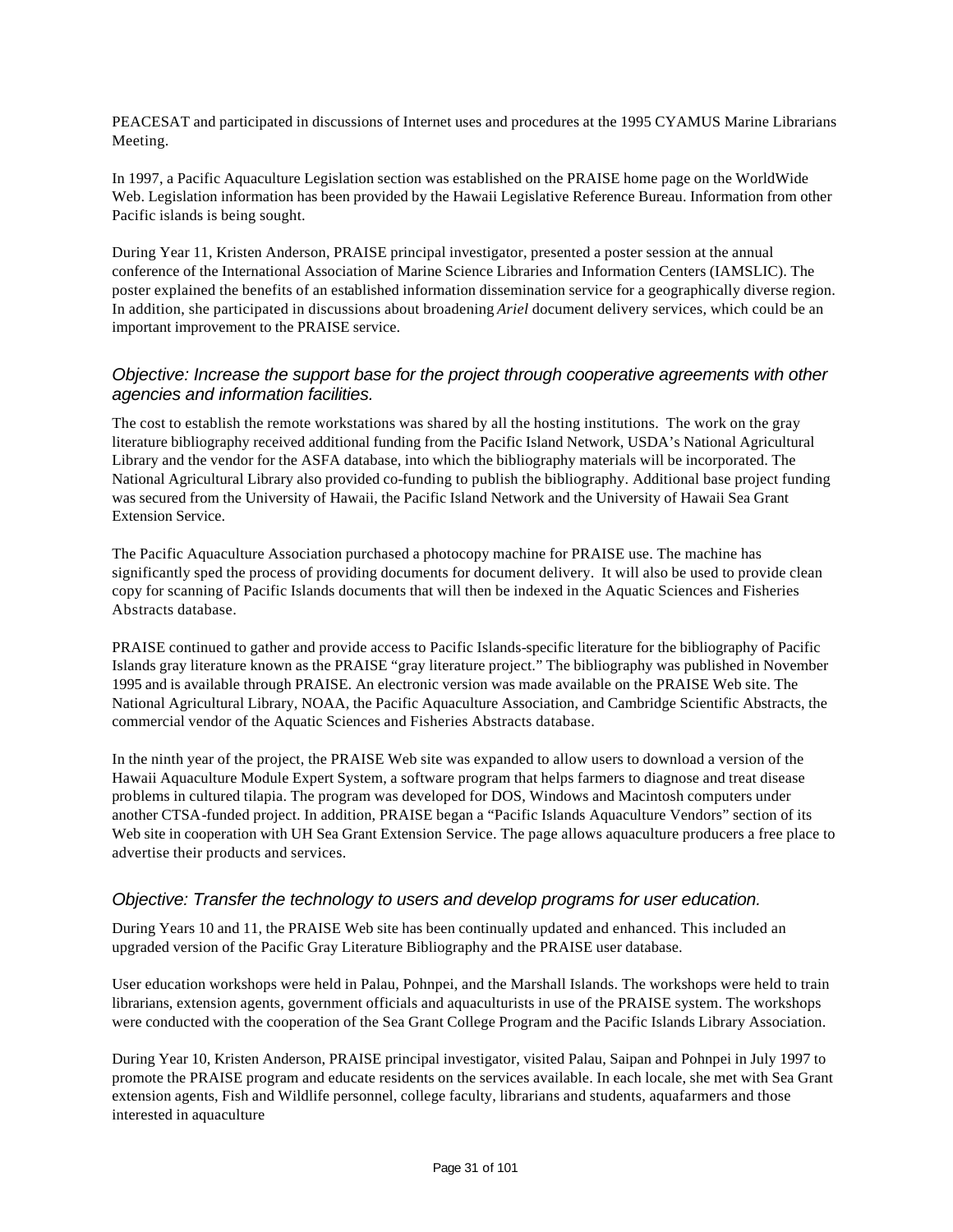During Year 10, PRAISE joined Ariel, a nationwide network of research libraries that provide electronic access to journal articles, and was listed in the IAMSLIC directory.

During Year 10 and the first part of Year 11, the principal investigator consulted at length with Dr. Leonard Young, aquaculture specialist with the Hawaii State Aquaculture Development Program, regarding ongoing user education programs. Dr. Young advocated an increase in available research education for local Hawaii aquaculture workers and producers. As a result of this, the PRAISE coordinator has taken a course in writing Web tutorials, which will provide ongoing educational opportunities, plans to incorporate increased interisland education opportunities in the Year 12 program and given individual and small group instruction to 37 individuals at UH-Manoa on how to access ASFA and Web resources for aquaculture.

#### *Objective: Canvas aquaculturists to determine other ways in which the PRAISE Web page can be used to promote Pacific aquaculture.*

During Year 10, an online electronic form was created so that Pacific vendors could submit their company and product information directly via the web site.

During Year 11, a brief questionnaire was prepared for distribution to PRAISE users via email, postal mail and the Web site. In addition, the investigator has analyzed the queries received over the past year in order to determine what additions might be beneficial. One addition currently being prepared will provide resources for those interested in aquaculture education opportunities.

### **Work Planned**

PRAISE will continue to provide established services of database searching and document delivery. The Web site and the gray literature bibliography will be continually updated and improved. Methods to improve database access for Pacific Island residents will be explored, as will the viability of video conferencing.

### **Impacts**

This project has increased the accessibility of scientific information throughout the Pacific region. Based on rates charged by the information industry's major commercial suppliers, (Dialog Information Service Inc. for access to Aquatic Sciences and Fisheries Abstracts, and UnCover Inc. for document delivery charges), the dollar value for PRAISE's primary services for the period April 1 through September 30, 1998, would be as follows

| 2,520 log-ins at \$1.20 each =          | \$3,424.00  |
|-----------------------------------------|-------------|
| 11,300 queries averaging 3 minutes each |             |
| $(565$ hours online at \$60 per hour) = | \$33,900.00 |
| 255 articles at $$13.50$ each =         | \$3,442.50  |
| <b>TOTAL</b>                            | \$40,766.50 |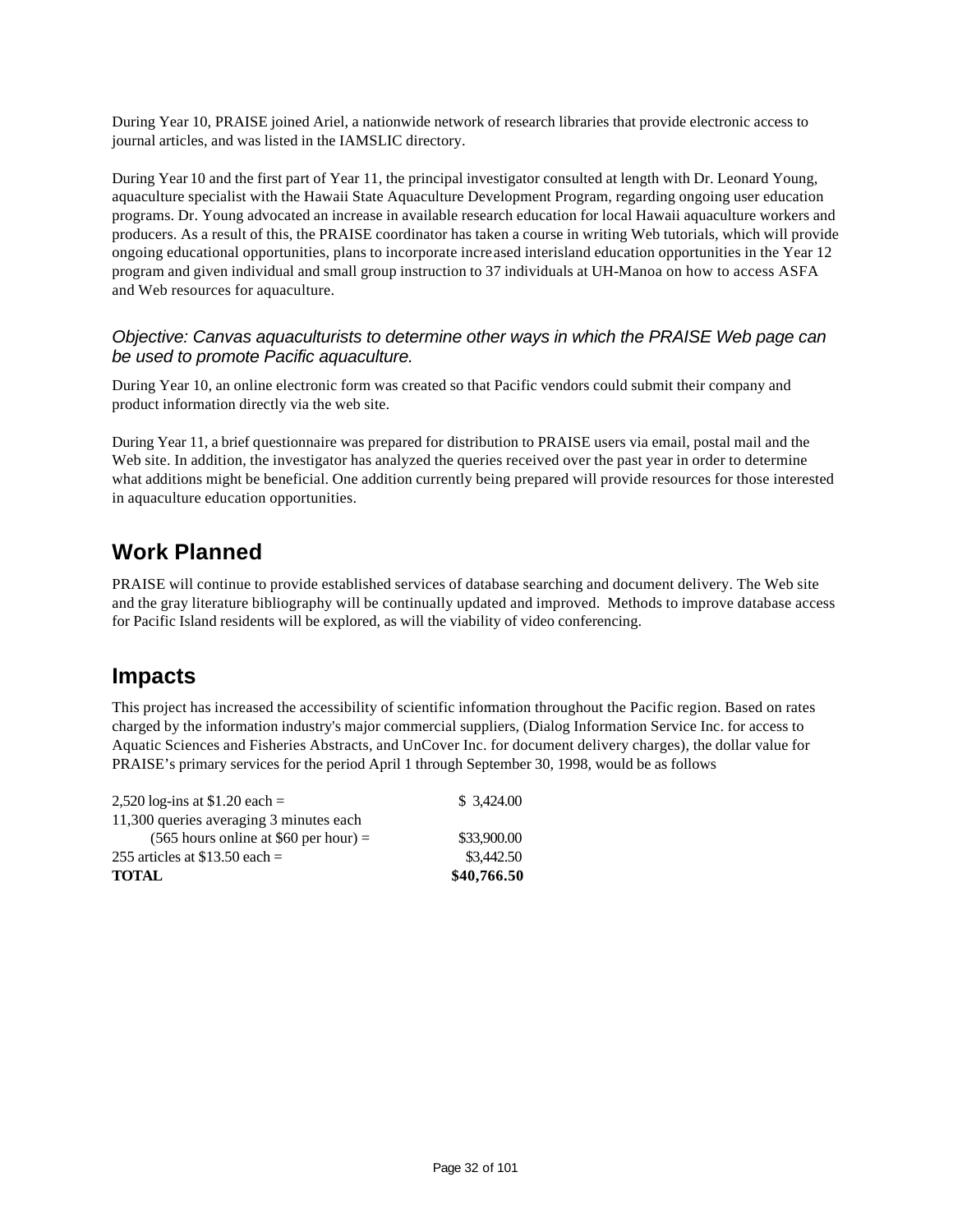### **Support**

This project received funding from the Center for Tropical and Subtropical Aquaculture (CTSA), the University of Hawaii (UH), Sea Grant Extension Service (SGES), the National Agricultural Library (NAL), the U.S. Department of Agriculture (directly), the Center for Applied Aquaculture (CAA), the National Oceanic and Atmospheric Administration (NOAA) and jointly from the Pacific Island Network (PIN) and the Pacific Aquaculture Development Program (PADP).

|                | <b>CTSA</b>  | <b>Other Support</b> |             |             |             |             |             |             |              |              |
|----------------|--------------|----------------------|-------------|-------------|-------------|-------------|-------------|-------------|--------------|--------------|
| Year           |              |                      |             |             |             |             |             |             | Total        | <b>Total</b> |
|                |              | UH                   | <b>SGES</b> | PIN / PADP  | <b>NAL</b>  | <b>USDA</b> | CAA         | <b>NOAA</b> | Other        | Support      |
|                |              |                      |             |             |             |             |             |             | Support      |              |
|                | \$7,000.00   | \$13,400.00          | \$1,500.00  | \$0.00      | \$0.00      | \$0.00      | \$0.00      | \$0.00      | \$14,900.00  | \$21,901.00  |
| $\overline{2}$ | \$6,700.00   | \$12,600.00          | \$0.00      | \$0.00      | \$0.00      | \$0.00      | \$0.00      | \$0.00      | \$12,600.00  | \$19,302.00  |
| 3              | \$6,000.00   | \$12,600.00          | \$3,300.00  | \$0.00      | \$0.00      | \$0.00      | \$0.00      | \$0.00      | \$15,900.00  | \$21,903.00  |
| 4              | \$7,000.00   | \$14,100.00          | \$4,000.00  | \$0.00      | \$2,500.00  | \$0.00      | \$0.00      | \$2,500.00  | \$23,100.00  | \$27,604.00  |
| 5              | \$20,000.00  | \$44,175.00          | \$3,500.00  | \$10,800.00 | \$0.00      | \$0.00      | \$15,000.00 | \$0.00      | \$73,475.00  | \$93,480.00  |
| 6              | \$17,900.00  | \$24,000.00          | \$0.00      | \$5,800.00  | \$0.00      | \$0.00      | \$0.00      | \$0.00      | \$29,800.00  | \$47,706.00  |
| 7              | \$28,000.00  | \$12,600.00          | \$0.00      | \$5,500.00  | \$0.00      | \$0.00      | \$0.00      | \$0.00      | \$18,100.00  | \$46,107.00  |
| 8              | \$49,000.00  | \$11,400.00          | \$0.00      | \$5,500.00  | \$0.00      | \$0.00      | \$0.00      | \$0.00      | \$16,900.00  | \$65,908.00  |
| 9              | \$25,000.00  | \$10,500.00          | \$0.00      | \$5,000.00  | \$7,500.00  | \$0.00      | \$0.00      | \$0.00      | \$23,000.00  | \$48,009.00  |
| 10             | \$24,000.00  | \$19,200.00          | \$0.00      | \$0.00      | \$0.00      | \$6,700.00  | \$0.00      | \$0.00      | \$0.00       | \$49,910.00  |
| 11             | \$30,000.00  | \$10,500.00          | \$2,500.00  |             | \$6,500.00  | \$0.00      |             |             |              | \$49,511.00  |
| Total          | \$190,600.00 | \$174,575.00         | \$12,300.00 | \$32,600.00 | \$10,000.00 | \$6,700.00  | \$15,000.00 | \$2,500.00  | \$227,775.00 | \$441,775.00 |

### **Publications, Manuscripts or Papers Presented**

- Brown, C. L. and D. E Coleman. 1991. Testing and Development of an Efficient, Remote CD-ROM System. *CD-ROM Librarian*. 13-18.
- Coleman, D. E. 1990. Pacific Regional Aquaculture Information Service: Applied Technology and Development of a Long-Distance Information Service. *In:* International Association of Marine Science Libraries and Information Centers Conference Series: Proceedings of the Fifteenth Annual Conference.
- Coleman, D. E 1991. Remote CD-ROM Searching and Satellite Communications: From Pie in the Sky to Application. *In:* International Association of Marine Science Libraries and Information Center Conference Series: Proceedings of the Sixteenth Annual Conference.
- Coleman, D. E 1993. Gray Literature Project of the Pacific Regional Aquaculture Information Service. *In:* Proceedings of the Nineteenth Annual Conference of the International Association of Marine Science Libraries and Information Centers (IAMSLIC). Bethesda, MD.
- Coleman, D. E and R. L. Buettner. 1989. *A Union List of Aquaculture Journals in Hawaii*. Center for Tropical and Subtropical Aquaculture Publication #104. Waimanalo, Hawaii.
- Coleman, D. E, D. Hanfman and S. J. Tibbet, eds. 1991. *Interactions of Aquaculture, Marine Coastal Ecosystems and Near Shore Waters: A Bibliography*. Bibliography and Literature of Agriculture #105. National Agricultural Library. Beltsville, Maryland.
- Guenther, K. and D. E Coleman. 1994. *Pacific Islands Gray Literature Project: A Bibliography*. Center for Tropical and Subtropical Aquaculture Publication #115. Waimanalo, Hawaii.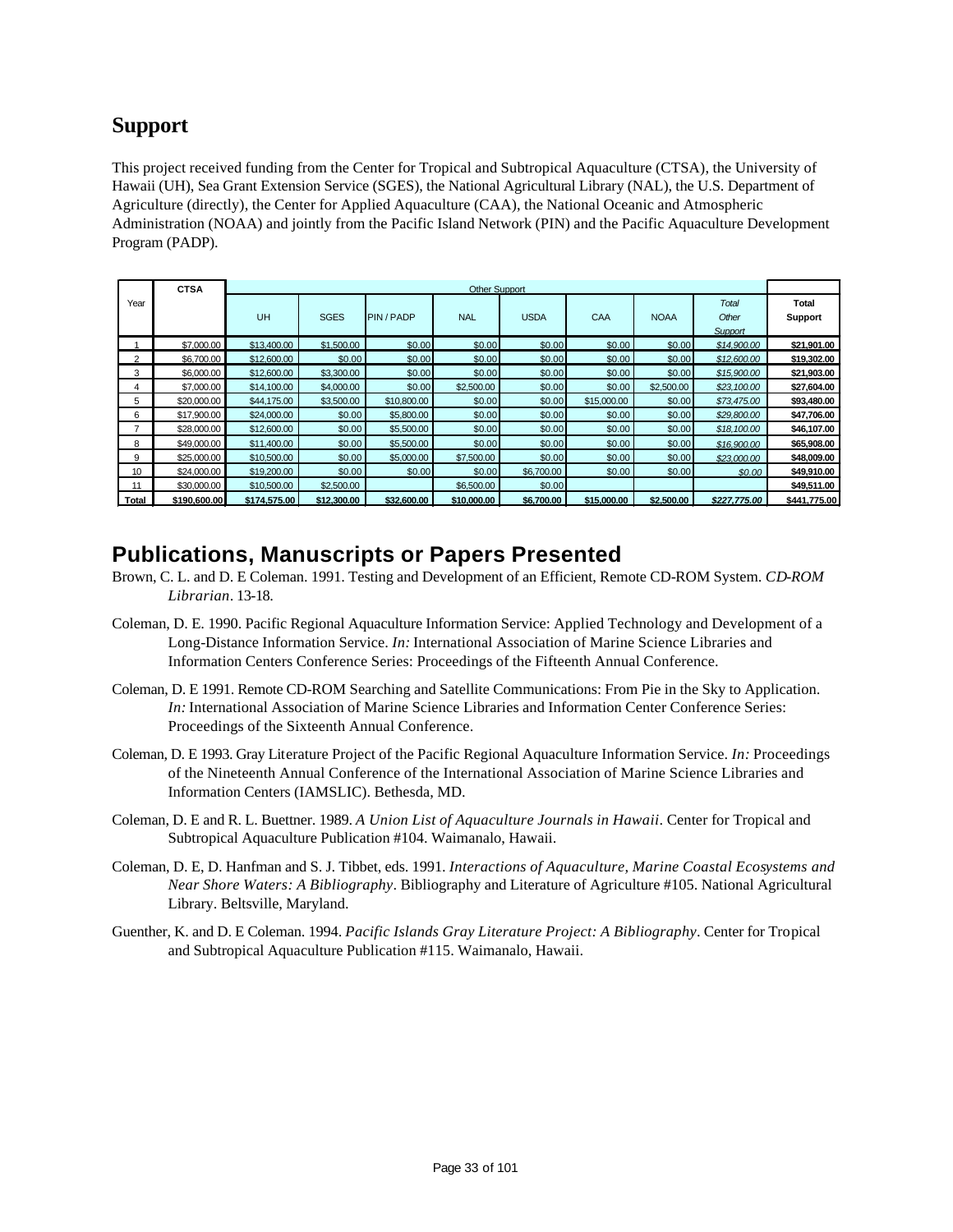# **Aquaculture Extension and Training Support in the U.S.-Affiliated Pacific Islands**

### **Dates of Work**

August 1989 through September 30, 1998

### **Funding Level**

\$827,470

### **Participants**

Dr. Christine Crawford (August 1989 through July 1991), Stephen Lindsay (July 1991 through January 1996), Dr. Maria Haws (May through July 1996), and Simon Ellis (January 1997 to present), College of Micronesia, Pohnpei, Federated States of Micronesia.

### **Objectives**

The overall goal of this project, which was initiated under the CTSA Second Annual Plan of Work and is now in its tenth year, is to provide extension and training support to private aquaculturists and to government fisheries and aquaculture staff to develop commercial and subsistence aquaculture crops within American Samoa, the Commonwealth of the Northern Mariana Islands (CNMI), the Federated States of Micronesia (FSM), the Republic of Palau and the Republic of the Marshall Islands (RMI). Specific objectives related to that goal are to:

conduct training courses in culture techniques and general biology of aquaculture species; provide extension support to private aquaculturists and government fisheries and aquaculture staff to develop commercial and subsistence aquaculture crops within the region; help develop and support hatcheries and growout farms for giant clams and other aquatic plant and animal species, including sponges, pearl oysters, seaweed, trochus and green snails;

assist in reef reseeding programs and surveys for giant clams, sponges and other species as requested by local authorities;

continue to act as the scientific and aquaculture advisor to the FSM National Aquaculture Center in Kosrae.

### **Principal Accomplishments**

This project began in 1988, when the Center for Tropical and Subtropical Aquaculture funded an aquaculture extension specialist for the region. Additional funding has been provided by Sea Grant Extension Service, the Pacific Island Network, the Pacific Aquaculture Development Program, the College of Micronesia and the Federated States of Micronesia government.

Dr. Christine Crawford served as the extension specialist from 1989 to 1991, when Mr. Stephen Lindsay assumed the position. He resigned in February 1996; Dr. Maria Haws assumed the post from May through July 1996. Simon Ellis served as the extension specialist starting in January 1997.

The extension specialist provided technical advice and assistance to establish the FSM National Aquaculture Center in Kosrae and established a demonstration ocean growout farm on the reef outside the National Aquaculture Center. The specialist assisted with development of the major field site, including building and deploying enough off-bottom culture racks to hold all the clams. A training course in giant clam culture was conducted, after which trainees induced spawning in *T. gigas* and in 6-year-old *Hippopus hippopus*. A project was conducted to encourage the women of Kosrae to grow clams on the reef outside their homes. The specialist continues to act as the scientific and technical advisor to the facility and makes site visits to all the giant clam culture facilities in the region upon request.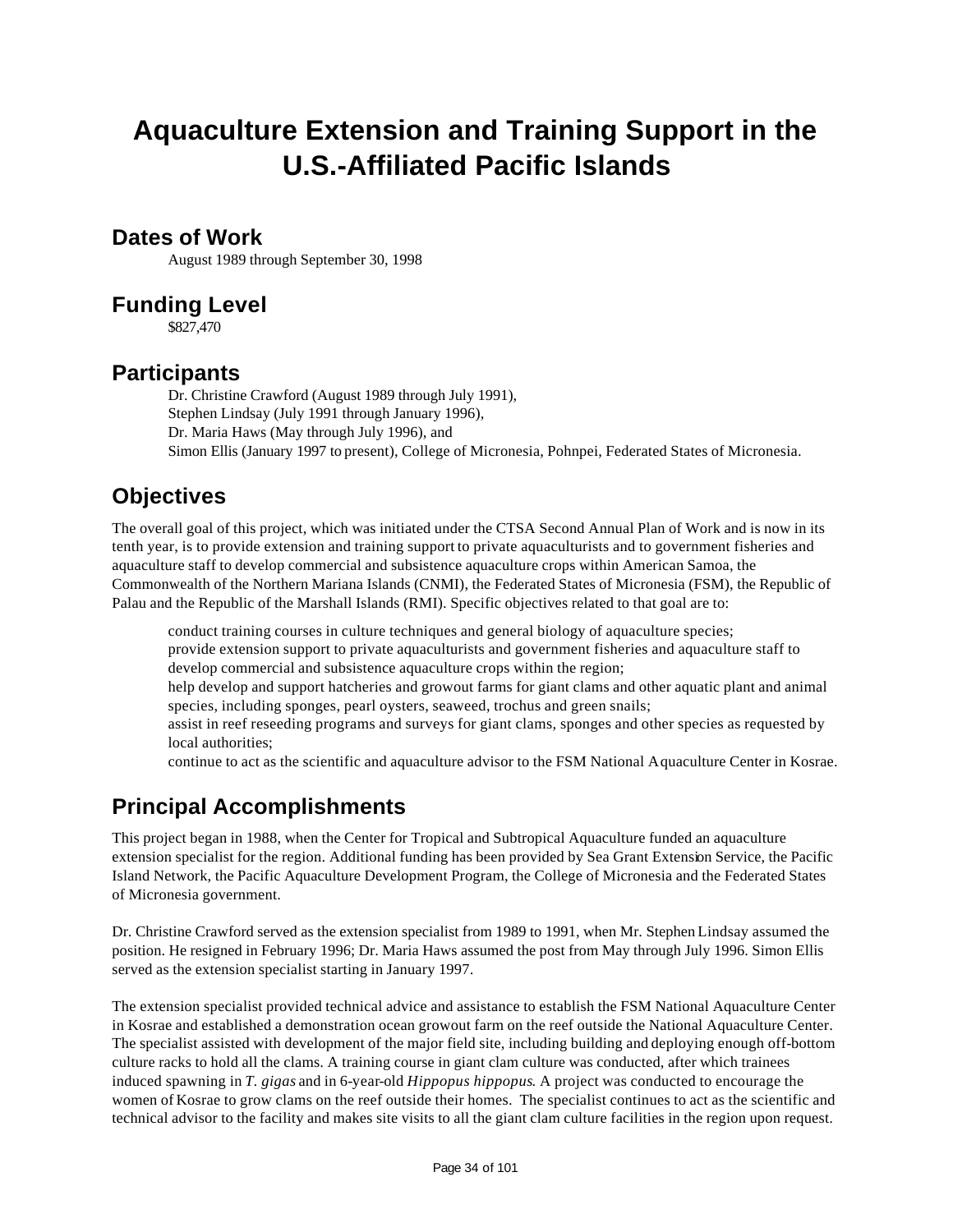Training courses in all aspects of giant clam spawning and culture were conducted in various locations throughout the region. Assistance was provided with giant clam reef reseeding programs, and surveys for giant clams, sponges and other species were completed as requested by local authorities. During the project's seventh year, the following training courses were held:

A training course in the culture of the marine gastropods trochus and turbot was conducted in the Marshall Islands;

In June, an aquaculture workshop held in the Marshall Islands was attended by more than 40 people. The workshop included presentations on planning aquaculture projects, conducting feasibility studies and pearl oyster culture;

Presentations on various aquaculture topics were given for schools and the general public throughout the region. Presentations included "Aquaculture in the Pacific," "Reproduction in Tropical Bivalves and Gastropods," "Giant Clam Farming," "Marine Gastropod Farming," "Pearl Oyster Culture," "General Aquaculture" and "Aquaculture in the U.S.-Affiliated Pacific Islands."

A black-lip pearl oyster stock assessment was conducted in Arno Atoll, RMI, and three people were taught survey techniques.

A series of lectures on aquaculture topics were presented to science classes at the American Samoa Community College and at the FSM Community College and to groups of Peace Corps volunteers in the FSM. In addition, lectures on pearl farming and giant clam culture were given to staff of the American Samoa Department of Marine and Wildlife Resources and to staff of the Marshall Islands Development Authority.

A giant clam demonstration farm was established in Pohnpei, FSM. Three sponge demonstration farms were established in various states of the FSM, and assistance was provided in marketing a colonial tunicate that grows on sponge farming lines. All giant clam culture facilities in the region received information on aquarium markets, local and international food markets and reef reseeding. A private giant clam wholesaler in Saipan was assisted with obtaining the necessary permits and provided with information on clam availability and pricing from hatcheries in the region.

The agent provided information on aquaculture of various species in response to requests from parties throughout the region. The information covered mangrove crab, marine and freshwater shrimp, sponges, soft coral, giant clams, pearl oysters, aquacultured live rock, freshwater aquarium fish and marine ornamental fish.

Subscriptions to a relevant magazine were provided to operators of giant clam facilities, including the Marshall Islands Marine Resources Authority (MIMRA), Robert Reimers Enterprises (RRE), FSM National Aquaculture Center (NAC) in Kosrae and the American Samoa Department of Marine and Wildlife Resources (DMWR).

Slide presentations and accompanying written materials on general aquaculture were developed. In addition, the project provided funding to produce a manual and accompanying video titled *Clams to Cash: How to Make and Sell Giant Clam Shell Products*. The manual and video provide details on how to produce value-added products from giant clam shells.

Literature and advice on aquaculture of various species were provided to private concerns and government agencies in the CTSA region

The species covered included mangrove crabs, pearl oysters, marine shrimp, freshwater prawns, marine sponges, live rock, soft coral, giant clams, mullet, grouper, trochus, eels, sea cucumbers, tilapia and ornamental species. Field site evaluations were done in several cases.

Approximately 3 percent of those who requested information and advice initiated aquaculture projects.

All locations were provided with information on the documentation required under the Convention on International Trade in Endangered Species (CITES) and by U.S. Fis h and Wildlife Service to allow the export of giant clam products.

The Republic of Palau, the Republic of the Marshall Islands and the Federated States of Micronesia have completed the necessary steps and obtained permits to export giant clam products for non-food uses.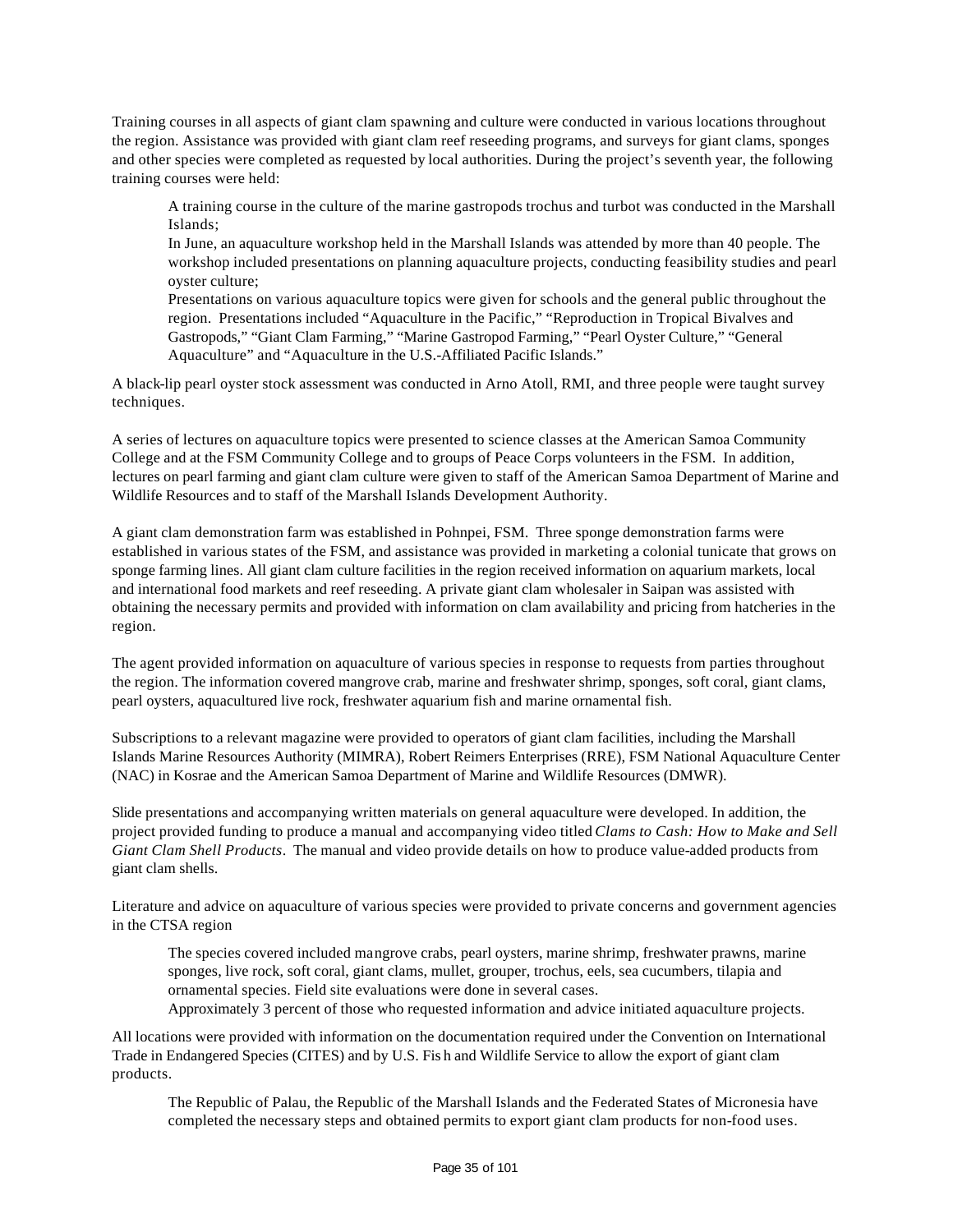Regional aquaculture businesses were assisted with developing markets for their products. Assistance with marketing and business matters remains a major concern of regional aquaculturists, most of whom have had marketing difficulties and have extensive questions regarding the topic.

Because no extension specialist was on the job for eight months in 1996 and Mr. Ellis is new, he spent considerable time during the first six months familiarizing himself with his region, the status of aquaculture, government representatives and private individuals involved in aquaculture.

#### *Objective: Provide extension support to private aquaculturists and government fisheries and aquaculture staff to develop commercial and subsistence aquaculture crops within the region.*

The extension specialist worked to help a private farm in the Marshall Islands to diversify its product line and improve soft coral culture techniques.

During the lapse between extension specialists, American Samoa requested assistance in developing a product line that included live rock, corals and invertebrates. In 1997, Ellis visited American Samoa to meet Department of Marine and Wildlife Resources personnel and to determine the status and needs of aquaculture in that locale. He also visited tilapia and eel farms there to determine if they required technical assistance.

In 1997, the extension specialist met several times with the CNMI aquaculture extension agent to coordinate a site visit to established private aquaculture facilities on Guam for six farmers from CNMI. This will be funded from the extension agent's budget.

In 1997, the extension specialist evaluated three Pohnpei sites for baitfish culture. He also participated in planning meetings for the aquaculture division of the Marine and Environmental Research Institute of Pohnpei, a facility planned for the campus of the Pohnpei Agriculture and Trade School. The Institute will initially focus on sponges, pearl oysters and baitfish.

In 1998, he designed a saltwater intake and filter system for MERIP. He also trained the staff of these schools in sponge culture and soft coral culture and helped them to establish a small soft coral farm. Further, he held a soft coral culture workshop at the MERIP facility.

The extension specialist spent eight days helping to install a flow-through holding tank system for giant clams and pearl oysters for the Marshall Islands Marine Resources Authority (MIMRA).

During 1998, Ellis arranged for Mark Inouye of the Waianae Backyard Aquaculture Program in Hawaii to conduct workshops in the CNMI on developing a rotating biological contact filter and on the pros and cons of backyard recirculating systems. In addition, he supported training in hatchery culture techniques for red tilapia in the CNMI by designing a system for which quotes were obtained. When the system is completed, training sessions will be conducted.

During 1998, he also coordinated an aquaculture planning session in Pohnpei involving interested parties from Sea Grant, COM-FSM, the FSM government and the private sector. In addition, Ellis provided technical assistance and materials for a new marine science teacher at COM-FSM. He also conducted a three-day workshop in backyard aquaculture in American Samoa.

#### *Objective: Conduct training courses in culture techniques and general biology of giant clams, sponges, black pearl oysters, soft corals, aquarium fishes and baitfish. Training courses will be tailored to meet the needs of individuals involved.*

The extension specialist provided training and technical assistance, including demonstrations of spawning methods and husbandry techniques, to a private company with giant clam farm sites in Majuro and Mili, Marshall Islands. He also conducted a staff training course in how to cut and plant soft corals. He coordinated a pearl oyster culture training session in Majuro for staff of both a government agency and a private company. In 1998, the company began selling cultured *Sarcophytons*.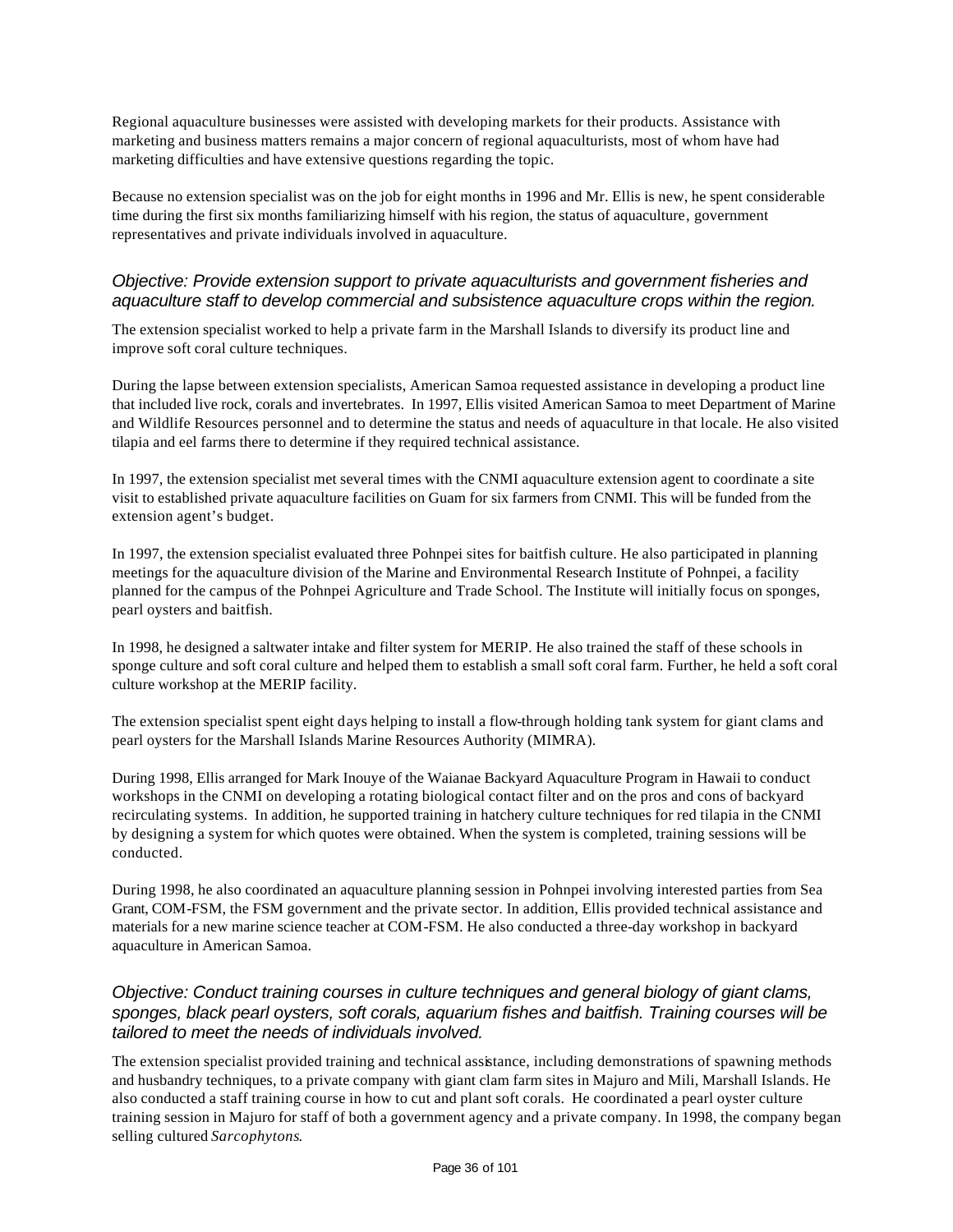In 1997, the extension specialist twice visited the giant clam farm in Pohnpei, FSM, and once visited the FSM National Aquaculture Center (NAC) in Kosrae. He conducted a training course for the NAC technical staff to improve hatchery techniques and husbandry for giant clams, and he conducted a soft coral culture workshop at the NAC. In 1998, he provided technical assistance to the NAC in planning its new lab and seawater system.

In 1998, Ellis spent a week in Palau providing technical assistance and advice to two new private coral farms, Western Pacific Mariculture and Palau Aquaculture.

During 1998, Ellis trained staff of the Mariculture Education and Research Institute of Pohnpei in soft coral culture techniques and assisted in setting up a soft coral farm off the island of Nah Pohli. He also trained RRE personnel on Jaluit Atoll in pearl oyster spat collection techniques.

During 1998, Ellis assisted in establishing a collaborative research project between Robert Reimers Enterprises, Dr. Maria Haws and the regional extension specialist to determine the potential for black-lipped pearl oyster spat collection in Jaluit Lagoon, RMI. He coordinated equipment orders and travel arrangements for Dr. Haws. During July 1998, he and Haws visited Jaluit for two weeks to training residents in spat collection techniques, identify four sites for spat collection and deployed long lines to house the spat collectors, which will be deployed at six-week intervals.

### *Objective: Develop extension fact sheets, manuals and videos to educate existing and potential aquaculture producers in the region.*

During 1997, the extension specialist collected footage for a video on giant clam spawning and has begun writing the script. He is also working on a giant clam spawning manual. He reviewed literature for brochures or manuals or soft coral culture, giant clam spawning and handling and transport of aquarium species.

In the summer of 1998, Ellis published *Spawning and Early Larval Rearing of Giant Clams (Bivalvia: Tridacnidae)*, which is being distributed throughout the region. He began work on a soft coral culture manual and began reviewing literature for a manual on transporting aquarium species.

#### *Objective: Conduct or organize general aquaculture information sessions and workshops on established and potential aquaculture species.*

In 1997, the extension specialist prepared a slide presentation on basic aquaculture for presentations at community colleges throughout the region. In 1998, presentations were given in Pohnpei three times, and in Yap, Palau and Majuro twice.

In October 1997, Ellis coordinated workshops in Pohnpei and Majuro at which Joan Rolls of the Cook Islands taught production of handcrafts from the shells of pearl oysters and giant clams. Coordination efforts included travel arrangements, consultant agreements, workshop location and participants and materials.

The agent trained Peach Corps volunteers in various aquaculture techniques, including

### *Objective: Continue to search for island residents to participate in an aquaculture internship program. Assist with development of the Pacific Regional Aquaculture Extension Program, which will be filled with local residents and eventually assume all the responsibilities of the regional extension specialist.*

During 1997, the extension specialist met with the director of the Hawaii Sea Grant Micronesia and American Samoa Student Internship Program (MASSIP) program to try to identify suitable candidates for training. The program trains students to conduct research on environmental issues, which they then do in their home islands, using the results to educate local residents. He continues to seek candidates while in Micronesia.

During 1998, Ellis reached an agreement with Sharon Zeigler of MASSIP that an aquaculture internship would be an excellent placement for a MASSIP student. A job description was submitted and a suitable candidate is being sought in the program.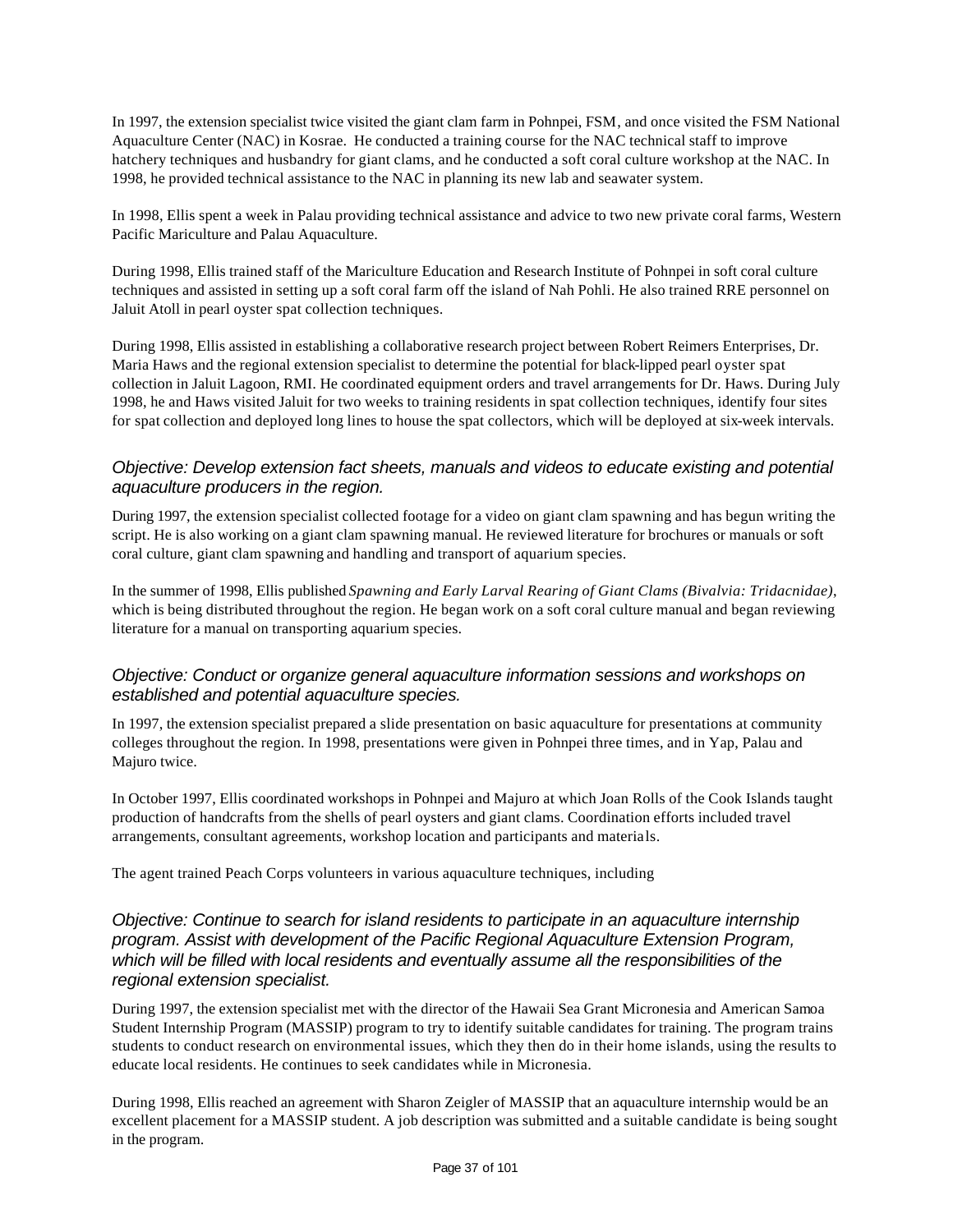The program hired Mr. Richard Croft as a part-time sponge extension specialist. During 1998, Croft accompanied Ellis on a visit to Palau to set up a sponge farm for a prospective farmer. They trained the farmer in sponge collection, cutting and stringing and assisted him in establishing a small farm of 150 sponge cuttings.

In May 1998, the program hired Mr. John Sprague as a business development extension agent. Ellis coordinated Sprague's visit to Pohnpei and provided input for a five-year development plan Sprague is writing.

#### *Objective: Provide aquaculture information in the form of papers, manuals and videos for producers, government representatives and interested parties throughout the region upon request.*

In 1997, the extension specialist reorganized and catalogued the office collection of aquaculture literature and videos, expanded the literature collection and renewed lapsed subscriptions.

He provided books and posters on corals to MIMRA and RRE, a private aquaculture company in the Marshall Islands. He has filled request for videos and literature on giant clams, pearl oysters, sponges, mangrove crabs, corals, baitfish, shellcraft, sea cucumbers, trochus and fish transportation.

## **Work Planned**

The project will continue to provide extension support and training throughout the region. In addition, the manual and video on giant clam culture will be published and one workshop on soft coral culture will be held in the Marshall Islands.

### **Impacts**

At the start of this project in 1989, aquaculture was virtually non-existent in American Samoa, the Commonwealth of the Northern Mariana Islands, the Federated States of Micronesia, the Republic of the Marshall Islands. Today the region has six giant clam hatcheries, four pearl oyster farms, six sponge farms, three coral production facilities and four tilapia farms. In addition, awareness of aquaculture and its income potential is growing rapidly. This project has provided vital technical assistance in all phases of aquaculture to farmers and government employees. The extension agent's hands-on training of local individuals has led to substantial capacity building in the region. Most of the giant clam farms are operated by native islanders. As the industry grows, this knowledge will spread to other species and will achieve the ultimate goal of a self-sustaining, economically viable aquaculture industry within the region.

## **Support**

This project received funding from CTSA, the Federated States of Micronesia government (FSM), Sea Grant Extension Service (SGES), the Pacific Island Network (PIN), the College of Micronesia (COM), the Pacific Aquaculture Development Program (PADP), and the United Nations Food and Agriculture Organization (FAO).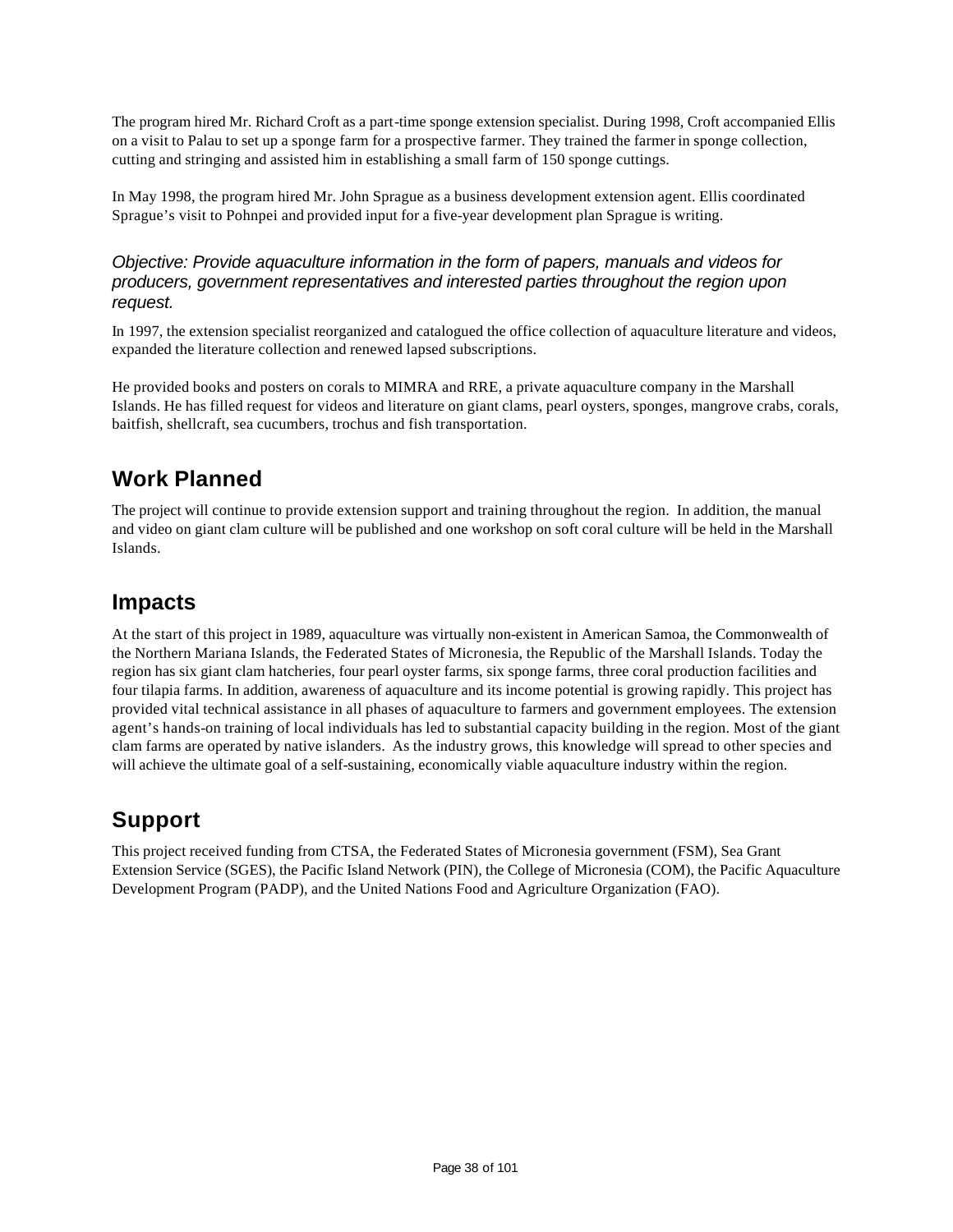|         | <b>Extension and Training Support in the U.S.-Affiliated Pacific Islands</b> |             |                                                                      |             |                      |              |            |              |                |  |  |  |  |
|---------|------------------------------------------------------------------------------|-------------|----------------------------------------------------------------------|-------------|----------------------|--------------|------------|--------------|----------------|--|--|--|--|
| Project | <b>CTSA</b>                                                                  |             |                                                                      |             | <b>Other Support</b> |              |            | Total        | Total          |  |  |  |  |
| Year    | <b>Support</b>                                                               | <b>FSM</b>  | <b>COM</b><br><b>SGES</b><br><b>PIN</b><br><b>PADP</b><br><b>FAO</b> |             |                      |              |            |              | <b>Support</b> |  |  |  |  |
|         | \$100,000.00                                                                 | \$24,000.00 | \$7,000.00                                                           | \$5,000.00  | \$4,000.00           | \$10,000,00  | \$0.00     | \$50,000.00  | \$150,000.00   |  |  |  |  |
|         | \$85,870,00                                                                  | \$26,700.00 | \$7,000.00                                                           | \$4,500.00  | \$4,500.00           | \$4,500.00   | \$2,500.00 | \$49.700.00  | \$135,570.00   |  |  |  |  |
| 3       | \$83,600.00                                                                  | \$27,754.00 | \$7,000.00                                                           | \$10,800.00 | \$10,800,00          | \$21,000.00  | \$6,000.00 | \$83,354.00  | \$166,954.00   |  |  |  |  |
| 4       | \$70,000.00                                                                  | \$15,000,00 | \$2,000.00                                                           | \$0.00      | \$6,000,00           | \$4,000,00   | \$0.00     | \$27,000.00  | \$97,000.00    |  |  |  |  |
| 5.      | \$75,000.00                                                                  | \$0.00      | \$3,000.00                                                           | \$0.00      | \$2,000.00           | \$10,000,00  | \$0.00     | \$15,000.00  | \$90,000.00    |  |  |  |  |
| 6       | \$98,000,00                                                                  | \$0.00      | \$3,000.00                                                           | \$2,000.00  | \$2,000.00           | \$16,000,00  | \$0.00     | \$23,000.00  | \$121,000.00   |  |  |  |  |
|         | \$70,000,00                                                                  | \$0.00      | \$3,000.00                                                           | \$2,000.00  | \$2,000.00           | \$12,000.00  | \$0.00     | \$19,000.00  | \$89,000.00    |  |  |  |  |
| 8       | \$75,000,00                                                                  | \$0.00      | \$3,000.00                                                           | \$2,000.00  | \$2,000.00           | \$19,000.00  | \$0.00     | \$26,000.00  | \$101,000.00   |  |  |  |  |
| 9       | \$85,000,00                                                                  | \$0.00      | \$3,000.00                                                           | \$0.00      | \$2,000.00           | \$29,500.00  | \$0.00     | \$34,500.00  | \$119,500.00   |  |  |  |  |
| 10      | \$85,000.00                                                                  | \$0.00      | \$3,000.00                                                           | \$0.00      | \$0.00               | \$31,500.00  | \$0.00     | \$34,500.00  | \$119,500.00   |  |  |  |  |
| Total   | \$827,470.00 \$93,454.00                                                     |             | \$41,000.00                                                          | \$26,300,00 | \$35,300.00          | \$157,500.00 | \$8,500.00 | \$362.054.00 | \$1,189,524.00 |  |  |  |  |

### **Publications, Manuscripts or Papers Presented**

- Crawford, Christine. 1990. *Giant Clam Mariculture Information Sheet Number 1: Giant Clam Activities in the South Pacific*. College of Micronesia. Kosrae, Federated States of Micronesia.
- Crawford, Christine. 1991. *Giant Clam Mariculture Information Sheet Number 2: CITES Requirements for the Export of Giant Clams*. College of Micronesia. Kosrae, Federated States of Micronesia.
- Crawford, Christine. 1991. *Giant Clam Mariculture Information Sheet Number 3: U.S. Food and Drug Authority Ruling on Giant Clams*. College of Micronesia. Kosrae, Federated States of Micronesia.
- Crawford, Christine. 1992. *A Review of U.S. Food and Drug Administration Requirements to Market Giant Clam Meat in the United States of America*. CTSA Publication #109. Waimanalo, Hawaii.
- Lindsay, S. R 1991. Survival and Growth of Introduced Populations of the Giant Clam, *T. derasa*, on the Island of Yap Proper and the Outer Atoll of Woleai, FSM. Yap Marine Resources Division. Yap, FSM.
- Lindsay, S. R. 1995. Future trend of aquaculture sponge culture. *In:* Friend, K. (ed.) Present and future of aquaculture research and development in the Pacific Island countries. Proceedings of the International Workshop, Ministry of Fisheries, Tonga. November 20 - 24, 1995. 423 pp.
- Haws, Maria. 1996. *Gems from the Sea: A Pearl Oyster Culture Manual.* Center for Tropical and Subtropical Aquaculture Publication Number 127. Waimanalo, Hawaii.
- Heslinga, Gerald. 1996. *Clams to Cash: How to Make and Sell Giant Clam Shell Products*. Center for Tropical and Subtropical Aquaculture Publication Number 125. Waimanalo, Hawaii.
- Heslinga, Gerald. 1996. *Clams to Cash: How to Make and Sell Giant Clam Shell Products*. Center for Tropical and Subtropical Aquaculture Video Number V002. Waimanalo, Hawaii.
- Ellis, S. C. 1998. *Spawning and Early Larval Rearing of Giant Clams (Bivalvia: Tridacnidae).* Center for Tropical and Subtropical Aquaculture Publication Number 130. Waimanalo, Hawaii.
- Ellis, S. C. and G. Samson. 1998. *Spawning and Early Larval Rearing of Giant Clams*. Center for Tropical and Subtropical Aquaculture Video Number V003. Waimanalo, Hawaii.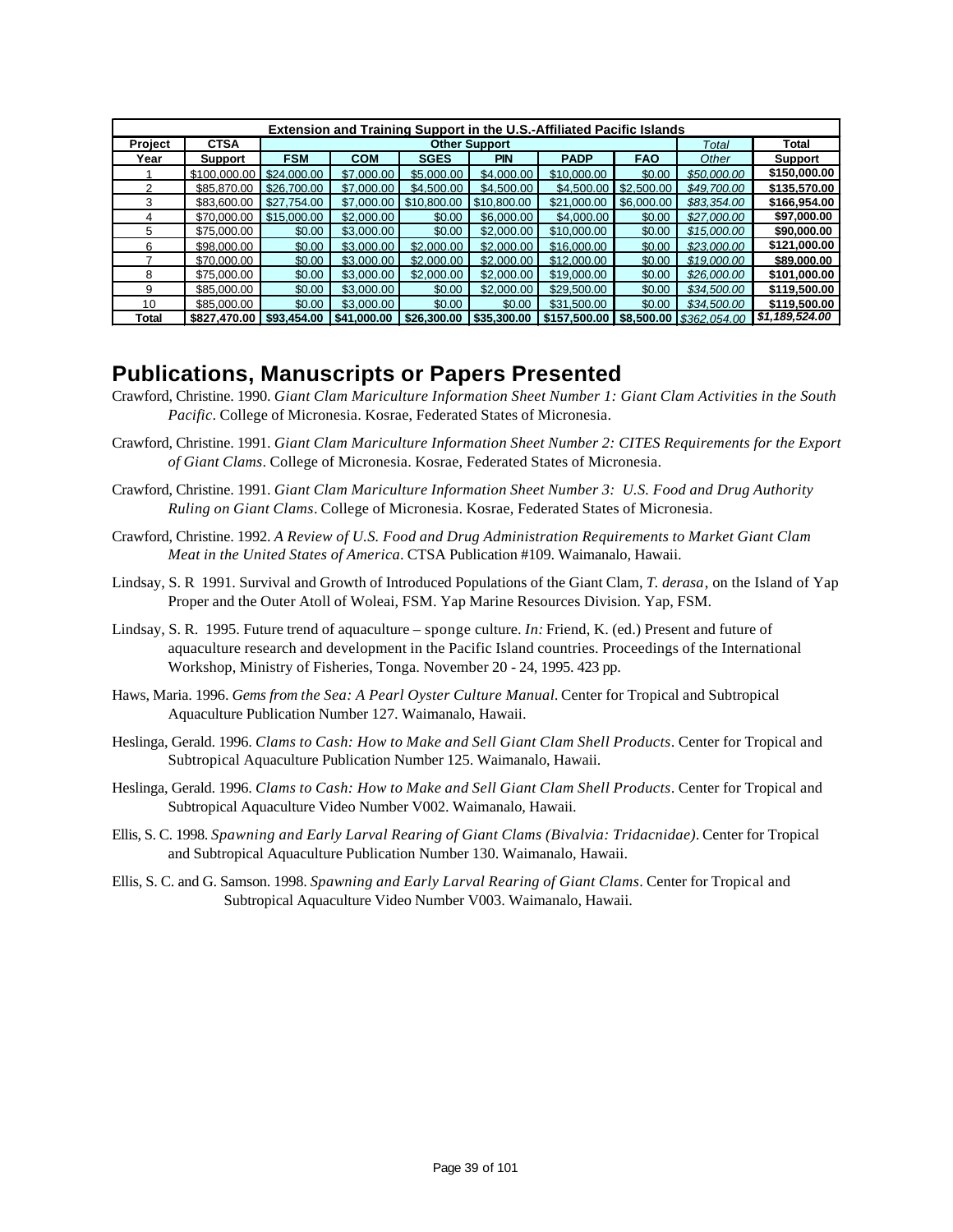# **Disease Management for Hawaiian Aquaculture**

### **Dates of Work**

April 1993 through May 1998

### **Funding Level**

\$351,072

### **Participants**

- Dr. James Brock and Diana Montgomery, Hawaii State Aquaculture Development Program;
- Dr. Brad LeaMaster, Department of Animal Sciences, University of Hawaii;
- Dr. Clyde Tamaru, Sea Grant Extension Service, University of Hawaii.

## **Objectives**

The overall goal of this project, which was initiated under the CTSA Sixth Annual Plan of Work and is now in its sixth year, is to develop management strategies to minimize losses from diseases at aquaculture farms in Hawaii. Specific objectives related to that goal were to:

provide aquaculture health management extension support to commercial farms;

identify contributing factors that may be important to the occurrence of bacterial disease during growout of Chinese catfish (*Clarias fuscus*);

field test a preventive strategy to mitigate losses of cultured Chinese catfish (*Clarias fuscus*) during growout in Hawaii due to two bacterial diseases, *Aeromonas hydrophila* and *Edwardsiella tarda*  septicemia;

screen juvenile and adult cultured Chinese catfish and tilapia (*Oreochromis mossambicus*) for potential pathogenic fish viruses;

assess the infectivity of IHHN virus in feces after passage through the digestive tract of a species of water bird;

provide diagnostic and health management support to the CTSA-funded project titled "Ornamental Aquaculture Technology Transfer" and implement management practices and standard disease treatment strategies to improve fish survival and reduce the abundance of pathogenic parasites in imported groups of freshwater tropical aquarium fish;

document the principal ectoparasites and assess their effects on cultured tilapia and mullet in a traditional Hawaiian fishpond;

assess samples of *Gracilaria* spp. for the presence of *Gracilaria* Gall Syndrome (GGS), determine how the syndrome is transmitted, and identify potential chemical controls for it.

provide diagnostic support to the CTSA-funded project titled "Expansion and Diversification of Freshwater Tropical Fish Culture," and to ornamental fish hatcheries and farms;

investigate the role of contributing factors and identify control options for the rickettsia-like organism (RLO) disease of tilapia in Hawaii;

produce an operational manual for the application of the probiotic technology for shrimp hatcheries in Hawaii;

continue work on vaccination protection for control of bacterial disease of cultured Chinese catfish in Hawaii.

## **Anticipated Benefits**

This project focuses on problems that directly affect production of crops in Hawaii's aquaculture farms and provides disease screening for other CTSA-funded projects. Examples of assistance include developing procedures for control of bacterial diseases in cultured Chinese catfish, initial investigation of a serious new disease in cultured seaweed, a study to increase the understanding of transmission of selected viruses in cultured shrimp, documentation of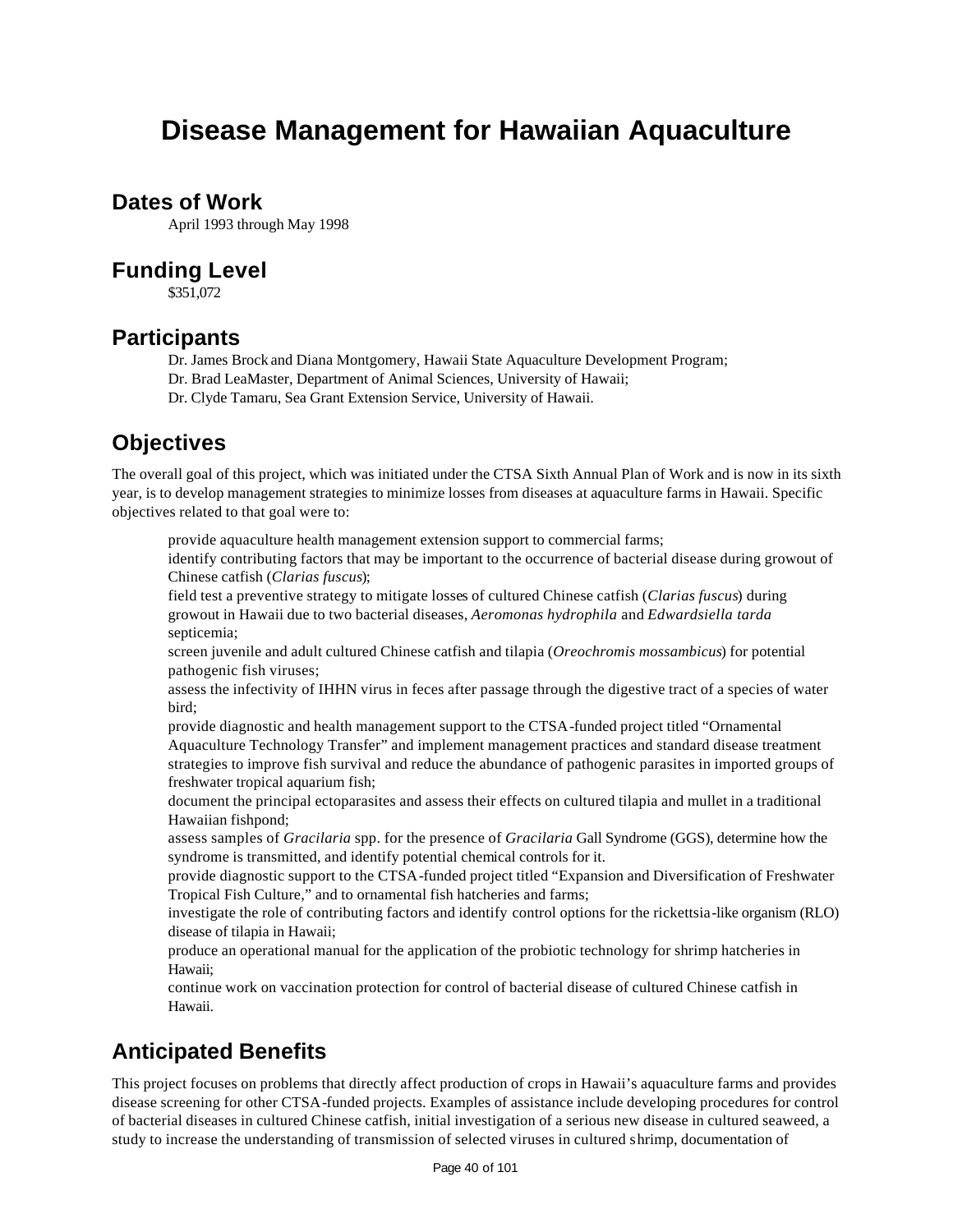ectoparasites on fish cultured in Hawaiian fishponds, and work focusing on disease control in ornamental fish culture in Hawaii. These efforts will improve production of Hawaii aquaculture facilities or procure new information that will eventually lead to improved health management strategies for improved aquaculture productivity in Hawaii.

# **Principal Accomplishments**

### *Objective: Provide aquaculture health management support to commercial farms.*

During year one, investigators made 80 site visits to 10 farms to provide health management extension assistance under this project. During year two, investigators made 240 site visits to 10 aquaculture farms on Oahu and Hawaii to provide health management extension assistance. During year three, investigators made 158 site visits to 15 locations to provide health management extension assistance under this project.

### *Objective: Work on the development of practical, on-farm measures to mitigate the impact of Taura syndrome on penaeid shrimp farming.*

In May 1994, the second year of this project, a serious disease outbreak occurred in farmed *Penaeus vannamei* in Kahuku, Hawaii. It caused mortality rates higher than 95 percent within 14 to 30 days of stocking. Studies initiated to determine the cause and a means of controlling the disease led to the discovery of a new shrimp virus in Hawaii. The virus was thought to be the Taura Syndrome agent, which was confirmed in subsequent studies by other laboratories. Additionally, this study found that *P. stylirostris* is largely resistant to Taura Syndrome. The Hawaii farm that was affected by Taura Syndrome then began culturing *P*. *stylirostris* and achieved production levels equal to or greater than those achieved with *P. vannamei.*

Two bioassay studies were conducted to assess the effect of vaccination with a commercial bacterial lipopolysaccharide (LPS) preparation on acute, lethal exposure to TSV in juvenile SPF *Penaeus vannamei*. High mortality was observed after TSV exposure in both the vaccine and the control groups of shrimp.

Kahuku Shrimp Company's reproduction and hatchery operations have had limited production due to technical, feed, and disease problems. This project provided advisory and diagnostic assistance to the farm. Nauplii production improved, but hatchery output continued to be unstable.

Diagnostic testing as well as assessment of the population impact from IHHNV infection are being done at a commercial shrimp farm. Shrimp populations in all areas of the farm are being monitored. During year three, evaluation of 116 specimens by dot-blot gene probe indicated that IHHNV infection was in the growout area of the farm, but not in the broodstock, reproduction or hatchery facility. Because the farm was working with *P. stylirostris*, the initial strategy for control in grow-out was to switch to *P. vannamei*. This strategy appears to be working; Taura Syndrome has not recurred on that farm.

Taura syndrome disappeared in Spring 1995. The project investigators continued to monitor shrimp farms in Kahuku, Hawaii, examining 248 shrimp taken in 25 case submissions from two farms. Histopathology examinations of the shrimp revealed no lesions diagnostic for Taura syndrome, which supports the conclusion that TSV is no longer present in shrimp populations in Hawaii.

### *Objective: Field test an approach for IHHNV decontamination of shrimp ponds.*

During year one, six ponds at the site of the former Amorient Aquafarm in Kahuku, Hawaii, were selected for the study. All six ponds were drained, and the soil's moisture content and pH balance were measured. The three control ponds were refilled with water within three days of draining. The surfaces of the three remaining ponds were spread with a layer of lime at a rate of 2,500 pounds per acre and were left undisturbed for two weeks.

Investigators sampled soil from the limed ponds weekly to determine the moisture content and pH level. The lime distribution was uneven, so the pH rose to 11 in some areas while remaining unchanged in other areas. After two weeks, the limed ponds were refilled and stocked at a per-acre rate of 60,000 *Penaeus vannamei* and 10,000 *P.*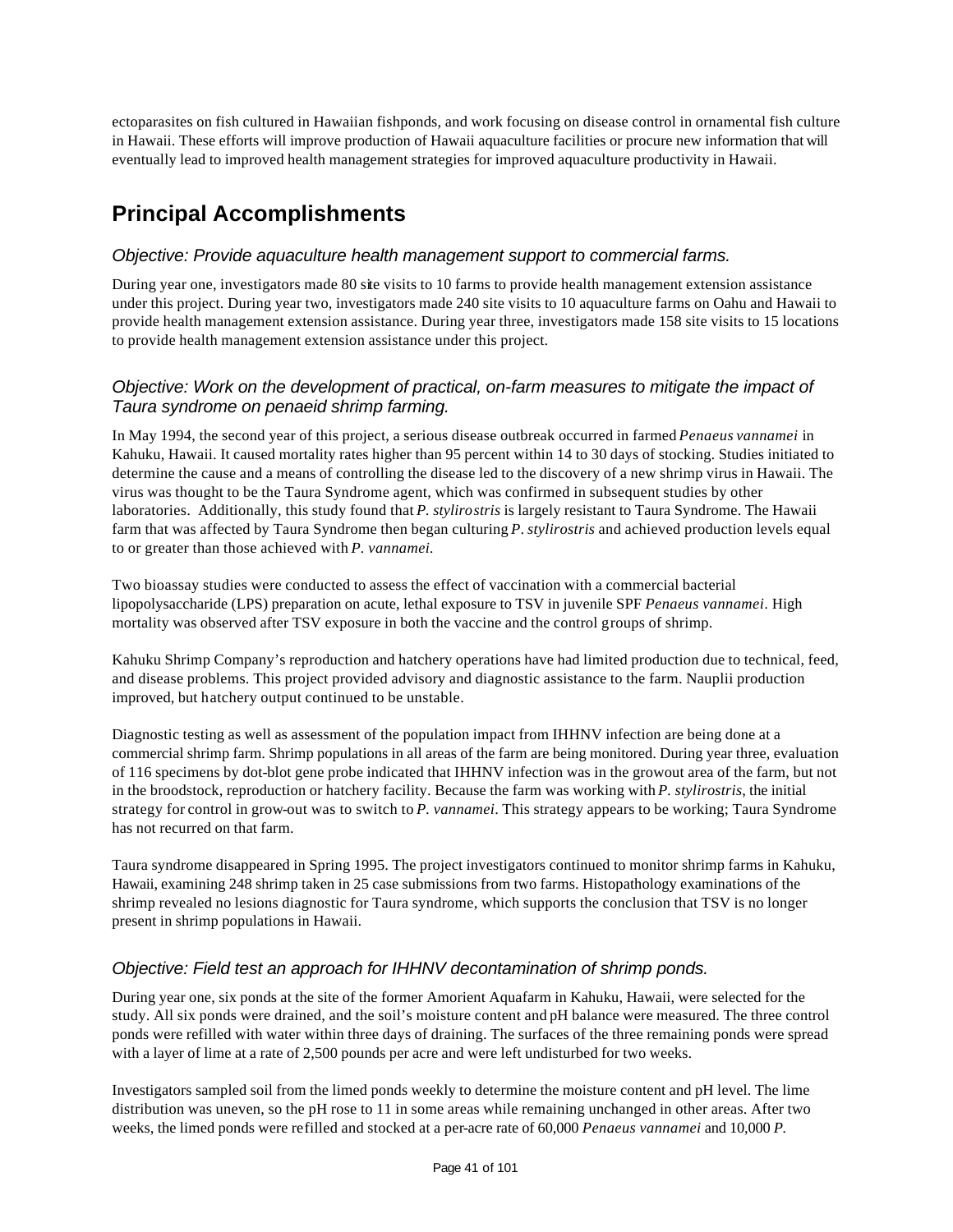*stylirostris*; the latter are highly susceptible to IHHNV. Results were very disappointing. *P. stylirostris* survival and shrimp production levels were no better in the limed ponds than in the control ponds.

Investigators also conducted several trials to measure the effect of solar heating on the surface temperature of soil. Soil surface temperatures were recorded at 64 to 66 C for one to two hours in the afternoon in soils exposed to direct sunlight. Because these temperatures are high enough to inactivate the known penaeid shrimp viruses, solar heating should be considered as a practical means to disinfect shrimp pond bottoms.

#### *Objective: Assess the infectivity of IHHN virus in feces after passage through the digestive tract of a species of water bird.*

During year one, two cages were constructed to hold the two juvenile night herons obtained for the study. The birds adapted well to captivity and readily ate fish and fresh shrimp.

During year two, three trials were conducted in which IHHNV-infected frozen shrimp carcasses (100 grams) were fed to an avian vector host and the feces from the bird were collected over five to six days following ingestion of the infected shrimp. The feces collected in the trial have been stored frozen and will be analyzed for IHHNV and infectivity to juvenile *P. stylirostris.* The studies to identify IHHNV in the feces from the bird vector have been postponed because of a backlog of work in our bioassay facility. The bird fecal samples for IHHNV evaluation by PCR-plus dot blot will be examined by the Aquaculture Pathology Group at the University of Arizona.

In year three, six aquaria were each stocked with juvenile SPF *P. vannamei* from a population shown to be susceptible to TSV infection and disease. The resident avian vector was not fed for one day (Day Zero) because prior work showed that this bird clears the gut of contents within 12 to 18 hours. On Day One, the avian vector was fed 100 grams of previously frozen shrimp carcasses known to harbor infective TSV. The following morning, feces were collected from the plastic sheet on the bottom of the cage, and the majority of the feces were inoculated into the first shrimp tank in the bioassay room. The avian vector was not fed on Day One, and a small amount of droppings (0.5 gram) were collected and inoculated into the water of shrimp tank #2. On Day Two, the bird was fed its normal ration of fish, and the plastic sheet was cleaned, disinfected, dried and replaced on the bottom of the cage. On Day Three, the bird feces were collected and inoculated into the water of shrimp tank #3. The process was repeated on Days Four and Five so that five tank groups of indicator shrimp were exposed to feces of the bird. The sixth tank group of indicator shrimp served as the negative control for the trial. Feces collected after ingestion of shrimp were inoculated into aquaria with susceptible indicator shrimp. The bioassay was run through Day 21 and terminated. Shrimp survival in the six tank groups was 90 percent or higher, and no clinical indication of Taura Syndrome (TS) appeared in any animals in the study. Histologically, none of the 60 shrimp examined had tissue changes suggestive of TS. These results indicated the absence of transmission of the Taura Syndrome virus from avian feces to the susceptible juvenile *P. vannamei* indicator shrimp. However, infection of the bioassay shrimp did not occur in the two trials, and the findings do not support the hypothesis that TSV survived through the digestive tract of the shrimp -eating bird.

Three trials were conducted in which IHHNV-infected shrimp carcasses were fed to the avian vector. Two of three feces samples collected within 24 hours after the birds ingested the shrimp were positive for IHHNV by the PCR method. Fecal samples collected on subsequent days were negative for IHHNV by the PCR method.

In addition, a trial was conducted to assess whether the tilapia RLO organism could be transmitted in bird feces to susceptible tilapia. Known RLO-infected dying tilapia were fed to the avian vector over five consecutive days. Each day the feces on the plastic sheet covering the bottom of the bird cage were collected and added to the water in a tank containing juvenile, RLO-free tilapia. Thirty days following addition of bird feces neither clinical, gross pathological or histological signs of RLO disease were found in the exposed or the unexposed control groups of tilapia. Survival was 95 to 100 percent in both groups of fish. These findings indicate that the Hawaiian tilapia RLO does not appear to survive in an infectious form in feces after passage through an avian digestive tract.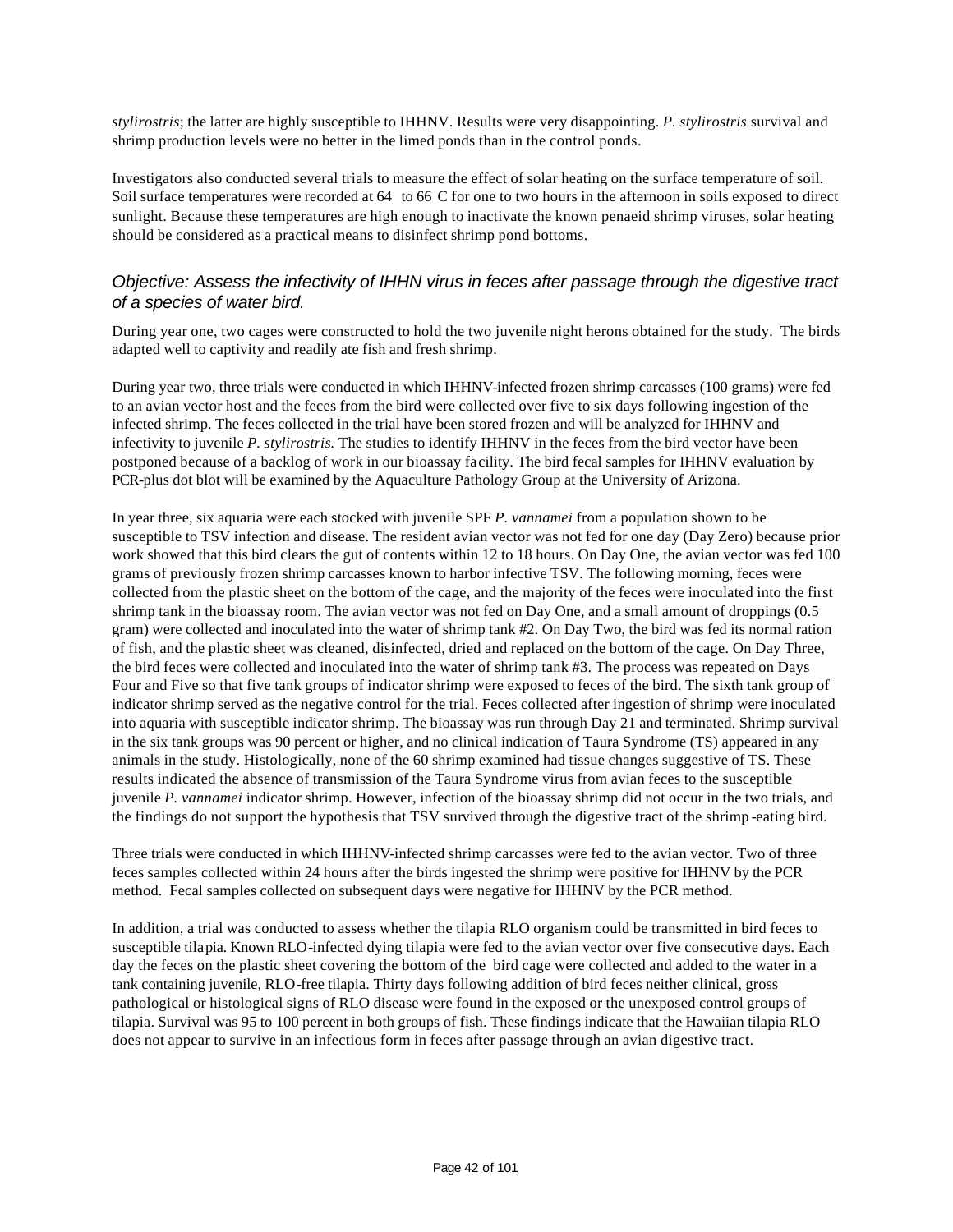### *Objective: Test the susceptibility of the endemic caridean shrimp,* Halocaridina rubra*, to infection and disease by the penaeid shrimp viruses IHHN and the newly discovered Taura Syndrome virus (TSV).*

During year three, work was conducted on two fronts. The first continued studies on birds as vectors of shrimp viruses. The second front tested *H. rubra* as a possible reservoir host for IHHN and TSV. A colony of about 100 *H. rubra* was established in a 300-gallon holding tank in the isolation area at AFRC. The population of *H. rubra* were provided by Dr. Richard Brock, who collected the animals from a coastal pond in Kona, Hawaii. Virus challenge bioassay trials with *H. rubra* began in December 1996. The results indicate that *H. rubra* is not susceptible to disease from either IHHNV or TSV and does not serve as a reservoir host for IHHNV.

### *Objective: Produce an operation manual for application of the probiotic technology for shrimp hatcheries in Hawaii.*

During year four, information was gathered on procedures used for probiotic application at two commercial shrimp hatcheries in Central and South America.

### *Objective: Test the efficacy of hydrogen peroxide to control common ectoparasite infestation of culture fishes.*

Work continued to test hydrogen peroxide, which the Food and Drug Administration (FDA) has classified as a low regulatory priority compound for aquaculture, as a chemical control agent for treatment of common ectoparasite infestation of cultured freshwater and marine fish. During this reporting period, juvenile moi (*Polydactylus sexfilis*) with *Amyloodinium* sp. infection of the gills were treated with hydrogen peroxide to determine the fish's tolerance to hydrogen peroxide (e.g. concentration and duration) and to test the compound's efficacy as a chemical control of *Amyloodinium*.

Juvenile moi were found to tolerate exposure to hydrogen peroxide at 150 ppm for 30 to 60 minutes. Twenty-six fish were used in the study; 13 were hydrogen-peroxide treated and 13 were untreated control fish. Gill wet-mounts of treated juvenile moi showed significantly reduced numbers of *Amyloodinium* sp. This indicates that hydrogen peroxide may be an effective chemical for the treatment of ectoparasite disease caused by *Amyloodinium* species.

Hydrogen peroxide was also tested as a treatment to control two Chinese catfish ectoparasites, *Gyrodactylus* sp. and *Trichodina* sp. Juvenile Chinese catfish were found to tolerate 30 minute treatment with 250 ppm hydrogen peroxide. Twenty-four hours after treatment, no *Gyrodactylus* sp. or *Trichodina* sp. were observed in wet-mounts of skin scrapings from the treated catfish, but an average of 18.4 *Gyrodactylus* sp. and 12.4 *Trichodina* sp. per fish appeared in wet mounts of skin scrapings of untreated control fish. This indicates that hydrogen peroxide may be useful as a chemical treatment for the control of ectoparasite infections in Chinese catfish.

However, some producers experienced mortalities in Chinese catfish following treatment with hydrogen peroxide. Rach *et al.* (1997) reported a reduced tolerance of fish to hydrogen peroxide exposure when fish were held in higher water temperature. During year five, a study was conducted to test whether hydrogen peroxide toxic to Chinese catfish when administered in "warm" rather than "cool" water. Forty juvenile catfish weighing between 5 and 48 grams each were divided into two groups, which were subdivided into four batches of five fish each. Each batch of five fish was released into a bucket filled with 12.5 liters of water. Four buckets were placed into a tank in which the level of water was adjusted so that buckets were immersed to about 75 percent of the depth of the bucket. In each group, two buckets of fish were unexposed controls and two buckets of fish were administered hydrogen peroxide. In the high temperature group, the four buckets of fish were acclimated overnight in heated 29 C water. The second group of four buckets of fish were held in a tank with water at the ambient temperature of 23°C. Two buckets in the each group were administered hydrogen peroxide at a rate of 150 ppm for 30 minutes, after which they were transferred to buckets with clean water at their treatment temperatures. The control groups were handled in a similar fashion. Following treatment, all bucket groups of fish were held and observed for 24 hours. None of the Chinese catfish died during the study, which did not demonstrate increased toxicity of hydrogen peroxide to Chinese catfish at higher temperatures.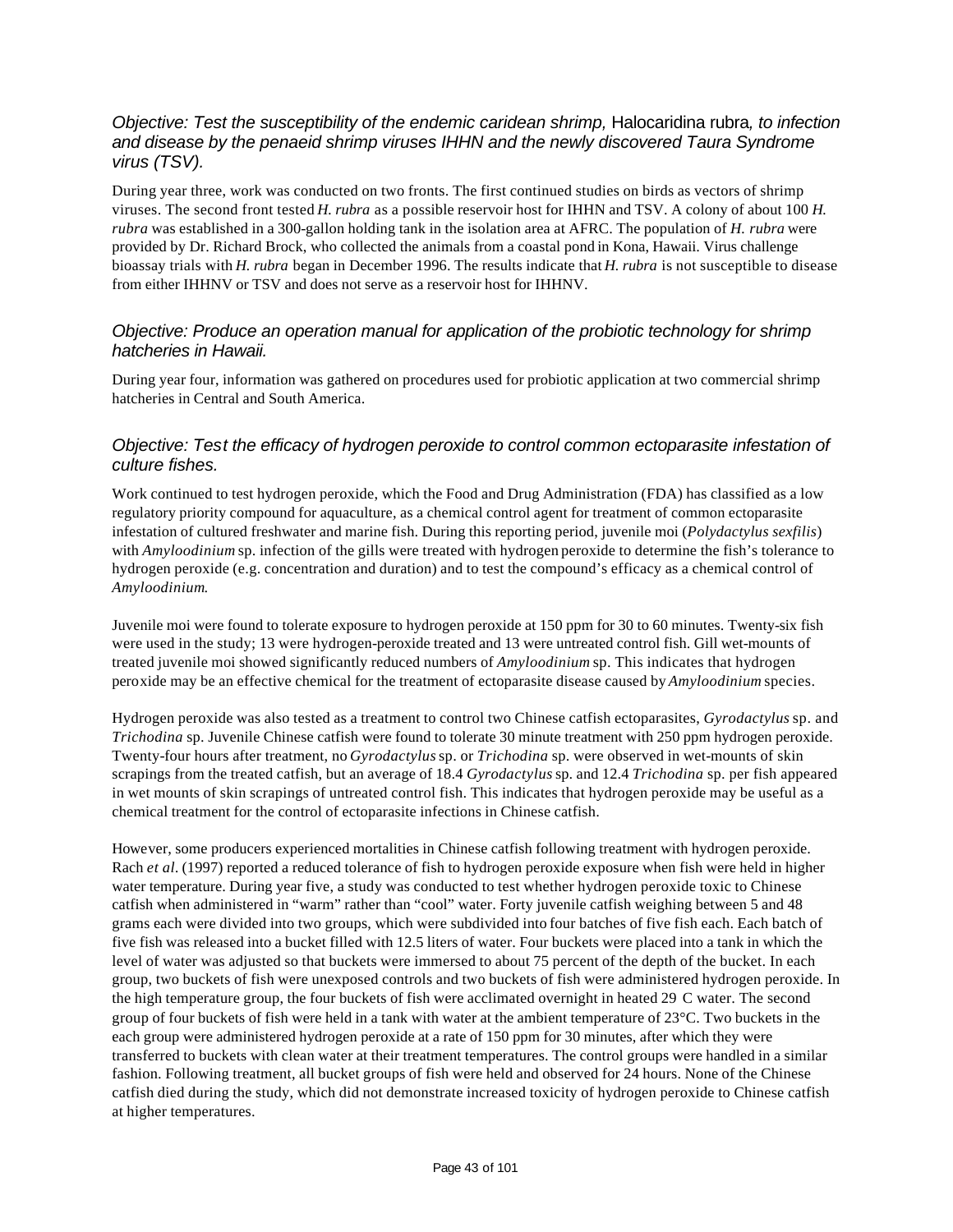#### *Objective: Identify contributing factors that may be important to the occurrence of bacterial disease during growout of Chinese catfish (*Clarias fuscus*) and develop practical strategies for the control of bacterial diseases during their growout.*

During year one, scientists in Thailand who have experience with disease management in freshwater aquaculture fishes in Asia were contacted for information. They forwarded a series of publications on the culture, environmental quality and disease problems for *Clarias* spp. The publications provided comparative information on diseases that have been a problem in Hawaii.

A study was initiated to determine the occurrence and severity of disease episodes in Chinese catfish reared in tanks. The study tracked the occurrence and severity of disease episodes in six tanks of catfish given the same feed. Fourteen dead fish were retrieved from the six tanks during the first sampling period. Those fish and, to a far lesser degree, the fish sampled for weighing showed physical changes that suggested internal bacterial infection, such as swelling of the abdomen over the anterior lobes of the kidney or small skin sores.

Investigators collected a set of water specimens from the six tanks and measured bacterial levels. The bacterium *A. hydrophila* was retrieved in samples from five of the tanks; the bacterium *E. tarda* was not identified from any of the samples.

Skin scrapings from a sample of five fish per tank were done to monitor the prevalence and the relative abundance of ectoparasites. The scrapings showed two types of ectoparasites, *Tricodina* sp. and *Gyrodactylus* sp., that are commonly associated with cultured Chinese catfish in Hawaii. The findings suggest that *Tricodina* sp. infestation had declined in the older groups of fish. *Gyrodactylus* sp. were found in fish from only one tank.

An initial database was developed on the physical and chemical water quality parameters in Chinese catfish culture tanks. Water samples were collected four times over approximately 24 hours. The samples were evaluated for temperature, dissolved oxygen, pH, carbon dioxide, hydrogen sulfide, secchi disc turbidity, hardness, alkalinity, chloride, total ammonia, nitrite, nitrate and ortho-phosphate.

Water quality and commercial diet factors were evaluated in relation to the onset of disease episodes in Chinese catfish populations under farm conditions. The initial sample findings suggested that juvenile Chinese catfish can tolerate large diurnal variations in temperature, dissolved oxygen, carbon dioxide and pH without the occurrence of high mortality episodes of bacterial or ectoparasitic disease. However, evaluation of the physical and chemical measurements during disease outbreaks suggested a positive correlation between occurrence of disease and elevated levels of ammonia or nitrate. Elevated levels of these compounds were associated with one of two factors: either the water supply is temporarily lost due to mechanical or electrical failure, or the phytoplankton/biological filtration community in the culture tank failed.

Bacterial pathogens were isolated from dead Chinese catfish during disease outbreaks. *A. hydrophila* accounted for an average of 80 percent of viable bacteria in the water samples. *E. tarda* rarely was isolated from catfish culture tank water. In addition, the bacterial pathogen *A. hydrophila* is the dominant flora in the water of these catfish culture tanks during periods of minimal losses to bacterial infection. This suggests that the animals are normally exposed to relatively stable numbers of *A. hydrophila* continuously throughout the culture period and that disease events involving this pathogen involve the contribution of more etiological variables than the bacteria and the host fish.

During year three, Vitamin-C-fortified feed was obtained for a trial to examine effect of high dietary vitamin  $C \geq 1,000$ mg per kilogram) as a treatment to reduce bacterial disease losses in Chinese catfish farmed in Hawaii. Six cages were installed in the Hawaii Fish Company's reservoir in Mokuleia, which had suffered persistent crop losses due to bacterial diseases. Three hundred juvenile Chinese catfish were stocked into each of the six cages at densities of 100 fish per cubic meter and grown for 30 weeks. Catfish survival rates ranged from 77 percent to 95 percent, with an average survival rate of 86 percent. Those catfish fed a diet not fortified with Vitamin C had higher survival rates. Growth of catfish was slightly higher in the control diet group, but the difference was not statistically significant. No beneficial effect was found for growth or survival in those Chinese catfish fed the ration with a high level of Vitamin C. The findings indicate that farmers would not realize improved production by feeding a ration fortified with a high concentration of Vitamin C.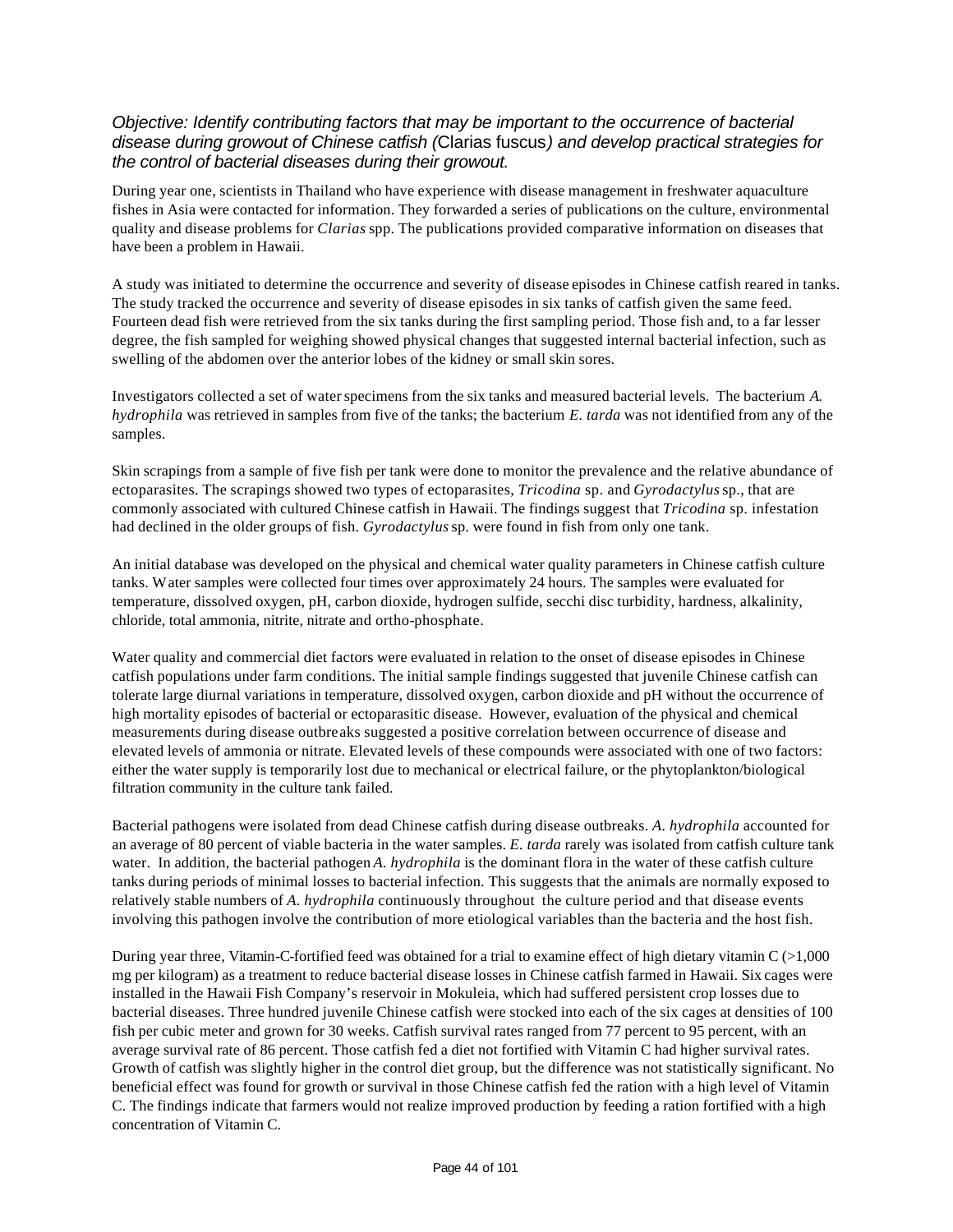#### *Objective: Assess the effect of low versus high stocking density on survival and final harvest production of Chinese catfish.*

During year three, investigators evaluated whether holding juvenile Chinese catfish under crowded conditions would predispose the fish to fatal bouts of bacterial and/or parasitic diseases. For 14 weeks, subadult Chinese catfish were held in plastic bucket within a raceway tank. The catfish were stocked in some bucket replicates at densities of 10 to 50 catfish per bucket (800 to 4,000 fish per cubic meter). By week 14, the biomass of fish reached 2.9 kilograms per bucket (200 kg per cubic meter) in some bucket replicates. During weeks 10 through 12, an outbreak of fatal mouth and head rot occurred in some of the bucket groups of fish. Fish mortality was independent of catfish density and biomass. Catfish deaths ceased within two weeks following clearing the detritus that had accumulated around the buckets in the holding tank. Investigators suspect that one or more factors associated with the accumulation of particulate detritus in the experimental system was important to the onset of the disease. The study results did not support the hypothesis that crowding predisposes Chinese catfish to increased prevalence of fatal infectious disease from opportunistic bacterial pathogens, fungi, protozoa or a monogenetic trematode.

### *Objective: Field test a preventive strategy to mitigate losses of cultured Chinese catfish during growout in Hawaii due to two bacterial diseases,* Aeromonas hydrophila *and* Edwardsiella tarda *septicemia.*

During year one, an isolate of *Aeromonas hydrophila* was propagated and used to produce an autogenous bacterin for a vaccination trial that was conducted in year two. Fifty-four days following inoculation challenge with a known lethal dose of the same strain of *A. hydrophila*, survival of the bacterin-treated fish was 53 percent compared to 24 percent for the unvaccinated control group. No antibody titer to A. *hydrophila* was measured in the salinevaccinated control fish tested in either the day 22 or day 54 samples. The results suggest that vaccination may be a practical tool to advert or reduce *A. hydrophila*-induced mortality of farmed Chinese catfish.

An autogenous formalin-killed bacterin was prepared from *Edwardsiella tarda* isolated from diseased Chinese catfish. In February and April when water temperatures were cooler, vaccination-plus-booster-plus-challenge trials were conducted with juvenile Chinese Catfish following a similar protocol to that applied in the *A. hydrophila* study. Following inoculation challenge with a known lethal dose of the same strain of *E. tarda*, survival was low in both the vaccinated and the control groups.

The two *E. tarda* vaccination trials gave different results than the trial with *A. hydrophila*: exposure of the *E. tarda* vaccinated fish did not elicit development of a serum antibody response, and no inoculation challenge was observed. Although further study is necessary before the reason is understood for the lack of an antibody response in the experimental fish, cooler water temperature is a plausible explanation. If this is the reason, then seasonal temperature changes will be an important criteria in the administration of bacterins to Chinese catfish.

During 1998, a second trial was started to assess the effect of vaccination with a killed bacterin on the survival of juvenile Chinese catfish that are subsequently given a high titer intramuscular inoculation of *E. tarda*. One hundred juvenile Chinese catfish were obtained from a commercial farm on Oahu, transported alive to AFRC, divided into two groups and released into two 300-liter tanks equipped with running freshwater and continuous aeration. The fis h were fed a commercial catfish floating pellet and observed daily. A formalin-killed bacterin with Freunds adjuvant was prepared using an isolate of *E. tarda*, which was recovered from Chinese catfish with edwardsiellosis. The catfish in one group were inoculated with the bacterin on Day One, and will be given a booster on Day 30 of the trial. On the same days, fish in the control group will be inoculated with saline.

*Saprolegnia* sp. and, perhaps, other aquatic saprophytic fungi cause losses of eggs and post-hatched fry Chinese catfish. The Food and Drug Administration's Center for Veterinary Medicine (CVM) classified hydrogen peroxide as a low regulatory priority compound. Hydrogen peroxide was evaluated as a treatment for fungal infection of Chinese catfish eggs and fry at two farms. Chinese catfish hatching tanks dosed at 300 to 500 ppm hydrogen peroxide for 15 minutes as a single or multiple treatments had increased hatch of catfish fry and obviously lower presence of fungal mats than untreated control tank batches. These observations indicated that hydrogen peroxide is a useful chemical control for fungal infections of Chinese catfish eggs and fry.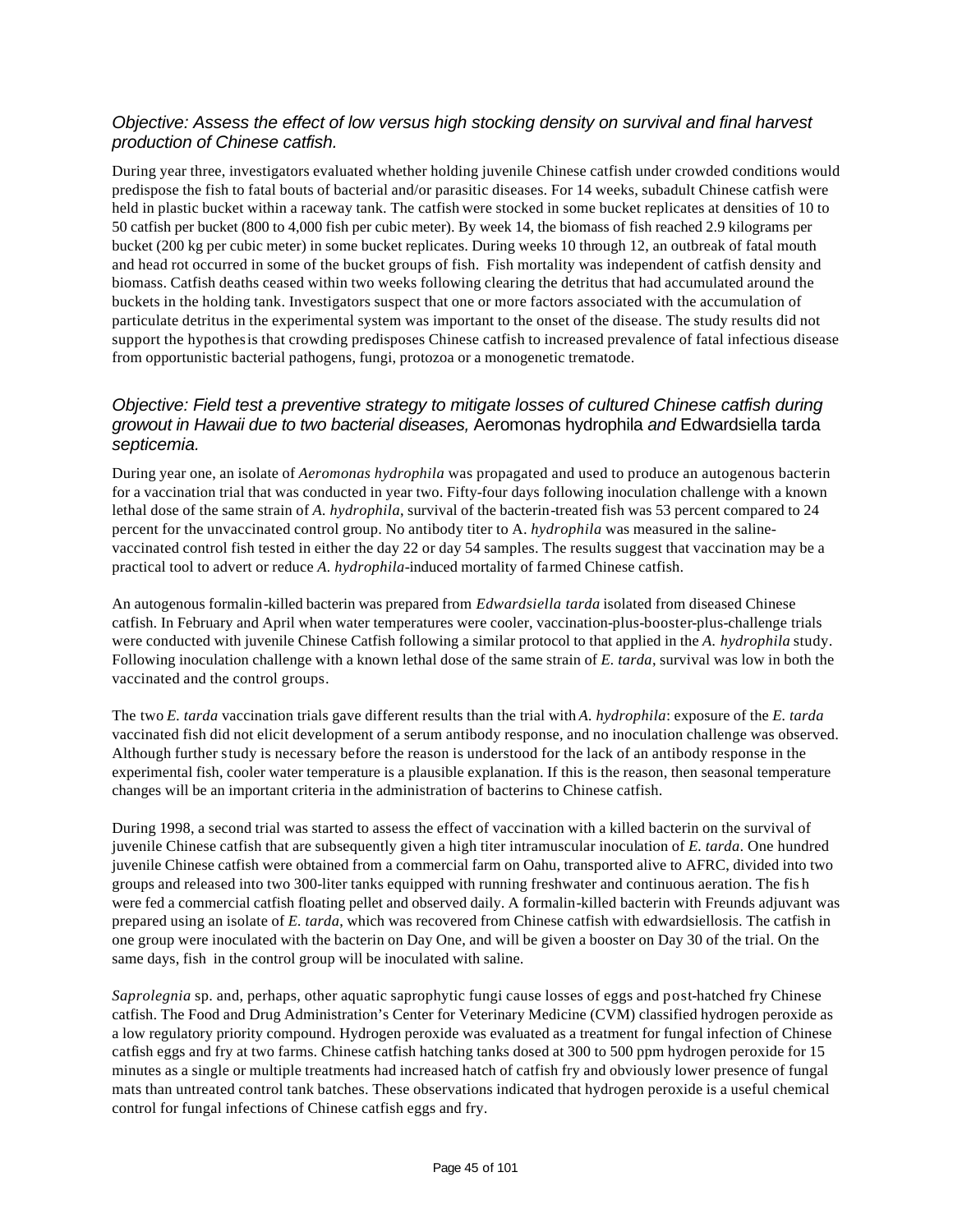During year three, three preliminary experiments were conducted to test the hypothesis that elevated ammonia in Chinese catfish culture water results in the fish becoming more susceptible to lethal bacterial septicemia from *Aeromonas hydrophila*.

The first trial tested the feasibility of a static bath exposure to ammonia to find an ammonia level which, with moderate duration exposure (e.g., five to 10 days), was likely to be stressful but not lethal to juvenile Chinese catfish. Water for the trials had total hardness and alkalinity of 150 to 170 mg liter and 60 to 80 mg per liter, respectively. A 100-gallon treatment tank and a 100-gallon control tank were set up in the Anuenue Fisheries Research Center (AFRC) hatchery. Each tank was stocked with 10 juvenile Chinese catfish. One day after stocking, ammonium chloride was added to the treatment tank to achieve a total ammonia level of about 5 mg per liter. Daily thereafter for six days, total ammonia, pH and temperature were measured in both tanks. Total ammonia, pH and temperature varied from 4.0 to 5.2 mg per liter, 7.4 to 7.6 and 27 to 30 C, respectively, in the treatment tank and from 0.5 to 0.6 mg per liter, 7.2 to 7.6 and 27 to 30 C, respectively, in the control tank. The catfish in both groups fed actively and showed no difference in behavior or survival.

On Day Seven, additional ammonium chloride was added to the treatment tank to achieve a calculated total ammonia level of about 20 mg per liter. This ammonia level is at least twice as high as the highest level measured in local Chinese catfish culture systems. Total ammonia, pH and temperature level varied from 22 to 24 mg per liter, 6.9 to 7.2 and 29.5 to 30 C, respectively, in the treatment tank and from 1.0 to 1.5 mg per liter, 6.9 to 7.2 and 28 to 29.5 C, respectively in the control tank. The fish were held for four days under these water conditions with no apparent difference between the control or the treatment groups.

Water in the two tanks was exchanged, and the temperature allowed to stabilize for 24 hours. Sodium carbonate was added to increase the pH in both the treatment and control tanks. The pH varied between 8.9 and 9.6 over a period of two days in the two tanks. Fish in both tanks displayed no adverse behavior and fed well. Ammonium chloride was added to the treatment tank to achieve an estimated 5 mg per liter of total ammonia. The fish remained active over the four-day test period in both the control and treatment tanks. The pH level varied from 8.5 to 8.9 during this period, but total ammonia began to decline. Nitrite and nitrate were found to be elevated in the treatment tank water.

Both tanks were drained, cleaned, filled and restocked with the juvenile catfish. After one day of acclimation, sodium carbonate was introduced to each tank, and, after several hours, ammonium chloride was added to achieve about 10 mg per liter total ammonia in the treatment tank water. The fish were held under these conditions for several days, and then the trial was terminated. Total ammonia and pH remained elevated in the treatment tank through the exposure period with no apparent adverse effect on the fish.

The results of the trials suggested that Chinese catfish could tolerate moderate duration exposure to total ammonia of about 10 mg per liter in water with pH of 8.5 to 9.0 and temperature of 28 to 30 C. This would result in the fish being held in water with an unionized ammonia concentration in the approximate range of 2 to 4 mg per liter. The level generally regarded as safe is 0.02 mg per liter for prolonged exposure to unionized ammonia in freshwater fish. This protocol subjects the experimental fish to about 100 times the safe level for a moderate duration, which should be sufficiently high to elicit a stress-induced effect on the immune function of Chinese catfish, if ammonia has this effect on this species of fish.

Preliminary studies to test the protocol for injection exposure of Chinese catfish to a predetermined concentration of the bacterium, *Aeromonas hydrophila*, demonstrated that an inoculum of about 105 viable bacteria per fish can be delivered for the bacterial challenge aspect of the study.

### *Objective: Screen juvenile and adult cultured Chinese catfish and tilapia (*Oreochromis mossambicus*) for potential pathogenic fish viruses.*

During year one, 60 tilapia of various ages and sizes were collected from five Oahu locations for a virus isolation study. Evaluation of various organ tissues revealed no viruses. These results support findings from previous tilapia disease cases on Oahu. Both wild and cultured tilapia (*Sarotherodon melanotheron* and *Oreochromis mossambicus*) populations have been afflicted by a previously unrecognized syndrome that causes high mortalities and has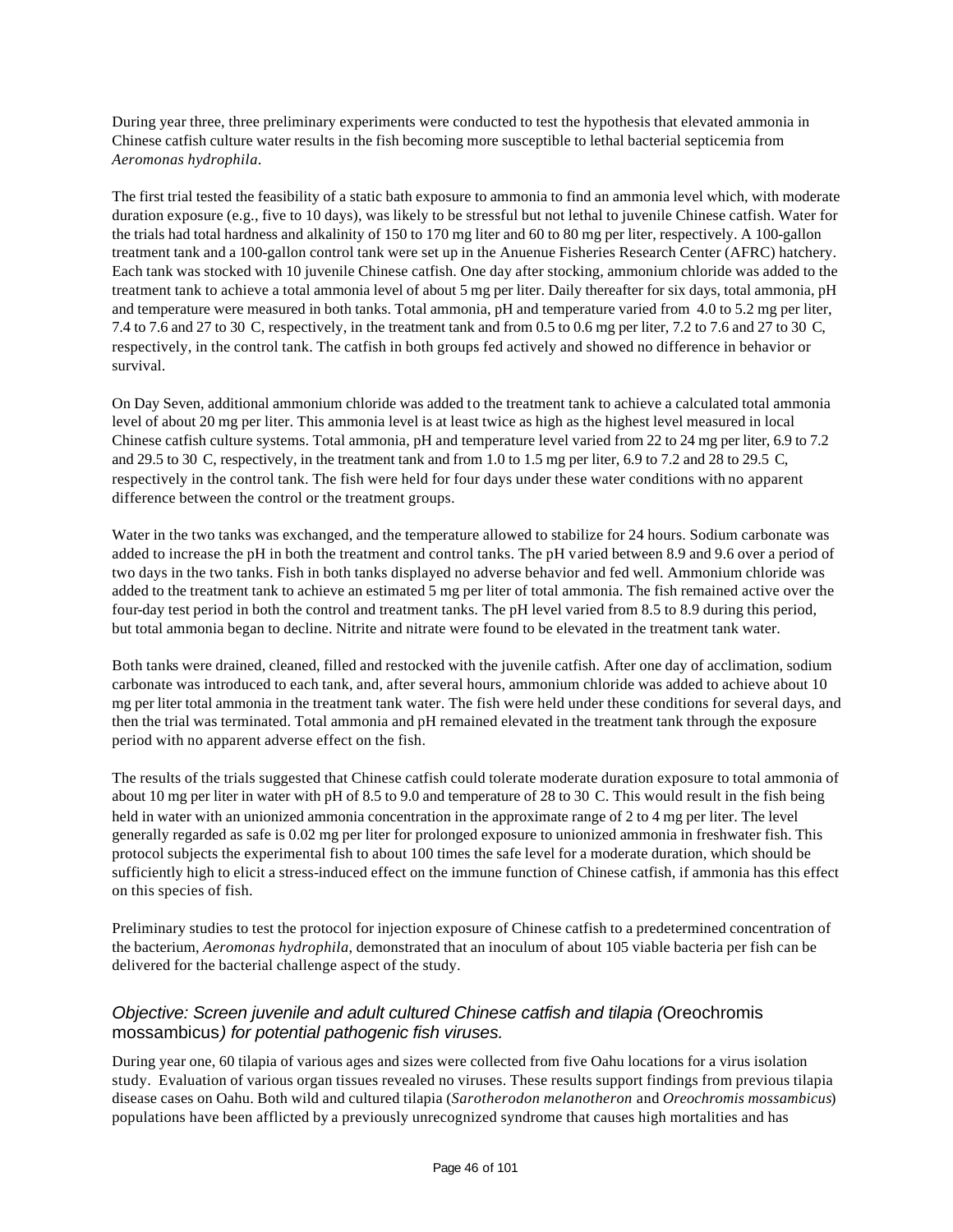negatively affected production at several Oahu farms. Analysis of dying tilapia from various Oahu sites suggests that the cause is an intracellular rickettsia-like organism (RLO).

Dead and dying Chinese catfish from an Oahu farm that has a history of chronic disease problems were evaluated by cell culture methods for viruses. Evaluation of various organ tissues showed no evidence of an infectious virus.

During year two, about 300 juvenile to adult tilapia collected from five locations on Oahu were tested for pathogenic viruses. The results indicate that pathogenic viruses are not obviously present in cultured populations of tilapia on Oahu.

However, efforts under this objective were re-focused after the outbreak of a new disease observed in both wild and cultured tilapia populations on Oahu. *S. melanotheron* and *O. mossambicus* juveniles to adults were found susceptible to the disease, which has resulted in a high rate of mortality of fis h populations. The disease has negatively affected production on the majority of commercial tilapia farms on Oahu.

Pathologically, tilapia affected by this syndrome have multiple, large pyo-granulomas systemically. An intracellular bacteria-like organism was identified by special histological stains and in transmission electron microscopy preparations of lesions from affected fish. Attempts to culture the organism on a variety of artificial bacterial media have been unsuccessful, as have attempts to grow the intracellular organism in cell culture.

Work on this new tilapia disease revealed the causative agent to be a species of rickettsia. Further work on the agent and the disease are ongoing. The Hawaiian tilapia RLO is the most important disease facing tilapia farmers on Oahu because of the disease's potential to cause high mortalities of fish.

#### *Objective: Evaluate the effect of low temperature on expression of RLO disease.*

In this trial, juvenile tilapia that had been raised in warm water were split into two sub-populations, and 250 fish were stocked in each of two aquaria placed in different locations at the Pacific Discus Hatchery in Kaimuki. One aquarium held warm water, and the other held water that was chilled by exposure to strong trade winds. The group was split into two sub-populations, and temperature data loggers were placed in both aquaria. Fish were fed a commercial pelleted ration.

Water temperatures averaged 24.45 1.01 C in the treatment cold water group and 26.96 1.01 C in the control warm water group. For the first nine days of the trial, water temperature in the control tank fluctuated between 26.5 C and 29.2 C on most days, and the water temperature in the treatment tank fluctuated between 21.5 C and 26.3 C. On day 15, the first mortalities were noticed in the treatment tank; they progressed from then, doubling almost daily. The trial was terminated on Day 24 with 4 percent survival of the tilapia stocked in the treatment cold water tank. No tilapia died in the control tank although the water temperature dropped on Day 11 of the trial. RLO disease in fish sampled from the treatment tank on Days 15 and 21 was confirmed by histopathology. Fish sampled from the control tank on Day 21 did not exhibit histopathology lesions diagnostic for RLO disease despite the tank's exposure to a low temperature period. The results support the hypothesis that exposure to low water temperatures for more than 1 week is a permissive factor for expression of RLO disease in tilapia. The group of fish used in the experiment originated from a location where RLO is believed to be endemic in tilapia populations and apparently were asymptomatic carriers of the RLO agent. RLO disease expression occurs when the fish are exposed to a stressor. Future studies to control the RLO status of asymptomatic populations of tilapia can be designed using exposure to a period of low water temperature as the permissive stressor for the expression of RLO disease.

A population of 50 juvenile tilapia were received from a Molokai farm and stocked into an outdoor, flow-through tank at Anuenue Fisheries Research Center. The fish were observed for mortality and assessed for RLO disease for 93 days. Daily water temperatures varied between 21 and 25 C, and fish were fed a commercial trout chow. On Day 50, 12 larger tilapia from Nuuanu reservoir were stocked into the tank with the Molokai fish. The tilapia in Nuuanu reservoir are known to be free of RLO and highly susceptible to RLO disease. The Nuuanu fish were stocked into the tank to give an additional means to detect the RLO agent. Mortality of tilapia was negligible in the tank over the entire observation period. On the day the fish were received, the spleens of 10 fish in both the Molokai group and the Nuuanu group were collected and examined histologically. Histological evidence of RLO disease was not found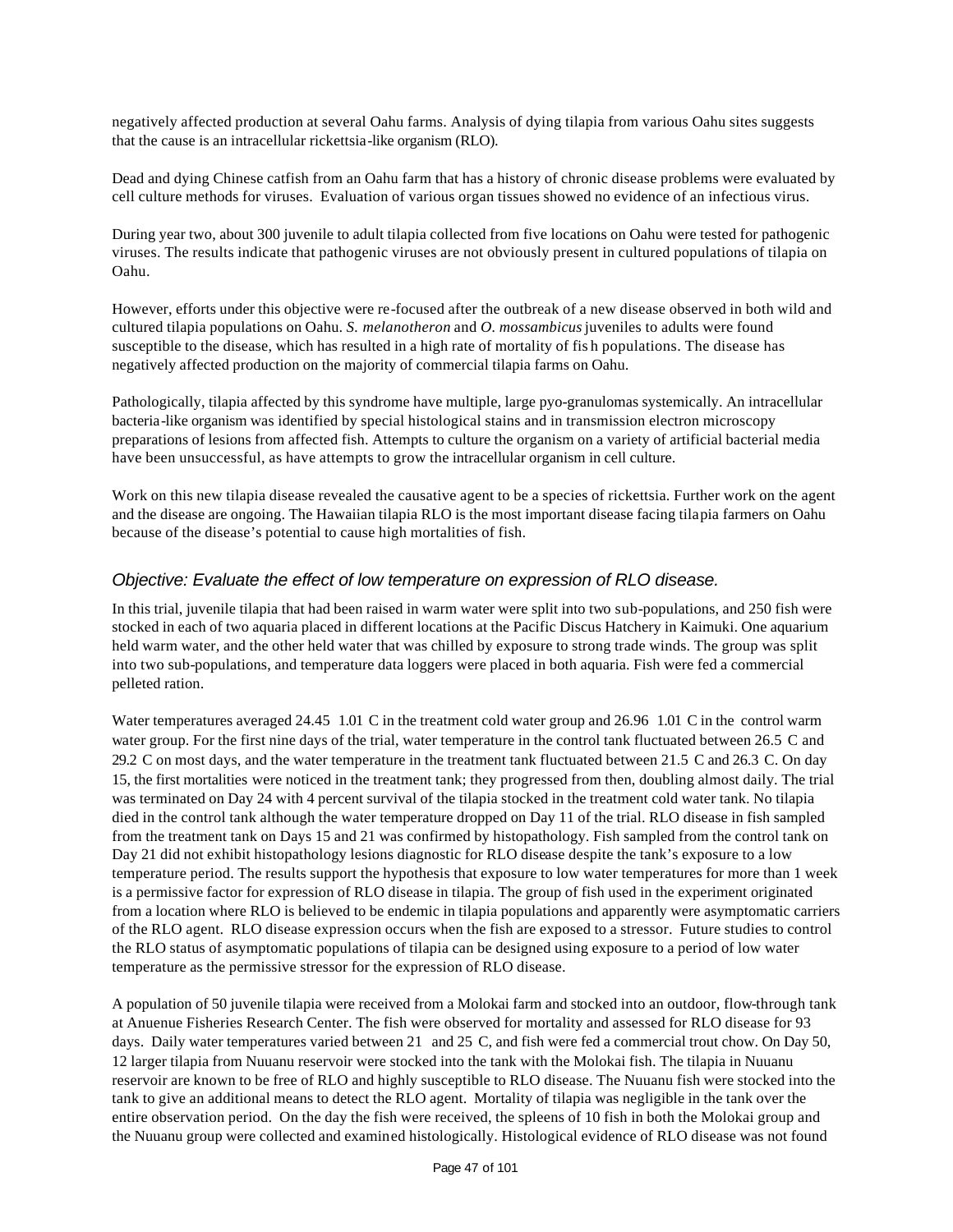in any fish from either group. The results indicate that the RLO agent was not present in the tilapia submitted from the Molokai farm.

#### *Objective: Provide diagnostic and health management support to the CTSA-funded project titled "Ornamental Aquaculture Technology Transfer," and implement management practices and standard disease treatment strategies to improve fish survival and reduce the abundance of pathogenic parasites in imported groups of freshwater tropical aquarium fish.*

During year one, eight groups of freshwater tropical fish, imported for the CTSA-funded project titled "Ornamental Aquaculture Technology Transfer," were evaluated and found to be free of diseases.

During year one, diagnostic assistance was provided to three farmers who were losing fry and juvenile discus (*Symphysodon discus*) stock. Parasite and water quality problems were found. Parasite treatments were suggested and solutions to the water quality problems were recommended. Water quality monitoring data on temperature, dissolved oxygen, pH, carbon dioxide, alkalinity, hardness, chloride, total ammonia, nitrite and nitrate are being gathered at one of the ornamental fish farms. The data will help in determining appropriate water quality parameters for tropical fish culture in Hawaii.

During year two, 13 diagnostic case submissions were processed from the Ornamental Aquaculture Technology Transfer project. Diagnostic assistance was provided for 26 case submissions of freshwater and marine aquarium fishes. Parasites and water quality problems were found, and recommendations were provided for treatment and improving the environmental conditions in the holding tanks or aquaria. During year three, project personnel made 158 site visits to 15 farms. Forty-five of the 326 case submissions (14 percent) processed for laboratory diagnosis comprised tropical ornamental fish.

During the first six months of 1998, 36 case submissions comprising 390 ornamental fish were received and processed for necropsy, bacteriology and histopathology examination. Two cases were processed for electron microscopy evaluation.

A study was conducted to asses the efficacy of oral treatment with praziquentel HCL for elimination of the Asian tapeworm (*Bothriocephalus* sp.), which was found in adult live-bearers imported by a commercial farm. Thirty adult gold-and-black tuxedo swordtails from an imported group held in a tank at a commercial farm were obtained for the treatment study. The fish were divided into two groups of 15 and stocked into separate buckets, which were placed in a larger holding tank. The buckets were supplied with continuous flow-through freshwater and aeration. The water level in the holding tank was held at 2 cm below the level in the test buckets, and the water temperature ranted between 23 and 24 C. Dr. Harry Ako of the University of Hawaii prepared a test diet by grinding Feline Droncit tablets into a fine powder and adding it to Nutra diet #0 at a rate of 400 mg per 100 grams of feed. The tuxedo swordtails in on budget were fed the medicated feed once a days for 10 days, while the control group was fed the Nutra diet without medication for the same period. Each group of fish were examined daily, and dead fish were removed and necropsied. The trial was terminated 48 hours after the last application of feed on Day 10. At termination of the trial, all fish were necropsied; their entire intestinal tracts were removed and examined for tapeworms under the light microscope. Two fish in the Droncit treatment group were found dead during the study (day 0 and day 4). An Asian tapeworm was recovered from the intestine of one of these two fish. Asian tapeworms were not found in the intestine of any of the 28 fish examined at the end of the trial. Thus, the level of infection by Asian tapeworms in the study animals was insufficient to allow for a meaningful assessment of the efficacy of Droncit for tapeworm elimination. The study must be repeated using fish with a higher prevalence of tapeworm infection.

### *Objective: Document the principal ectoparasites and assess their effects on cultured tilapia and mullet in a traditional Hawaiian fishpond.*

Two species of tilapia (*O. mossambicus* and *S. melanotheron*) and mullet (*M. cephalus*) were collected from cages or net pens in Heeia Fishpond, a traditional Hawaiian fishpond, and examined for ecto-parasites in histological preparations. A total of 250 tilapia, most of which also were examined for infestation levels of *Caligus* sp. and *Neobenedia melleni* and 46 juvenile mullet were evaluated in the study. Tilapia exhibited infestation or infection with *Caligus* sp., *Neobenedenia melleni, Trichodina* sp., and *Scyphidia* sp. Mullet exhibited ectoparasite infestation or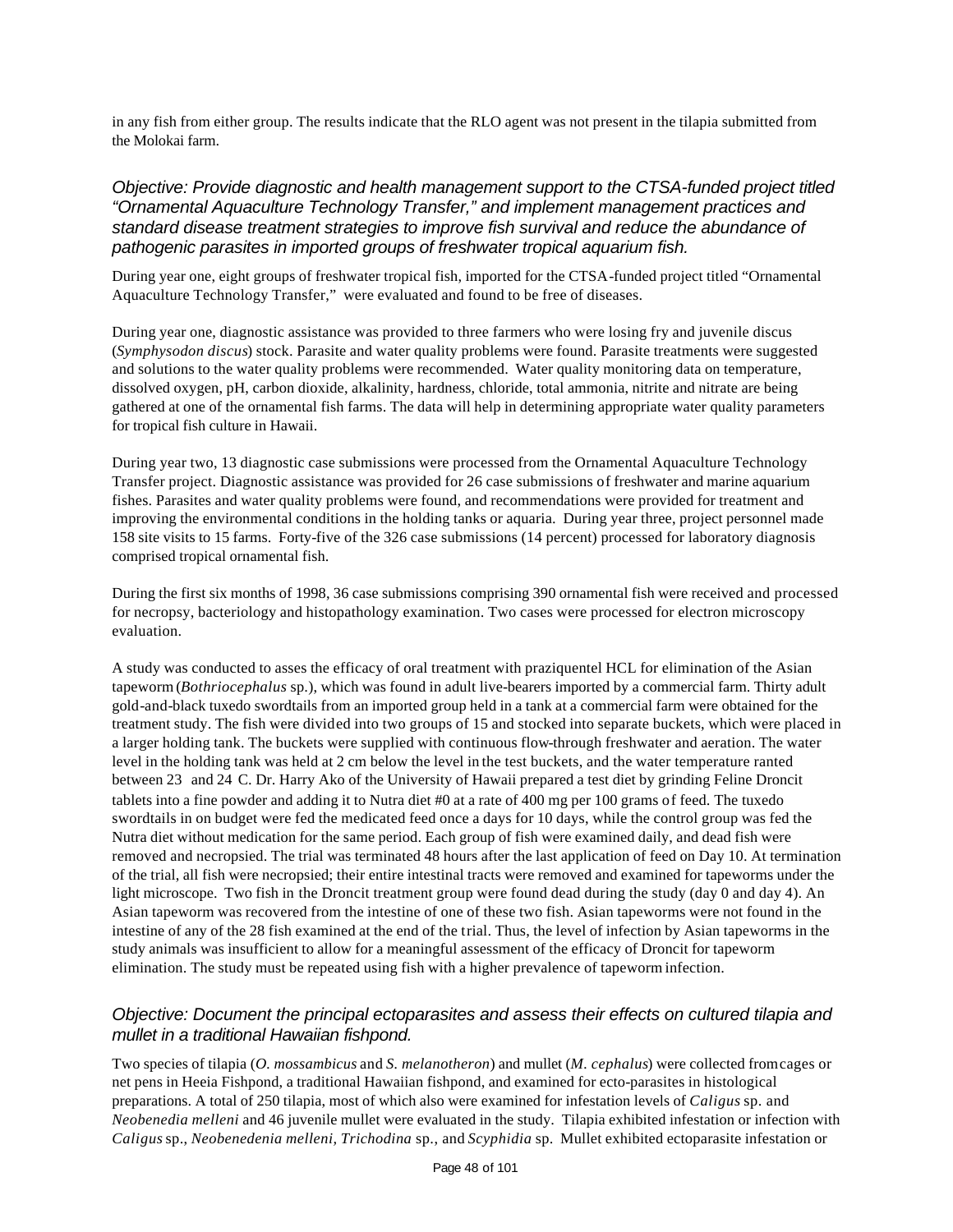pathogenic infections with digenetic trematode metacercaria, Epitheliocystis, *Trichodina* sp., *Scyphidia* sp., *Myxobolus equisquamalis,* and *Eimeria* sp.

### *Objective: Assess samples of Gracilaria spp. for the presence of Gracilaria Gall Syndrome (GGS), determine how the syndrome is transmitted, and identify potential chemical controls for it.*

During year one, a cooperating commercial seaweed farmer constructed a greenhouse for on-site experiments with infected *Gracilaria*. A series of observations on the farm led to the suspicion that the fresh water might be a potential source of GGS. In March, a two-month experiment was undertaken to compare the onset and severity of GGS in *Gracilaria* exposed to different freshwater treatments. Two replicates were done of each of the following experiments:

seaweed held in seawater and rinsed in unsterilized freshwater every three days; seaweed held in a mixture of 80 percent seawater and 20 percent unsterilized freshwater; seaweed held in a mixture of 80 percent seawater and 20 percent UV-sterilized freshwater; seaweed held in full strength seawater with no exposure to freshwater.

The effect of adding penicillin to seawater containing GGS-positive seaweed was tested. Preliminary observations suggest that penicillin reduces or eliminates GGS symptoms, which supports previous tests in flask cultures of GGSpositive *Gracilaria*. This finding implies that a bacterial agent may cause GGS.

In Year Two, further experiments at Hawaiian Marine Enterprises showed that the farm's fresh water supply was not a factor in GGS and that the trace nutrient solution used in seaweed culture was not a GGS contaminant. A series of trials were carried out to determine *Gracilaria* sp.'s tolerance level to each of seven fisheries therapeutants and the efficacy of the chemicals to control clinical GGS.

During the follow-up chemical treatment trials, the HME staff noted that GGS-afflicted seaweed in both chemically treated groups and untreated control groups in test aquaria recovered. Meanwhile, *Gracilaria* grown in the commercial culture tanks on the farm remained afflicted with GGS. This finding, confirmed repeatedly, led the investigators to think that some condition in the greenhouse had a curative effect on GGS. Further experiments led to the hypothesis that constant circulation in the aquaria seemed to have curative effect on GGS-afflicted seaweed.

The commercial seaweed culture tanks were aerated for 12 hours per day. As a result of the experiments, the air blowers in the commercial farm tanks have been run continuously with good results. This indicates that this physical factor can effectively control GGS on this farm. However, another land-based *Gracilaria* farm continues to have GGS outbreaks despite the use of constant aeration.

### **Impacts**

This work had six principal impacts. The first was the demonstration that Chinese catfish respond to vaccination with a formalin-killed preparation of *Aeromonas hydrophila*. This opens the possibility of using vaccination as a means to mitigate disease from *A. hydrophila*. The second impact was the demonstration of the usefulness of hydrogen peroxide as a means to control fungus infections of eggs and fry and as a chemical control agent for the ectoparasites *Trichodina* sp. and *Gyrodactylus* sp.

The third impact was the discovery that the new tilapia mortality syndrome is caused by a rickettsia-like organism (RLO). The identification of the etiological agent for the disease will help in developing practical control strategies.

The fourth impact was the discovery that Taura Syndrome is caused by a virus. Since the disease was first recognized in Ecuador in 1992, Taura Syndrome was believed to be caused by exposure to banana fungicides. This project, working in cooperation with Dr. Donald Lightner at the University of Arizona, was first to demonstrate that Taura Syndrome was caused by an infectious agent, which was a small virus. Work in several laboratories has confirmed this. This discovery has fundamentally changed the way many shrimp farmers in the Western Hemisphere view Taura Syndrome.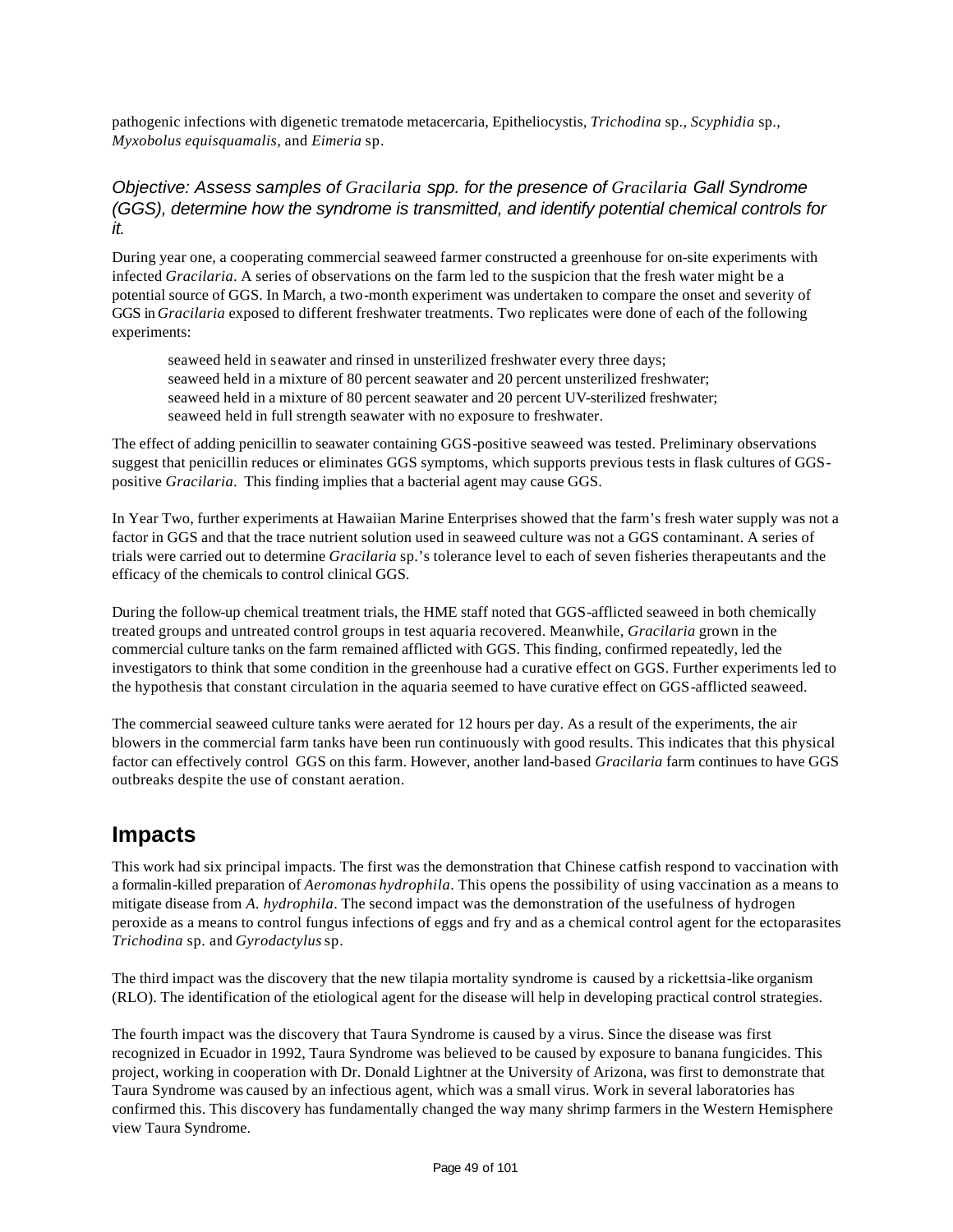The fifth impact was the experimental determination and later field confirmation that *Penaeus stylirostris* is relatively resistant to disease impacts from Taura Syndrome. This finding led to the use of *P. stylirostris* at a shrimp farm in Kahuku, Hawaii, and the subsequent demonstration of the alternate species approach as a practical option for controlling Taura Syndrome.

The sixth impact was the discovery that continuous aeration reversed the progression of GGS in afflicted seaweed. This discovery led to the change to continuous aeration in the commercial culture tanks on the farm and, to date, an absence of re-occurrence of GGS on the HME farm site.

# **Work Planned**

During year six of the project, investigators plan to:

- continue providing diagnostic support for the CTSA-funded ornamental fish projects and for ornamental fish producers;
- investigate the role of contributing factors and identify control options for the rickettsia-like organism disease of tilapia in Hawaii;
- produce an operational manual for the application of the probiotic on shrimp farms in Hawaii; continue monitoring for IHHNV on shrimp farms;
- continue work on vaccination protection for control of bacterial diseases in cultured Chinese catfish; develop extension publications reporting project results.

# **Support**

This project received funding from the Center for Tropical and Subtropical Aquaculture (CTSA), the University of Hawaii (UH), the Hawaii State Aquaculture Development Program (ADP) and Sea Grant Extension Service (SGES).

|              |             |          | <b>Other Support</b> |                    |                |           |  |  |  |  |  |
|--------------|-------------|----------|----------------------|--------------------|----------------|-----------|--|--|--|--|--|
| Year         | <b>CTSA</b> | UH       | <b>ADP</b>           | <b>Total Other</b> | <b>Support</b> |           |  |  |  |  |  |
|              | \$41,638    | \$15,988 | \$5,329              | \$0                | \$21,317       | \$62,955  |  |  |  |  |  |
| 2            | \$68,116    | \$10,658 | \$5,329              | \$0                | \$15,987       | \$84,103  |  |  |  |  |  |
| 3            | \$49,916    | \$13,323 | \$5,329              | \$0                | \$18,652       | \$68,568  |  |  |  |  |  |
| 4            | \$49,989    | \$13,323 | \$7,600              | \$1,000            | \$21,923       | \$71,912  |  |  |  |  |  |
| 5            | \$66,451    | \$13,323 | \$5,329              | \$0                | \$18,652       | \$85,103  |  |  |  |  |  |
| 6            | \$74,962    | \$13,323 | \$5,329              | \$0                | \$18,652       | \$93,614  |  |  |  |  |  |
| <b>Total</b> | \$351,072   | \$79,938 | \$34,245             | \$1,000            | \$115,183      | \$466,255 |  |  |  |  |  |

### **Publications, Manuscripts or Papers Presented**

- Brock, J. A. 1997. Taura syndrome: history, distribution and current status. Presented at the Special Session on Shrimp Virus Disease. World Aquaculture Society Meeting 1997. Seattle, Washington.
- Montgomery, D. R. and J. A. Brock. 1997. Preliminary trials on the application of hydrogen peroxide for treatment of the ectoparasites *Gyrodactylus* sp. And *Trichodina* sp. On the Chinese catfish (*Clarias fuscus*) and *Amlyoodinium* sp. on the Pacific threadfin (*Polydactylus sexfilis*). Presented at the World Aquaculture Society Meeting 1997. Seattle, Washington.
- Brock, J. A., R. Gose, D. V. Lightner and K. Hasson. 1995. An Overview on Taura Syndrome, An Important Disease of Farmed *Penaeus vannamei*. *In*: Swimming Through Troubled Waters, Proceedings of the Special Session on Shrimp Farming. Aquaculture '95. Browdy, C. L. and J. S. Hopkins (eds.). pp. 84-94. World Aquaculture Society. Baton Rouge, Louisiana, U.S.A.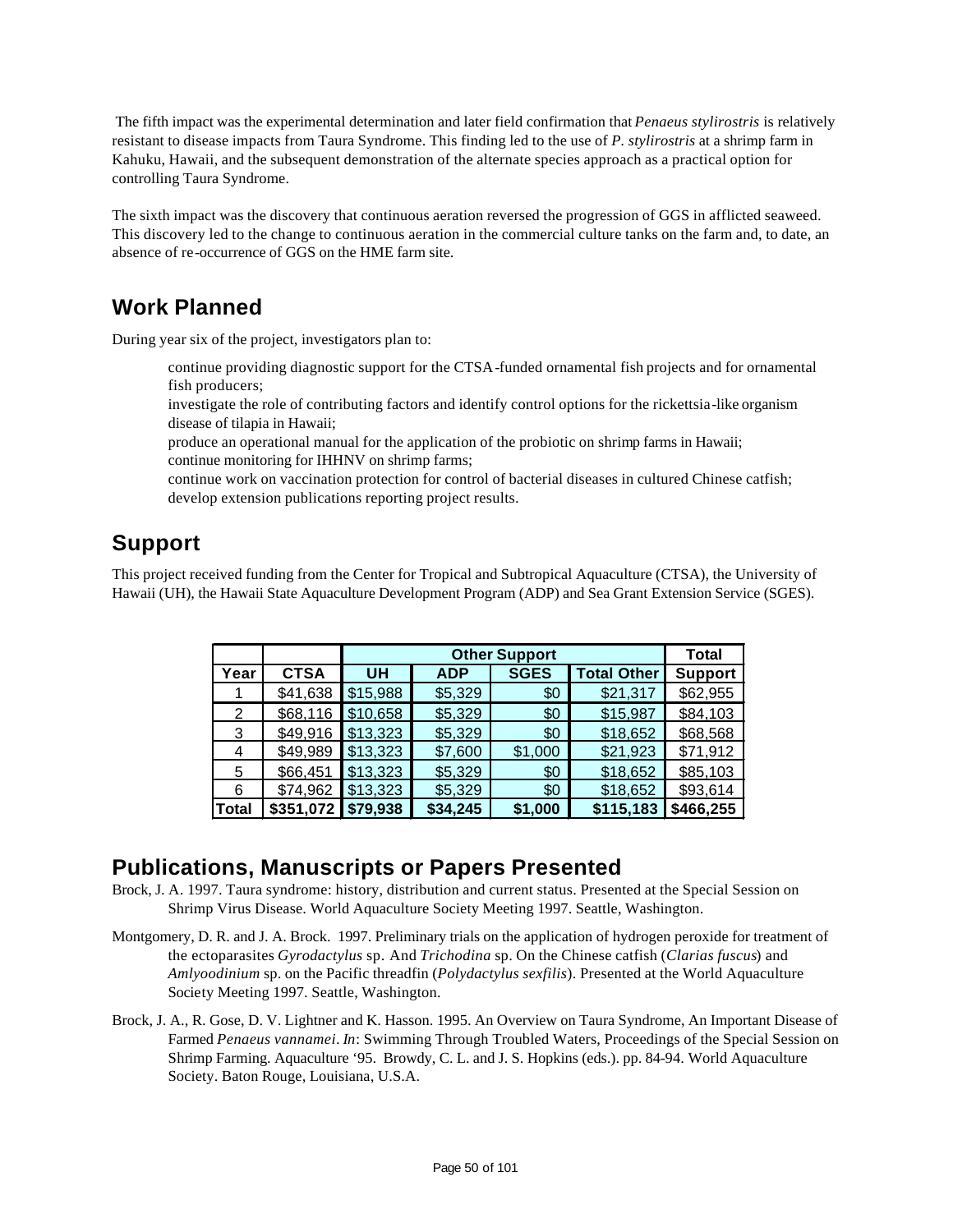- Brock, J. A. 1995. Update on Recent Research Findings on Taura Syndrome of Farmed *Penaeus vannamei*. *In*: Proceedings of the III Simposio Centroamericano Sobre Camaron Cultivado. April 3-5, 1995. Tegucigalpa, Honduras. In press.
- Brock, J. A., D. V. Lightner, K. Hasson and R. Gose. 1996. An Update on Taura Syndrome of Farmed Shrimp in the Americas. *In:* book of Abstracts, World Aquaculture Society '96. Bangkok, Thailand p. 50.
- Klien, M. R. G. 1996. An Epizootiological Study of Chinese Catfish, *Clarias fuscus:* Mortalities on Two Farms in Hawaii. Master of Science Thesis in Animal Sciences. Submitted to the Graduate Division, University of Hawaii. 70 pp.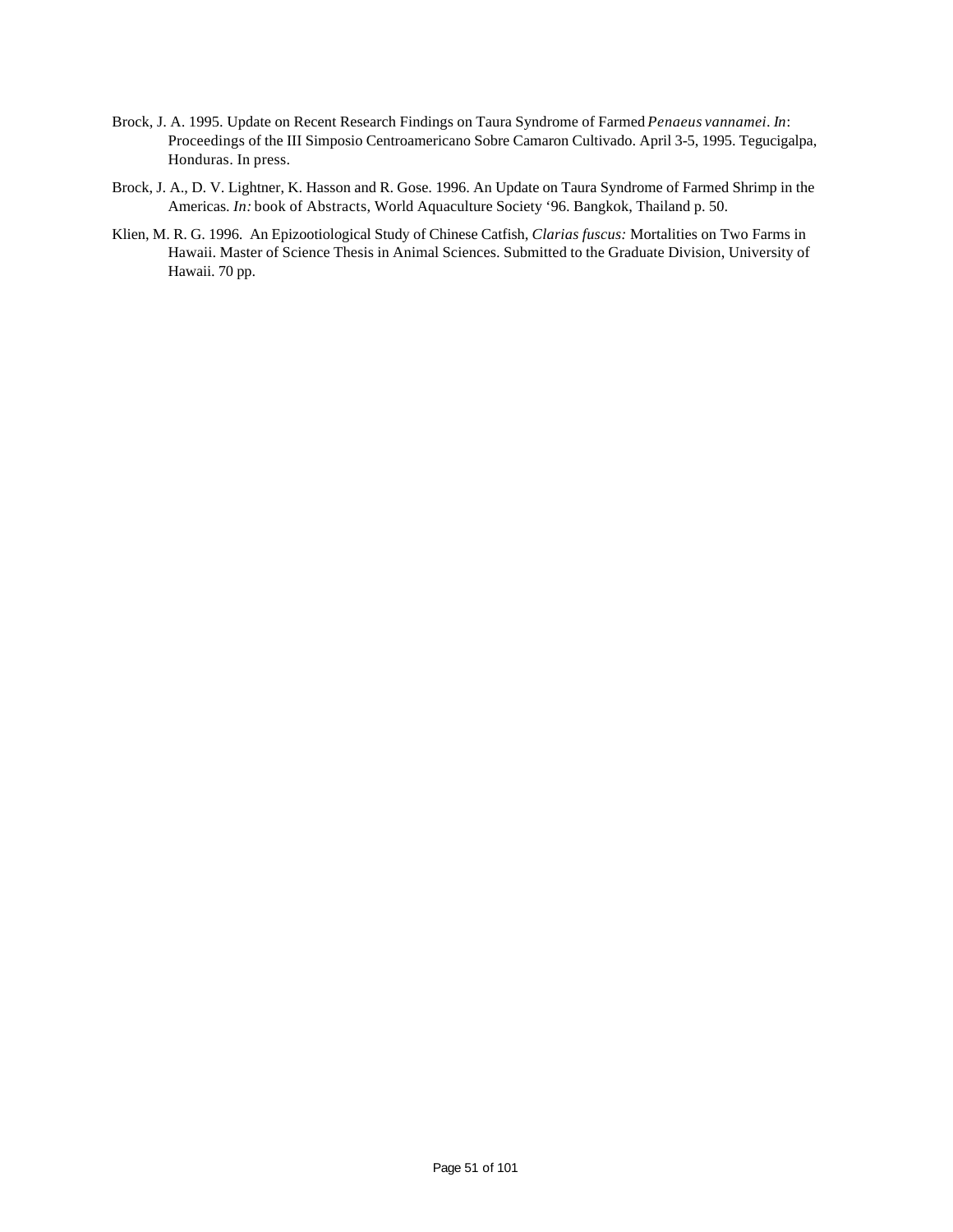# **Differential Growth Rate Studies in Cultured Commercial Sponges** *termination report*

### **Dates of Work**

April 1993 through April 1998

### **Funding Level**

\$156,087

### **Participants**

Richard Croft, College of Micronesia; Dr. Michelle Kelly-Borges, Natural History Museum, London, UK.

# **Reason for Termination**

This project was terminated because all objectives were completed.

# **Objectives**

The objectives of this five-year project, which was initiated under the CTSA Sixth Annual Plan of Work, are to:

improve the efficiency and production of commercial sponge farms by determining the factors responsible for variable growth rates in cultured sponges; obtain additional biological data; and maintain the existing demonstration nursery.

# **Principal Accomplishments**

### *Objective: Improve the efficiency of commercial sponge farms.*

During the first year of the project, sponges were selected, cut, tagged and planted for use in several investigations that were undertaken at the same time. The first study examined the cause of the large differences in growth rates of sponges growing under the same conditions.

The hypothesis was that certain areas of the parent sponge actively grow while other areas do not, which may explain why some sponges planted in the demonstration farm grew only 3 percent per month while others planted three feet away on the same line grew up to 15 percent per month. If this hypothesis proved true, the faster growing parts of the wild sponge would be used as cutting material.

Ball-shaped and bowl-shaped sponges were selected and cut into three layers—a top layer, a middle layer, and a bottom layer. The center of each layer was then cut out, resulting in a donut-shaped outside section and a diskshaped inside section. (The top layer from a bowl-shape sponge did not have an inside section.) The six groups from the ball-shaped sponges and five groups from the bowl-shape sponges resulted in 1,100 cuttings, which were segregated by groups, tagged and planted.

Within four to five weeks after planting the cut areas had healed, and cuttings were weighed for the first time. Each tagged section was weighed every six months. For some unknown reason, portions of some cuttings died and fell off just after planting. Thereafter, the cutting grew normally. If the lower growth rates were due to this "die back," growth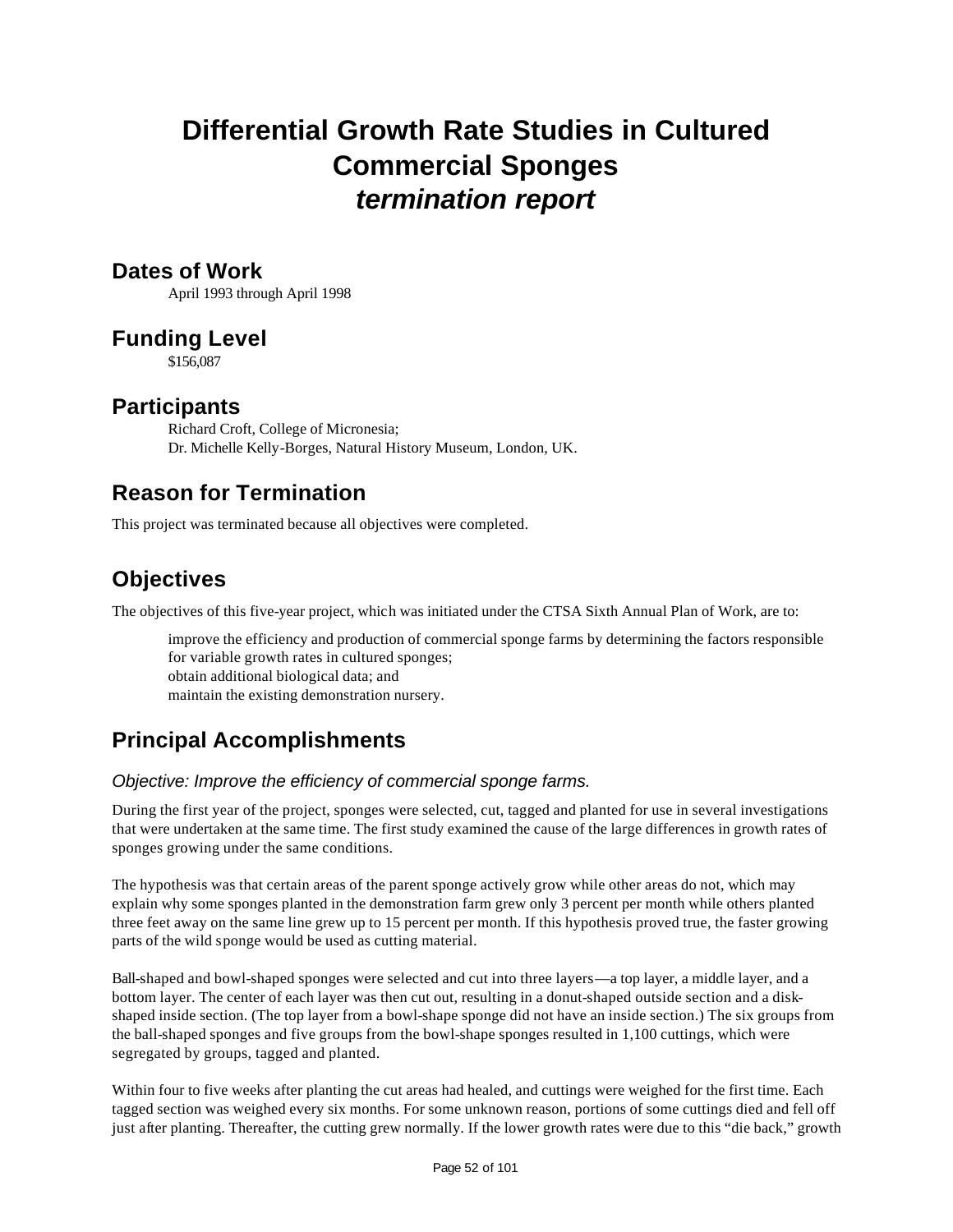rates would rise and the range of the average monthly growth rates would narrow. During the second and third years of the project, measurements showed this to be true.

As noted, the majority of the inside cuttings from most of the layers showed smaller overall increases in size. Cuttings from the center of each disk had none of the black outer skin that covers parts of cuttings from the outside edge. This appeared to be the only physical difference between these two groups. The longer time needed for the inside cuttings to become totally covered again by the black skin may slow their overall growth rates. All 11 groups of sponge cuttings showed a wide range of growth rates—from a low of 1 percent to a high of 17 percent—similar to those exhibited during the first growth rate study.

A second component to this experiment examined the differences in growth rates between cuttings taken from various sections of bowl-shaped and ball-shaped parent sponges. Ball-shaped and bowl-shaped parent stock were each cut into a top layer, a middle layer and a bottom layer. The center of each layer was cut out, resulting in a donutshaped outside section and a disk-shaped inside section (although the top layer of a bowl-shaped sponge does not have an inside section.) The resulting 1,100 cuttings were then segregated into 11 groups, tagged and planted together.

Tagged sponges from both the bowl-shaped and ball-shaped parent stock grew an average of 4 to 7 percent monthly. The growth rates of all 11 groups of sponge cuttings range widely: from a low of -2 percent to a high of 18 percent. This may be attributed to the die-back of portions of some of the cuttings. If so, the lower growth rates should climb during the next 12 months, and the range of growth rates should narrow. At least twice as many cuttings from the inside section of the top, middle and bottom sponge layers showed negative growth as cuttings from the outside layer. This may be because the inside cuttings do not have any of the black "skin" that covers the outside of sponges and probably protects the cuttings.

Another study examined the hypothesis that sponges exhibiting higher growth rates retain these high rates even after being cut into smaller pieces. If so, these should be the sponges used to replant or expand a farm, thus improving farm efficiency. Only those sponges with a growth rate of ten percent or more per month were selected for this experiment. High growth-rate sponges were divided into 100 cuttings, tagged and planted. None of the cuttings exhibited any "die-back." After only 12 months, many of these cuttings had reached the minimum commercial size of more than 600 grams, live, wet weight. After 24 months of growth, every sponge weighed at least 600 grams, and some weighed more than 1,200 grams. Larger sponges have greater commercial value. During the first growth study sponge cuttings took 24 months or more to reach commercial size, and 36 months to reach the size of the cuttings in this study. This clearly indicates that these sponges should be used to replant or expand a farm.

The third study examined whether cutting sponges with low growth rates stimulates their growth. The principal investigator selected 80 cultured sponges that weighed 400 grams or more and had exhibited growth rates of less than 5 percent per month. These sponges were divided into two or more cuttings of at least 200 grams each. The resulting 197 cuttings were tagged, weighed and planted. These cuttings grew at monthly rates ranging from 3 to 9 percent and averaging 5 percent. Some of these cuttings exhibited a partial "die back." Overall, the cuttings taken from slow-growing parent stock continued to grow slowly, with very few reaching commercial size after 24 months of growth. This indicated that slow-growing sponges in a commercial farm should be harvested and sold off as soon as they reach the minimum commercial size.

#### *Objective: Obtain additional biological data.*

 Dr. Michelle Kelly-Borges, a sponge systematist and ecologist who was hired as a project consultant, identified the Pohnpei sponge as *Coscinoderma mathewsi.* She designed several experiments for the project. These experiments will examine whether:

the final morphology of cultured sponges is determined by the morphotype of the wild donor sponge, or by the environmental conditions during the culture period.

the final morphology of cultured sponges is determined by the position in the donor sponge from which the explant was cut, or by the environmental conditions during the culture period.

the growth rate of cultured sponges is determined by the position in the donor sponge from which the explant was cut or by the environmental conditions during the culture period.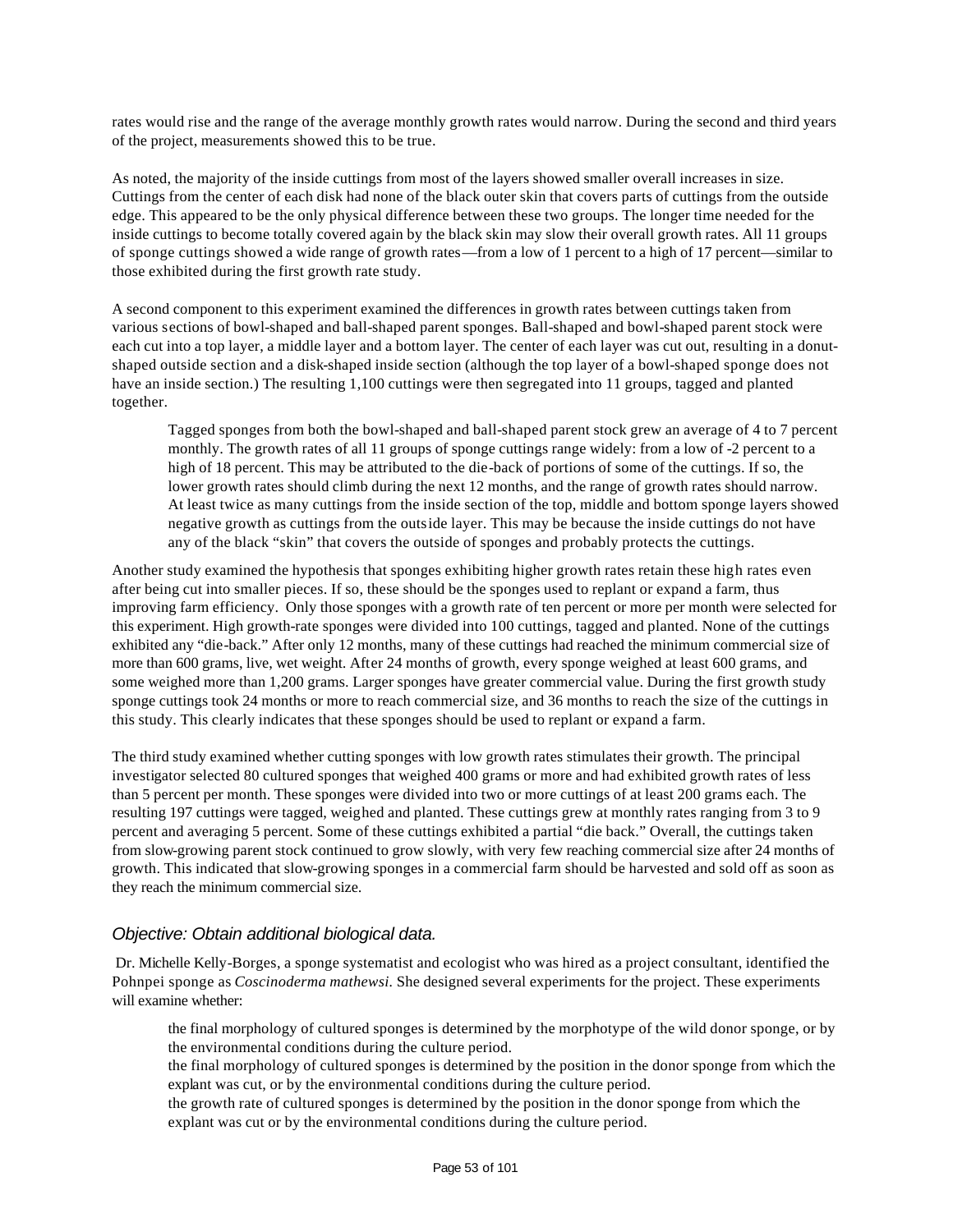The wild donor sponges in the Pohnpei lagoon have three distinct morphologies: spherical or ball-shaped, vasiform or bowl-shaped, ring-shaped and digitate, which have small, finger-like extensions from the surface. Cuttings were taken six zones—the outside top, the inside top, the outside middle, the inside middle, the outside bottom and the inside bottom of the sponge—within each sponge morphotype. Vasiform sponges have no inside top, and ringshaped sponges have only the outside-top and outside bottom. A minimum of three parent sponges of each morphotype and a minimum of 10 cuttings from each zone were required for statistical purposes.

Each of three parent sponges of the four morphotypes was selected, divided into the six zones, cut. Approximately 900 cuttings were then tagged and planted by zone group. After four to five weeks, 10 or more healthy cuttings from each zone group were selected and placed into a basket. Cuttings were randomly selected from this basket and replanted for 12 to 18 months.

In January 1997, 24-month growth measurements were taken from these sponges. The sponges continued to exhibit a wide range of growth rates, ranging from a low of 2 percent to 3 percent to a high of more than 12 percent. The average monthly growth rate for all groups of sponge cuttings was from 5 percent to 7 percent. The data gathered is being analyzed by Dr. Michelle Kelly-Borges. However, a number of preliminary conclusions can be drawn from the raw data.

First, in every case, cuttings taken from the outside of the parent sponges grow faster than cuttings taken from the inside of the parent sponges. One reason is that cuttings taken from the outside sections of the parent sponge have more black skin covering them than cuttings taken from the inside sections. The cuttings from the inside sections must therefore expend energy in developing a new black skin over their entire surface before they can start growing. However, this does not explain the large difference between the maximum sizes achieved by cuttings from different areas of the parent sponge. In almost every case, the difference between the maximum size of cuttings from the inside and the maximum size of cuttings from the outside is around 100 grams and in several cases ranges as high as 200 grams.

Second, the ball-shaped sponges appear to exhibit higher growth rates. However, average growth rates for all four groups of sponges is close to the same, and the apparent difference may be resolved by a more detailed analysis of the data.

Third, the survival rates for all four groups of sponges was 100 percent.

Fourth, the final morphology of the cultured sponges is still unclear. When the 24-month measurements were taken, the majority of the cuttings appeared ball-shaped regardless of the shape of the parent sponge. Most but not all of the cuttings that appeared to be digitate-shaped were taken from digitate-shaped parent stock, but some cuttings taken from ball-, vase- and ring-shaped parent sponges appear to be developing digitate shape. No cuttings appeared to have developed a vase shape nor a ring shape. The latter was expected because ring-shaped sponges are thought to be either the remainder of older vase-shaped sponges or sponges that grew around rocks or coral heads. Table 1 summarizes average growth data over 24 months for cuttings taken from each section of the four shapes of parent sponges.

Table 2 summarizes 24 months of maximum growth data for cuttings taken from each section of the four shapes of parent sponges. Table 3 summarizes 24 months of minimum growth data for cuttings taken from each section of the four shapes of parent sponges. The reader should bear in mind that ring-shaped and vase-shaped sponges do not have inside sections.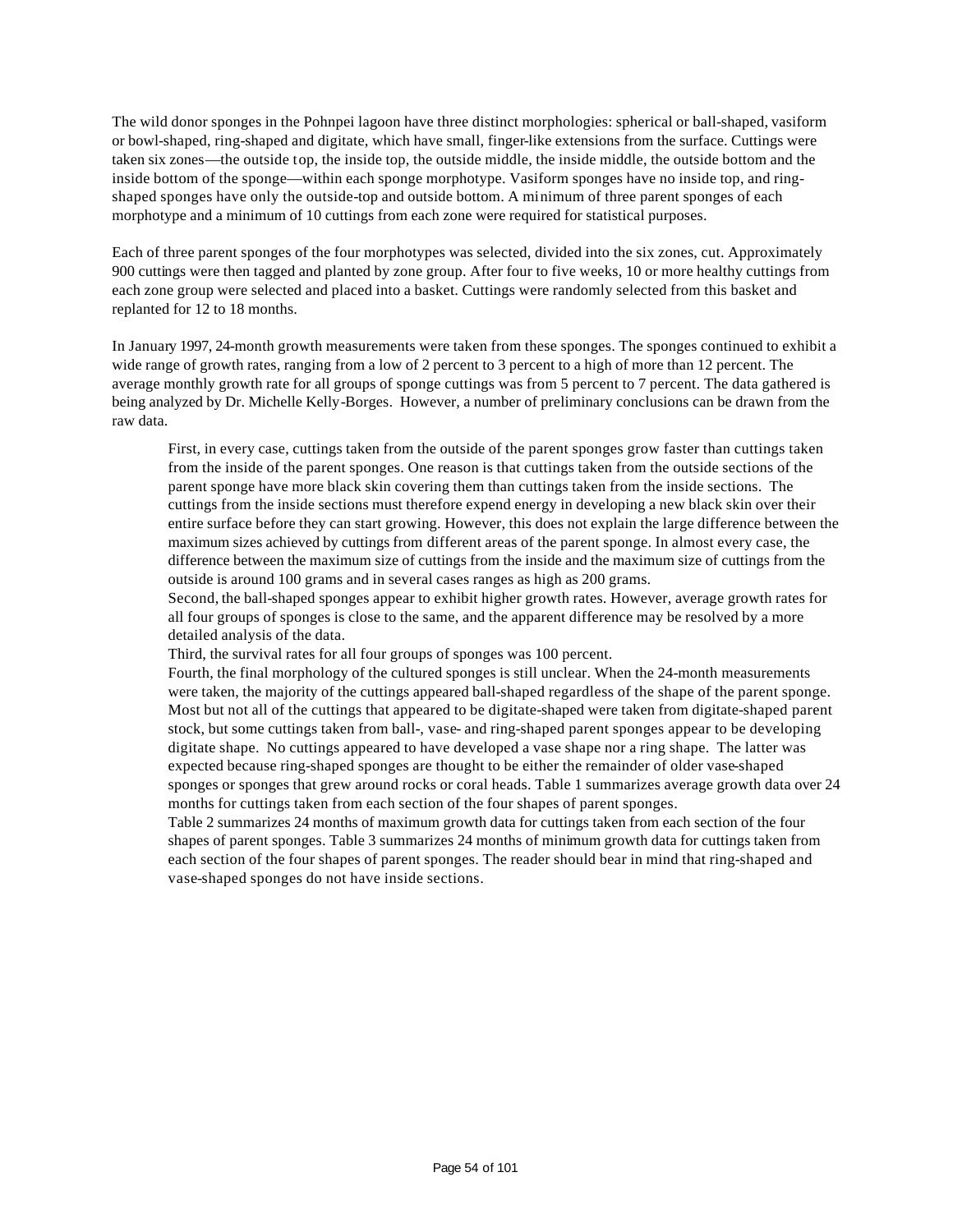|              |           |                    | Table 1. Average Growth for Cuttings From Each Section of the Parent Sponges |                       |                       |         |  |
|--------------|-----------|--------------------|------------------------------------------------------------------------------|-----------------------|-----------------------|---------|--|
|              |           | <b>Top Section</b> |                                                                              | <b>Middle Section</b> | <b>Bottom Section</b> |         |  |
| Shape        | Outside   | Inside             | Outside                                                                      | Inside                | Outside               | Inside  |  |
| οf           |           |                    |                                                                              |                       |                       |         |  |
| Parent       | Size /    | Size /             | Size /                                                                       | Size /                | Size /                | Size /  |  |
| <b>Stock</b> | Monthly   | Monthly            | Monthly                                                                      | Monthly               | Monthly               | Monthly |  |
|              | Change    | Change             | Change                                                                       | Change                | Change                | Change  |  |
| Ball         | 7%        | 480 g/             | 549 g/                                                                       | 494 g $/$             | 541 g/                | 479 g/  |  |
|              |           | 5%                 | 7%                                                                           | 5%                    | 7%                    | 5%      |  |
| Digitate     | 564 g $/$ | 488 g/             | 536 g $/$                                                                    | 485 g $/$             | 536 g/                | 488 g/  |  |
|              | 7%        | 5%                 | 6%                                                                           | 5%                    | 6%                    | 5%      |  |
| Vase         | 543 g/    |                    | 554 g/                                                                       | 511 g/                | 564 g $/$             | 510 g/  |  |
|              | 6%        |                    | 7%                                                                           | 6%                    | 7%                    | 6%      |  |
| Ring         | 552 g $/$ |                    |                                                                              |                       | 541 g $/$             |         |  |
|              | 7%        |                    |                                                                              |                       | 6%                    |         |  |

|          |                | Table 2. Maximum Growth Rates for Cuttings Taken from Each Section of the Parent Sponges |           |                       |                       |         |  |
|----------|----------------|------------------------------------------------------------------------------------------|-----------|-----------------------|-----------------------|---------|--|
|          |                | <b>Top Section</b>                                                                       |           | <b>Middle Section</b> | <b>Bottom Section</b> |         |  |
| Shape of | Outside        | Inside                                                                                   | Outside   | Inside                | Outside               | Inside  |  |
| Parent   | Size /         | Size/                                                                                    | Size /    | Size /                | Size /                | Size /  |  |
| Stock    | <b>Monthly</b> | Monthly                                                                                  | Monthly   | Monthly               | Monthly               | Monthly |  |
|          | Change         | Change                                                                                   | Change    | Change                | Change                | Change  |  |
| Ball     | 825 g $/$      | 650 g $/$                                                                                | 835 g/    | 620 g $/$             | 620 g $/$             | 625 g/  |  |
|          | 13%            | 10%                                                                                      | 13%       | 8%                    | 13%                   | 9%      |  |
| Digitate | 760 g/         | 620 g $/$                                                                                | 720 g/    | 590 g/                | 785 g/                | 650 g/  |  |
|          | 12%            | 9%                                                                                       | 11%       | 8%                    | 12%                   | 8%      |  |
| Vase     | 780 g/         |                                                                                          | 755 g $/$ | 680 g $/$             | 765 g/                | 680 g/  |  |
|          | 12%            |                                                                                          | 12%       | 10%                   | 12%                   | 9%      |  |
| Ring     | 755 g $/$      |                                                                                          |           |                       | 765 g /               |         |  |
|          | 11%            |                                                                                          |           |                       | 11%                   |         |  |

|              | Table 3. Minimum Growth Rates for Cuttings Taken from Each Section of the Parent Sponges |                    |                       |                |                       |                |  |  |  |  |  |  |  |
|--------------|------------------------------------------------------------------------------------------|--------------------|-----------------------|----------------|-----------------------|----------------|--|--|--|--|--|--|--|
| Shape        |                                                                                          | <b>Top Section</b> | <b>Middle Section</b> |                | <b>Bottom Section</b> |                |  |  |  |  |  |  |  |
| οf           | Outside                                                                                  | Inside             | Outside               | Inside         | Outside               | Inside         |  |  |  |  |  |  |  |
| Parent       | Size /                                                                                   | Size /             | Size / Monthly        | Size / Monthly | Size / Monthly        | Size / Monthly |  |  |  |  |  |  |  |
| <b>Stock</b> | Monthly Change                                                                           | Monthly Change     | Change                | Change         | Change                | Change         |  |  |  |  |  |  |  |
| Ball         | 400 g $/$                                                                                | 355 g $/$          | 395 g $/$             | 380 g $/$      | 360 g $/$             | 380 g $/$      |  |  |  |  |  |  |  |
|              | 3%                                                                                       | 3%                 | 3%                    | 3%             | 3%                    | 3%             |  |  |  |  |  |  |  |
| Digitate     | 385 g $/$                                                                                | 350 g $/$          | 380 g $/$             | 365 g $/$      | 380 g/                | 370 g $/$      |  |  |  |  |  |  |  |
|              | 3%                                                                                       | 2%                 | 3%                    | 3%             | 3%                    | 2%             |  |  |  |  |  |  |  |
| Vase         | 370 g/                                                                                   |                    | 390 g $/$             | 355 g $/$      | 425 g/                | 385 g/         |  |  |  |  |  |  |  |
|              | 3%                                                                                       |                    | 3%                    | $2\%$          | 3%                    | 3%             |  |  |  |  |  |  |  |
| Ring         | 405 g $/$                                                                                |                    |                       |                | 410 g/                |                |  |  |  |  |  |  |  |
|              | 3%                                                                                       |                    |                       |                | 4%                    |                |  |  |  |  |  |  |  |

An investigation was conducted to determine how environmental conditions affect sponge growth rates and the final morphology of cultured sponges. A minimum of 10 cuttings taken from the six areas (top inside, top outside, middle inside, middle outside, bottom inside and bottom outside) of both vase-shaped and ball-shaped parent stock were planted 15 meters deep at three sites.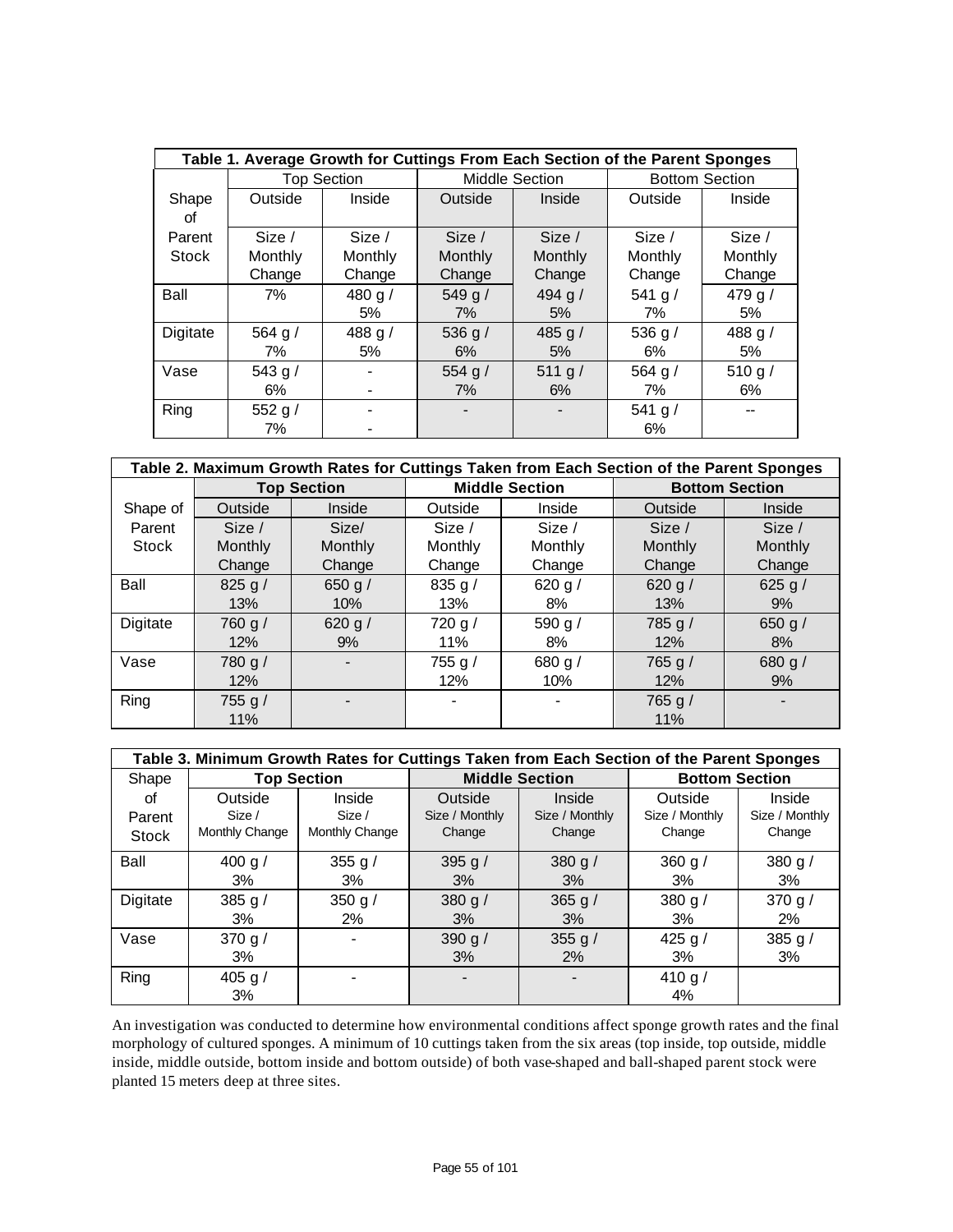Site #1 is off the shore of the main island close to a mangrove stand that extends 150 meters from the shore. Beyond the mangrove is a 200-meter-wide reef flat. The site is sheltered with little wave action and almost no current.

Site #2 is near a patch reef midway between the main island and the barrier reef and midway between two lagoon islands. This site is subject to the strongest currents of the three sites and some wave action during high tide and strong winds.

Site #3 is near the inside edge of the barrier reef. The site is subject to mild currents and some wave action.

Each site was planted with 110 cuttings comprising 10 cuttings from each section of each of the two parent morphologies. Each of the total of 330 cuttings was tagged with identification regarding the parent shape and the section from which it was taken. The start of this experiment was delayed because of difficulty in finding a ballshaped parent sponge large enough to supply the necessary cuttings. All the planting was completed in November 1996. The first growth measurements will be taken under the fifth and final year of this project. Investigators measure oxygen levels, carbon dioxide levels and salinity levels once a week at all three sites. In addition, temp erature, tide flow and water clarity are measured once a week at all three sites.

The first measurements were taken in January 1997. The measurements given in Tables 4 through 6 were taken in January 1998 and represent 12 months of growth. The measurements seem to indicate that sponges grow better in areas of high current flow. The PI, on his own, will continue to measure the sponges for another year and will provide the data to CTSA.

|               | Table 4. Relationship Between Sponge Growing Environment and Morphology and Growth<br><b>Rates</b> |         |                    |                                                       |             |                                                  |             |         |         |                       |       |         |  |
|---------------|----------------------------------------------------------------------------------------------------|---------|--------------------|-------------------------------------------------------|-------------|--------------------------------------------------|-------------|---------|---------|-----------------------|-------|---------|--|
|               |                                                                                                    |         |                    | <b>Average Growth Rates for Each Section</b>          |             |                                                  |             |         |         |                       |       |         |  |
|               |                                                                                                    |         | <b>Top Section</b> |                                                       |             | <b>Middle Section</b>                            |             |         |         | <b>Bottom Section</b> |       |         |  |
|               |                                                                                                    | Outside |                    | Inside                                                | Outside     |                                                  | Inside      |         | Outside |                       |       | Inside  |  |
|               |                                                                                                    |         |                    |                                                       |             |                                                  |             |         |         |                       |       |         |  |
|               | End                                                                                                | Monthly | End                | Monthly                                               | End         | Monthly                                          | End         | Monthly | End     | Monthly               | End   | Monthly |  |
|               | Size                                                                                               | Change  | Size               | Change                                                | <b>Size</b> | Change                                           | <b>Size</b> | Change  | Size    | Change                | Size  | Change  |  |
|               | Site #1 Near the Mangrove / Shore                                                                  |         |                    |                                                       |             |                                                  |             |         |         |                       |       |         |  |
| Ball<br>Shape | 355 g                                                                                              | 6%      | 350 g              | 6%                                                    | 360 g       | 7%                                               | 350 g       | 6%      | 375 g   | 7%                    | 350 g | 6%      |  |
| Vase<br>Shape | 365 g                                                                                              | 7%      | N/a                | N/a                                                   | 375 g       | 7%                                               | 365 g       | 7%      | 375 g   | 7%                    | 360 g | 6%      |  |
|               |                                                                                                    |         |                    | Site #2 Near a Patch Reef in the Center of the Lagoon |             |                                                  |             |         |         |                       |       |         |  |
| Ball<br>Shape | 420 g                                                                                              | 9%      | 380 g              | 7%                                                    | 420 g       | 9%                                               | 395 g       | 8%      | 440 g   | 9%                    | 390 g | 8%      |  |
| Vase<br>Shape | 420 g                                                                                              | 9%      | N/a                | N/a                                                   | 420 g       | 9%                                               | 395 g       | 8%      | 430 g   | 9%                    | 390 g | 8%      |  |
|               |                                                                                                    |         |                    |                                                       |             | Site #3 Near the Inside Edge of the Barrier Reef |             |         |         |                       |       |         |  |
| Ball<br>Shape | 360 g                                                                                              | 6%      | 350 g              | 6%                                                    | 375g        | 7%                                               | 360 g       | 6%      | 365 g   | 6%                    | 345 g | 6%      |  |
| Vase<br>Shape | 385 g                                                                                              | 7%      | N/a                | N/a                                                   | N/a         | N/a                                              | 365 g       | 7%      | 380 g   | 7%                    | 365 g | 6%      |  |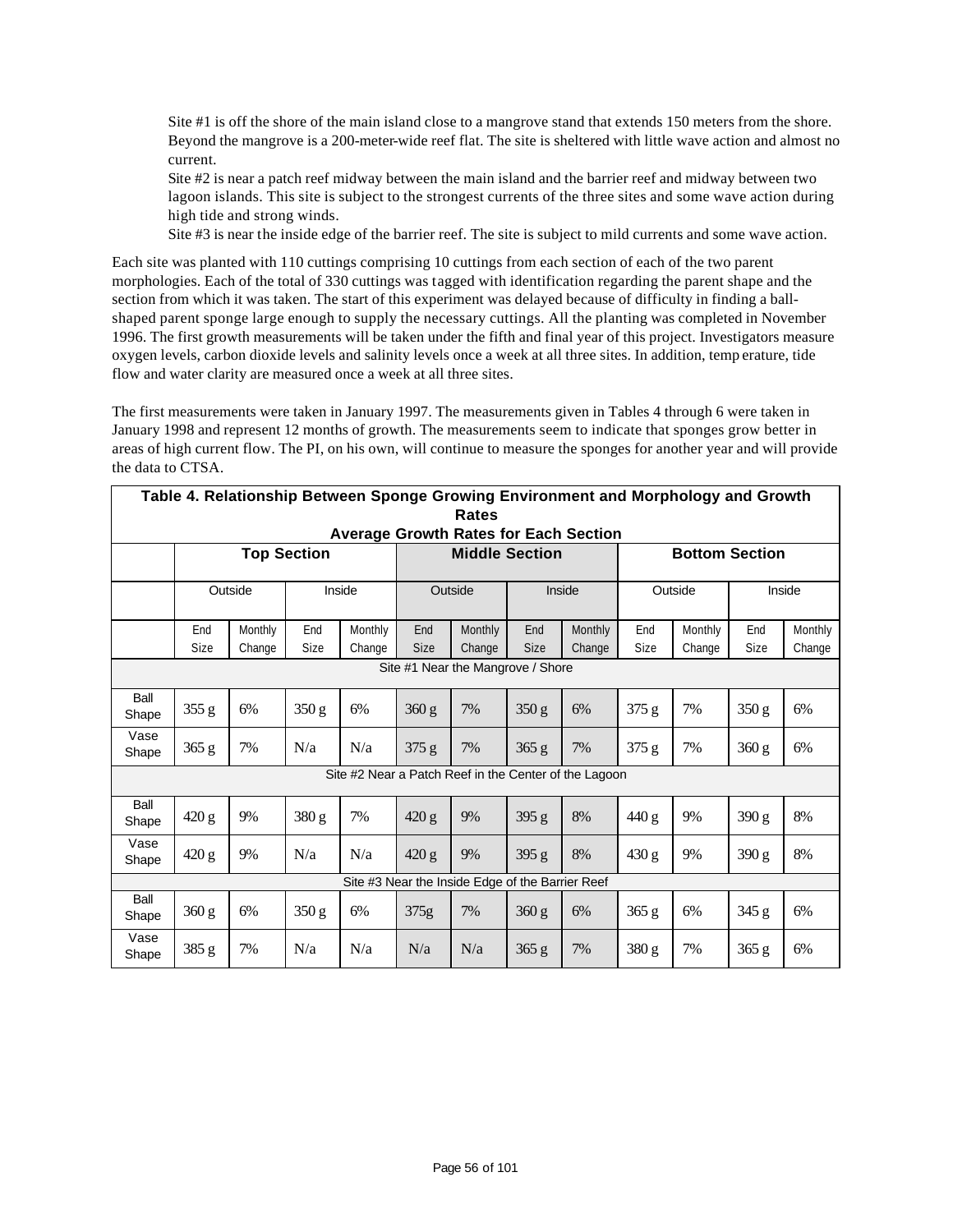|               | Table 5. Relationship Between Sponge Growing Environment and Morphology and Growth<br>Rates: Maximum Growth Rates for Each Section |                   |                    |                   |                    |                                                       |             |                   |                       |                   |             |                   |  |
|---------------|------------------------------------------------------------------------------------------------------------------------------------|-------------------|--------------------|-------------------|--------------------|-------------------------------------------------------|-------------|-------------------|-----------------------|-------------------|-------------|-------------------|--|
|               |                                                                                                                                    |                   | <b>Top Section</b> |                   |                    | <b>Middle Section</b>                                 |             |                   | <b>Bottom Section</b> |                   |             |                   |  |
|               |                                                                                                                                    | Outside           |                    | Inside            | Outside            |                                                       | Inside      |                   | Outside               |                   | Inside      |                   |  |
|               | End<br>Size                                                                                                                        | Monthly<br>Change | <b>End</b><br>Size | Monthly<br>Change | End<br><b>Size</b> | Monthly<br>Change                                     | End<br>Size | Monthly<br>Change | End<br><b>Size</b>    | Monthly<br>Change | End<br>Size | Monthly<br>Change |  |
|               | Site #1 Near the Mangrove / Shore                                                                                                  |                   |                    |                   |                    |                                                       |             |                   |                       |                   |             |                   |  |
| Ball<br>Shape | 395 g                                                                                                                              | 8%                | 360 g              | 7%                | 415 g              | 10%                                                   | 370 g       | 7%                | 415 g                 | 10%               | 390 g       | 9%                |  |
| Vase<br>Shape | 410 g                                                                                                                              | 9%                | N/a                | N/a               | 425 g              | 9%                                                    | 395 g       | 8%                | 405 g                 | 9%                | 405 g       | 8%                |  |
|               |                                                                                                                                    |                   |                    |                   |                    | Site #2 Near a Patch Reef in the Center of the Lagoon |             |                   |                       |                   |             |                   |  |
| Ball<br>Shape | 490 g                                                                                                                              | 12%               | 430 g              | 9%                | 450 g              | 11%                                                   | 440 g       | 10%               | 475 g                 | 12%               | 440 g       | 10%               |  |
| Vase<br>Shape | 460 g                                                                                                                              | 11%               | N/a                | N/a               | 475 g              | 12%                                                   | 450 g       | 11%               | 485 g                 | 12%               | 440 g       | 10%               |  |
|               | Site #3 Near the Inside Edge of the Barrier Reef                                                                                   |                   |                    |                   |                    |                                                       |             |                   |                       |                   |             |                   |  |
| Ball<br>Shape | 395 g                                                                                                                              | 8%                | 370 g              | 7%                | 420 g              | 7%                                                    | 360 g       | 6%                | 365 g                 | 6%                | 345 g       | 6%                |  |
| Vase<br>Shape | 410 g                                                                                                                              | 8%                | N/a                | N/a               | 425 g              | 10%                                                   | 395 g       | 8%                | 415 g                 | 9%                | 395 g       | 8%                |  |

|               | Table 5. Relationship Between Sponge Growing Environment and Morphology and Growth<br>Rates: Minimum Growth Rates for Each Section |                   |                    |                   |                    |                                                  |                    |                                                       |             |                       |             |                   |  |
|---------------|------------------------------------------------------------------------------------------------------------------------------------|-------------------|--------------------|-------------------|--------------------|--------------------------------------------------|--------------------|-------------------------------------------------------|-------------|-----------------------|-------------|-------------------|--|
|               |                                                                                                                                    |                   | <b>Top Section</b> |                   |                    | <b>Middle Section</b>                            |                    |                                                       |             | <b>Bottom Section</b> |             |                   |  |
|               |                                                                                                                                    | Outside           | Inside             |                   |                    | Outside                                          |                    | Inside                                                | Outside     |                       | Inside      |                   |  |
|               | End<br>Size                                                                                                                        | Monthly<br>Change | End<br>Size        | Monthly<br>Change | End<br><b>Size</b> | Monthly<br>Change                                | End<br><b>Size</b> | Monthly<br>Change                                     | End<br>Size | Monthly<br>Change     | End<br>Size | Monthly<br>Change |  |
|               | Site #1 Near the Mangrove / Shore                                                                                                  |                   |                    |                   |                    |                                                  |                    |                                                       |             |                       |             |                   |  |
| Ball<br>Shape | 325 g                                                                                                                              | 5%                | 330 g              | 4%                | 310 g              | 5%                                               | 325 g              | 5%                                                    | 345 g       | 6%                    | 325 g       | 4%                |  |
| Vase<br>Shape | 330 g                                                                                                                              | 5%                | N/a                | N/a               | 330 g              | 4%                                               | 345 g              | 5%                                                    | 340 g       | 6%                    | 320 g       | 4%                |  |
|               |                                                                                                                                    |                   |                    |                   |                    |                                                  |                    | Site #2 Near a Patch Reef in the Center of the Lagoon |             |                       |             |                   |  |
| Ball<br>Shape | 340 g                                                                                                                              | 6%                | 340 g              | 5%                | 400 g              | 8%                                               | 355 g              | 5%                                                    | 395 g       | 7 %                   | 355 g       | 7%                |  |
| Vase<br>Shape | 390 g                                                                                                                              | 7%                | N/a                | N/a               | 360 g              | 5%                                               | 340 g              | 6%                                                    | 365 g       | 6%                    | 340 g       | 6 %               |  |
|               |                                                                                                                                    |                   |                    |                   |                    | Site #3 Near the Inside Edge of the Barrier Reef |                    |                                                       |             |                       |             |                   |  |
| Ball<br>Shape | 330 g                                                                                                                              | 4%                | 330 g              | 4%                | 350 g              | 6%                                               | 320 g              | 4%                                                    | 330 g       | 5%                    | 310 g       | 4%                |  |
| Vase<br>Shape | 355 g                                                                                                                              | 6%                | N/a                | N/a               | 350 g              | 6%                                               | 340 g              | 5%                                                    | 340 g       | 5%                    | 330 g       | 4%                |  |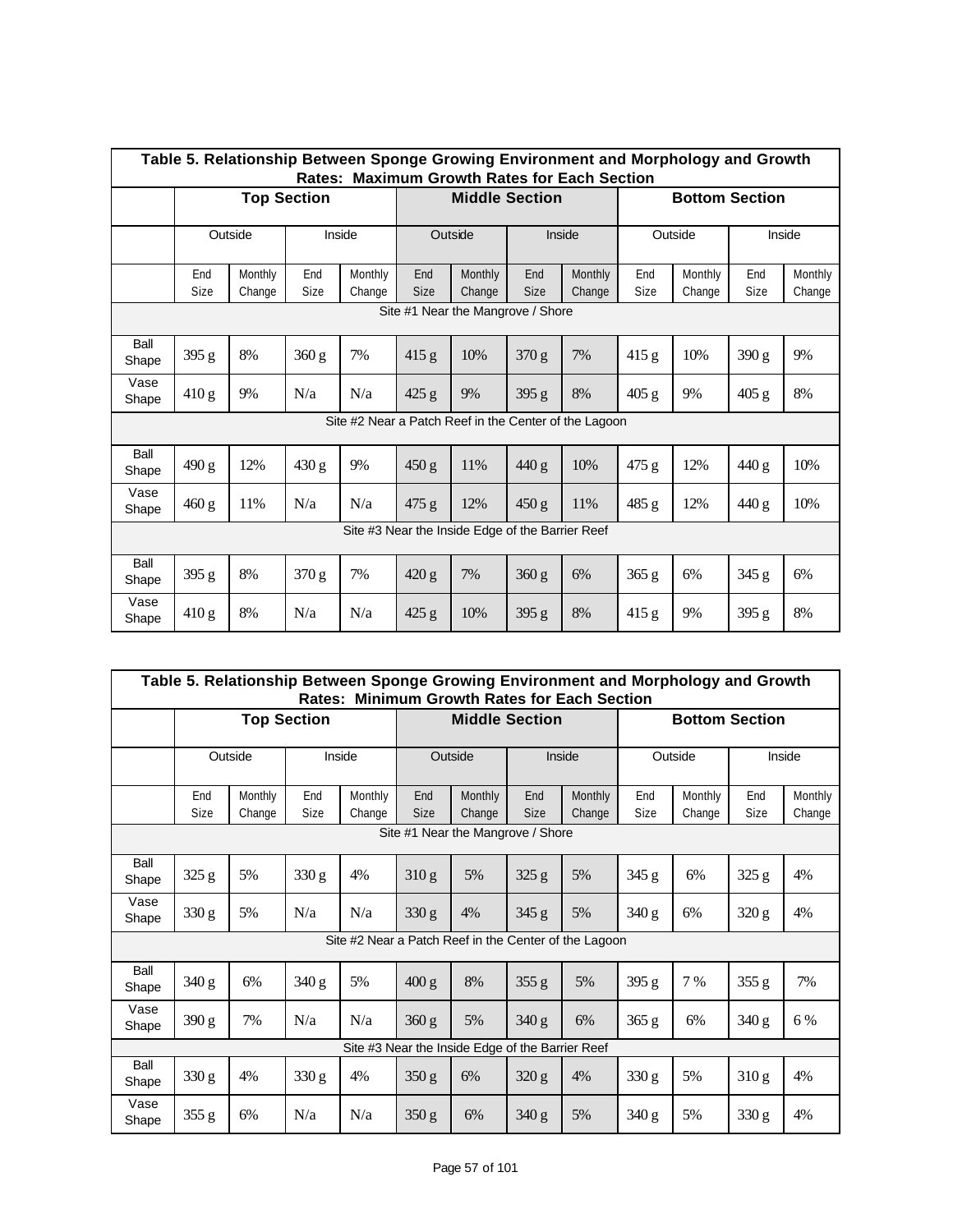Several environmental conditions were measured at each site once a week. The same measurements were taken for each site on the same day. For example, the oxygen measurements were taken at all three sites on the same day, as were the carbon dioxide and salinity measurements. However, all measurements were not taken on the same day. When the first few measurements were taken, three were taken at each of the test sites: one from the center of each test side and one from about 15 meters to each side (perpendicular to the normal current flow. This was to see if water chemistry was different inside and outside the farm. These three measurements were taken six times over a six-week period. Because no difference appeared in any of the samples taken from the three locations at each site, measurements were taken from only one site after the first six weeks. For the first nine weeks, samples were also taken at the water surface and at the sponge growing depth (about 15 meters). No surprisingly, the greatest differences between sites appeared at the surface; few differences appeared at the sponge growing depth. All chemical measurements were taken using a standard water test kit, a pH meter and a refractometer. The current strength was measured by releasing a white plastic bag, which had zero buoyancy, and measuring how far it moved in a fiveminute period. A line was stretched from where the bag ended up to its release point and then taken to the surface and measured. Water clarity was measured by how far a white plastic bag could be seen horizontally just over each test site. Water temperature was measured by a high-low thermometer that was permanently situated at each site.

Site #3 had some current and the best water clarity. Site #1 had virtually no current and the worst water clarity. Site #2 had the strongest current by far and water clarity between the other two sites. Following is a summary of the measurements itaken at each site. Please note that the nitrite measurements are not included because the test kit could measure nitrite levels only down to 0.05 and all measurements taken were less than that.

|     | Table 6a. Measurements taken at Test Site #1 (Near the Mangrove/Shore) |                      |                                  |                               |     |      |         |        |                   |  |  |  |  |
|-----|------------------------------------------------------------------------|----------------------|----------------------------------|-------------------------------|-----|------|---------|--------|-------------------|--|--|--|--|
|     |                                                                        | Temperature<br>Range | Current<br>Strength<br>(in feet) | Water<br>Clarity<br>(in feet) | pH  | Salt | Ammonia | Oxygen | Carbon<br>Dioxide |  |  |  |  |
|     | High                                                                   | Low                  |                                  |                               |     |      |         |        |                   |  |  |  |  |
| Ave | 83                                                                     | 87                   | 2                                | 11                            | 7.6 | 32   | 0.21    | 6.5    | 6.5               |  |  |  |  |
| Max | 96                                                                     | 90                   | 3                                | 14                            | 7.9 | 35   | 0.40    | 6.9    | 7.2               |  |  |  |  |
| Min | 81                                                                     | 85                   |                                  | 8                             | 7.3 | 27   | 0.10    | 6.1    | 6.4               |  |  |  |  |

|     |                      |     |                                  |                               |     |      |         | Table 6b. Measurements taken at Test Site #2 (Near a reef patch in the center of the lagoon) |                   |
|-----|----------------------|-----|----------------------------------|-------------------------------|-----|------|---------|----------------------------------------------------------------------------------------------|-------------------|
|     | Temperature<br>Range |     | Current<br>Strength<br>(in feet) | Water<br>Clarity<br>(in feet) | pH  | Salt | Ammonia | Oxygen                                                                                       | Carbon<br>Dioxide |
|     | High                 | Low |                                  |                               |     |      |         |                                                                                              |                   |
| Ave | 82                   | 87  | 36                               | 31                            | 7.6 | 34   | 0.30    | 6.7                                                                                          | 6.8               |
| Max | 84                   | 89  | 68                               | 39                            | 7.9 | 39   | 0.60    | 7.1                                                                                          | 7.3               |
| Min | 81                   | 84  | 14                               | 21                            | 7.4 | 30   | 0.10    | 6.1                                                                                          | 6.4               |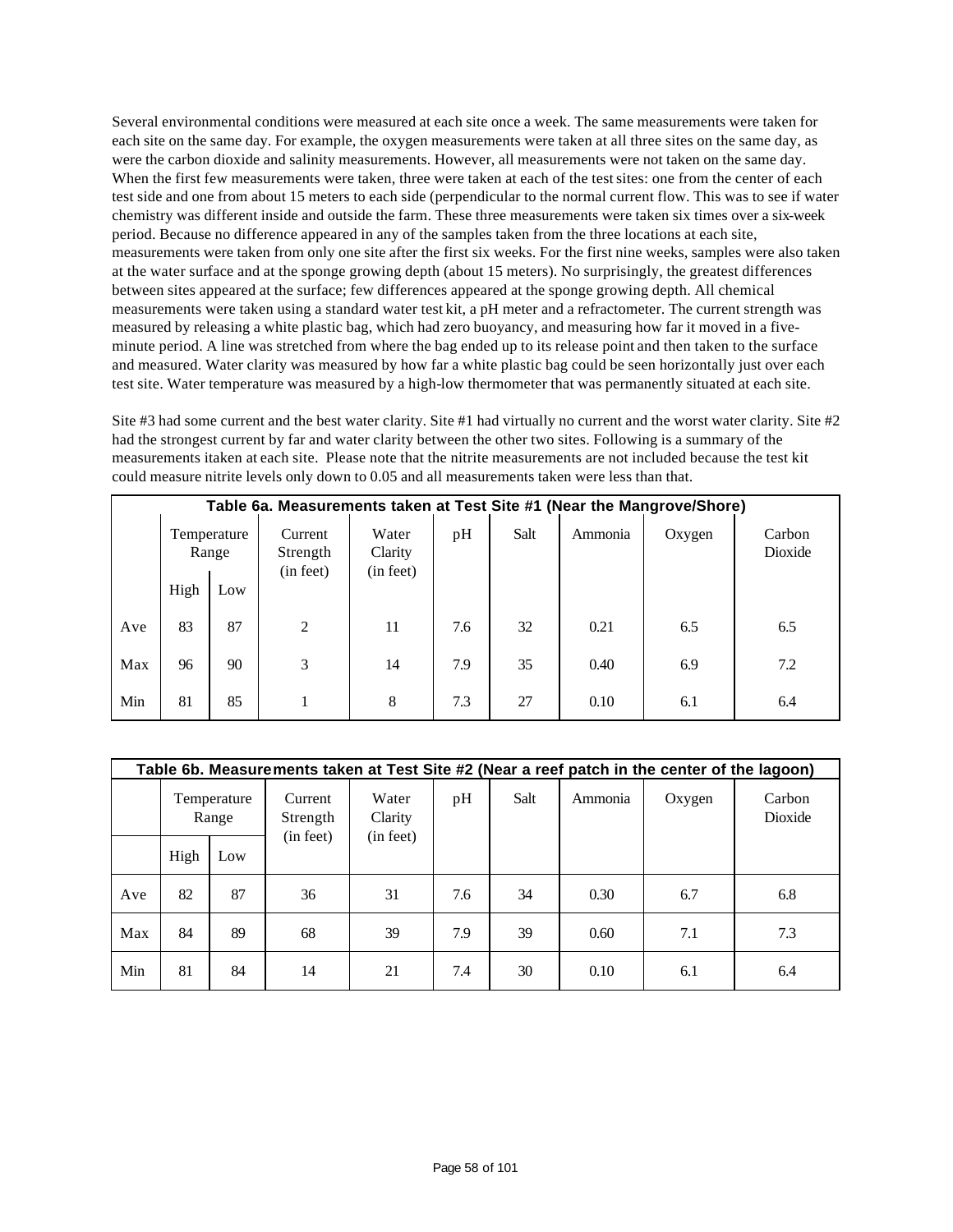|     | Table 6a. Measurements taken at Test Site #3 (Near the inside edge of the barrier reef) |                      |                                  |                               |     |      |         |        |                   |  |  |  |  |
|-----|-----------------------------------------------------------------------------------------|----------------------|----------------------------------|-------------------------------|-----|------|---------|--------|-------------------|--|--|--|--|
|     |                                                                                         | Temperature<br>Range | Current<br>Strength<br>(in feet) | Water<br>Clarity<br>(in feet) | pH  | Salt | Ammonia | Oxygen | Carbon<br>Dioxide |  |  |  |  |
|     | High                                                                                    | Low                  |                                  |                               |     |      |         |        |                   |  |  |  |  |
| Ave | 83                                                                                      | 87                   | 30                               | 51                            | 7.4 | 34   | 0.30    | 6.6    | 6.7               |  |  |  |  |
| Max | 85                                                                                      | 89                   | 49                               | 58                            | 7.9 | 36   | 0.50    | 7.1    | 7.1               |  |  |  |  |
| Min | 80                                                                                      | 85                   | 9                                | 42                            | 7.2 | 30   | 0.10    | 6.0    | 6.2               |  |  |  |  |

### *Objective: Maintain the existing demonstration farm.*

Under the CTSA-funded Sponge Aquaculture Demonstration Project, five nursery areas were planted with more than 10,000 sponges. Two of these sites have been used for the growth experiments, and the other three sites provided cutting material to help local residents establish private sponge farms. Approximately 4,600 sponges from the nursery areas were provided to sponge farmers.

The nursery sites have also been used as training sites to train local people in sponge farming techniques. From late 1993 through 1996, 10 individuals started the training courses offered at these sites. Six of them started private sponge farms in Pohnpei's lagoon.

Although a variety of fouling organisms normally grow on sponge planting lines, in two areas of the nursery a species of colonial tunicate found growing on the surface of the cultured sponges caused the sponges to be misshapen. The nursery site was monitored monthly, and the tunicates were cleaned off the sponges and lines. Project personnel continued to monitor the tunicate and cleaned the sponges and growing lines monthly.

A large number of the hanging lines used to suspend the sponges from the growing lines had broken and were replaced with heavier test lines. In addition, a number of the main growing lines had broken and were replaced. Project personnel continue to replace the growing lines and the main lines.

The project investigator gave two presentations at the 1997 meetings of the World Aquaculture Society. One presentation covered sponge farming in general and progress toward establishing a new aquaculture industry in Micronesia and the second talk reported growth data generated in this project. In addition, project personnel presented a poster session on sponge aquaculture techniques used in Micronesia from the 1930s to the present.

### **Impacts**

This project has shown that sponges with high growth rates retain those high growth rates when cut into smaller pieces and replanted and should be used to replant and expand commercial farms to increase their efficiency and profitability. By the same token, slow-growing sponges retain their slow growth rates after being cut and replanted, so they should be harvested and sold as soon as they reach minimum size.

All 11 groups of sponge cuttings showed growth rates ranging from a low of 1 percent to a high of 17 percent. The lower rates appeared to result from portions of some of the cuttings dying back. The wide range in growth rates appeared not to depend upon the area of the parent sponge from which the cutting came and appeared to be the same for cuttings from both the ball-shaped and the bowl-shaped parent stock. In addition, sponges grow faster in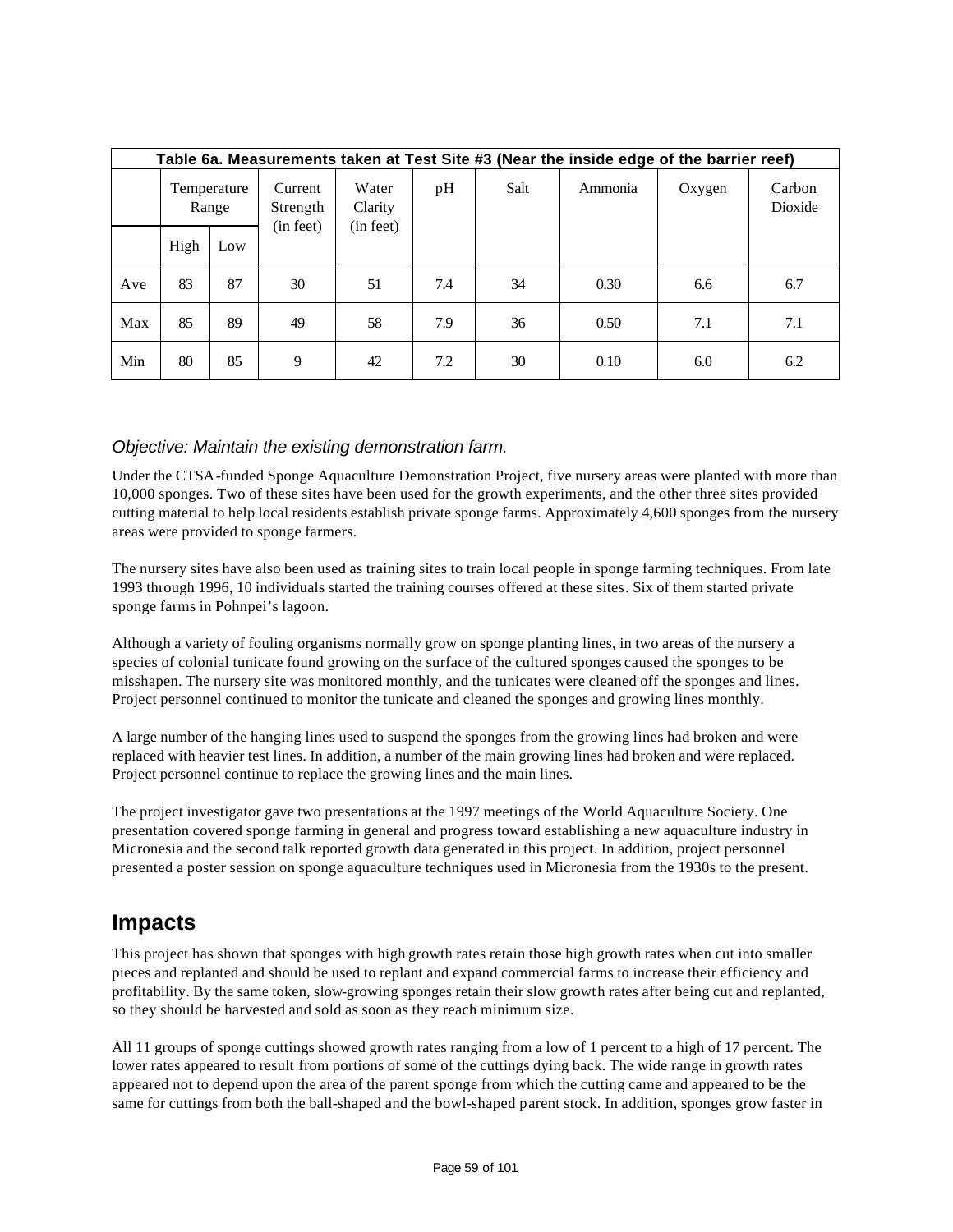areas of high current, so farmers should select sites with good current flow. This information will help farmers to improve their productivity.

# **Support**

This project received funding from the Center for Tropical and Subtropical Aquaculture (CTSA), the College of Micronesia (COM), Pohnpei Marine Resources Division (PMRD) and Pohnpei Natural Products (PNP).

|              |             |            |             | Total      |                    |                |
|--------------|-------------|------------|-------------|------------|--------------------|----------------|
| Year         | <b>CTSA</b> | <b>COM</b> | <b>PMRD</b> | <b>PNP</b> | <b>Total Other</b> | <b>Support</b> |
| One          | \$30,380    | \$75       | \$625       | \$7,565    | \$8,265            | \$38,645       |
| Two          | \$39,746    | \$75       | \$475       | \$7,735    | \$8,285            | \$48,031       |
| Three        | \$30,000    | \$75       | \$550       | \$6,830    | \$7,455            | \$37,455       |
| Four         | \$40,000    | \$50       | \$715       | \$8,015    | \$8,780            | \$48,780       |
| Five         | \$16,000    | \$400      | \$0         | \$3,465    | \$3,865            | \$19,865       |
| <b>Total</b> | \$156,126   | \$675      | \$2,365     | \$33,610   | \$36,650           | \$192,776      |

### **Publications, Manuscripts or Papers Presented**

Kelly-Borges, M. 1996. Research report on aquaculture of the sponge *Coscinoderma mathewsi* in the Pohnpei Lagoon, Micronesia. Natural History Museum. London, United Kingdom.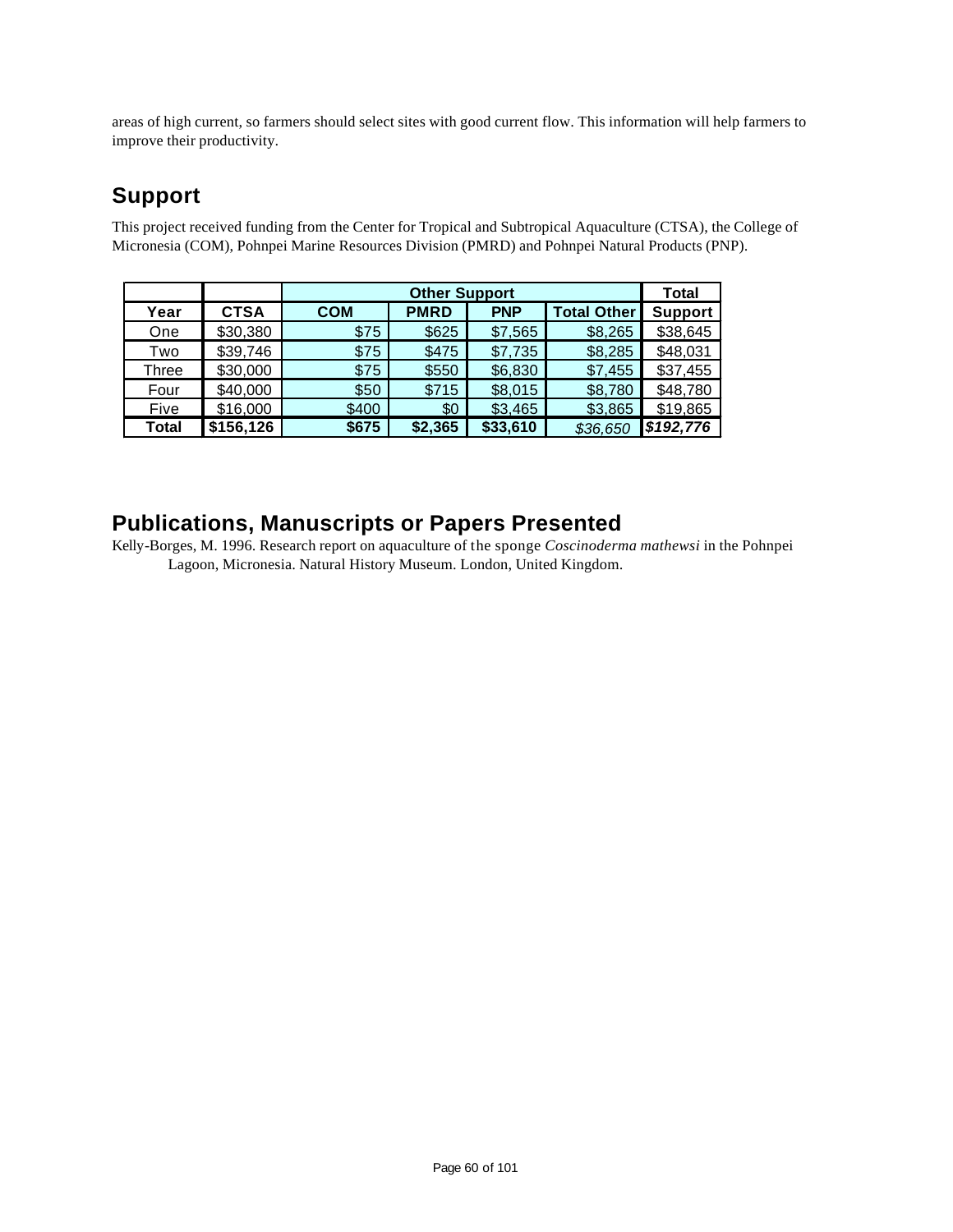# **Expansion and Diversification of Freshwater Tropical Fish Culture**

### **Dates of Work**

May 1996 through August 1998

### **Funding Level**

\$260,000

### **Participants**

Dr. Clyde Tamaru, Brian Cole, Richard Bailey, Sea Grant Extension Service, University of Hawaii Dr. Christopher Brown, Hawaii Institute of Marine Biology, University of Hawaii.

# **Objectives**

The overall goal of this three-year project, initiated under the CTSA Ninth Annual Plan of Work, is to demonstrate to Hawaii aquaculturists the feasibility of ornamental fish production as a viable alternative cash crop. Specific objectives related to that goal are to:

expand production and distribution of tropical fish species and add new farms to production in Hawaii; operate an incubator hatchery for the production of 2-week-old larvae of selected egg-layers for distribution to Hawaii farmers;

expand technical assistance to more demonstration farm sites and include small-scale commercial breeders to increase production and diversification of species;

expand the current number of farms/individuals commercially producing freshwater ornamentals and diversify tropical fish culture by incorporating an additional five species into the inventory being supported by CTSA;

collaborate with the private sector and the state aquatic veterinarian on the importation of additional fish species by providing facilities and maintenance during the quarantine period; during this period, diagnostics to screen the fish for pathogens will also be provided;

introduction production and marketing infrastructure scenarios to tropical fish growers;

conduct extension activities in the form of three technical workshops, site visits, verbal consultations and literature to support development of additional Hawaii farms culturing freshwater tropical fish.

# **Anticipated Benefits**

Production of egg-laying tropical fish species has been hampered by lack of a hatchery from which farmers can obtain seedstock. Operation of a hatchery will allow the project to produce sufficient quantities of fry for farmers to gain experience in growout, grading, sorting, transporting and marketing commercial quantities of these animals.

Providing technical assistance to farmers is the main focus of this project. Technical assistance for those involved in this fledgling endeavor will ensure that the industry gains a firm foothold. Training farmers in disease management for these animals is an important aspect of this technical assistance.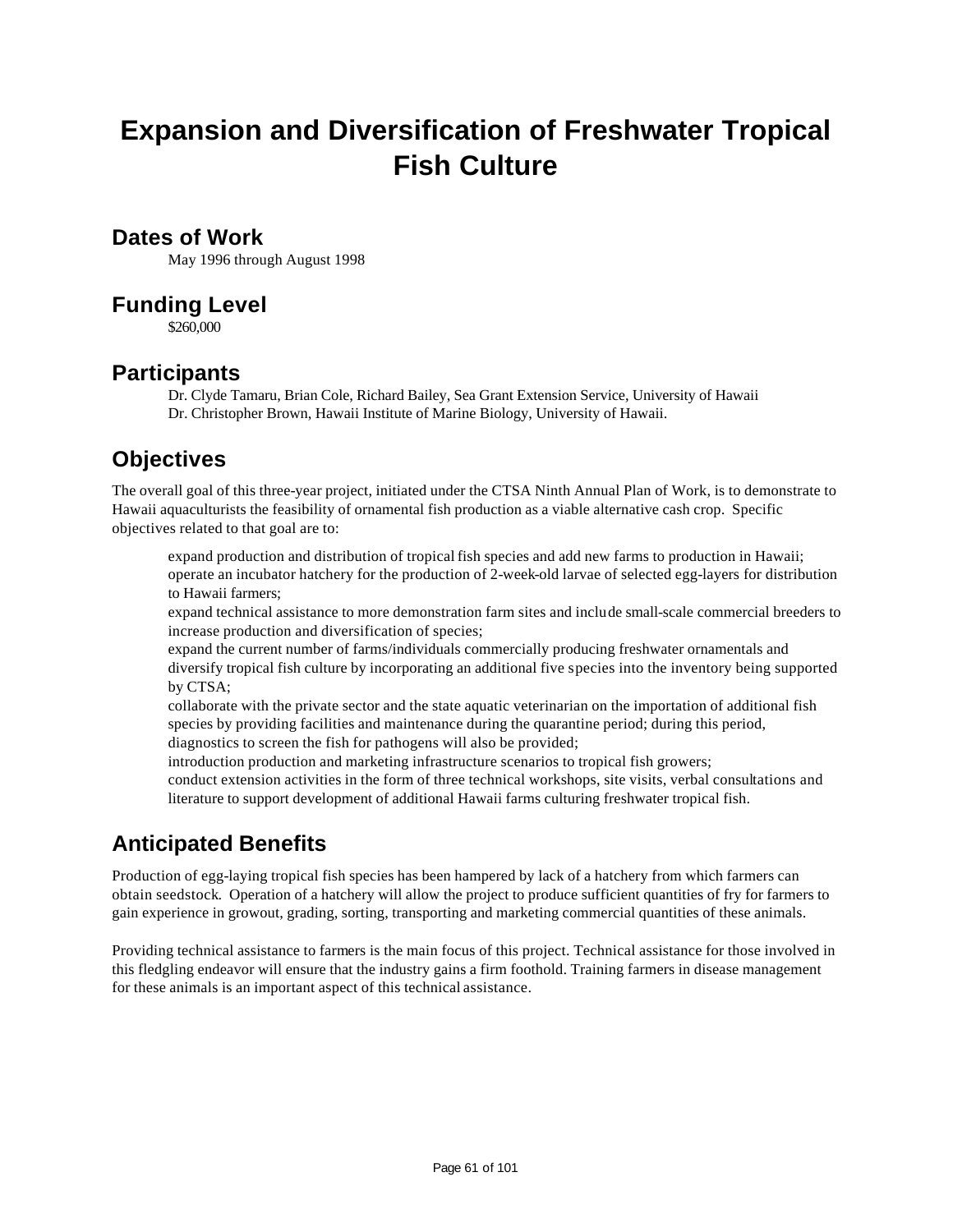# **Principal Accomplishments**

### *Objective: Operate an incubator hatchery for the production of 2-week-old larvae of selected egg-layers for distribution to Hawaii farmers.*

Project personnel successfully establish broodstock of tinfoil barbs, rainbow sharks, albino rainbow sharks, tiger barbs and blue and gold gouramis at the project facility at Windward Community College. Maturation of selected broodstock species was monitored, and mature individuals were either induced or conditioned to spawn. Three species of egg layers – rainbow sharks, red tail black sharks and tinfoil barbs – achieved gonadal maturation during the reporting period. These species require hormonal induction of final maturation and spawning of broodstock. Tiger barbs and gouramis, which are characterized as temporary paired tank spawners, can be conditioned to spawn. Maturation drops sharply in October and November and does not appear to resume until March. This indicates that these species exhibit discrete spawning seasons, which would mean that farms culturing these species would also exhibit seasonal production. Farmers would find the ability to control maturation and spawning in order to produce fish on demand advantageous. Technology to do so would provide farmers with the means to take advantage of seasonal fluctuations in the market. As a first step toward developing such technology, project personnel monitored environmental parameters, including water temperature and day length, that influence maturation and correlate them with seasonal maturation data for rainbow sharks, red tail black sharks and tinfoil barbs. The correlation clearly shows the day-length and water temperature at which the percentage of mature animals increases.

### *Objective: expand technical assistance to more farm sites and include small-scale commercial breeders to increase production and diversification of species.*

A total of 267,432 fry were produced and distributed to farmers during the reporting period. In addition, 5,592 broodstock of 10 species were distributed to farmers during the reporting period.

A series of disease management workshops was conducted in collaboration with Dr. James Brock. The workshops were held at the Cooperative Extension Service facility in Hilo and at the University of Hawaii at Hilo campus and attended by 85 individuals. The workshops, which repeated those held on Oahu during Fall 1996 under the "Ornamental Aquaculture Technology Transfer" project, were titled:

*Overview of Principal Diseases*, January 4, 1997; *Use of the Microscope for Disease Diagnosis*, January 18, 1997; *Environmental Agents and Water Quality Factors*, February 1, 1997; *Disease Control*, February 15, 1997; *Use of the Microscope for Disease Diagnosis*, March 1, 1997.

The workshop series will be repeated on Molokai with support from the Maui County Aquaculture Extension project.

Interviews with producers indicated several areas in which technical assistance could be provided to improve overall productivity. The first area was that of which feeds were best for these ornamental species. Very little information is available regarding nutritional requirements of ornamental fishes, so project personnel collaborated with small-scale commercial producers to determine which commercial feed for food fishes would be suitable for use with ornamental fishes. A series of experiments compared a mahimahi feed, a salmon feed and a standard flaked feed. Results demonstrated that both the mahimahi feed and the salmon feed, which had feed conversion ratios of 0.8 each, were superior for growing marble angelfish and golden angelfish and are 10 times cheaper than the flake food tested, which had a feed conversion ratio of 1.3. In addition, a palatability test, designed by Dr. Harry Ako, was conducted to determine whether the aquaculture feeds obtained superior results because fish preferred their taste. The five-day test carefully records the amount of one feed eaten by a group of fish in comparison to other feeds. Results indicated that the fish preferred the mahimahi and salmon feeds to the flake feed.

Tests were also conducted with the ornamental variety of carp, known as *koi*. These tests indicated that the koi preferred Laguna Supreme Formula and Hikari Gold feeds, which produced about three times the increase in fish length and in weight gain over the other feeds tested. This supports the hypothesis that more palatable feeds should yield faster growth than less palatable feeds.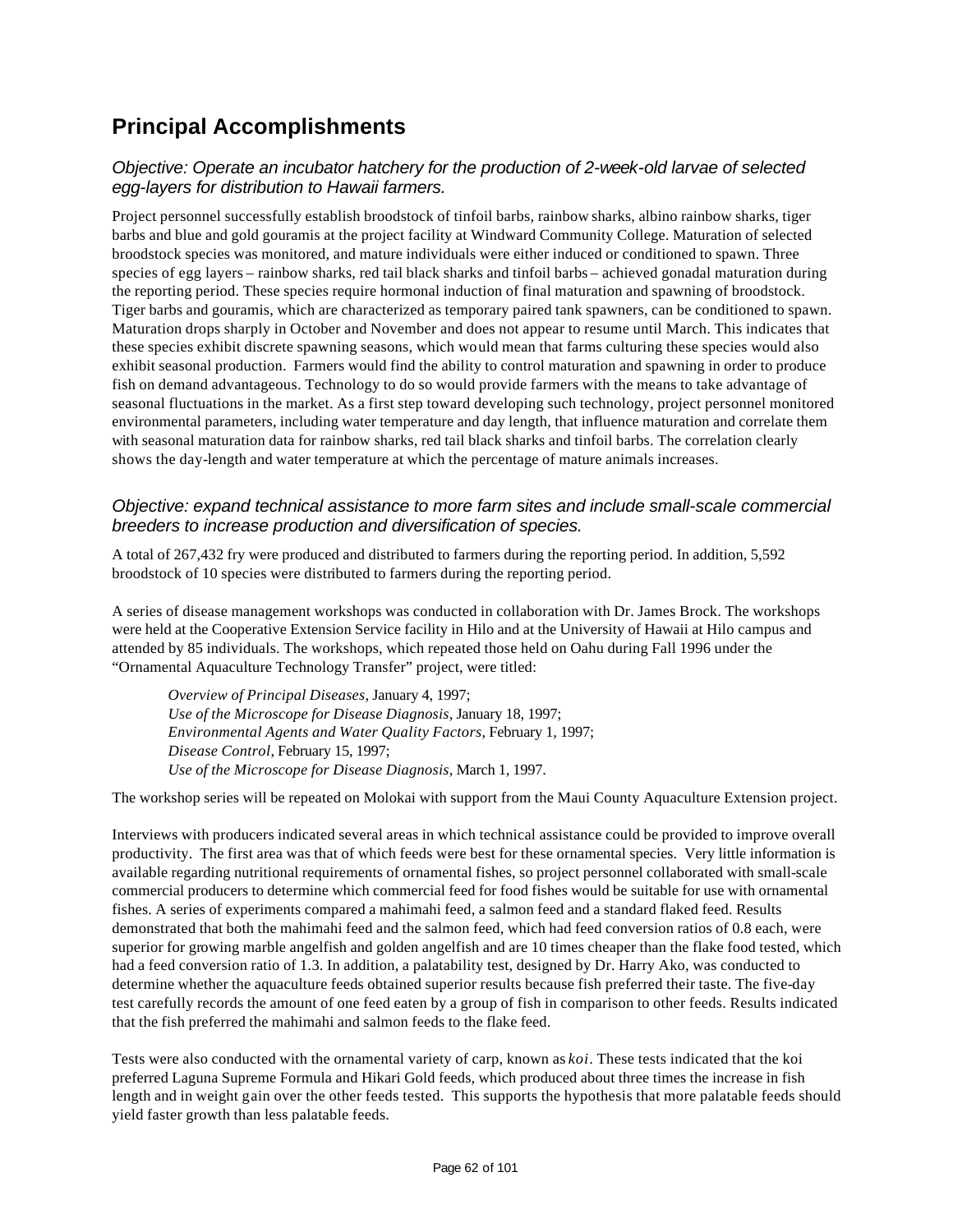Additional tests examined growth and survival of guppies fed a commercial salmon fry feed, a commercial trout chow, a grower's mix consisting of spirulina, trout chow, Lansy, mahimahi feed and egg yolk, and a pureed beef heart, beef liver and garlic custom mixed feed. Those fish given the beef-heart-and-liver mix had a significantly lower survival rate than those given the other three feeds. The lower survival rate resulted in large part from the poor water quality resulting from use of this feed mix. Feed conversion ratios for the first three feeds ranged from 0.6 to 0.7; an estimated feed conversion ratio for the beef-heart-and-liver mix was not obtained. The two commercial feeds were much lower in price. The results suggest that use of commercial feeds would yield good results at the lowest cost to the producer.

Feeds used in maturation and spawning of discus, angelfish, guppies, goldfish, gouramis and barbs were examined for total and essential fatty acids. Investigators were looking for similarities in the feeds' nutritional profiles. The feeds examined were live earthworms, mosquito larvae, moina, a beef heart preparation, black tubifex worms and red tubifex worms.

The results strongly suggest that a particular fatty acid plays an integral role in the reproductive mechanism of a large number of ornamental fishes; interestingly, this fatty acid is different from that required by marine fishes. Several workshops and short articles on the findings about feeds were prepared. Workshops titled "Ornamental Feeds," were presented to the Goldfish Club of Hawaii in Honolulu on September 15, 1996; to the Hawaii Tropical Fish Farmers Association in Hilo on October 5, 1996; to the Backyard Aquaculture Hui on Maui on November 23, 1996; and to the Honolulu Aquarium Society on April 4, 1997.

On June 5, 1997, investigators presented a workshop on ornamental fish culture at the University of Guam PEACESAT station. The workshop, which reached 51 PEACESAT stations in 22 countries, was a two-way, interactive audio broadcast. In addition, investigators conducted site visits and evaluations in Guam, Pohnpei, FSM, and Majuro, RMI. Only Majuro proved unsuitable for ornamental fish culture because freshwater resources and the transportation infrastructure are limited.

Between November 1997 and February 1998, the freshwater ornamental specialist responded to 180 requests for technical assistance. He provided 138 verbal consultations, filled 28 requests for written materials and made 24 site visits.

In addition, a draft manual on packaging and transporting ornamentals was written and sent for review. Three workshops on the topic were held; the first was in December on Oahu, the second was in January in Hilo and the third was in March in Maui. In February, project personnel also gave presentations at the Honolulu Aquarium Society on rotifer culture and new feeds and how to evaluate them.

Investigators made two oral presentations at the World Aquaculture Society meeting in February in Las Vegas.

Project personnel collaborated with the state aquatic veterinarian to obtain 17 -methyltestosterone that will be used in feed to masculinize fish.

### *Objective: expand the number of farms commercially producing freshwater ornamentals and diversify tropical fish culture by incorporating five additional species into the inventory supported by the project.*

During the period from October 1, 1997, through March 31, 1998, investigators surveyed 75 industry members to determine what additional species should be considered. The suggested species were

- 1. Serpae tetra (long fin variety)
- 2. Lemmon tetra
- 3. High fin red or red wag platy
- 4. High fin marigold variatus
- 5. Ram cichlid.

Farmers also suggested other species, including lyretail swordtails for artificial insemination work, that represent either a new category of life history/production or an elevation in the value of a particular species, such as the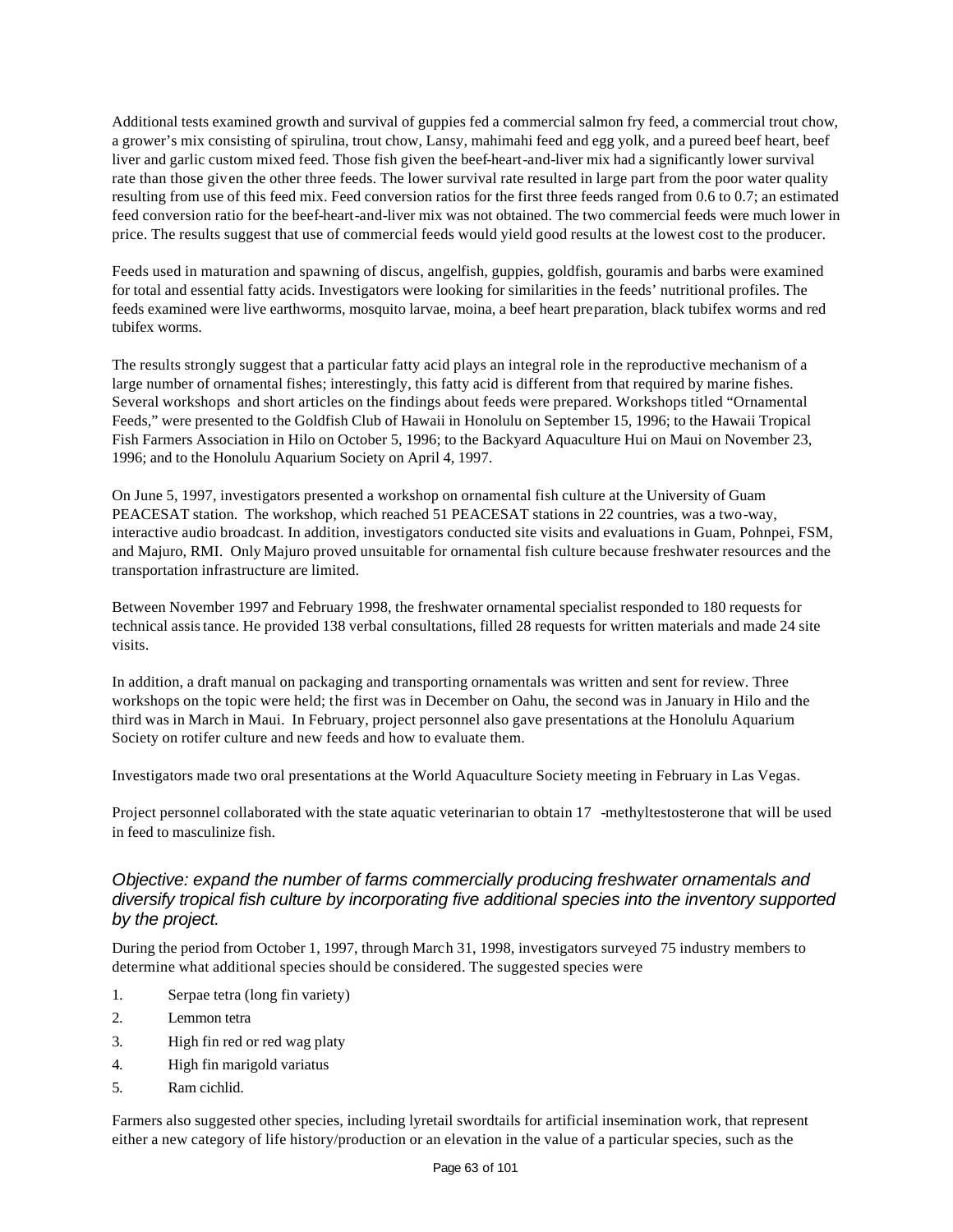highfin platy or variatus. Investigators are identifying sources of stock and working with the state aquatic veterinarian to establish guidelines for importing these new species.

#### *Objective: introduce production and marketing infrastructure scenarios to tropical fish growers in Hawaii.*

During June and July 1998, a series of six workshops was held in collaboration with the Pacific Business Center. The workshops were telecasted to Hawaii Interactive Television sites on the Neighbor Islands to maximize participation.

### **Work Planned**

Investigators will acquire broodstock of the additional five species identified as desirable by producers and begin the quarantine and amplification process at the project site. In addition, they will produce a fact sheet for each species and distribute the fact sheets with the fish. They will also produce a set of guidelines for quarantine procedures and a video or manuscript -- or possibly both -- of the workshops. They will continue to provide technical assistance to farmers and will conduct another set of workshops on hormonal induction of spawning.

### **Support**

This project received financial support from CTSA and Sea Grant Extension Service, University of Hawaii and in-kind support from 12 farms and three state agencies.

|       |              | <b>Other Support</b> |                 |                         |                    | Total          |
|-------|--------------|----------------------|-----------------|-------------------------|--------------------|----------------|
|       |              |                      |                 |                         | <b>Total Other</b> |                |
| Year  | <b>CTSA</b>  | <b>SGES</b>          | <b>Industry</b> | <b>State of Hawaiil</b> | <b>Support</b>     | <b>Support</b> |
| One   | \$50,000.00  | \$20,000.00          | in kind         | 3 agencies              | \$20,000.00        | \$70,000.00    |
| Two   | \$100,000.00 | \$20,000.00          | in kind         | in kind                 | \$20,000.00        | \$120,000.00   |
| Three | \$110,000.00 | \$12,272.00          | in kind         | in kind                 | \$12,272.00        | \$122,272.00   |
| Total | \$260,000.00 | \$52,272.00          | $\sim$          | $\sim$                  | \$52,272.00        | \$312,272,00   |

### **Publications, Manuscripts and Papers Presented**

- Tamaru, C. S. and H. Ako. 1997. Growth of the angelfish, *Pterophyllum scalare*, using various commercial feeds. *I`ao O Hawai`i*. Volume 1997, Issue 4.
- Tamaru, C. S., H. Ako, R. Pagurigan and C. Chun. 1997. Growth of guppies, *Poecilia reticulata*, using various commercial feeds. *I`ao O Hawai`i*. Volume 1997, Issue 5.
- Ako, H. and C. S. Tamaru. 1997. Palatability and growth supporting characteristics of koi feeds. *I`ao O Hawai`i*. Volume 1997, Issue 6.
- Tamaru, C. S. and H. Ako. 1997. Essential fatty acid profiles of maturation feeds used in freshwater ornamental fish culture. *I`ao O Hawai`i*. Volume 1997, Issues 8 and 9.
- C. S. Tamaru, H. Ako and R. Paguirigan. (in press) Essential fatty acid profiles of maturation feeds used in freshwater ornamental fish culture. *Hydrobiologica*.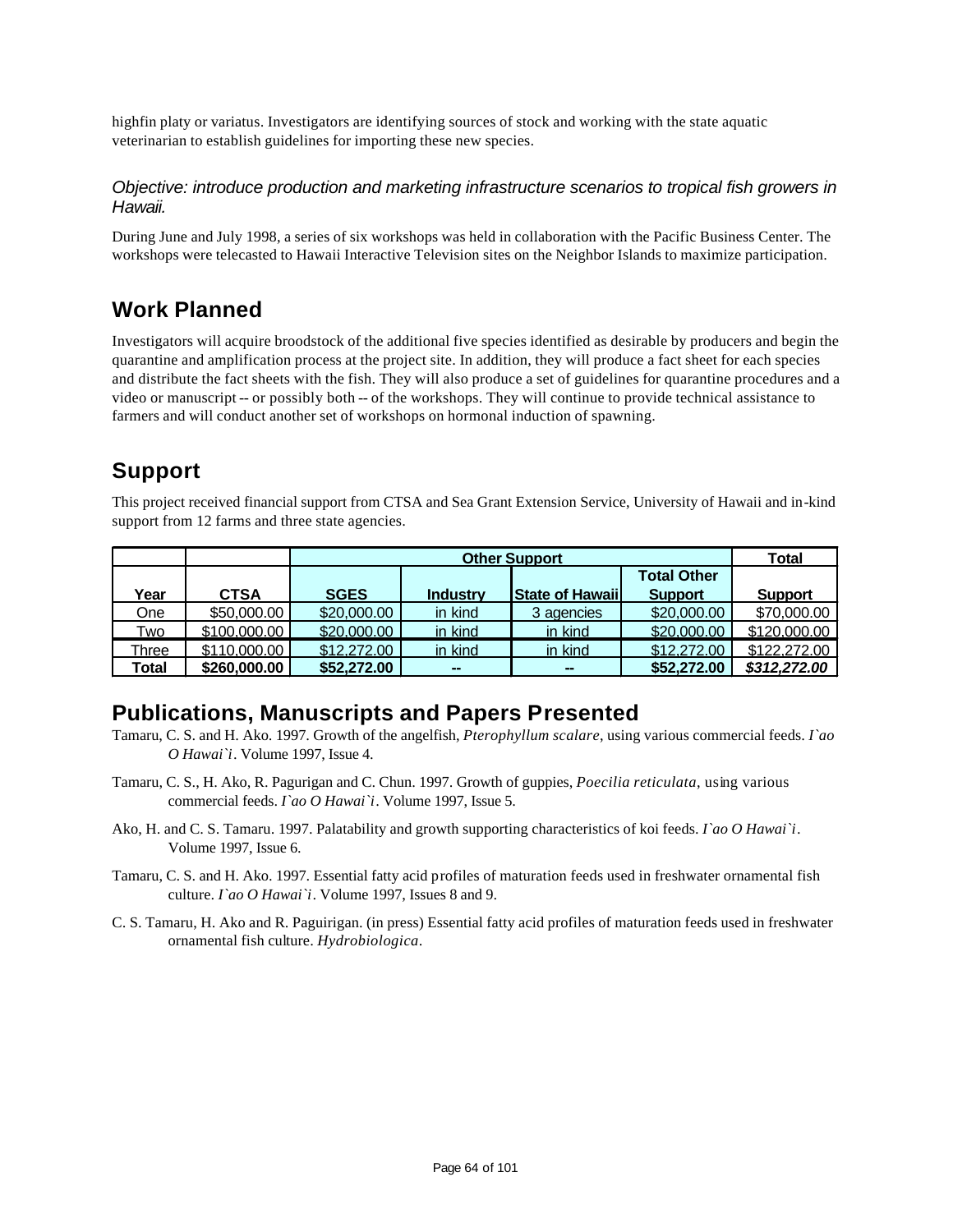# **Development of Pacific Threadfin and Milkfish Growout Technology and Production of Live Feeds and Seedstock**

### **Dates of Work**

April 1993 through September 1998

### **Funding Level**

\$221,934

### **Participants**

Dr. Anthony Ostrowski, The Oceanic Institute; Dr. James Szyper, Hawaii Institute of Marine Biology; Dr. Clyde Tamaru, Sea Grant Extension Service; Michael Fujimoto, Anuenue Fisheries Research Center.

## **Objectives**

The overall goal of this three-year project, which was initiated under the CTSA Ninth Annual Plan of Work, is to develop growout technology for Pacific threadfin (*Polydactyulus sexfilis*) and milkfish (*Chanos chanos*) and transfer that technology to the aquaculture industry. Specific objectives related to that goal are to

determine Pacific threadfin growout requirements by:

evaluating suitable growout facilities,

identifying appropriate stocking densities and loading rates,

identifying appropriate commercial feeds,

and identifying market potential;

determine milkfish growout requirements by:

identifying suitable commercial feeds and assessing the animal's potential as baitfish;

provide commercial farmers with live feed cultures and threadfin and milkfish seedstock, which includes maintaining broad-based threadfin and milkfish broodstock capabilities to supply eggs or juveniles to cooperating farmers,

supplying live feed starter kits to cooperating farmers,

maintaining cooperative efforts and contacts between farmers and researchers;

• Provide farmers with a spreadsheet template to calculate costs of production and identify specific areas to improve productivity.

# **Principal Accomplishments**

### *Determine Pacific threadfin growout requirements.*

### *Objective: Identify suitable commercial facilities in Hawaii for growout of threadfin through on-site growout trials.*

The primary facilities available to raise threadfin on commercial farms in Hawaii are tanks, ponds, Hawaiian fishponds and net pens. Several commercial farms agreed to participate in growout trials designed to evaluate the suitability of potential facilities and identify production constraints and advantages in each. To replicate results, two runs were scheduled for each farm site at the beginning and end of the natural spawning season. In each trials, farmers were to grow fish from the same spawn feeding the same commercial feed, Moore-Clark mahimahi diet.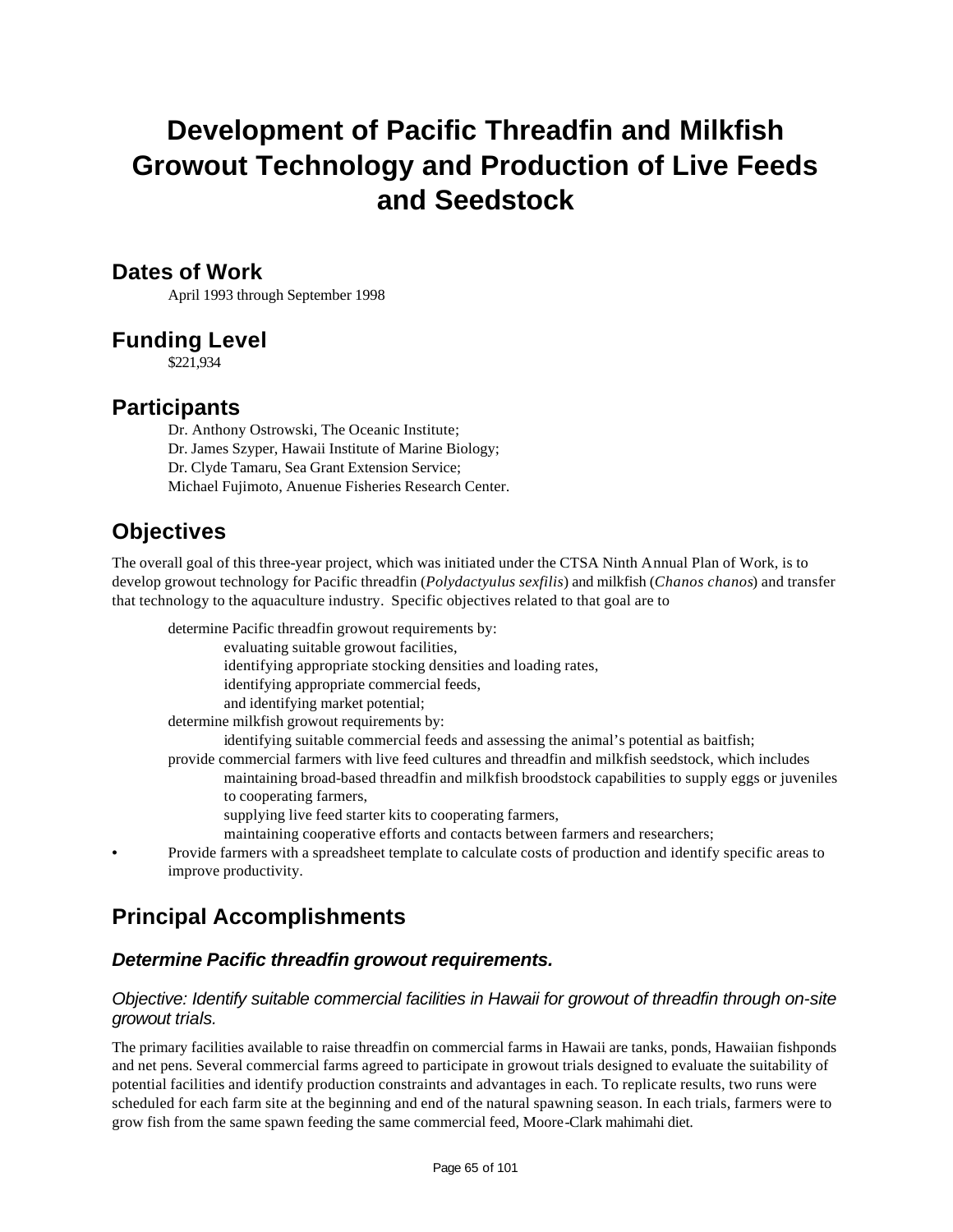A total of 110,000 juveniles were distributed to six cooperating farms on Oahu and Hawaii. In addition, 4,560 fish were stocked in growout facilities at The Oceanic Institute (OI) and Hawaii Institute of Marine Biology (HIMB) for designed experiments. At commercial farm sites, fish were stocked into either large production tanks or pen facilities in Hawaiian fishponds; target harvest densities were 15 kilograms per cubic meter in growout tanks and 8,000 pounds per acre in pens. At OI, fish were stocked into each of four replicate 10-foot-diameter and 20-foot-diameter tanks at densities of 50 fish per cubic meter and at initial loading rates of 0.1 kilogram per liter per minute water flow. The water flow increased to 1.0 kilograms per liter per minute at the end of the trial to determine the effect of tank size on fish growth and to serve as a growth reference for the commercial facilities. At HIMB, fish were stocked into eight 1.2-cubic-meter pens at either 30 or 60 fish per cubic meter to determine the effect of stocking rate on growth and survival in these systems. Graduate students living on the island fed the fish in this experiment. Threadfin were sampled at 30-day intervals, and growth and survival rates compared with those raised at OI. Three farms on the island of Hawaii and one on Oahu received 30-day-old fish that were raised through Nursery I on standardized feeding and management methods developed under the previous CTSA-funded three-year project titled "Development of Fry Production Technology." OI staff provided hatchery facility owners with technical assistance regarding setting up the nursery facilities.

Results from farm sites have been encouraging; successful commercial harvests from both the first and second runs are appearing in the market place. Overall survival rates were 78 percent; about 34,000 fish ranging from 0.75 pounds to 2 pounds remain to be sold. Threadfin have grown well in both brackish water and saltwater conditions. Anecdotal evidence suggests that fish cannot survive for extended periods at salinity below 20 parts per thousand. Nursery survival at the farm sites ranged between 50 and 90 percent, while survival in the OI nursery averaged 85 percent. At Day 102, the average weight of fish ranged from 45 to 60 grams at cooperating facilities; the average weight of fish at OI was 64.2 grams at Day 95. The first harvest from this group began in January, 1997, when fish were 7 months old. The second rearing was conducted in early November and targeted 50,000 juveniles for distribution. All the farm facilities agreed to replicate the first run.

Results of the HIMB cage experiments indicate no difference in weight gain and specific growth rate between the two stocking densities; however, results should be viewed with caution. Feed conversion ratios and survival rates were poor for both densities. Problems and indicators for the poorer biological performance include:

the personnel maintaining the experiment changed numerous times, which may have led to improper feeding; feed not immediately consumed by fish in the cages would fall through the bottom mesh of the cage and be consumed by ornamental fish living in the canal, which may have lead to poor feed conversion; few threadfin were observed to have died during the experiment, but when fish were harvested, overall survival rates were low. Extraction of threadfin from the cages may have occurred, thus accounting for the poor survival rates;

Cages were built with a PVC frame and covered with a one-eighth-inch nylon mesh net. The netting became weak from sunlight and bio-fouling after the third month and needed repair and cleaning.

Despite these problems, the fish grew and survived, so this type of environment should be considered in future investigations involving growout in cages. Perhaps better results can be achieved with increased supervision and cages built form stronger materials.

#### *Objective: Identify suitable, locally available commercial feeds for threadfin growout.*

Based on recommendations from the previous CTSA-funded three-year project titled "Development of Fry Production Technology," farmers are using a Moore-Clark mahimahi diet for threadfin growout. An experiment was conducted to determine if other commercial feeds would be suitable for threadfin growout at lower feeding costs. Four feeds were tested, Moore-Clark (MC) Threadfin (45 percent protein and 14% lipid), MC New Age Salmon (45 percent protein and 18 percent lipid), Rangen Salmon Grower (45 percent protein and 15 percent lipid) and Rangen EXTR 450 (45 percent protein and 15percent lipid). Each diet was fed to satiation twice a day to 40 Day-60 fish stocked four replicate tanks, for a total of 16 1.5-ton tanks. Fish were stocked at a mean weight of 9.8 grams and grown to Day 116. Results indicated significant differences in growth and survival of threadfin given the four diets.

All aspects of biological performance were best in fish given the MC Threadfin diet. Weight gain was 34 percent greater for these fish those for those given the New Age Salmon diet.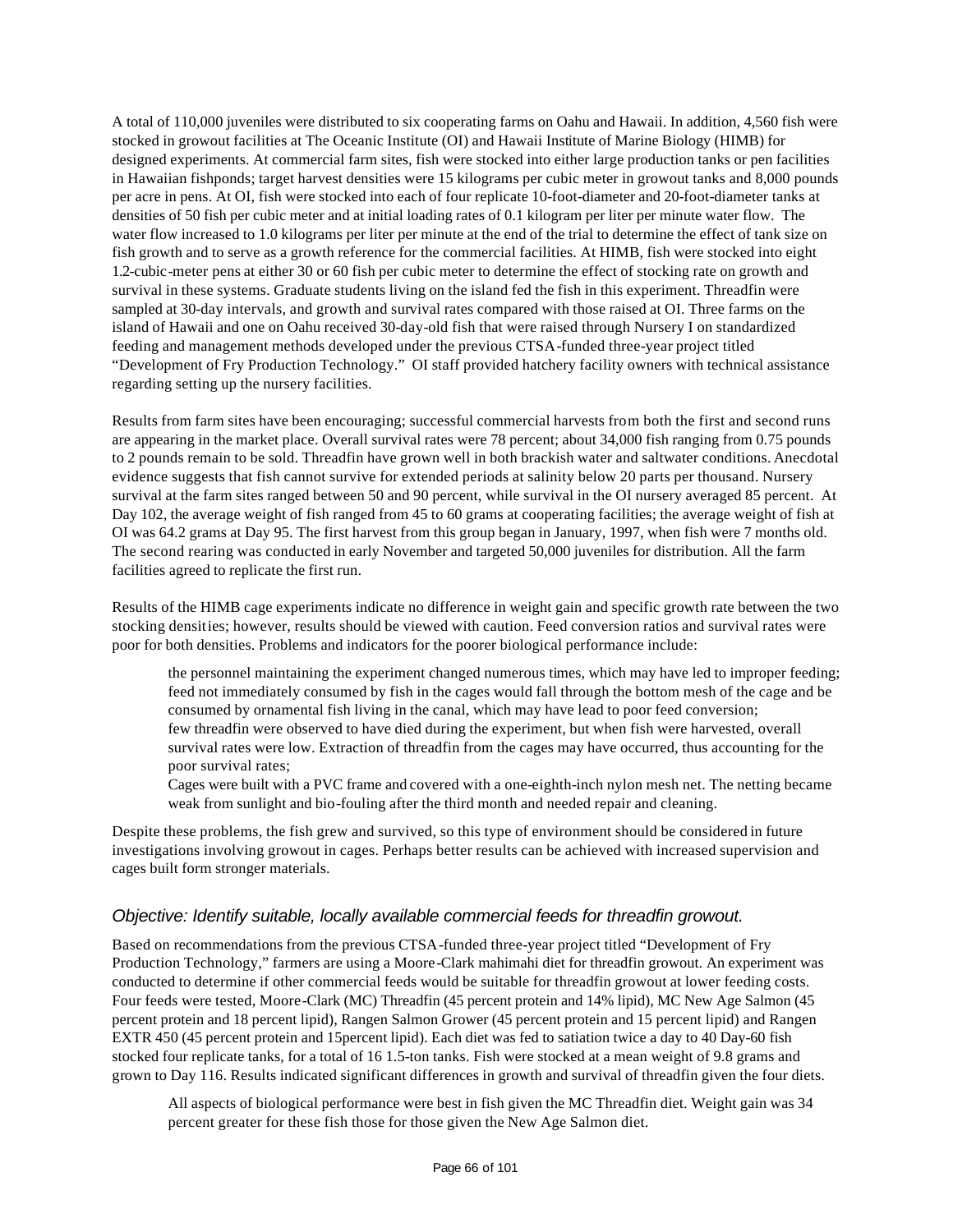Fish given the MC New Age Salmon and Rangen EXTR 450 had comparable performance but not as good as the Threadfin diet.

Fish given the Rangen Salmon Grower performed less favorably than the fish given the other diets. Weight gain was 29 percent less than weight gain with Rangen EXTR 450.

The Moore-Clark threadfin or mahimahi diets provide optimum biological performance for threadfin growout.

The Moore-Clark mahimahi diet was specifically formulated to meet the protein and energy requirements of the mahimahi, a fast-growing, open ocean predator. Short-term research has shown that Pacific threadfin require less protein and more carbohydrates in their diet. Confirmation of the suitability of the lower protein diet should be obtained in long term commercial growout. An experiment was conducted at OI to determine the effect of both tank size and a mahimahi diet and a diet specifically formulated to for threadfin.

Moore-Clark was contracted to produce the mahimahi diet and a threadfin diet made with the same dietary ingredients but formulated to match threadfin macro nutrient needs. Four 10-foot- and four 20-foot-diameter tanks were stocked with Day 65 threadfin at a density of 50 fish per cubic meter of working volume. Fish had been fed a 2.5 mm mahimahi diet containing 55 percent protein from Day 45 through Day 65. At Day 65, duplicate 10-foot- and 20-foot-diameter tanks were switched to the respective experimental diets. Fish were fed twice daily to satiation. Fish were weighed and measured every 30 days until harvest at Day 180. Results of the protein experiment indicate that tank size and percentage of protein significantly affect growth and performance of threadfin.

Threadfin given a diet containing 55 percent protein gained 9 percent more weight than threadfin given a 45 percent protein diet.

Threadfin grown in 20-foot-diameter tanks gained 12 percent more weight than fish grown in 10-foot diameter tanks.

Survival was similar in the two sizes of tanks but was 3.4 percent better in threadfin given the 55 percent protein diet.

Specific growth rates were similar between the two protein levels but were 5.7 percent better in the 20-footdiameter tanks.

The differences in growth and tank size should be considered when planning a growout facility. Based on these results, a tank size of at least 20 feet and a diet consisting of either 45 percent or 55 percent protein should be utilized to optimize biological performance for threadfin growout.

### *Objective: Determine the loading rate that promotes optimum growth and feed utilization in threadfin growout.*

The most expensive operating costs for an onshore growout facility are those associated with pumping seawater. The amount of water required to maintain fish at high density is largely related to tolerance limits to un-ionized ammonia. These tolerance limits determine the biomass of fish that can be raised with a given flow of water. This is termed as the loading rate, often measured in kilograms of fish per liter of water flow per minute. Determination of optimum loading rates for threadfin is crucial in the assessment of economic feasibility of threadfin culture in Hawaii because electrical rates are among the highest in the nation.

Four 10-cubic-meter tanks were each stocked with 450 Day 60 threadfin. Duplicate tanks were used for each loading rate treatment. Water flow rates were set to reach target harvest load of 2.0 and 1.0 kilograms per liter per minute at Day 180. Fish were fed twice a day to satiation with a Moore-Clark Marine Grower diet of 55 percent protein and measured and weighed monthly. Water samples were taken to determine total ammonia and pH during peak periods of the day prior to each monthly sample. A 24-hour study of how ammonia cycles through the different flow rates was conducted prior to harvest. Results indicate that threadfin can be raised with water flow rates than originally believed. Survival and growth of fish raised to harvest size showed no difference at either loading rate, despite the fact that total and un-ionized ammonia levels in the high loading rate treatment tanks (2kg/l/m) were always twice that in the standard (1 kg/l/m) loading rate treatment tanks. In fact, those fish raised at  $2kg/l/m$  had a 1.49 feed conversion ratio, which was slightly lower than the 1.60 feed conversion ratio of those fish raised at 1kg/l/m. This information will greatly reduce water use costs at flow-through facilities and provide a starting point for determination of carrying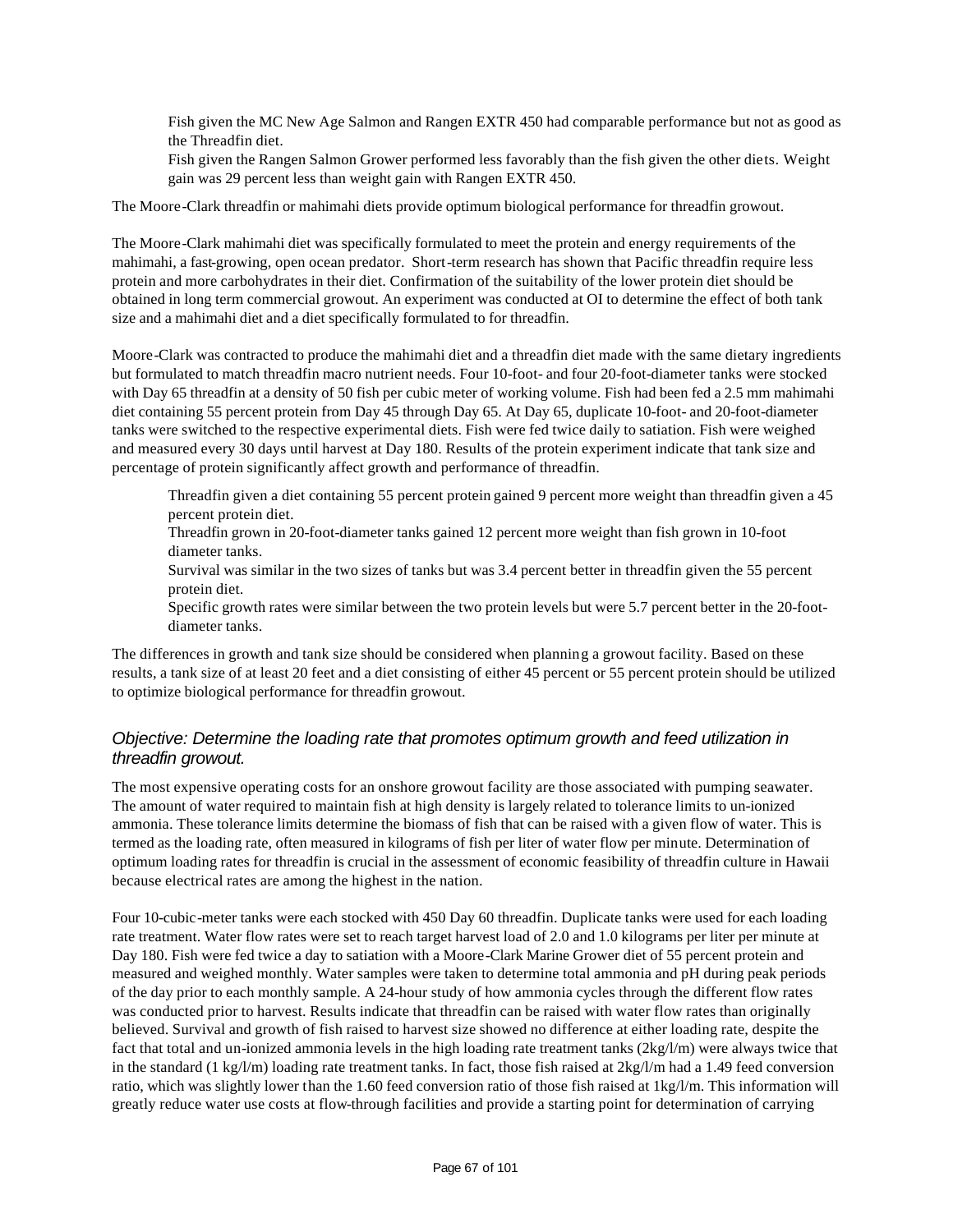capacities at facilities that may plan to recirculate water. Threadfin appear to tolerate un-ionized ammonia levels as high as 0.08 ppm quite well for short period of time and 0.04 ppm for longer periods without adverse effects.

#### *Objective: Generate socio-economic and market characteristics of harvested threadfin through sales to distributors and other outlets.*

Economic success of threadfin culture in Hawaii will depend upon proper identification of market outlets, volume and proper characteristics as well as appropriate off-the-farm price. Approximately 5,400 pounds of threadfin were sold to supermarkets and distribution outlets willing to test market and promote the product. KTA Superstores in Hilo, Hawaii, participated in the test marketing. Weekly harvests of 400 total pounds of 0.75-pound threadfin began in January and continued through February. An additional 700 fish were raised to 6 months of age in two 20-footdiameter tanks. The threadfin were given the Marine fish diet fed to satiation twice daily and sampled every month for weight gain and length. Markets had suggested that a 2-pound threadfin would fetch a higher price, which stimulated the research to answer the production costs and profitability of raising a fish to that size. Growth and feed conversion were compared between the two periods of growth.

Results indicated that growout to an average 1.5 pounds is feasible within a year, but growth and feed conversion are adversely affected. During the first 126 days of growout, which spanned Day 65 through Day 191, fish gained an average of 371 grams, for a specific growth rate of 6 percent of body weight per day, and had a feed conversion rate of 1.1 and survival of 98 percent. During the last 138 days of growout, which spanned Day 205 through Day 343, fish gained an average of 266 grams, for a specific growth rate of only 0.4 percent of body weight per day, and had a feed conversion rate of 2.6; however, survival remained at 98 percent. The slowed growth and higher feed conversion were attributed to the development of sexual products and sex reversal in some fish beginning at approximately six months of age. Overall feed conversion from Day 65 to Day 343 was 1.7. The results indicated that growout of threadfin to the larger 1.5- to 2-pound market size increases feed costs by 55 percent and may not be economically feasible for farmers unless premium prices can be obtained.

During the months of January and February, KTA test marketed a total of 2,600 pounds of threadfin. Another 1,350 pounds were test marketed during April and May. The fish were well received and had a shelf life of 8 to 11 days. Threadfin obtained from the wild did not last as long on the shelf. The longer shelf life is due to the immediate preservation of tissue when a cultured threadfin goes straight from a culture tank into a briny ice bath. The manager of KTA noted that the cultured threadfin was the best tasting fish he had eaten.

Fish distributed last year to farmers have already appeared in the market place. Off-the-farm price is \$6.50 per pound for 0.75- to 1-pound fish and \$2 per pound for a 2- to 3-ounce fish. Product quality has been high, and demand growing. Cultured threadfin have been sold to Times Supermarket, which has advertised them at \$10.99 per pound, to Safeway and Daiei, which have advertised the threadfin for \$8.99 per pound and to Rick's Restaurant in San Francisco. One restaurant end-user estimated that he could sell threadfin daily if his purchase price was between \$5.50 and \$5.75 per pound. End-users have noted that shortened operculum and other gill anomalies present in 15 to 30 percent of cultured threadfin make no difference in their acceptance of the product or its price.

### *Determine milkfish growout requirements.*

### *Objective: Identify commercially available feeds suitable for milkfish growout and assess its potential as baitfish .*

Juvenile milkfish readily consume and grow well on a wide variety of commercial feeds available in Hawaii. However, the feeds that produce the best growth have not been determined, nor have the costs effectiveness of the feeds currently in use. In addition, although evidence indicates that milkfish juveniles may prove useful as bait for commercial and sport fishermen, their effectiveness has not been clearly established nor has the extent of the market been identified. Experiments to determine the feeding cost (price of feed x feed conversion) of raising juvenile milkfish on a cross-section of commercial feeds and to identify potential baitfish outlets for milkfish juveniles by supplying fish to commercial and sport-fishing vessels.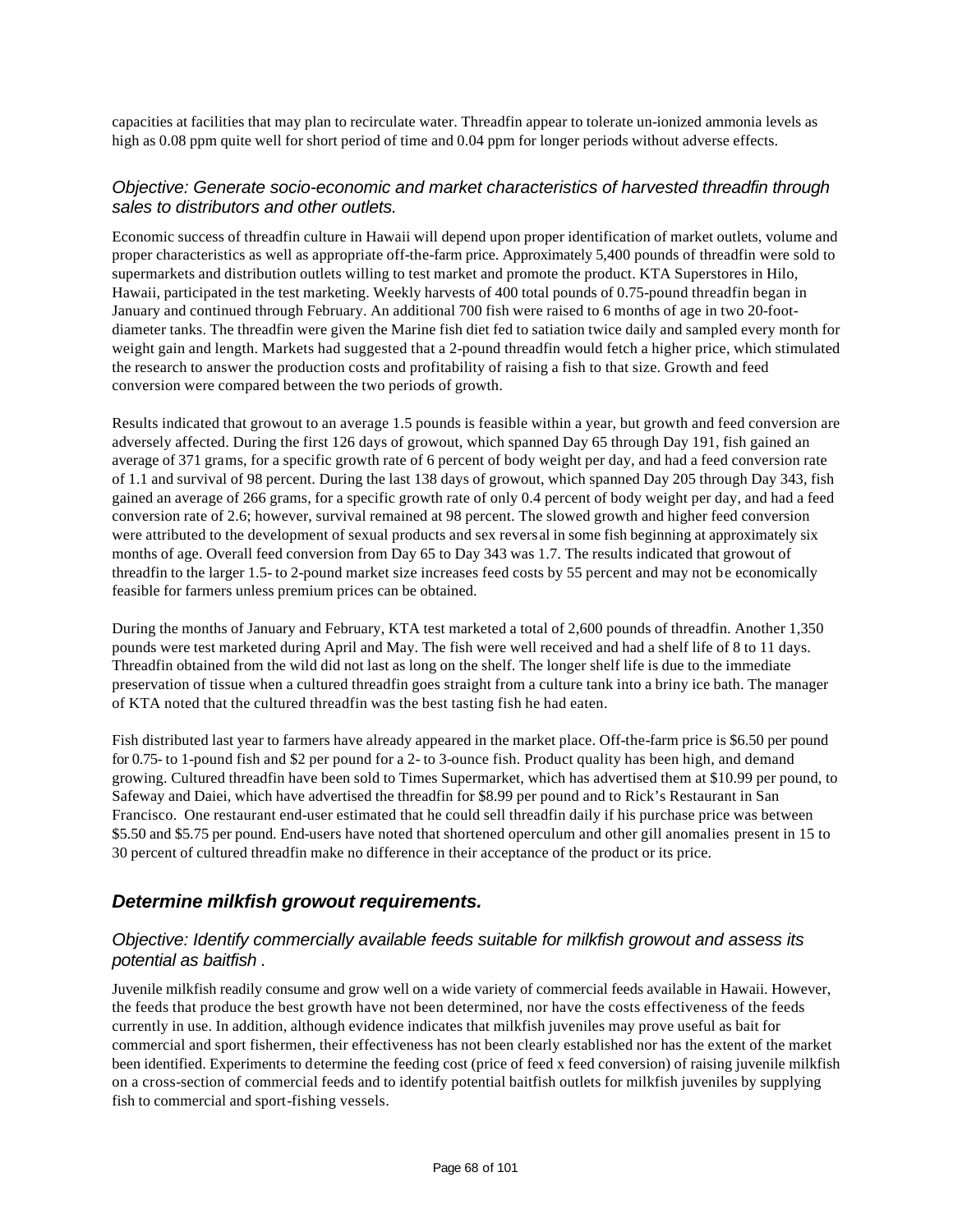A commercial feeding trial was conducted to determine the suitability of four local fish diets. Sixteen 1.5-ton round fiberglass tanks were stocked with 100 Day 60 milkfish with an average weight of 3 grams. Four replicate tanks of fish each were fed one of four commercial feeds: Sunfish Pellet, which cost \$0.30 per pound; Catfish pellet, which cost \$0.46 per pound; trout pellet, which cost \$0.64 per pound, and mahimahi pellet, which cost \$0.55 per pound. Fish were fed to satiation twice daily and weighed at the end of the experiment on Day 116. The results indicated the following:

The mahimahi, trout and catfish diets produced similar weight gain, survival and specific growth rates of fish.

The mahimahi diet yielded the best feed conversion ratio and overall feeding cost.

Overall performance was poorest in fish given the sunfish diet, although survival was unaffected.

The mahimahi diet produced the best growth and lowest feeding costs and should be considered when raising milkfish for profit.

Milkfish fingerlings from these trials were used to conduct a swordfish longline trial from March 20 through April 1, 1997, aboard the NOAA research vessel "Townsend Cromwell" in cooperation with Dr. Chris Boggs of the Honolulu lab. Dr. Boggs agreed to compare the use of live milkfish and dead bait in alternating baskets, which are a series of hooks differentiated by the distance between buoys that keep the mainline afloat. Data on effectiveness, types of fish caught and preference of bait was collected.

Approximately 3,000 7-month-old milkfish were transferred to a live bait well on the ship. Eight longline sets, each averaging 150 hooks, were baited with live milkfish versus frozen squid. The milkfish were arranged in groups of approximately 50 on either the beginning, middle or end of the longline set. The longlines were set at 8 p.m. and 3 am and hauled in at 11 p.m. and 3 am. Thirteen sets were cast using frozen squid only. A total of 1,854 hooks were deployed. The catch rate per 100 hooks for live milkfish was 0.69 and for frozen squid was 0.42. The catch rate on the squid only lines was 0.32. Because the total number of trials and fish caught was small, the data is inconclusive but looks favorable for further study.

Live milkfish was a hardy bait at 18 to 25 C, but significant mortalities were observed when temperatures dropped below 15 C. Improvements in the holding conditions such as water flow and oxygen will facilitate better overall health of live milkfish on board a vessel.

#### *Objective: Supply threadfin and milkfish seedstock to commercial farms.*

A total of 115,000 threadfin were distributed to five cooperating farms, OI and HIMB. A total of 97,000 day 40 milkfish were distributed to 15 farms on Oahu, Molokai, Maui and Hawaii. Growout resulted in successful commercial harvests of approximately 58,000 of the fish; another 34,000 are nearing harvest. Market sizes ranged from 0.5 pounds to 2 pounds. Threadfin have grown well in either brackish or salt water conditions in flow-through tanks or pens in Hawaiian fish ponds. Anecdotal evidence suggests that fish cannot survive below 20 ppt salinity for extended periods. Fish grow best at dissolved oxygen levels of 5.0 ppm or higher but reportedly can tolerate oxygen levels as low as 2.0 ppm provided they have had prior acclimation to low oxygen levels. Nursery survival at farms ranged between 50 and 90 percent, while survival in the OI nursery averaged 85 percent. Growth rates at the farm sites have not been comparable to those attained at OI for a variety of reasons; however, most farms can produce 0.5-pound fish by 6 months of age and 0.75-pound fish by 8 months of age.

Growout trials of milkfish at farms exhibit an overall survival rate of 63 percent. Approximately 45,000 milkfish, each averaging about 0.75 pounds, remain in growout. Markets for milkfish range from 5 to 6 inches for pan frying (entire fish) to 1 or 2 pounds whole, de-boned for restaurants. Prices average between \$2.50 to \$3.50 per pound for a whole fish.

#### *1998 Report*

During the period from April through September 1998, 126,200 threadfin were distributed to eight of the 13 participating commercial farms. A hatchery run in April produced 98,000 fish with an average survival rate of 23.4 7.6%. Another 20,500 fish were made available to farmers from terminated experiments at OI. An additional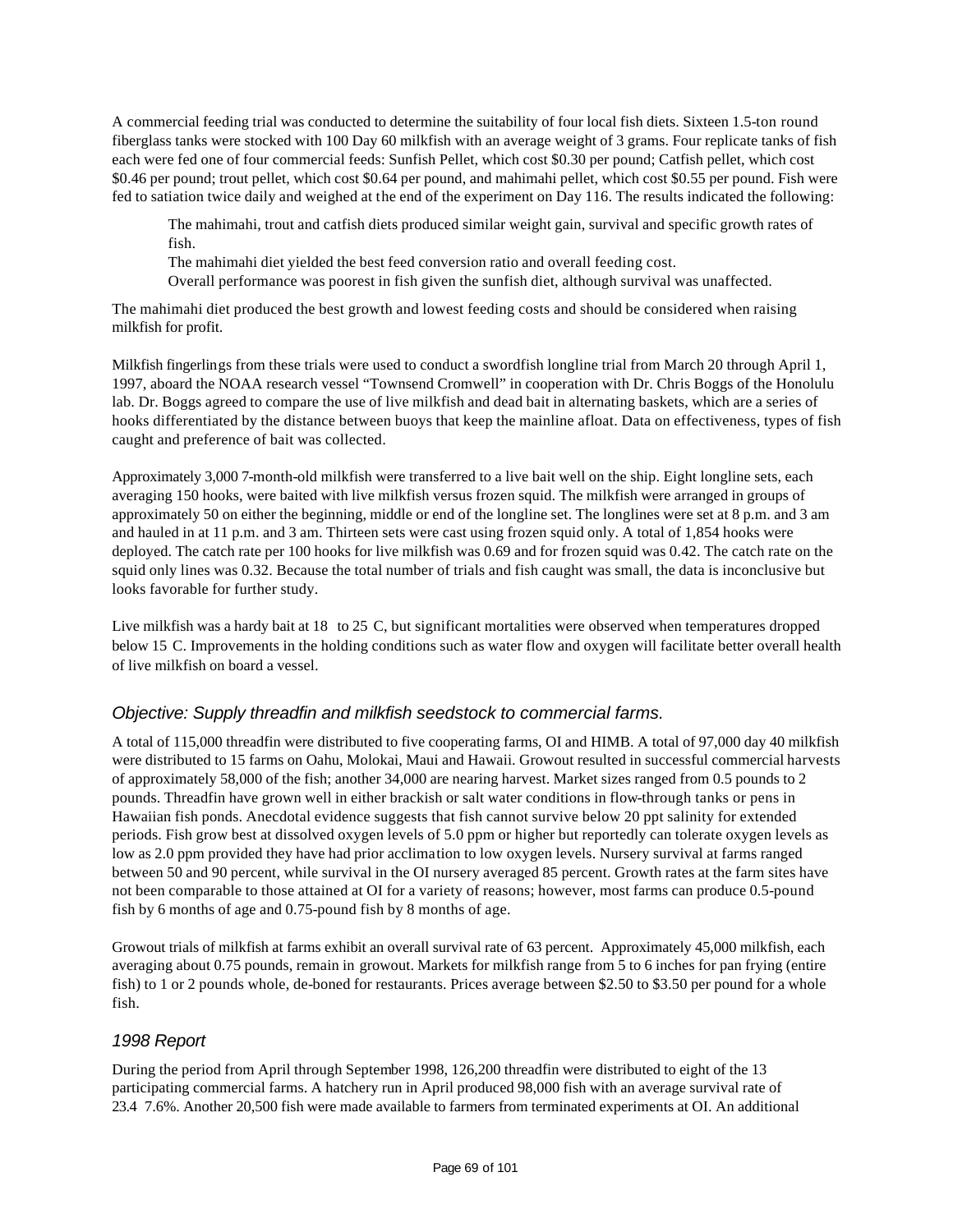200,000 eggs were provided to Anuenue Fisheries Research Center, which, in turn, produced 7,700 fish that were distributed to a participating farm. Survival rates on farms range from 48 percent to 99 percent and average 84 percent.

A total of 116,400 milkfish were distributed in August to 22 different farmers on Oahu, Molokai, Maui and Hawaii. Fish were shipped at 38 days old and a much larger size (0.050 grams) than in previous years, when Day 32 fish weighing 0.020 grams were shipped. This probably contributed to the survival rates of 98 percent overall. In addition, 200,000 milkfish eggs were distributed to two farmers. One farmer obtained 0 percent survival, while the other obtained 40 to 50 percent survival.

Additional semi-intensive runs are scheduled before the end of the milkfish spawning season. Investigators anticipate distributing close to 140,000 fry, which represents an increase of 40 percent over the original target.

#### *1998 report*

### *Objective: refine semi-intensive and extensive culture techniques for production of milkfish fry from saltwater ponds.*

Four semi-intensive outdoor larval rearing trials were conducted between July and September, yielding a total of only 13,900 milkfish fry. Problems with inconsistent spawning and algae contamination from the ponds compromised egg quality in several cases. Additional trials are targeted for late fall.

A 12-week milkfish-and-shrimp polyculture feeding trial was initiated in mid-July. Sixteen, 1.5-ton outdoor rearing tanks were stocked with 1-gram Pacific white shrimp at a density of 40 shrimp per square meter. Four replicate tanks each were then stocked with zero, five, 10 and 20 milkfish weighing about 1 gram each. All tanks were inoculated with OI shrimp round pond water to establish a diatom bloom. The bloom is being maintained at a Secchi disk reading of 40 cm. Animals in all tanks were fed the same amount of a  $\frac{3}{32}$ -inch pelleted feed based on only shrimp biomass. This ensured that, initially, the milkfish would not eat pellets directly but young shrimp would. After six weeks, shrimp were weighed. Treatments with only shrimp exhibited a mean growth rate of 1.53 0.17 grams per week. Shrimp growth declined proportionately with increasing milkfish density. Milkfish have grown well, but an interim weight has not been taken to avoid excessive stress on the animals. It is suspected that total biomass produced and total feed conversion will be the key factors that will provide the most interesting information from this trial, which will terminate in mid-November 1998.

### *Objective: Identify cooperating farms and provide ongoing assistance in threadfin and milkfish nursery and growout.*

The assistance provided to farmers by OI staff and Sea Grant extension agents had been the key to the success of farms raising these fishes. OI staff and Sea Grant extension agents coordinated activities to visit cooperating farms, identify qualified participants, and assist them in rearing strategy, facility design and, in some cases, pickup and stocking of seedstock. On-site visits helped farmers to identify needs and rectify deficiencies to ensure high survival of seedstock. Under the previous year of the threadfin fry project and the milkfish project, no technical assistance was provided and only an estimated 21,000 of the 150,000 fish distributed reached harvest size. During this project year, technical support has helped farmers to achieve threadfin survival rates of 80 percent and milkfish survival rates of 63 percent. Those rates could be improved with more education and extension activities for farmers. Threadfin feeding guides were supplied to farmers and helped them to maintain rapid fish growth and survival, particularly in the nursery stage. Commercial feed shipments for threadfin were lowered by coordinating with a Hawaii company to share a shipping container. This has reduced the cost of the mahimahi diet from \$0.75 per pound to \$0.55 per pound to Oahu. In addition, OI supplied farmers with <2.0-mm nursery feed and 2.5-mm feed on a reimbursement basis.

#### *1998 Report*

Technical assistance to the industry has been primarily through on-site visits and correspondence on the internet and telephone. Activities have been coordinated with participating farmers regarding system design, feeding strategies, disease, stocking densities, ordering feed supplies, fish transport and handling. During the first six months of the third year of the project, site visits averaged 1.5 per month, including several trips to the Big Island. Dialog with farmers through phone, fax and the Internet averages about 15 hours per week. These activities resulted in the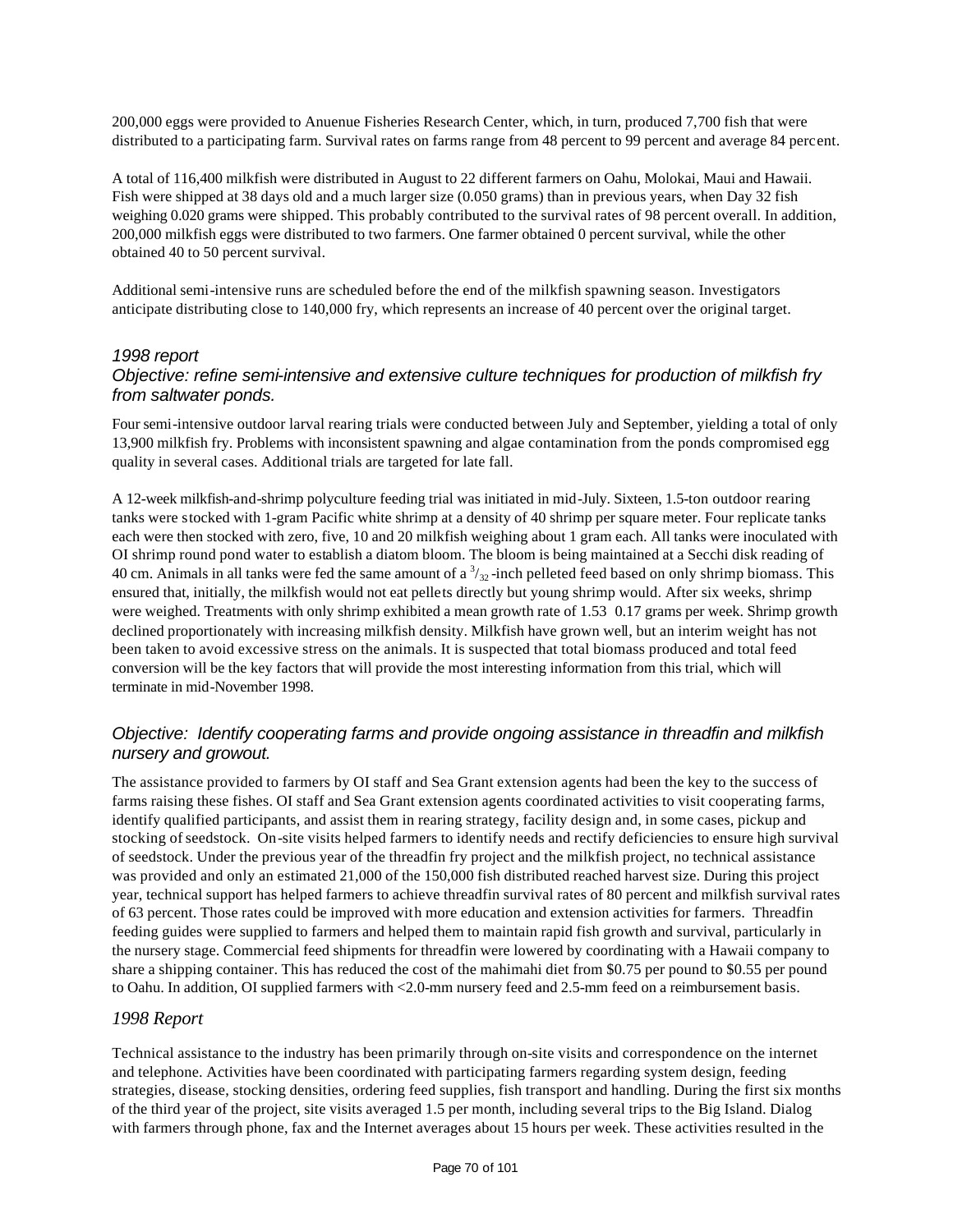start of a new threadfin farm, which has been producing good survival rates and may well become a major threadfin producer.

Particular efforts were directed at remedies for outbreaks of *oodinium* on an Oahu farm. A recently initiated program saved a large number of fish. Fish are monitored daily for unusual mortality. The farmers noted that mortality increased form 100 to 200 to 300 fish daily over a three-day period in his raceway systems. These fish were diagnosed with *Oodinium* infestation. The remaining fish were corralled to one end of the raceway and water flow increased by 400 percent to flush the parasite from the gills and away from fish to prevent re-infestation. Mortality declined the next day. The fish will be transferred to a new tank after a 3- to 5-minute freshwater dip.

#### *1998 Report*

#### *Objective: Provide farmers with a spreadsheet template to calculate costs of production and identify specific areas to improve productivity.*

Investigators have been working on the design and programming of a threadfin production and financial model (TPFM). TPFM is a MS Windows-based program designed to take detailed production and financial information from farmers for the first three years of operation and assumes that production will stabilize from the third year on for 20 years. The modules for data entry, analysis and reports, and sensitivity analysis are as follows:

- *Data Entry*
	- Overall information: to enter fish price, fingerling cost, energy cost, and lease rent.
	- Production Schedule: to enter projected monthly stocking, mortality, average fish weight, production, feed use, and water temperature for the first three years;
	- Tank Utilization: to enter size, utilization, and water exchange of tanks;
	- Labor: to enter labor requirement and cost;
	- Energy: to enter energy requirements and cost;
	- Capital: to enter capital investment cost;
	- Other Costs: to enter shipping, chemical and other operating costs;
	- General Financial Information: to enter tax rates, interest rate and length of loan.
- *Analysis and Reports*
	- Depreciation: to allow users to choose form one of three depreciation methods (straight line, double declining balance, and sum-of-year's digits) for depreciation calculations;
	- Interest: to calculate the interest and principal payments for a loan;
	- Profit and Loss: to calculate annual profit and loss statements for 20 years;
	- Cash Flow: to project the annual cash flows for 20 years and calculate the internal rate of return, net present value and break-even prices.
- *Sensitivity Analysis*
	- To analyze the sensitivity of profitability with respect to changes in fish price, fingerling cost, feed cost, water use, energy use, labor cost and production.

About 80 percent of the program has been completed with the exception of the cash flow module and the online help. It will be tested by four farmers, then adjusted before being distributed.

### *Objective: produce a promotional brochure and value-added gill tags for threadfin, and provide market size fish to media events and distribution outlets for evaluation and exposure to expand local and export markets.*

The project participated in three Hawaii promotions and one export promotion. At each event, market sized threadfin were provided for cooking and sampling. Recipes were developed and distributed along with a survey form to measure consumer attitudes and preferences. Where appropriate, media kits, which contained information about threadfin, a press release and recipes, were distributed.

The Hawaii Hotel and Restaurant Expo, the largest restaurant trade show in Hawaii, attracted more than 1,500 chefs, hotel food and beverage buyers and supermarket buyers from around the state. Threadfin was presented on ice via a large exhibit space set up by the Aquaculture Development Program in the entrance of the exhibition hall. Steamed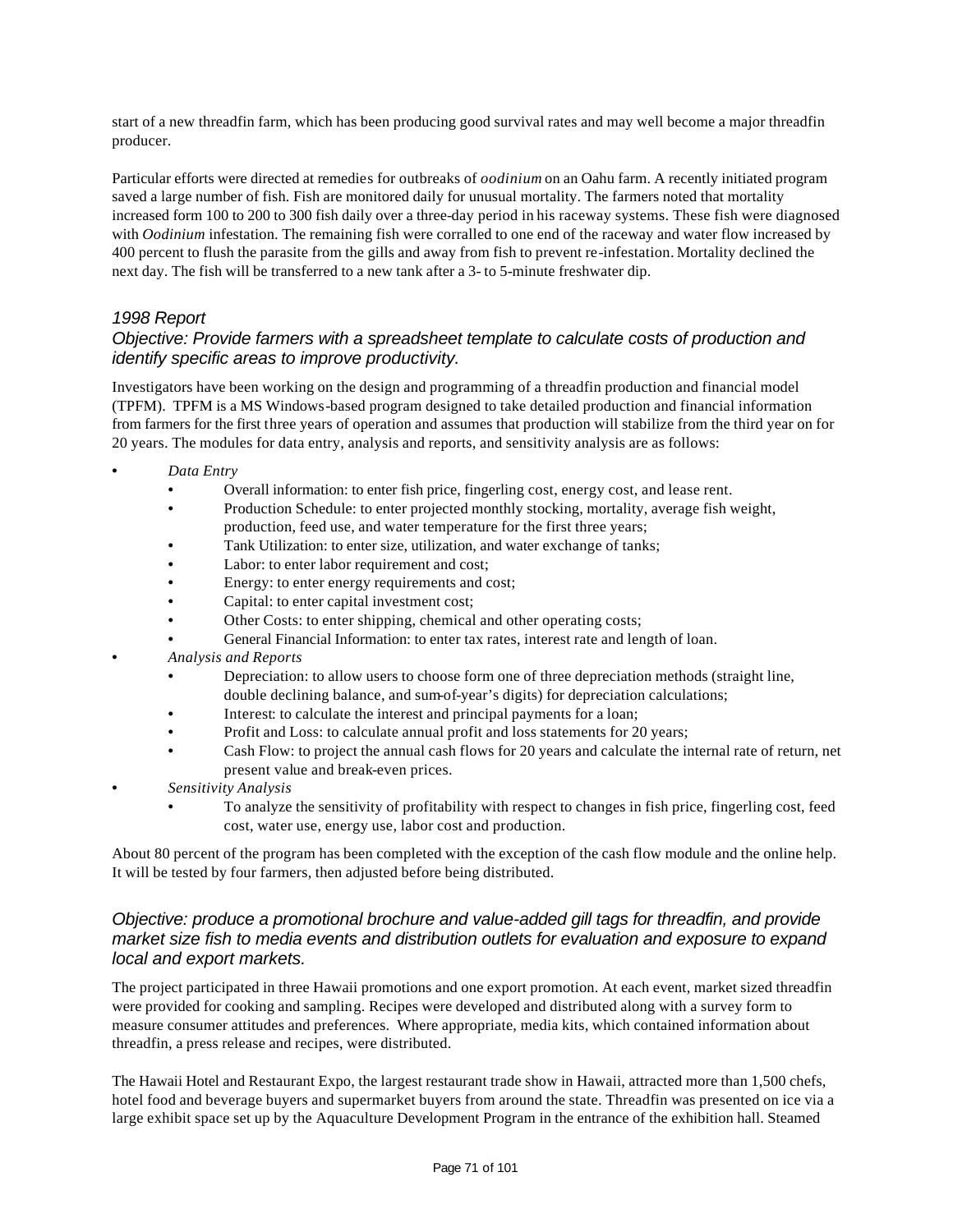threadfin samples were distributed to attendees, market data was collected via a survey form, and a list of threadfin farms was distributed to interested chefs and buyers. Media kits were distributed to local news media.

The Hawaii State Farm Fair, the state's largest public event promoting agriculture, attracts more than 125,000 people over 10 days. According to Fair organizers, more than 13,000 people were at the Fair on August 1, when celebrity chef Sam Choy spoke about threadfin and prepared fish provided by the project before a huge crowd. While he was doing his demonstration, his staff prepared and distributed more than 300 large servings of threadfin for the public to sample. Consumer data was collected via a survey form and copies of Mr. Choy's recipe were distributed.

Hawaii Cooks with Roy Yamaguchi is a popular local cooking show featuring celebrity chef Roy Yamaguchi. The Fifth Anniversary Festival highlighted some unique Hawaii products, including threadfin, which was supplied by the project. Chef Yamaguchi conducted a threadfin cooking demonstration before 500 people.

The project also supplied threadfin for the Kapalua Wine and Seafood Symposium July 18-19, 1998. This is one of the most prestigious food events in the country. Some of the best Hawaii, mainland and international chefs are invited along with Hawaii and national food media. The project provided moi for a vertical fish tasting seminar conducted by Howard Deese of the Ocean Resources Branch of the Hawaii Department of Business, Economic Development and Tourism. Threadfin was sampled and compared with high value food fish from around the world, including opakapaka, tai snapper and sole flounder. Threadfin was found to be better or equal to these premium fish.

Since the start of the project year, the gill tag manufacturer discontinued making the metal tags because of health concerns about rust. Therefore, the project will purchase a plastic gill tag. However, the plastic tag is more costly, so the order will be reduced to 10,000 tags. The gill tag wording and design was developed with help from the aquaculture industry. It will bear the words "Hawaiian Alii Moi" and "Fish of Hawaiian Royalty" to emphasize the Hawaii mystique and its historical reservation for the Hawaiian Alii. Tags and a tagging gun will be distributed to two export wholesalers for trial.

In addition, ADP staff is doing the design and pre-production work on the promotional brochure. It will contain information on the history of threadfin, modern production, product attributes and recipes. Five thousand copies will be printed and distributed to seafood wholesalers.

# **Work Planned**

During the remaining six months of this project, investigators will:

Supply an additional 125,000 threadfin fingerlings to farmers; Supply an additional 20,000 milkfish fry to farmers; Develop a draft technical pamphlet for threadfin growout; Develop a draft technical pamphlet for milkfish semi-intensive rearing; Complete the first version of the enterprise budget and implement at cooperating farm sites; Conduct additional site visits to provide technical oversight to farms on Hawaii and Oahu; Conduct additional promotional events for threadfin marketing in Hawaii; Conduct European marketing tests of threadfin in cooperation with Nautique Import & Export, Inc. and Pacific Harvest; Manufacture and distributed plastic gill tags for promotional efforts; Publish and distributed promotional brochure.

### **Impacts**

Results from experiments and nursery runs at commercial farms indicate that farmers can be very successful at raising threadfin, given proper guidance through extension activities. Farmers have gained confidence that survival and growth can be kept at profitable levels provided that proper facilities and techniques are employed. Feeding trials for both threadfin and milkfish have aided both in identifying the best commercial feeds and formulations for threadfin growout and in ways to minimize feed costs, which typically represent 50 percent of the production costs of any fish farming operation. Water use costs can also be lowered with the identification of threadfin loading rate requirements.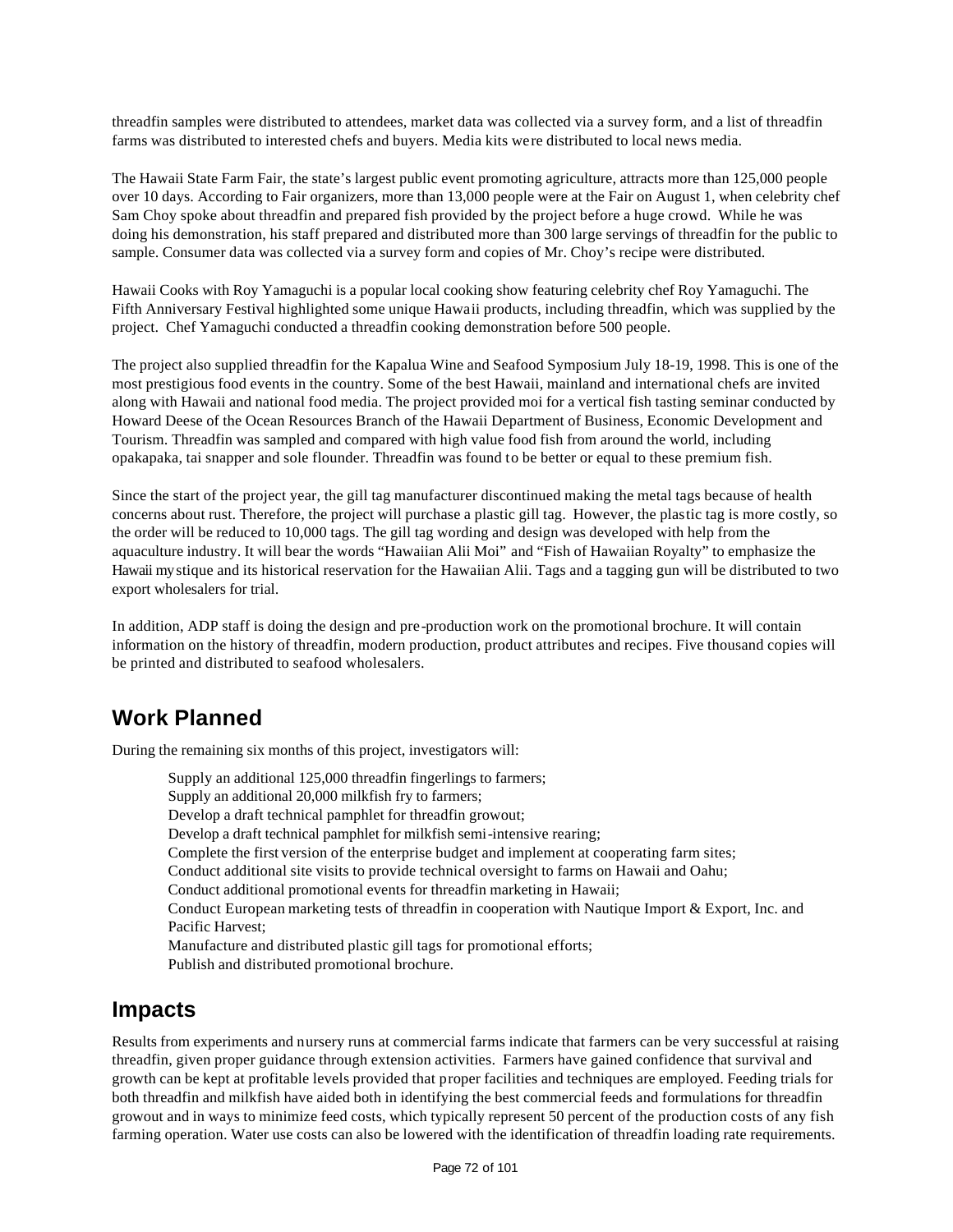Market tests have shown that threadfin is a versatile, high quality product that can be sold for \$6 to \$7 per pound. Markets will purchase and sell threadfin that range from 0.5 pounds to 2 pounds. The most appropriate size for farmers to grow threadfin is between 0.5 and 1 pound, which can be attained at 6 to 8 months of age at most Hawaii farms. Given estimated survival rates of fish produced under this project, the average price of \$6 per pound in the round and 0.75 pound harvest weight, this CTSA Year 9 project will contribute an estimated \$414,000 in net sales to Hawaii threadfin farmers. Total net sales attributed to this project during CTSA Year 8 and Year 9 is estimated at percent \$508,500.

End-users will provide farmers and potential investors with valuable information to meet market demands and the economic rationale for increased production for both threadfin and milkfish. Because gill deformities do not affect growth or survival of fish, the issue should not be a critical concern to threadfin farmers. Demand for milkfish as a food product is very apparent, especially in the Filipino community. Some farmers have sold milkfish as small as 5 to 6 inches for drying or frying. Most of the milkfish distributed by this project are still being grown out and will be sold to markets for \$2.50 to \$3.50 per pound when they reach approximately 1 pound. Project sales of milkfish from CTSA activities are estimated to be \$135,000. Commercial fishing trials with live milkfish need further investigation as to whether it is a more economical and better bait. The milkfish appears to be viable bait in Hawaii especially for backyard producers. At this point, a market for small, 2- to 3-inch milkfish appears to be available for the baitfish producer. Continued investigation and demonstration will be required before fishermen will commit to purchasing milkfish for bait.

#### *1998 Report*

Continued emphasis on providing technical advice to farmers has improved on-farm survival rates of both threadfin and milkfish from the previous year. Commercial farmers currently have an estimated 72,638 threadfin, and 113,974 milkfish have been distributed to farmers. Based on current survival rates, this should result in farm-gate sales of nearly \$272,390 for threadfin (54,478 pounds produced at an average 0.75 pounds sold at \$5 per pound) and \$85,480 for milkfish (28,494 pounds produced at an average 0.25 pounds sold at \$3 per pound).

Although direct impacts from marketing efforts are difficult to measure, both threadfin farmers and distributors have confirmed increased sales through several channels including new restaurant customers and increased volume demands from existing restaurant and supermarket customers, and export distributors over the summer. Threadfin is now being served in upscale Mainland restaurants. Joan Clarke, Honolulu Advertiser Food Editor, confirmed that she saw threadfin on the menu in prestigious restaurants in Chicago and in Napa, California.

Threadfin has been featured in the local press and mentioned by food editors of both the Honolulu Advertiser and the Honolulu Star-Bulletin. The November issue of *Food Arts Magazine,* which is one of the leading chef trade magazines in the country, will carry an article on threadfin as a result of the Kapalua Wine and Seafood Symposium. Results from surveys show that threadfin has been well received by consumers.

Development of the computerized enterprise budget should prove to be a significant tool for farmers both for a predictive tool and to track current stocks. It is a user-friendly design, which does not require knowledge of Excel or other data processing packages. The budget is also easily adapted to other species of fish and will be available to farmers who do not raise threadfin.

## **Support**

This project received support from the Center for Tropical and Subtropical Aquaculture (CTSA), the National Oceanic and Atmospheric Administration and the National Marine Fisheries Service (NOAA/NMFS), the University of Hawaii (UH) and the UH Sea Grant Extension Service (SGES).

|       |              | Other Support |                   |             |                      |              |                    |                      |
|-------|--------------|---------------|-------------------|-------------|----------------------|--------------|--------------------|----------------------|
| Year  | CTSA         | UH            | <b>NOAA/NMFSI</b> | <b>SGES</b> | <b>Sales of Fish</b> | ΟI           | <b>Total Other</b> | <b>Total Support</b> |
| One   | \$112,000.00 | \$0.00        | \$0.00            | \$0.00      | \$0.00               | \$86,681,00  | \$86,681,00        | \$198,681,00         |
| Two   | \$109.934.00 | \$0.00        | \$15,500.00       | \$12,000.00 | \$25,639,00          | \$85.138.00  | \$138,277.00       | \$248,211,00         |
| Three | \$110,000,00 | \$4,246,00    | \$0.00            | \$0.00      | \$0.00               | \$63,361,00  | \$67,607.00        | \$177,607.00         |
| Total | \$331.934.00 | \$4,246,00    | \$15,500.00       | \$12,000.00 | \$25,639,00          | \$235.180.00 | \$292,565.00       | \$624.499.00         |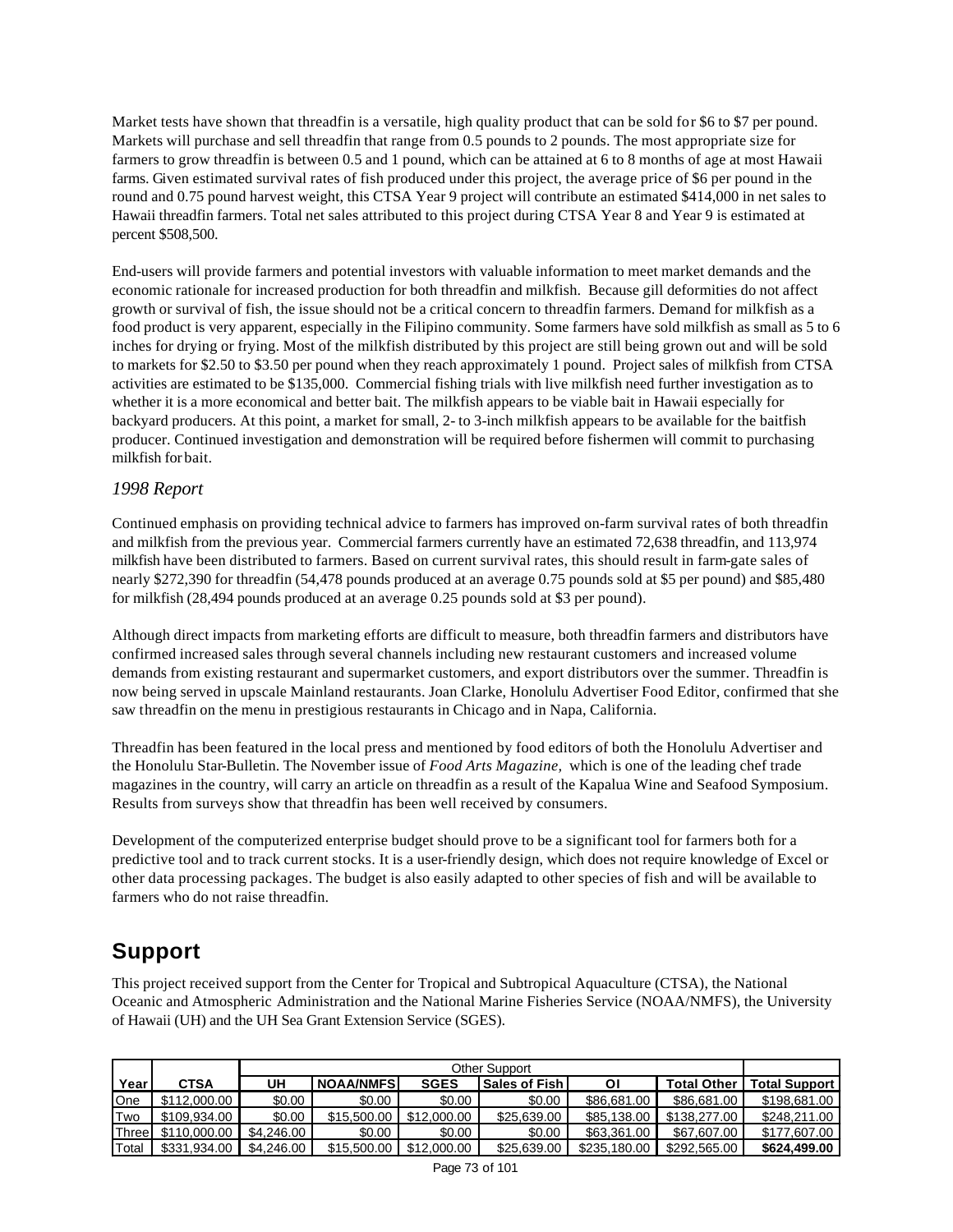## **Publications, Manuscripts or Papers Presented**

Ostrowski, A. C. and A. Molnar. 1998. Pacific Threadfin *Polydactylus sexfilis* (Moi) Hatchery Manual. Center for Tropical and Subtropical Aquaculture Publication Number 132. 96 pp. Waimanalo, Hawaii.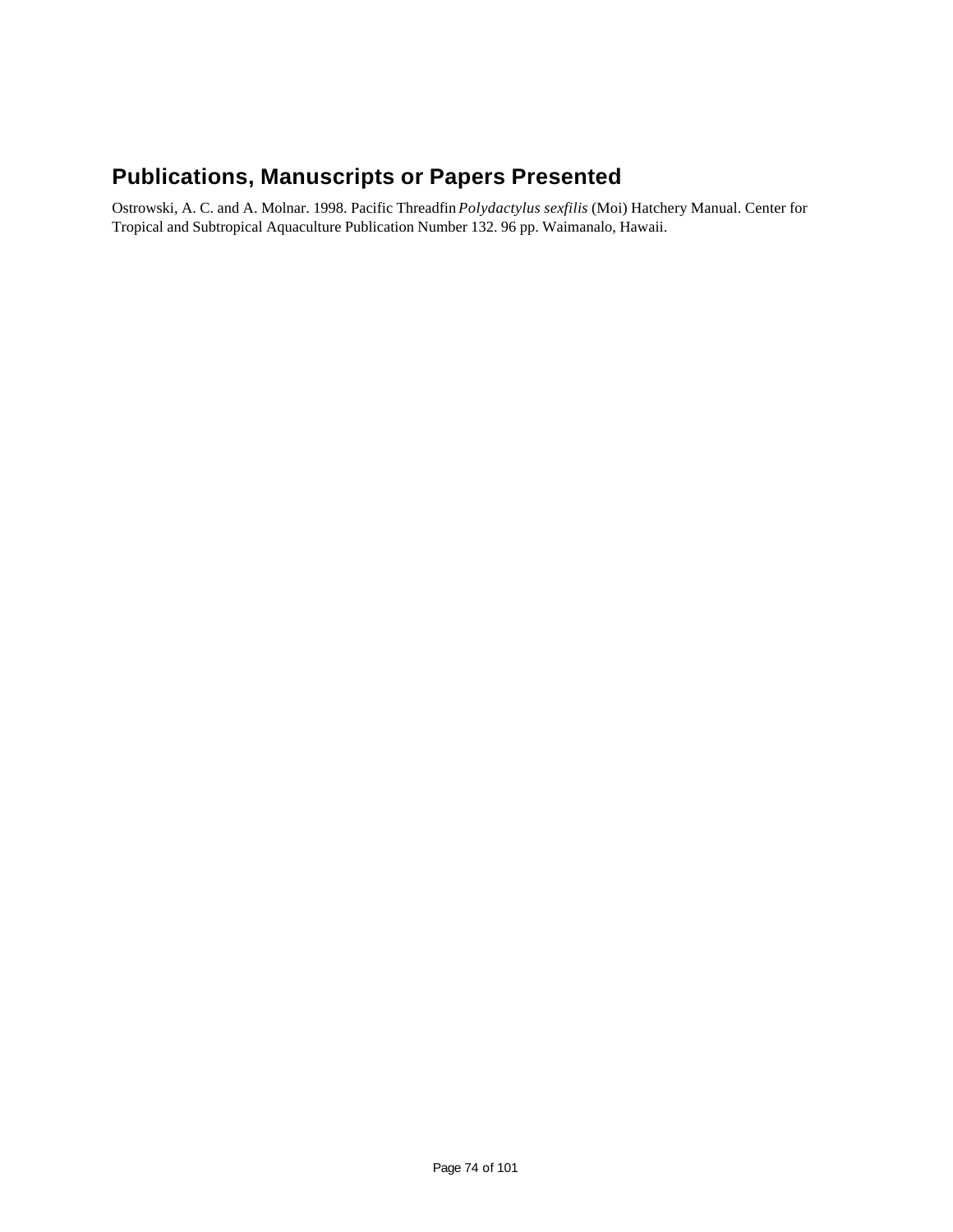# **Development of Improved Growout Culture for Chinese Catfish Through Ploidy and Feed Applications** *termination report*

#### **Dates of Work**

May 1995 through August 1998

### **Funding Level**

\$110,000

#### **Participants**

Dr. Arlo W. Fast and Dr. Jianguang Qin, Hawaii Institute of Marine Biology, University of Hawaii; Dr. Harry Ako, Department of Environmental Biochemistry, University of Hawaii.

### **Reason for Termination**

This project was terminated because all the objectives were completed.

## **Objectives**

The overall goal of this two-year project, which was initiated under the CTSA Eighth Annual Plan of Work, is to develop improved Chinese catfish culture techniques that result in reduced production costs, greater growth and survival rates, lower feed conversion ratios (FCR) and more reliable production. Specific objectives related to that goal are to:

develop methods to reliably produce triploid catfish using cold shock treatment of fertilized eggs; compare survival, growth FCR and condition of normal diploid catfish to those of triploid catfish; determine intrinsic, diel feeding patterns of diploid and triploid catfish during growout to market size using demand feeders and data loggers;

conduct subsequent feeding trials based on observed feeding patterns. These trials will allow catfish to feed either in synchrony with their intrinsic feeding patterns or at times that differ significantly from those intrinsic feeding patterns. Growth rates, survival and FCR of both will be compared;

compare growth rates, survival, FCR and disease resistance of Chinese catfish fed with Rangen floating trout chow, Rangen sinking trout chow and a Moore-Clark mahimahi chow formu la, the chemical composition of which will be analyzed;

conduct technology transfer to the Hawaii aquaculture community through workshops, collaborative research and publications.

## **Principal Accomplishments**

#### *Objective: Develop methods for reliably producing triploid catfish using cold shock treatment of fertilized eggs.*

Broodstock Chinese catfish were obtained Broodstock Chinese catfish were obtained from Aquatic Culture & Design. Spawning trials were conducted July 11, 1995 at Hawaii Institute of Marine Biology (HIMB). Male brood fish were identified by the conical shape of the genital papilla and weighed from 250 to 400 grams each. Females were identified by the rounded shape of the genital papilla; those selected for induced spawning had a soft distended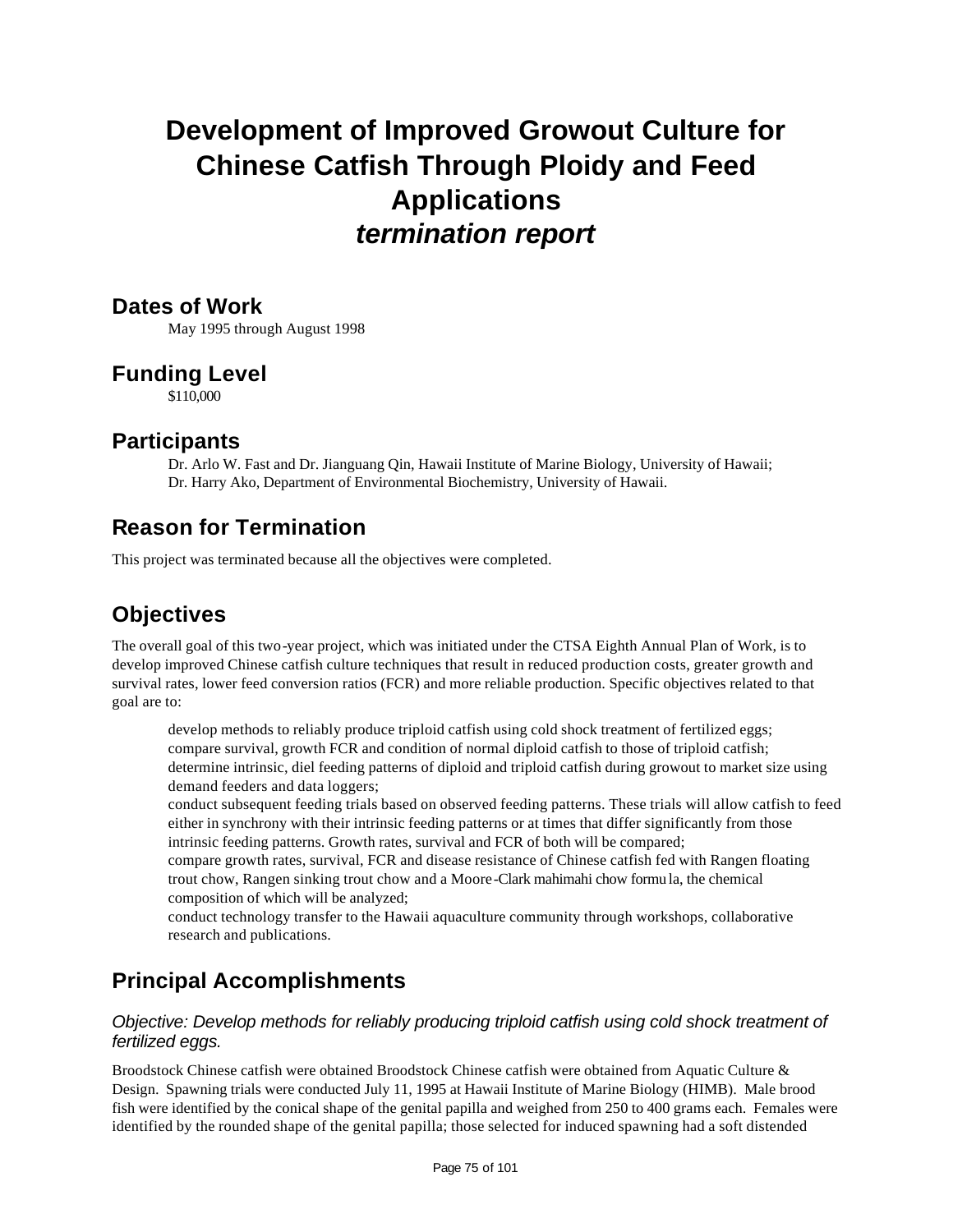abdomen and protruding genital papilla. Females chosen weighed from 300 to 500 grams. A total of 16 female and 12 male fish were used and divided into four groups for inducing diploid and triploid fish. Female fish were injected with human chorionic gonadotrophin (HCG) to induce ovulation. Injections of HCG, reconstituted with sterile physiological saline, were administered with tuberculin syringes using a 25 gauge needle. These injections were given intramuscularly in the dorsal region, just lateral to the dorsal fin and posterior to the pelvic fins. A single injection with 4 international units per gram of fish was given to the fish 18 hours before egg stripping at 25 C.

Fish were spawned the day following injection, and eggs were manually stripped and stored in 1-liter covered plastic containers until fertilized. Males were sacrificed, and their testes were removed. The testes were then cut into tiny pieces with a razor in a petri dish. The resulting homogenate was rinsed through a coarse nytex screen with a washing bottle and mixed with eggs. After mixing for approximately 1 minute, more water was added to enable complete mixing of eggs using a gentle swirling motion. Three minutes after insemination, cold shocks were carried out by immersing the fertilized eggs in 5 C water for 15-20 minutes. The cold treatment would result in the second polar body retention to yield triploid fish (3N). Treated eggs were then placed on a frame with screen on the top, and incubated in 50-liter plastic containers with a flow rate of approximately 10 liters per hour at 25 C in the same condition as non-shocked eggs. One milliliter of eggs was counted and the volume of the remainder recorded to compute total egg number per batch (four females). Hatching rates for diploid and triploid eggs were measured by placing 100 fertilized eggs in petri dishes (10-centimeter diameter) with three replicates. Six hours after insemination, fertilization rate was calculated based on the number of white eggs, which were considered not fertilized. Forty-eight hours after insemination, hatchlings were counted and the hatch rate was calculated as the relative percentage of the initial eggs incubated. Ploidy determination was carried out on juvenile fish (10-15 g). Blood samples were taken from 25 fish for measuring the size of erythrocytes nuclei. The major and minor axes of the nucleus of 20 erythrocytes of each fish were measured and the nucleus volume was calculated as 4/3(Trab), where "a" and "b" were major and minor semiaxis, respectively.

Spawning trials proved successful, with oocytes easily stripped from the injected females. Fertilized eggs hatched within 48 hours after insemination. The average number of oocytes per female was 22,500. The average fertilization rate of diploid eggs was 71.4% ( $\pm$ 18.9% s.d.), which was significantly higher than that of triploid eggs (58.8% +12.8%, P<0.05, Table 1). The average hatching rate of diploid eggs was 69.6% ( $\pm$ 30.3%), which did not differ from that of triploids (67.5% +30.6%, P,0.85).

Cold shock treatment yielded 100% triploid fish. The nucleus shape of triploid fish was oval, while that of diploids was almost round. The means of major axis and the volume of erythrocyte nuclei of triploid fish were greater than those of diploids  $(P<0.01)$ , but the lengths of minor axis were not different between triploids and diploids  $(P>0.05)$ . The ratios of minor axes, major axes and volume of triploids to those of diploids were 1.11, 1.55, and 1.92, respectively.

Triploidy was successfully induced in Chinese catfish by cold shock at 4 C for 15 to 20 minutes, started 3 minutes after insemination. It should be noted that 100% triploids were achieved by cold shock, although the fertilization rate of cold shock was lower than the untreated eggs. This result suggests that the pressure method for inducing triploids might be worth trying to increase the fertilization rate of triploid eggs in the future. The sizes of erythrocyte nuclei between the diploids and triploids were distinctly different, but the number of chromosomes of both types must be confirmed in future research. Much of interest in triploid induction is based on the assumption that triploids are profitable for commercial cultivation due to their sterile nature and the rapidity of their growth. Investigators began conducting the growout experiment to collect data on the growth, feed conversion efficiency and feeding patterns. If the triploid fish prove to be of significant advantage in terms of commercial fish farming, the technique will be introduced to farmers throughout Hawaii.

In addition to the trials at HIMB outlined above, a second set of spawning trials was conducted at HIMB during August 1995. Shocked and non-shocked eggs from these spawns were reared at a cooperating commercial farm, Hawaii Fish Company. Triploidy induction with shocked fish from these trials was also 100%. Two additional spawning trials were conducted at another cooperating commercial farm, Kualoa Ranch, during August and October 1995. Survival of shocked fish from the first trial was very low, with less than 56 of the shocked eggs hatching. The second trial was more successful, producing sufficient numbers of 2N and 3N fish to conduct growout trials at Kualoa Ranch. Two attempts to produce triploid fish at Aquatic Culture & Design failed to produce enough 3N fish for growout trials there.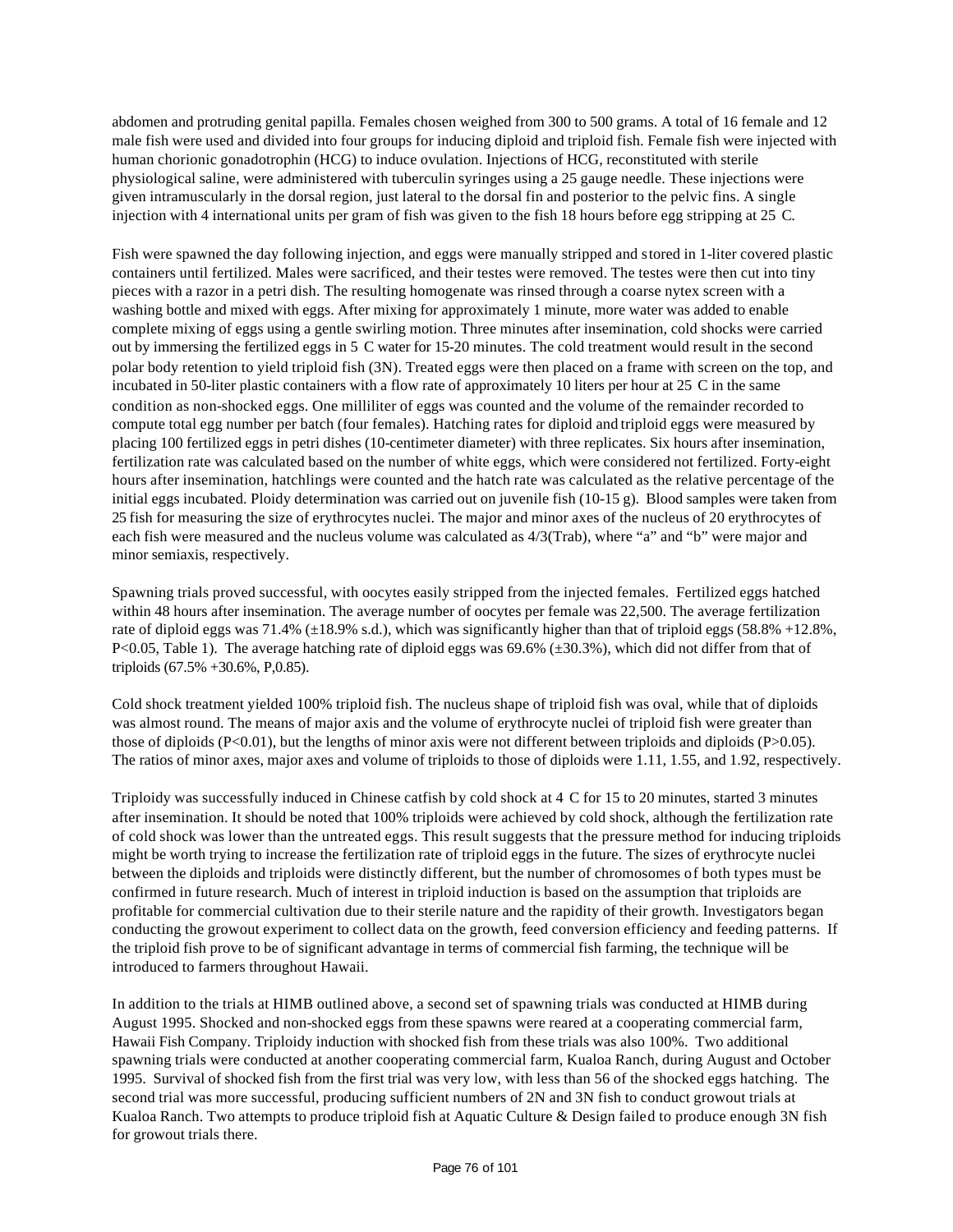#### *Objective: Compare survival, growth rates, FCR and condition of normal diploid (2N) and triploid catfish.*

On July 11, 1995, a total of 16 female and 12 male Chinese catfish broodstock were spawned manually at Hawaii Institute of Marine Biology following HCG injection with 4 international units per gram of female fish at 25 C. About half the fertilized eggs were subject to cold-shock at 4 C for 15 minutes within two minutes post-fertilization, while the other half were held at ambient temperature of 25°C. Treated eggs were then placed on a frame with screen on the top, and incubated in 50 liter plastic containers with continuous aeration and water flow through (10 L/h) under same conditions as non-shocked eggs. Fertilized eggs hatched within 36 h at 25°C.

Fry were held in the same plastic containers for 30 days and fed with *Artemia* nauplii in the first week and subsequently with salmon and trout start feed (Rangen, Inc.). Examination of erythrocyte diameters using Giemsa stain from 100 cold-shocked fish and 20 non-shocked fish revealed that controls were all diploid (2N), while 95 percent of cold-shocked fish were triploid (3N). Diploid and triploid fish were separately reared in two 18-footdiameter tanks with Rangen feed until they could accept the special formulated feed.

The comparative growth and survival between diploid and triploid fish were evaluated in 18 fiberglass tanks at the Hawaii Institute of Marine Biology. The tanks, which were arranged in five rows and could be conveniently sampled from elevated walkways, were 1.5 meters in diameter and 0.9 meters high with a volume of approximately 1.5 milliliters. A 5-centimeter-diameter standpipe is centered in each tank. Water enters from the top and flows out through the standpipe.

To evaluate the effect of temperature on fish growth and survival, diploid and triploid fish were reared at both low and high temperatures. The low temperature was maintained with tap water at  $21.5^{\circ}$ C, while the high temperature was elevated to 25.0°C in a 5.5-meter-diameter tank with a plastic sheet cover and pumped through a biofilter into each high temperature tank. Three replicates were used for each treatments, which included diploidy at low temperature (DL), diploidy at high temperature (DH), triploidy at low temperature (TL), and triploidy at high temperature (TH). Three replicates were used for each treatment. Fish were fed with New Age Pacific feed (Moore Clark, Canada) which contains 49 percent crude protein and 18 percent crude lipid.

To evaluate the effect of feed protein contents on fish growth and survival, both diploid and triploid fish were fed with New Age Pacific feed (see above for formulation) and catfish feed that contains 36 percent crude protein and 23 percent crude lipid. Treatments include diploidy fed with catfish feed (DC), diploidy fed with New Age Pacific feed (DN), triploidy fed with catfish feed (TC), and triploidy fed with New Age Pacific feed (TN). Three replicates were used for each treatment, and water temperature averaged 21.5°C.

Both experiments initiated on January 10 and ended on June 26, 1996. Weights of diploid and triploid fish at stocking averaged 54.1 and 56.2 grams, respectively, but were not significantly different (P>0.05). Both diploid and triploid fish were stocked at 180 fish per tank (100 per square meter) and fed once a day at 3 to 5 percent of body weight. The water flow rate was about 4 liters per minute in each tank. Fish mortality was recorded daily; fish growth was checked every 6 to 8 weeks by measuring 30 fish for length and 50 for weight. At the end, fish survival, condition factor, and gonadal development were checked. Food conversion ratio was estimated by dividing the amount of feed provided with net fish production in each tank. The data analysis was performed with ANOVA using SAS program.

Weight differences between diploid and triploid fish reared at different temperature did not show in the first 40 days (P<0-05). After 80 days, significant differences appeared between diploid and triploid fish (P<0.005), or between low and high temperature (P<0.006). Catfish weights in the DL, DH, TL, and TH treatments averaged 112.1, 116.5, 120.0, and 128.9 grams, respectively.

After 175 days of culture, weight differences between diploid and triploid fish and between low and high temperature remained significant (P<0.001), with diploids averaging 250.1 grams and triploids averaging 262.5 grams at low temperature; and diploids averaging 272.0 grams and triploids averaging 300.5 grams at high temperature.

Weight differences between diploid and triploid fish fed with different feeds did not appear in the first 90 days (P>0.05). After 120 days, feed type had a significant effect on fish weight (P<0.003) . Fish given catfish feed weighed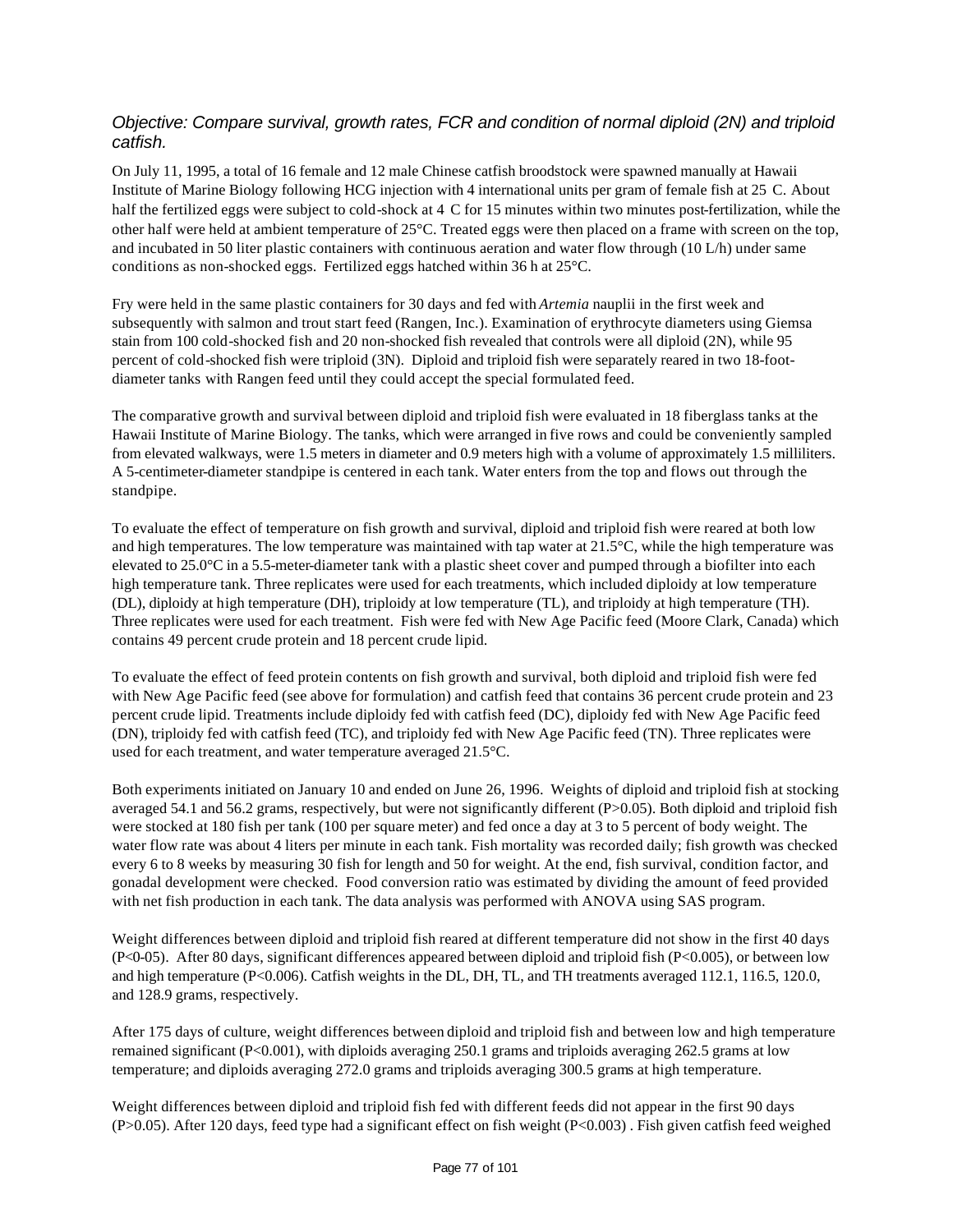more than those given New Age Pacific feed. Fish weights in the DN, DC, TN, and TC treatments reached 170.8, 189.1, 176.9, and 198.2 g, respectively. By the end of the culture, catfish weights in the DN, DC, TN, and TC treatments averaged 253.0, 272.3, 257.4, and 282.9 grams, respectively. Both diploid and triploid fish given catfish feed weighed more compared with those given New Age Pacific feed (P<0.03), while triploid fish weighed more than diploid fish only when both fish fed catfish feed (P<0.05).

Triploid fish had a lower feed conversion ratio (FCR) than diploid fish (P<0.0002), while both diploid and triploid fish had a lower FCR at high temperature than at low temperature (P<0.0005). Catfish feed exhibited a lower FCR than New Age Pacific feed for both fish (P<0.0001), whereas triploid fish had a lower FCR than diploid fish only when both fish fed Catfish feed (P<0.0001). Neither fish survival nor fish condition factor was different among treatments. Fish wet weights (W) and total lengths (L) were closely related and could be expressed as the following equation: w 82 .32 - 13  $.71L + 0.7OL$ ' (N = 1790, r = 0.99)

Triploid *C. fuscus* grew significantly faster than diploids cultured from the same spawns, under similar conditions This difference was even more pronounced at high temperature (25°C) or the fish were given catfish feed. After about 6 months, the average weight of triploids was 10 percent greater than that of diploids at high temperature, while triploids weighed 5 percent more than diploids at low temperature. With the other species in the same genus, Fast et al. (1995) found that the weight of triploid *C. macrocephalus* was 48.7 percent greater than with diploids after 8 months of culture at 28.6° to 29.4°C. These results indicate that the growth of triploid Chinese catfish may be temperature dependent. Further comparisons on the growth of diploid and triploid fish at high temperature (above 25°C) will be conducted for a longer duration.

The results also indicate that catfish feed with 36 percent crude protein and 23 percent crude lipid exhibited a lower feed conversion ratio than New Age Pacific feed, which contains 49 percent crude protein and 18 percent crude lipid. Traditionally, feeds are thought to be in high quality if they contain more protein. However, protein percentage can be maintained in feeds with soy or canola meal rather than fish meal. High levels of plant protein can be less palatable than feeds whose protein is comprised of high quality fish meal. Protein levels in New Age Pacific feed are mainly composed of plant protein, while the major protein source in catfish feed is fish meal. It is likely that the catfish feed was more palatable to the fish than New Age Pacific feed and therefore gave a lower feed conversion ratio.

Feed conversion ratio was lower at high temperature than at low temperature. Investigators observed that fish feeding was more active at high temperature. Because most pellet feeds would be dissolved two hours after releasing into water, less feed is wasted if fish take the feed sooner. This is partly the reason that low feed conversion ratio was found at high temperature.

Fish survival was not different between diploid and triploid fish, indicating triploid Chinese catfish is as viable as diploids. Although triploid fish grow faster than diploids, fish condition factors were not different between diploids and triploids. The similar body shape and fast growth make triploids superior to diploids for aquaculture.

#### *Objective: Determine intrinsic, diel feeding patterns of diploid and triploid catfish during growout to market size using demand feeders and data loggers.*

Investigators installed demand feeders, thermocouples, solar cells and a data logger system on three 18-foot- (5.5 meter-) diameter tanks at HIMB. The demand feeders were suspended from individual load cells, allowing feed consumption estimations on a nearly continuous basis. The experimental set-up in the three tanks included: triploid fish under ambient light in Tank 1; and diploid fish under ambient light in Tanks 2 and 3. The preliminary data showed that the feeding activities peaked from 8:00 to 9:00 and from 18:00 to 19:00. Further testing was conducted to determine whether the feeding pattern will change if a constant light is provided. Continuous monitoring of feed consumption will last until December 31, 1996.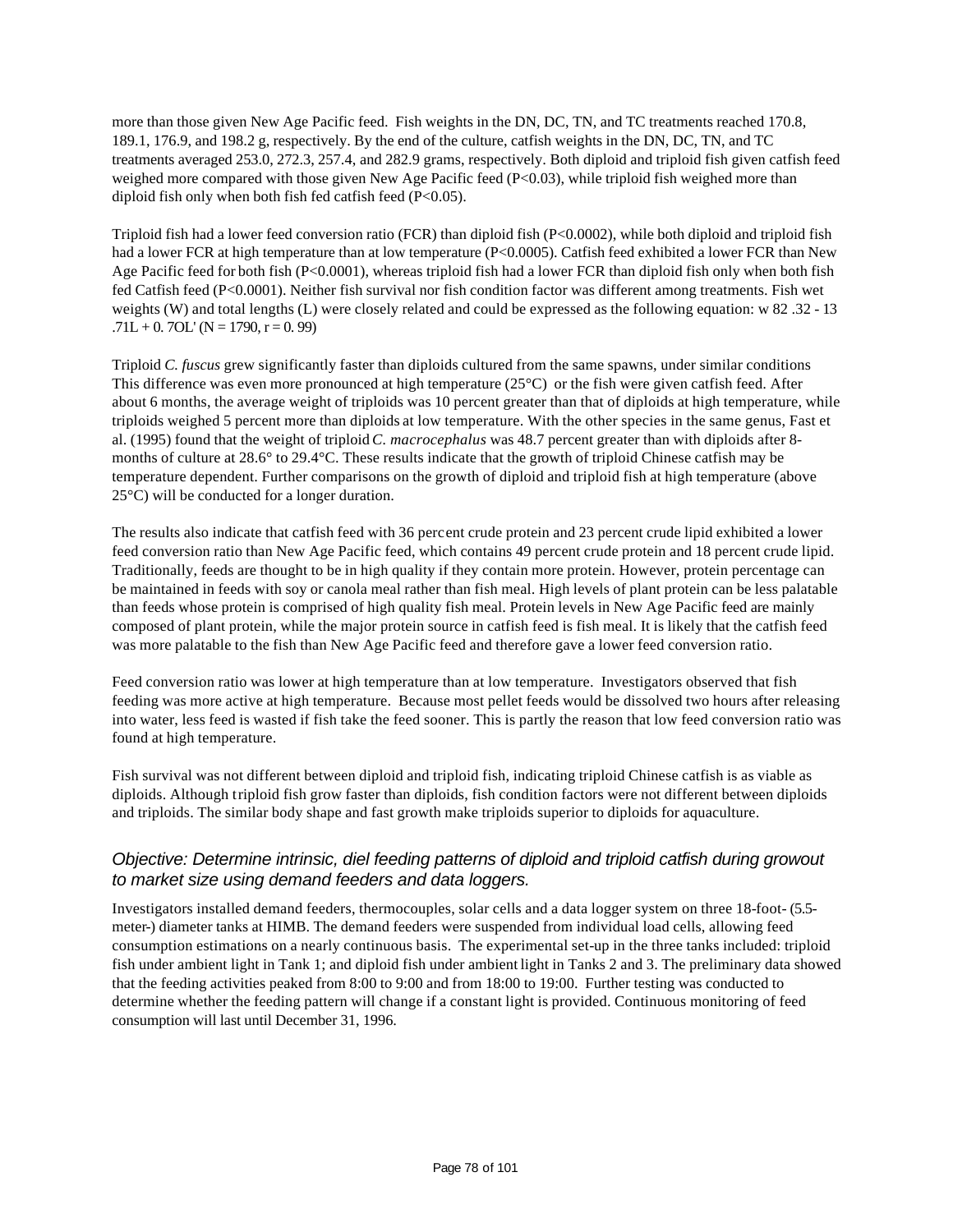#### *Objective: Based on intrinsic feeding patterns observed during Year 1 using demand feeders and data logger recordings, alter feeding patterns to coincide with those commonly used at commercial production facilities. Observed comparative growth rates, survival and FCR of fish with altered versus intrinsic feeding patterns.*

During Year 1, juvenile Chinese catfish were found to have two distinct feeding peaks. An experiment was begun February 1, 1997, at HIMB to test whether fish growth and survival will be affected by altered feeding schedules other than coinciding with their intrinsic feeding patterns. Three feeding schedules will be included: (1) feed once daily at noon, (2) feed once daily at midnight, and (3) equally divide the amount of feed and deliver to the fish twice daily at 8 a.m. and 6 p.m.

Three 1.5-meter-diameter, 0.8-meter-high tanks will be used for each feeding schedule with 150 fish (20 g) stocked in each tank. Daily ration will be 5 percent of fish weight and this amount will be adjusted monthly according to fish weight gain. This experiment will last 6 months.

#### *Objective: Confirm reliability of triploid (3N) catfish production using cold shock treatment of fertilized eggs, and compare with pressure shock treatments.*

The method of cold shock for triploid induction was further evaluated under two temperature regimes ( $4^{\circ}$ C or  $5^{\circ}$ C) with six shock durations  $(0, 5, 10, 15, 20, 25,$  and 30 minutes). Hatch rates were not different between temperature treatments (P>0.05), but reduced with increased time of cold treatment. There were no significant changes in the hatch rate between 20 and 30 minute cold shocks, which yielded >90% triploid fish at  $4^{\circ}$  or  $5^{\circ}$ C when shock duration was 20 or 30 minutes. Based on this experiment and results from Year 1, the cold shock treatment at  $4^\circ$  to  $5^\circ$ C for 20 to 30 minutes seems to be most effective to induce triploid Chinese catfish.

To compare the methods between the cold shock and pressure shock in inducing triploid fish, we used 4°C for temperature treatment and 8000 psi for pressure treatment. After eggs were mixed with sperm for 3 minutes, the fertilized eggs were then divided into three equal portions (i.e., control, cold shock, and pressure shock) for treatments with four replicates for each. The cold shock and pressure shock lasted 20 and 8 minutes, respectively. The control and treated eggs were incubated in circulated hatching jars at  $26^{\circ}$  to  $27^{\circ}$ C. Hatch rates in the control group were greater than either in the cold shock or in the pressure shock treatment (P<0.001). Pressure shock produced a greater hatch rate than temperature shock (P<0.001).

#### *Objective: Compare survival, growth rates, FCR, and condition of normal diploid (2N) and triploid catfish produced by the two shock treatment.*

The poor survival of triploid fish for both temperature and pressure treatment after hatching did not allow us to compare survival, growth rates, FCR, and condition of normal diploid (2N) and triploid catfish produced by the two shock treatments. The comparison will be made in spring and summer of 1997.

#### *Objective: Using cold and/or pressure shock, attempt to produce tetraploid (4N) Chinese catfish and rear these fish to reproductive age. If successful, tetraploids could be cross-bred with diploids to produce 100% triploids.*

Fertilized eggs were cold shocked at 5° to 6°C for 17 minutes at 3, 15, 30, 45, 60, 75 and 105 minutes post-fertilization. A control group was not shocked. The nuclear diameters of red blood cells (rbc) in the developing larvae were then measured. As expected, control fish (c0) all had rbc nuclear diameters of <35pt. More than 70 percent of fish shocked at 3 minutes post-fertilization (c3) had rbc nuclear diameters of >35 , while those shocked at 15 minutes postfertilization (c15) were similar to the control group. Eggs shocked at 30 minutes post-fertilization (c30) indicated >50% with nuclear diameters > 35.

These data indicate the following. Control fish were normal diploids (2N), while 70 percent of those shocked at 3 minutes post-fertilization were triploids (3N) due to polar body retention. Shocking at 15 minutes post-fertilization resulted in normal diploids since the polar body was lost, but the first cell division was not affected. Shocking at 30 minutes post-fertilization resulted in production of tetraploids (4N) due to disruption of first cell division after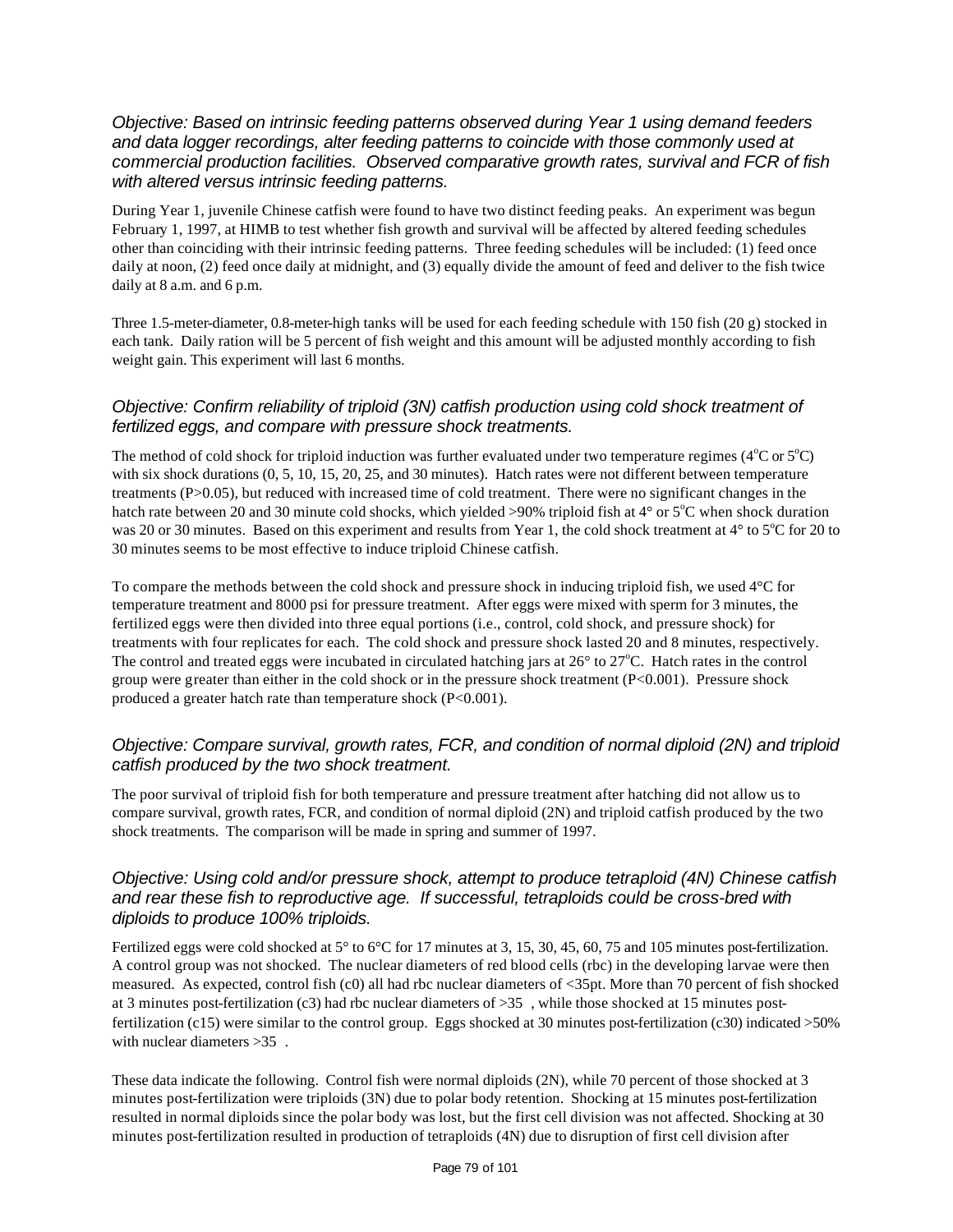chromosome replication. To a lesser extend, this may have also occurred with fish shocked at 45 minutes postfertilization but not at 60 minutes post-fertilization. Shocking later than 60 minutes probably resulted in mosaics, with some cells being 2N and some 4N.

Due to low survival of these fish, trials are being continued and efforts are being concentrated on shocking during the period from 25 to 40 minutes post-fertilization. If this succeeds in producing sufficient quantities of fish that appear to be 4N, their condition will be verified by chromosome spread (count) techniques.

#### *Objective: Conduct technology transfer to the Hawaii aquaculture community through workshops, collaborative research and publications.*

In August 1998, the investigators completed an eight-page extension fact sheet titled *Triploid Chinese Catfish.* It will be published as CTSA publication numb er 134. The sheet outlines the cold shock method of inducing triploidy and the conclusions of growout experiments. The investigators concluded that triploid Chinese catfish grow 13 percent faster and consume about 24 percent less feed than diploid Chinese catfish. All male triploid catfish could reach market size almost two months earlier than diploids. In addition, the fatty acid profiles of triploids demonstrated that they have more favorable food quality for consumers.

### **Impacts**

Significantly greater growth of triploid fish at higher temperatures was observed. These higher water temperatures are perhaps representations of typical water temperature at most Hawaii aquaculture sites. However, triploid growth was only about 10 percent greater on average than that of diploids. This is less than expected based on earlier results with *Clarias macrocephalus*, but still would be an advantage to farmers because triploids would reach marketable size earlier than diploids.

Triploid fish also exhibited significantly greater fat content when cultured at both high and low temperatures and on different feeds. Those fat profiles are considered "healthful" and could add to their market appeal. These and other results are still being analyzed.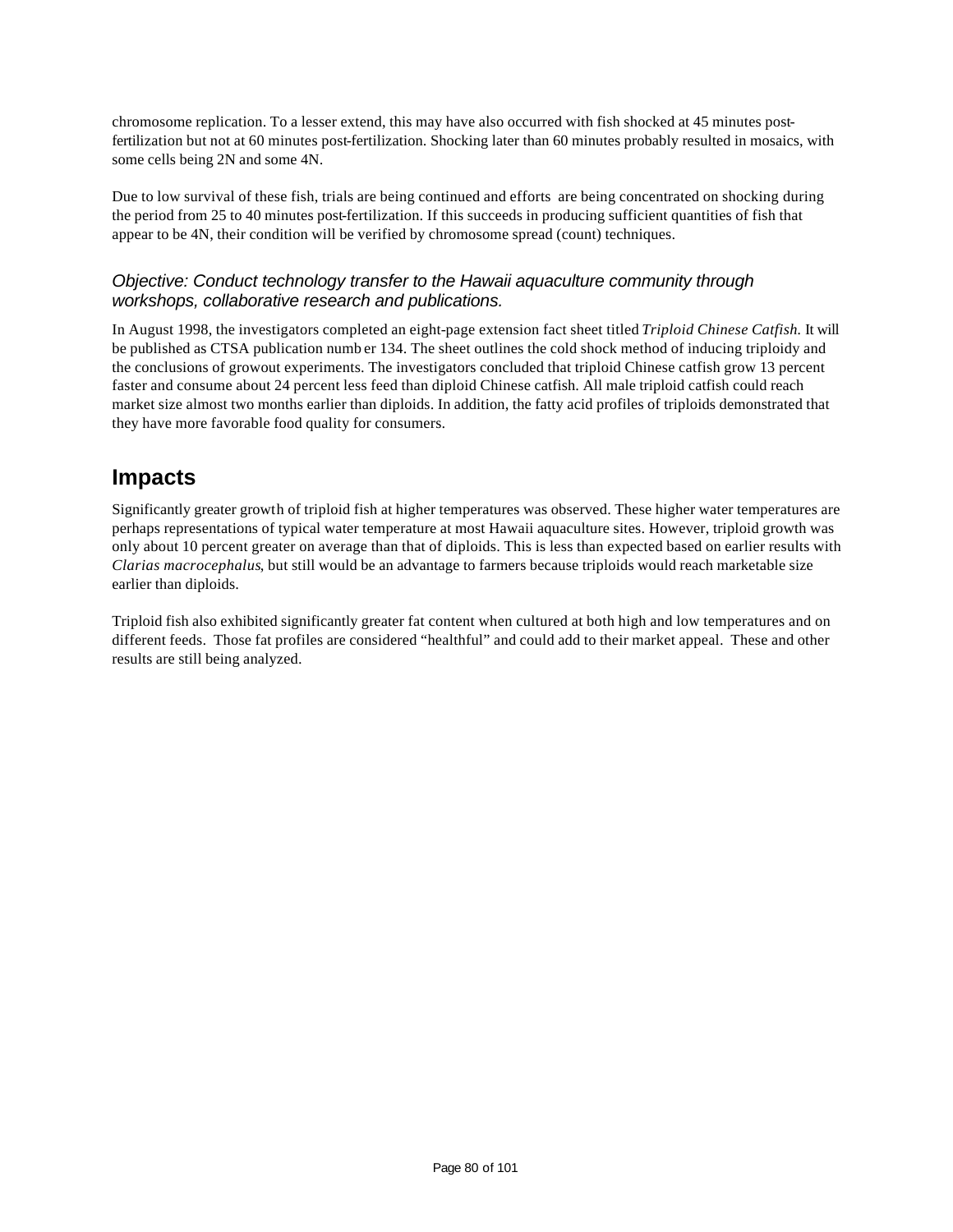## **Support**

This project received support from the Center for Tropical and Subtropical Aquaculture (CTSA), the University of Hawaii (UH) and cooperating commercial producers (Industry).

|               |             | <b>Other Support</b> |          |                      |              |
|---------------|-------------|----------------------|----------|----------------------|--------------|
| Year          | <b>CTSA</b> | <b>UH</b>            |          | Industry Total Other | <b>TOTAL</b> |
| <b>O</b> ne   | \$55,000    | \$32,695             | \$16,000 | \$48,695             | \$87.711     |
| Two           | \$55,000    | \$32,695             | \$16.000 | \$48,695             | \$87.711     |
| <b>ITOTAL</b> | \$110,000   | \$65,390             | \$32,000 | \$97,390             | \$175,422    |

### **Publications, Manuscripts or Papers Presented**

Fast, A. W. 1998. *Triploid Chinese Catfish.* Center for Tropical and Subtropical Aquaculture Publication Number 134. Waimanalo, Hawaii.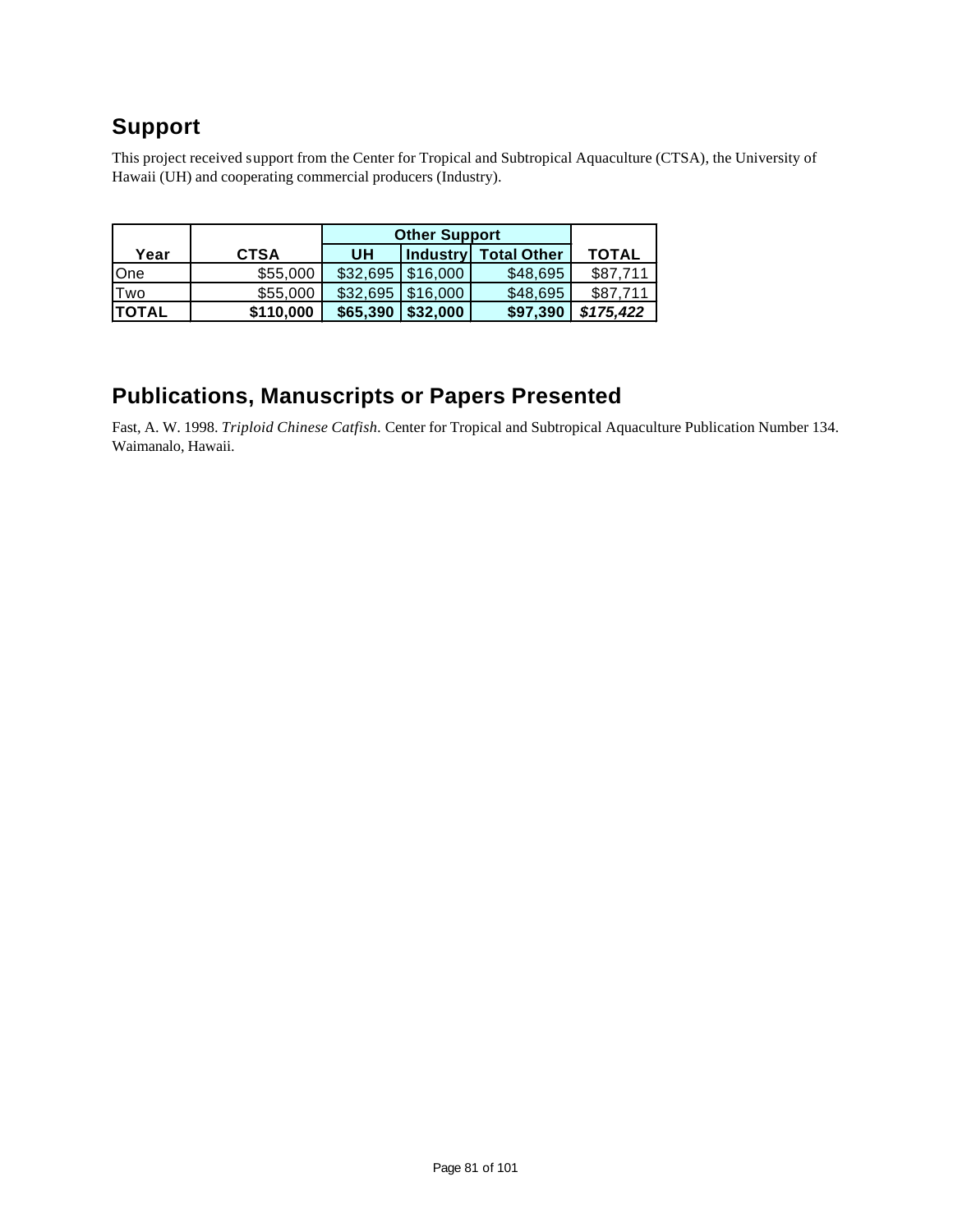# **Public Policy Impact on Aquaculture Development in Guam**

### **Dates of Work**

October 1996 through January 1998

### **Funding Level**

\$29,950

### **Participants**

Jeffrey Tellock, Carl Kittle and Richard Carandang, Guam Department of Commerce; Jocelyn Bamba, U. S. Department of Agriculture; Dr. Ilse Silva-Krott, Dr. John Brown and John Turner, College of Agriculture and Life Sciences, University of Guam; Richard DeVoe, South Carolina Sea Grant Consortium; Dr. Gary Pruder, The Oceanic Institute;

### **Objectives**

The overall goal of this one-year project, initiated under the CTSA Ninth Annual Plan of Work, is to lower the entry barrier for new aquaculture farms through establishment of a unified policy regarding aquaculture development and to streamline the regulatory process. This includes identifying Guam government policies that hinder the expansion of the aquaculture industry; developing changes in government policies and regulatory processes to promote aquaculture development in Guam; educating Guam government administrators and elected officials about the problem of inhibitory regulations and policies and using a strategic planning session to help them develop a plan for improving the permit process and regulatory environment; educating existing and potential aquaculture farmers about the existing permit requirements and about proposed changes in the permit process. Specific objectives related to that goal are to:

prepare a case study of permitting problems experienced by Guam aquaculture farmers; develop policy and regulatory solutions to those problems and present those solutions to decision makers; educate existing and prospective farmers about the permitting process with a forum, a video and extension activities.

## **Anticipated Benefits**

This project will benefit the aquaculture industry by garnering participation of relevant agencies in the consideration and formation of sound aquaculture policy. Specifically, benefits will be achieved through the distribution of accurate and current information affecting aquaculture development worldwide.

## **Principal Accomplishments**

#### *Objective: Prepare a case study of the permitting process experienced by Guam aquaculture farmers.*

This objective was regarded as providing the best illustration of Guam's perceived aquaculture permit and regulatory problems. Just prior to the start of the project, a new, 5-acre milkfish farm opened within a four-month time frame, which refocused this project objective. However, in this particular case, the milkfish farm was well financed and its discharge location was determined to have a low impact potential. The University of Guam agreed to provide use of its video equipment to complete the project objectives.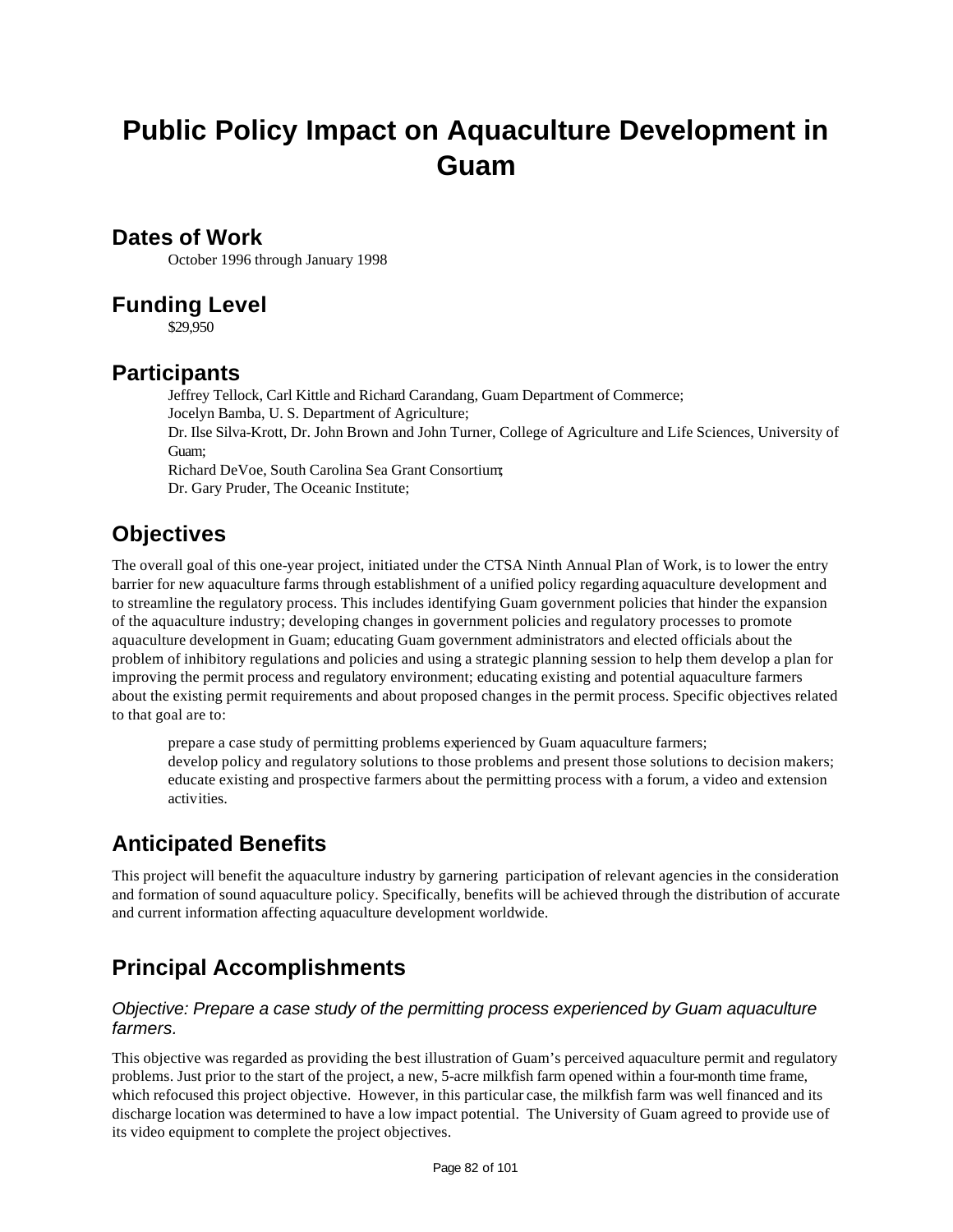During the 12 years prior to the inception of this project, no new aquaculture ponds were built on Guam. However during the period from October 1996 to January 1998, four moderate to large farms received full or partial permits. One new intensive tilapia farm opened on Guam; a second farm opened without a full set of permits; a third farm rehabilitated existing ponds and reopened; and a fourth farm received most of the necessary permits. These activities caused this objective to be refocused. Investigators expect to choose one or more of these four farms for the case study, but none of the farmers has agreed to the extensive interviews necessary for a proper case study. Investigators expect to gain their cooperation in the near future.

#### *Objective: Identify and document Guam government policies that hinder the expansion of the aquaculture industry.*

Requests for background information and invitations to the August forum were sent to Dr. Gary Pruder and Mr. Richard DeVoe in November 1996. Investigators reviewed the Florida Aquaculture Bill (FAB)and other materials from the GADTC library, from Guam Cooperative Extension Service and from the six-year, CTSA-funded "Aquaculture Effluent Discharge Program." Investigators also held community-wide informal interviews to develop background information. Those materials served as the basis of discussions with the lead agencies affecting aquaculture development on Guam. A more informed and coordinated regulatory environment appeared to be developing on Guam. Significantly, the Department of Commerce (DOC) committed to the renewed development of the industry on Guam. In 1994, the DOC promoted a "One-Stop Aquaculture Permit" program, designed to streamline the confusing and time-consuming aquaculture permit process. The "One-Stop" program would provide for automatically approved permits for backyard and small aquaculture facilities and those medium-sized farms that have fulfilled environmental design and impact considerations. However, one segment of the program, the Master Aquaculture Permit Application (MAPA), could be a problem in the legislative, regulatory agency and federal approval processes.

The MAPA was designed to allow most of the required aquaculture permits to be compiled into one "master" application. The acting director of the Department of Land Management wrote a memorandum stating that MAPA creates a potential impediment because it would still have to fulfill the required "Zoning Development Plan Review." Further, once an executive order or legislative approval is sought for "One-Stop," a number of compliance issues will be raised by other regulatory agencies. This could potentially prevent acceptance of the "One-Stop" program and the streamlined permit processes for backyard to medium-sized farmers and the advocacy and implementation of best management practices (BMPs). Because of that, investigators planned to suggest that regulatory agencies approve the "One-Stop" measures regarding automatic permit approval for non-controversial applications and BMPs. As an alternative to the MAPA segment of "One-Stop," an interim solution will be suggested that provides for establishment of a position to assist aquaculturists through the existing zoning, environmental, and building permitting process. This position would collect all necessary permits to commence and complete an aquaculture development. The DLM director's memorandum advised against creating "another process in addition to the one existing." In light of this point, it will be further suggested that each regulatory agency develop specific policy standards concerning the aquaculture industry, coordinate with other lead agencies to define the specific area of jurisdiction of each agency, and standardize enforcement and monitoring procedures. Additionally the "One-Stop Aquaculture Permit" program addresses the size requirements for qualifying as a backyard operation.

Project investigators met with the Guam EPA (GEPA) Water Pollution Control Director prior to reviewing the Guam Water Quality Standards to determine their effect on aquaculture development. In January 1997, the Guam EPA, which administers Guam Water Quality Standards, requested that all interested parties submit written recommendations concerning the "Proposed Revised Guam Water Quality Standards" (PRGWQS). Investigators reviewed the PRGWQS and noted that the "Statement of Policy" does not mention the aquaculture industry. Investigators called attention to this oversight in light of the fact that five commercial aquaculture farms larger than 4 acres and 10 to 15 smaller farms are operating on Guam.

Project investigators convened an informal panel discussion to increase involvement in the PRGWQS by regulatory agencies and the Guam scientific community. During this meeting, alternatives and options were developed to offer GEPA for consideration involving policy recognition of aquaculture, the application of ambient standards to aquaculture effluents and the possibility of using aquaculture discharges to create wetlands. At a second meeting held in May 1997, the aquaculture discharge as a wetland "creator" option was favorably discussed by the GEPA,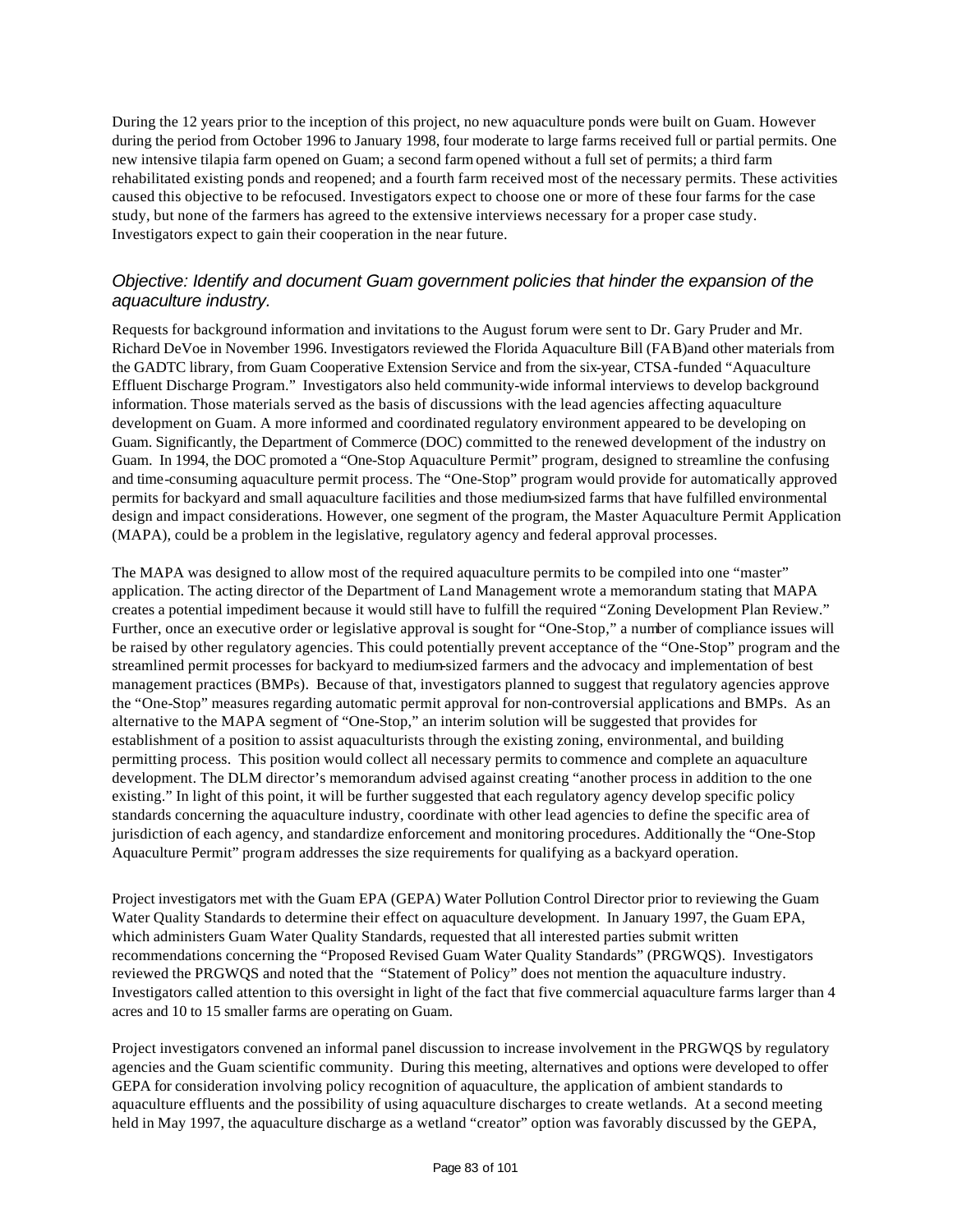ACOE and DOC. The PRGWQS is undergoing a field application in Umatac, Guam, where secondary waste water is being used as a wetland "creator."

As a result of the project work, GEPA and other agencies realized that the PRGWQS was important to the revitalized development of the industry on Guam. This is significant because the Guam Water Quality Standards are normally reviewed only once every three years. In the spirit of cooperation engendered by the project and participating regulatory agencies, GEPA extended the review period to accommodate the project's "Aquaculture Permit Application Work Group."

In 1990, Public Law 20147 charged the Territorial Planning Council (TPC) with developing an alternate to the Guam Land Use Plan. The new, comprehensive development plan, known as the *I Tano'ta* Land Use Plan (pronounced "E-Tan-o-ta"), is being formulated. Project personnel is providing information to facilitate the inclusion of aquaculture parks and define a minimum size for backyard aquaculture facilities that could be established regardless of zoning restrictions.

The director of the Department of Land Management (DLM) issued a memo providing details on five of the eleven "Intensity Districts" as permitting "aquaculture activities/facilities." The project requested clarification of the exact aquaculture zoning designations and copies of the maps defining the zoning limitations of the "aquaculture activities/facilities" of the proposed Intensity Districts.

Investigators reviewed the Aquaculture Effluent Discharge Program's case studies, particularly that of the Natural Energy Laboratory of Hawaii Authority (NELHA) facility for its description of the formation of an aquaculture park and resultant regulatory success. The case study will be submitted to DLM for consideration in developing the aquaculture segments of the comprehensive land use plan.

Investigators requested position statement regarding the discharge of aquaculture effluent to wetlands from ACOE, Department of Agriculture (DOA) and GEPA.

An Environmental Impact Assessment (EIA) was beyond the scope of this project, but use of an EIA could provide information needed to facilitate the potential development of an aquaculture park in a specific location. Investigators requested GEPA and DOA to provide position statements regarding the use of an EIA for blanket permit clearance purposes. This will require additional cooperation from the CLTC, BOP and the DLM.

The Chamorro Land Trust Commission (CLTC) is formulating policy regarding use of excess and inactive military lands that reverted to the Guam government, which will be leased to those people recognized as "Chamorros." In June 1997, the CLTC began a 99-year agricultural lease program. The CLTC has been asked to consider an aquaculture park as part of its agriculture lease program. In addition, other government agencies were asked to comment on this idea.

The DOA Division of Aquatic and Wildlife Resources (DAWR) controls all introductions of non-indigenous life forms into Guam. The accidental introduction of the brown tree snake has significantly reduced bird life, garnered negative international publicity, damaged electrical power generation, and directly threatened humans. Because of this, the DOA is wary of introducing any non-indigenous species to Guam and will allow non indigenous species introduction only on a strict, "case by case" basis, according to a personal communication with Mr. Gerry Davis, DAWR. DOA has reiterated that new species introduction is not impossible, only very carefully scrutinized. Any party interested in importing exotic species to Guam must provide exhaustive biological backgrounds of those species. Milkfish and tilapia fry are currently imported to Guam by several producers.

#### *1998 report*

At the Guam Aquaculture and Environmental Awareness Forum, which was held in August 1997 and videotaped, both public policies of environmental line agencies and aquaculture farmers' responses to the constraints imposed by these policies were reviewed. Interviews with two farmers were videotaped, and other farmers and environmental agency representatives were interviewed informally. Several constraints were identified; among them were Guam water discharge and NPDES permits, federal wetlands permits, local grading, building and land use permits and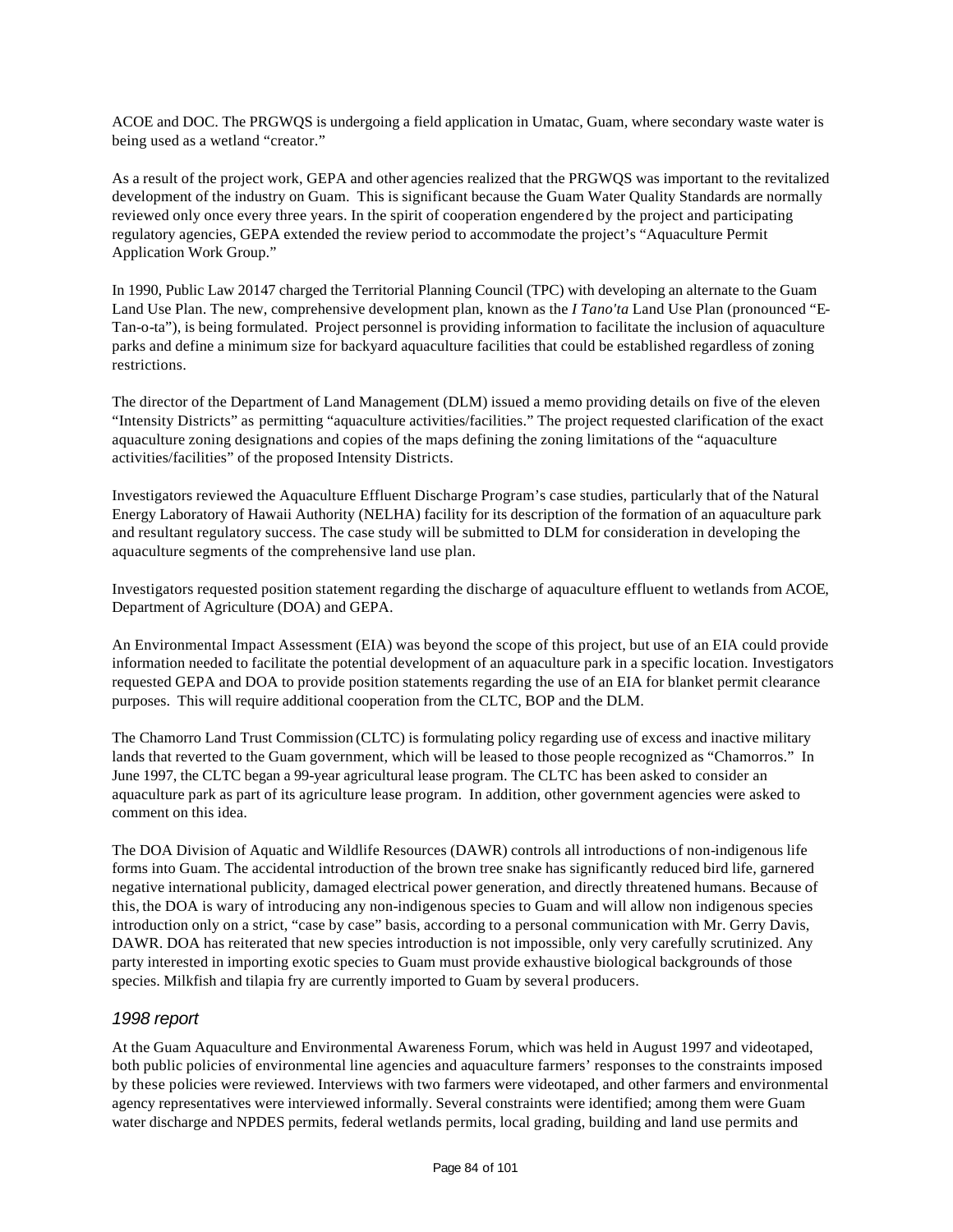various permits associated with moving seedstock. A primary frustration for farmers is the lack of a single point of contact to deal with the permitting process and the cost in time and money of dealing with the process.

Several meetings were held with local environmental agency personnel regarding the development of a one-stop permitting process for new aquaculture operations using a Master Aquaculture Permit Application. The Department of Commerce seems to have shelved this initiative. The local environmental agencies strongly resisted the concept of a general permit for small, backyard intensive systems. Their position was that such a permit is unnecessary because they don't intend to monitor such systems, which they anticipate will have little environmental impact. Guam EPA promulgated its proposed revised Guam Water Quality Standards, public hearings on which were postponed because of the effects of Typhoon Paka. The governor vetoed the I Tano`ta land use plan, which is being revised by the Senate. Passage of this plan could have significant impact on the aquaculture regulatory environment, its progress is being closely monitored. Finally, the Chamorro Land Trust Commission is interested in the possibility of developing some of its property as an aquaculture industrial park with a single master permit and environmental impact assessment. However, development of such a park would be a long-term effort far beyond the scope of this project.

#### *Objective: Educate existing and prospective aquaculture farmers about permitting and the regulatory process and proposed changes in the process so they can monitor and support changes that are in the interest of the industry.*

A summary of all the available permitting information was prepared and is available to all interested parties at the Department of Commerce and GADTC. Investigators plan to update the existing booklet on permitting, "An Introduction to Aquaculture on Guam: Prospects, Permits and Assistance," pending the outcome of the "One-Stop Aquaculture Permit."

A video was prepared of the GADTC facility, including GADTC site visits by Governor Gutierrez and Jean Michel Cousteau, the Flores farm site and its owners, and the Scope farm site. The script objectives are being finalized with assistance from David Crisostomo, who will also assist in the final production and editing of the video, which will include an aerial survey of Guam's aquaculture operations.

An "Aquaculture Point Paper," intended to provide a basis for developing policy considerations, was prepared and distributed to relevant agencies, UOG and local aquaculturists. Investigators anticipated adding other policy considerations to this document, which will be used as one of the Forum round table discussion topics. It may ultimately serve as the basis for development of needed actions by regulatory agencies, legislators and the governor.

Investigators scheduled an August 1997 forum on the aquaculture permit process to educate aquaculture farmers and policy makers about the permitting process. The first day will focus on education. Investigators plan to develop the framework for an action plan to ameliorate possible differences between lead agencies involved with the approval of the "One-Stop" program. The possibility of an executive order or legislative sponsorship for the implementation of the "One-Stop Aquaculture Permit" program during the forum is possible. The second day of the forum will address the immediate status and future prospects of the aquaculture industry on Guam. The governor will speak, emphasizing his "Vision 2001" plan, which includes long-term development commitments to the aquaculture industry on Guam. The forum will also include extension activities such as workshops or site visits, multimedia presentations about public policy regarding aquaculture permit processes. If the "One-Stop" program is approved, the presentations will help smaller farms to become more easily established and perhaps more common place.

#### *1998 Report*

The Guam Aquaculture and Environmental Awareness Forum was held August 28-29, 1997, at the University of Guam. The governor of Guam issued a proclamation declaring August 27 through September 3, 1997, as "Aquaculture and Environmental Week" on Guam. Approximately 90 individuals attended the forum, including 60 potential and current aquaculture producers, 20 representatives of 13 government agencies and five members of the Guam Senate. Presentations were given by:

- Dr. Jeff T. Barcinas, Dean, College of Agriculture and Life Sciences, University of Guam;
- Mr. Frank Dayton, U.S. Army Corps of Engineers
- Mr. Randy Sablan and Mr. Michael Gawel, Guam Environmental Protection Agency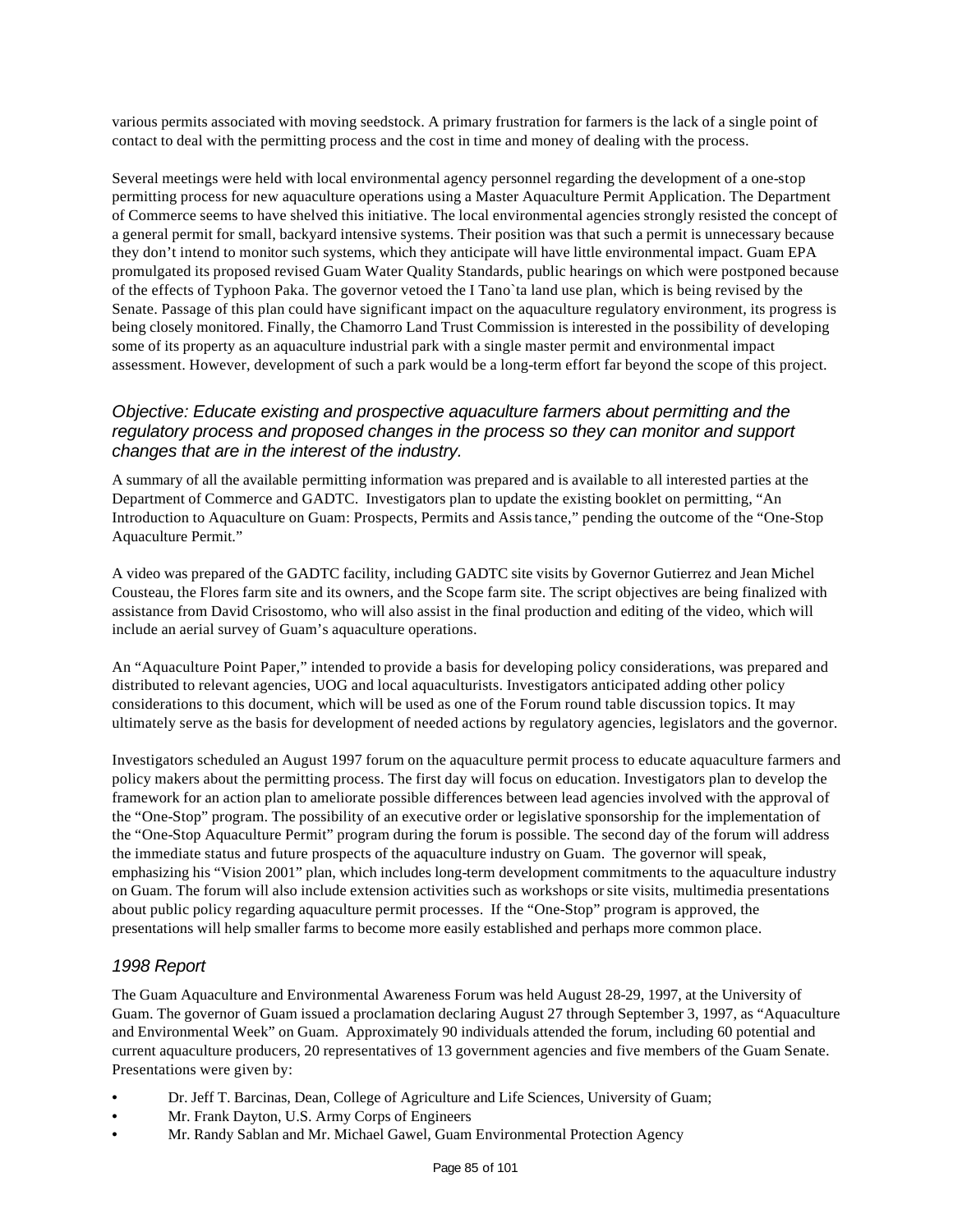- Mr. Joseph Borja, Administrative Director, Chamorro Land Trust Commission;
- Mr. Jeffrey Tellock, GADTC, Guam Dept. of Commerce;
- Senator John C. Salas;
- Mr. Marvin Aguilar, Guam Dept. of Agriculture;
- Dr. Robert Richmond, University of Guam Marine Laboratory;
- Dr. Gary Pruder, The Oceanic Institute, Hawaii;
- Mr. Richard DeVoe, Director, South Carolina Sea Grant Consortium;
- Mr. John Anderson, Director, Dept of Land Management;
- Mr. Gerry Davis, Aquatic and Marine Resources, Guam Dept of Agriculture;
- Senator Alberto Lamorena.

The general consensus of the regulatory agency speakers was that aquaculture could and should be a viable industry on Guam, but that regulatory agencies would not consent to public actions that diminish their regulatory authority or freedom. Farmers vented their frustrations with the line agencies and paperwork involved in obtaining permits required to operate their farms. The governor and senators supported aquaculture as long as they could be given assurance of environmental protection. No concrete process to lift the regulatory burden from farmers was proposed.

## **Work Planned**

Investigators are seeking a new employee because the individual who handled most of the day-to-day tasks of the project resigned. After the new employee is hired and becomes familiar with the politics of aquaculture and the environment on Guam, he or she will complete the case study interviews, revise the brochure "Aquaculture on Guam: Prospects, Permits and Assistance," and complete the video.

## **Support**

This project received support from the Center for Tropical and Subtropical Aquaculture, the Guam Department of Commerce (DOC) and the University of Guam (UOG).

|                     |             | <b>Other Support</b> |                |                    |                         |
|---------------------|-------------|----------------------|----------------|--------------------|-------------------------|
| <b>CTSA</b><br>Year |             | <b>DOC</b>           | <b>UOG</b>     | <b>Total Other</b> | <b>TOTAL</b>            |
| lone                | \$29.950.00 | \$14,947.00          | $ $ \$8,000.00 | \$22,947,00        | $\parallel$ \$52,897.00 |
| Total               | \$29,950.00 | \$14,947,00          | $ $ \$8,000.00 | \$22,947.00        | \$52,897.00             |

### **Publications, Manuscripts or Papers Presented**

No publications or presentations were produced during the reporting period.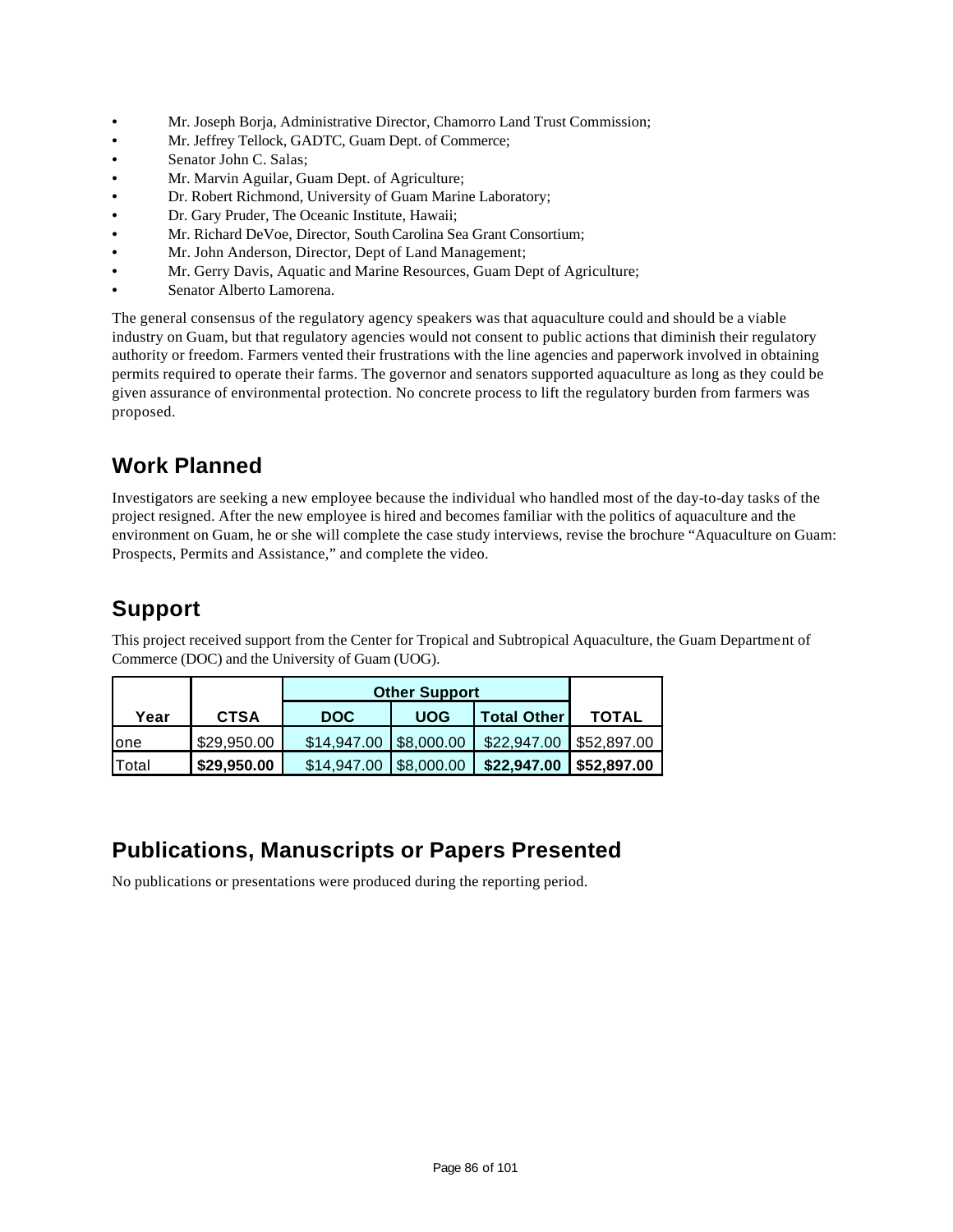# **Diversification of Species for Aquaculture in Guam** *termination report*

#### **Dates of Work**

May 1995 through October 1997

### **Funding Level**

\$73,050

### **Participants**

Dr. John Brown, Dr. Robert Barber, David Crisostomo and Dr. Ilse Silva-Krott, College of Agriculture and Life Sciences, University of Guam;

Dr. Robert Richmond, Marine Laboratory, University of Guam.

## **Reason for Termination**

This project was terminated because all the objectives were completed.

## **Objectives**

The overall goal of this two-year project, which was initiated under the CTSA Eighth Annual Plan of Work, was to improve the profitability of Guam's aquaculture industry by diversifying the product mix to reach new local and export markets. Specific objectives related to that goal are to:

develop a protocol to identify and select candidate indigenous species for quick commercial development; develop commercial seedstock production techniques for selected species, including

developing commercial seedstock production techniques for mangrove crabs;

developing commercial seedstock production techniques for hard corals;

developing an artificial settling substrate for hard corals;

determining the growth rates of cultured hard corals and transport methods that provide the highest survival rates;

determine commercial feasibility for selected species;

develop extension publications and videos to transfer the technology to the aquaculture industry;

## **Anticipated Benefits**

The growth of the aquaculture industry on Guam has declined due to increased competition from imported milkfish. The addition of marine shrimp helped to offset this dilemma somewhat. However, the need for a diversity of species remains a priority. Adding mangrove crabs to the list of species cultured on Guam for food would greatly add to the overall health of the industry. The work accomplished in this project will help to provide needed products for commercial producers.

Guam's aquaculture industry is constrained by at least five factors: a narrow diversity of products, limited local ethnic markets for many current products, a lack of export markets, and producer uncertainty about the profitability of new methods and products, and regulatory difficulties in obtaining permits and importing new species. This project addresses the first four constraints. The first year of work is divided into three components: an economics component that will develop a protocol for selecting and prioritizing indigenous species for aquaculture and will perform preliminary feasibility analyses on selected species; a component that will develop technology to produce larval mangrove crabs and growing them out; and a component that develop technology to spawn and grow out hard corals for local and export markets.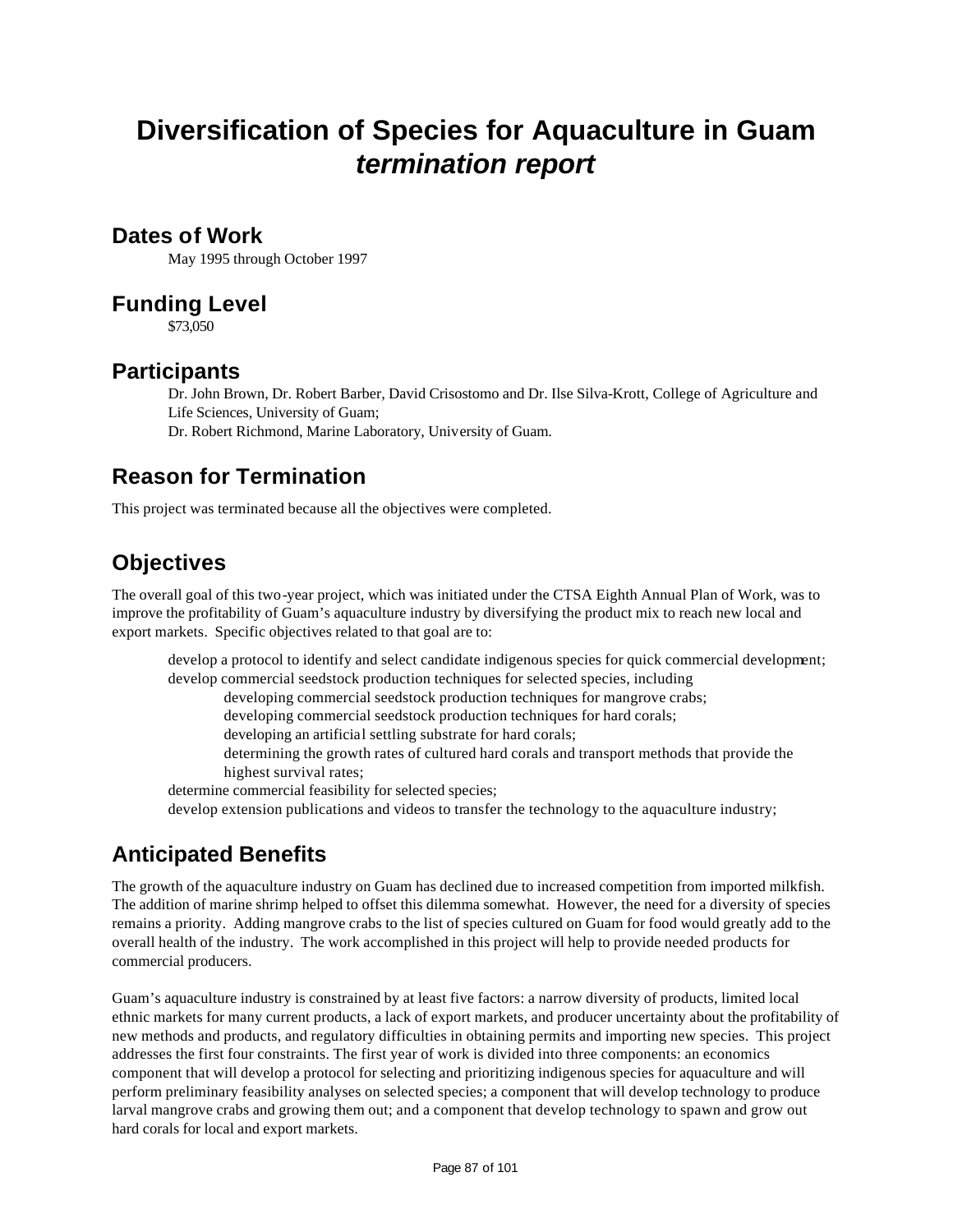The cultivation of corals for the aquarium trade would allow a new industry to develop while preventing damage to reefs and related fisheries. The development of techniques for the cultivation of corals will not only provide a means of economic development for the tropical islands of the Pacific and Caribbean but also will enable the protection of natural resources.

### **Principal Accomplishments**

#### *Objective: Develop a protocol to identify and select candidate indigenous species for quick commercial development and determine commercial feasibility of culturing the selected species.*

A literature search on species selection was completed. The final report on the preliminary economic analysis of mangrove crab culture is being prepared.

#### *Objective: Develop commercial seedstock production techniques for mangrove crabs.*

A memorandum of understanding was signed with the Guam Department of Commerce, and the remaining mangrove crab broodstock was transferred to the DOC facility to investigate whether the crabs were not spawning because of stress. The crabs that were obtained from Guam rivers had been held in the quarantine facility at the UOG Marine Laboratory for mo re than six months. Additional juvenile crabs were imported and grown out to determine growth rates and feeding requirements.

#### *Objective: Develop commercial seedstock production techniques for hard corals.*

Coral gametes were collected from several species after spawning that took place following the June full moon. The majority of species being studied spawned following the July full moon. Using sperm concentrations of approximately 1 million cells per milliliter, egg fertilization rates ranging from 80 to 95 percent were achieved. Cultivation of fertilized eggs in static, bottle and aerated pyramid tanks was successful, and thousands of larvae were raised to a competent planula stage.

During the second year of the project, full moon occurred on July 1 and July 31, and as a result, some Acroporids released their gametes in early July while others waited until early August. This provided two opportunities for experimentation. During the summer spawning events, investigators experimented with modified techniques for mass fertilization and growout of corals and were able to simplify methods substantially. Protocols were developed for culturing coral larvae in 3-gallon plastic tubs, and the amount of labor needed to grow larvae through settlement and metamorphosis was reduced. Simplified methods of calculating appropriate sperm concentration were developed.

As the previous data demonstrated, the hard coral species *Pocillopora damicornis* releases fully developed planulae larvae between the new moon and the lunar first quarter each month of the year. The larvae are competent soon after release from the parent colony. Unlike the planulae of the spawning corals studied, larvae of *P. damicornis* contain a full complement of zooxanthellae upon release.

Studies were performed to determine if the planulae larvae prefer certain substrates. Experiments using a variety of natural and artificial substrates were performed. *P. damicornis* was found to be non-specific, and larvae would routinely settle and metamorphose on 3-day-old biological films composed primarily of diatoms and bacteria. The Acroporid corals, as well as *Goniastrea retiformis,* demonstrated marked preferences for particular species of crustose coralline algae. The preferred algal species can be grown on artificial sub-strata. Attempts to induce larvae to undergo metamorphosis on Plexiglas discs were successful. These discs are convenient for shipping and attachment to aquaria substrata.

During the second year of the project, the crustose coralline alga *Hydrolithon reinboldii* was found to induce settlement and metamorphosis in a variety of commercially valuable species of corals, particularly *Goniastrea retiformis* and several species of *Acropora*. This alga was induced to coat artificial substrate, including 1-inchdiameter Plexiglas discs, through direct contact as well as by distribution in seawater tables with algal thalli.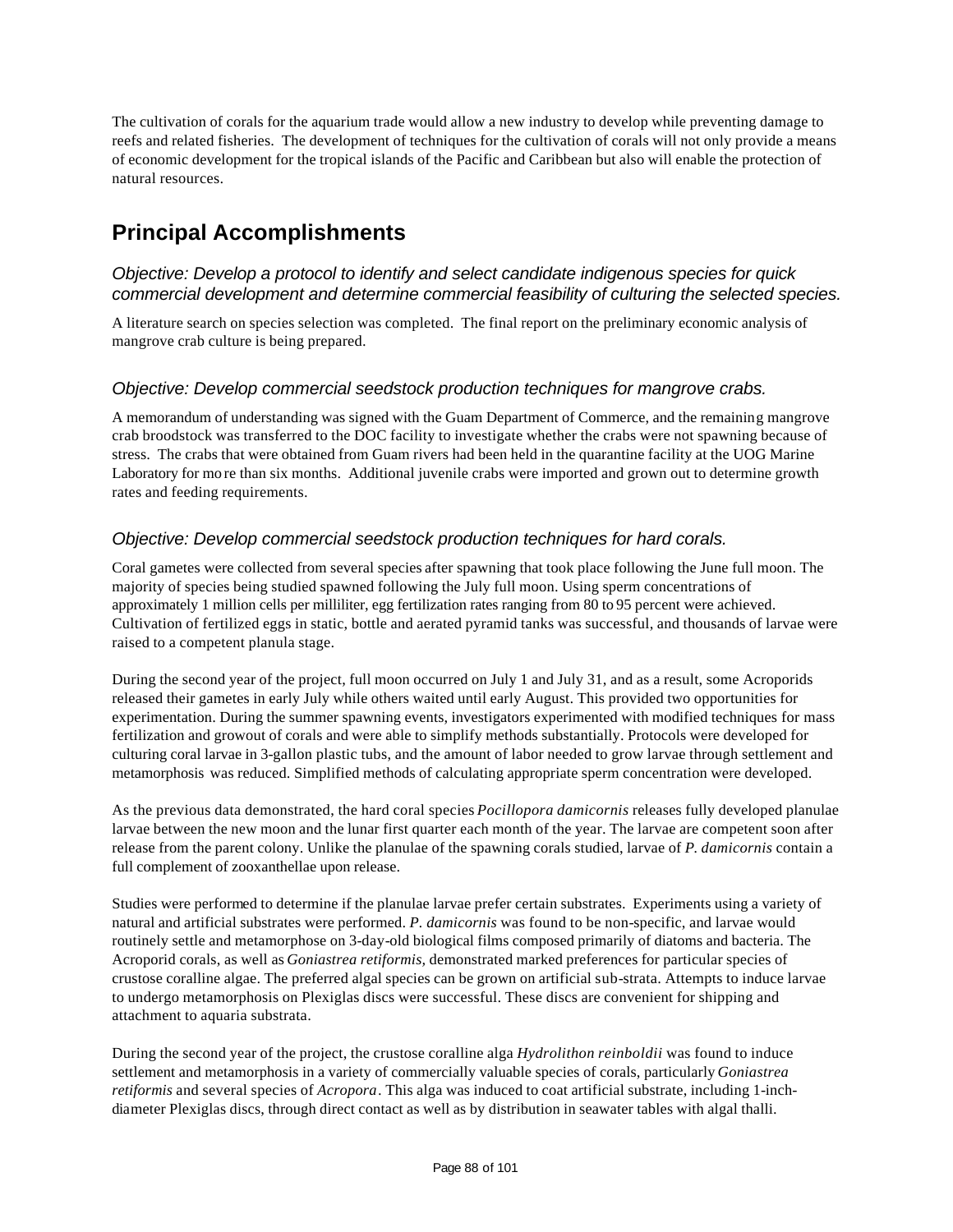In ongoing growout experiments, most corals exhibit non-linear growth rates. Initial growth was relatively slow, on the order of one to three millimeters per month. Once the colony reaches a size greater than 1 centimeter in diameter, growth rates appear to increase. Survival of *P. damicornis* is high, often reaching 100 percent. The survival of newly settled recruits of the spawning species was found to depend on the incorporation of zooxanthellae. Experiments on growth and survival are ongoing.

During the second year of the project, colonies of corals cultured during Year One were measured to provide growth rates and survival data. Growth rates of colonies of both *P. damicornis* and *Acropora* spp. were found to be nonlinear, with larger colonies growing at faster rates. *P. damicorni*s survival was variable, depending on weather conditions. In several experiments, survival through the first month was greater than 85 percent. Due to a seawater system shutdown during a passing typhoon, survival of colonies through the first month in that trial was only 30 percent. This demonstrated the need for dependable seawater flow, an issue that is being addressed by installation of a seawater well above the wash zone to back up the beach-side system that must be dismantled when typhoons pass the coast. Two corallivorous gastropods were found, and the coral was inspected weekly for this predator.

Experiments are being conducted to determine the optimal size for donor colonies from which to harvest coral fragments. Data is being collected on growth rates, repair rates and survival of donors and collected fragments.

Investigators made a break-through on increasing the growth rate of corals through juvenile colony fusion. The time to marketable size and an appropriate size for harvesting branches was reduced by half to five months by fusing several small larval recruits. This has valuable implications for the success of the project.

A cooperative agreement between the University of Guam Marine Laboratory and the Guam Aquaculture Development and Training Center, Guam Department of Commerce, allowed enlarging the production of corals from larvae. In addition, the Guam Department of Agriculture approved permits to produce and sell cultivated corals.

In 1997, two typhoons severely damaged the laboratory and hatchery facility and all the coral died.

Egg-sperm clusters were collected on 80 m nytex screens, separated and prepared for fertilization experiments. Sperm densities of  $10<sup>5</sup>$  sperm per ml were found to be optimal. A haemocytometer is normally used to determine sperm density in the containers used to collect the filtrate form the egg-sperm clusters. The concentrated sperm is then added to the cultivation containers to reach the calculated optimal concentration.

To simplify the procedures, the sperm density of gamete clusters was determined for *Goniastrea retiformis* and several species of  $Acropora$ . The sperm densities ranged from  $2 \times 10^6$  to 6 x  $10^6$ . Fertilization experiments found that adding 100 gamete clusters (50 from each of two corals) to one liter of 0.45 millipore-filtered seawater resulted in more than 90 percent fertilization. The additional advantage of this simplified technique is the production of 800 to 1,200 larvae of known parentage in one liter of water. A larval density of 1 larva per milliliter was found to be proper for early developmental stages.

After eggs were fertilized, water was changed daily. UV-sterilized seawater is sufficient for this. Development time to the competent planula larval stage ranged from 18 hours for the smaller *Goniastrea* larvae to 72 hours for the larger *Acropora* larvae. Once the larvae are competent to settle and metamorphose, suitable substrate were added to the cultivation basins. The substrata were checked daily for the presence of recruits, and those with settled corals were moved to flow-through seawater tanks for growout.

The eggs and planula of all the spawning species under study lack symbiotic zooxanthellae. We have found the simplest technique for initiating inoculation is by placing the newly settled and metamorphosed recruits in tanks with adult colonies of the same species. The common fouling sea anemone *Aptasia* was also found to be a suitable donor. Other, more complex techniques were developed for acquiring specific genetic lines but proved too labor intensive to be used in a commercial culture program. Since February 1997, all colonies of *Pocillopora damicornis* collected form Agana bay were tagged with numbered plexiglass square. The total number of planulae produced by each colony, the general condition of the colony (percentage of bleaching), the date of collection and the date of return were recorded. Seventy-seven colonies were tagged and returned to Agana Bay. The purpose of tagging is to identify colonies that produce large numbers of planulae, return the colonies to the ocean so that they recover from the stress of being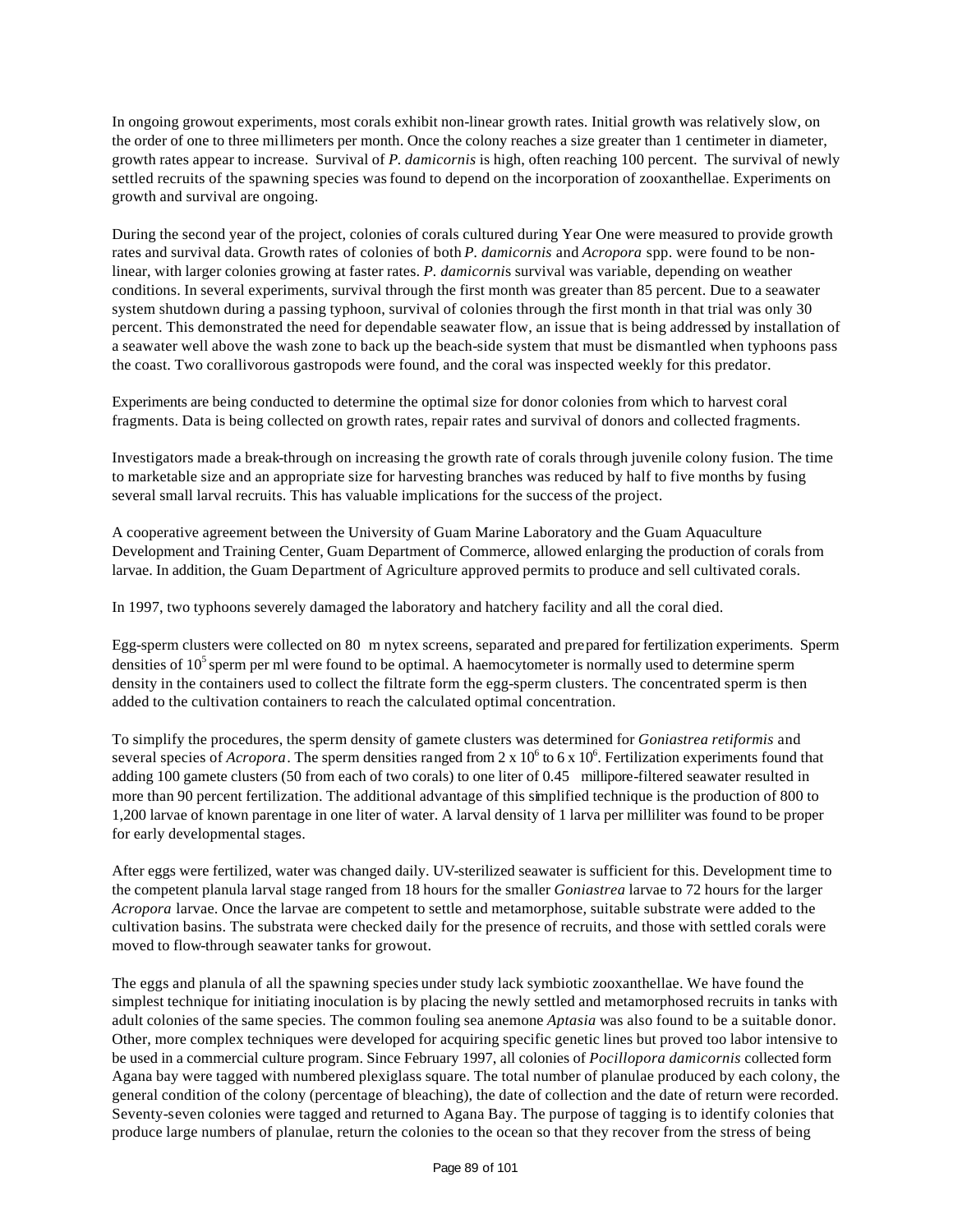maintained in the laboratory, then gather them several months later for larval collection. The data will help to determine the best, non-destructive way to use parent or source colonies.

From November 1996 to June 1997, planulae were collected from *P. damicornis* each month. Collections began a day or two before the new moon and lasted 6 to 12 days or until a drop in the number of larvae being released. With the exception of December, in which the brood colonies released very few larvae, 1,000 to 2,500 larvae were collected each month. The data indicate different populations (genotypes) consistently release their larvae on different lunar phases each month. The expanding database makes it possible to identify colonies from which larvae can be collected on most days of the month. Larvae were also collected from *Stylophora mordax*.

During January and February 1998, juvenile growth and survival experiments were repeated with two different cohorts of corals. The *P. damicornis* from the January cohort (n=83) was followed for 93 days. During the first two weeks, 2 percent mortality occurred; by the end of 28 days, a cumulative mortality of 20 percent was recorded; by Day 36, an additional 4 percent of the coral died. Cumulative mortality was 24 percent for the 93 day trial, and the mean number of polyps per juvenile was 39.

During the February trial, which lasted 45 days, mortality of the cohort ( $n=168$ ) was only 45 percent, which corresponds to the improved survival during the last 57 days of growth of the January cohort and probably resulted from improved water quality. In addition, the February cohort exhibited improved growth rates with the mean number of polyps per juvenile at 97. Because colonies of *P*. *damicornis* receive most of their energy through photosynthesis performed by their symbiotic zooxanthellae, the increase in growth rate is not surprising.

#### *Objective: Develop extension publications and videos to transfer the technology to the aquaculture industry.*

Detailed records and photographs of all techniques have been kept for the development of a coral culture manual. Video of coral spawning, gamete collection, fertilization and growout have been taken in preparation for the extension video. The materials will be published with funding from another source in Fall 1998.

### **Impacts**

This project clearly demonstrated that corals can be cultivated from both brooding and spawning species. Research advances enabled the techniques to be considerably simplified. High survival levels were achieved in the laboratory. With support form the Department of the Interior, Office of Insular Affairs, project personnel conducted a workshop during Summer 1998 to train individuals from Palau, Kosrae, Yap, Saipan, American Samoa, Guam and Washington D.C. in coral cultivation and its applications, including reef restoration.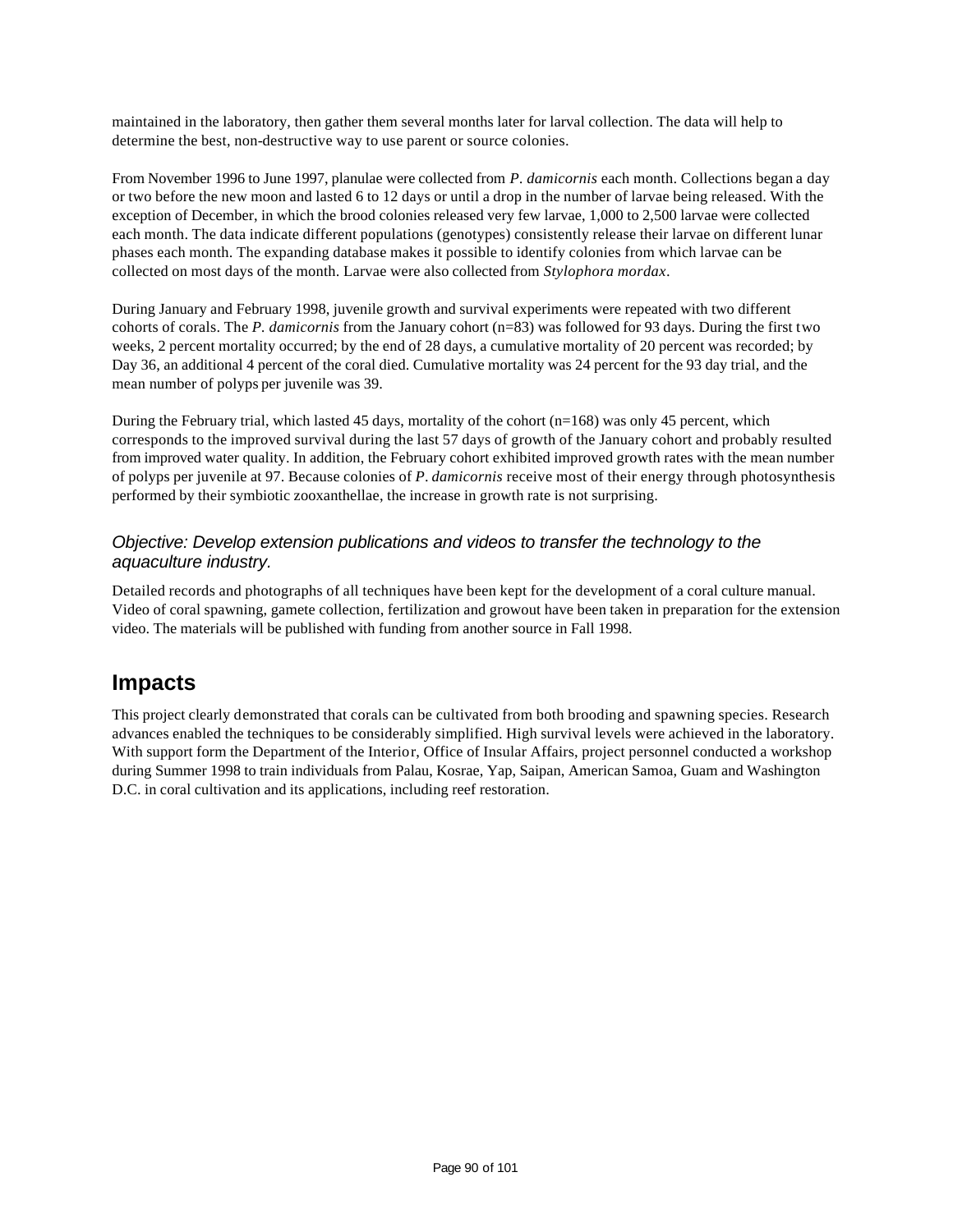## **Support**

This project received funding from the Center for Tropical and Subtropical Aquaculture (CTSA), the University of Guam (UOG), the National Science Foundation and the Department of the Interior, Office of Insular Affairs.

|               |             | <b>Other Support</b> |              |                    |              |
|---------------|-------------|----------------------|--------------|--------------------|--------------|
| Year          | <b>CTSA</b> | <b>UOG</b>           | Federal      | <b>Total Other</b> | Total        |
| One           | \$50,000.00 | \$30,000.00          | \$0.00       | \$30,000,00        | \$80,000.00  |
| Two           | \$23,050.00 | \$15,300.00          | \$200,000.00 | \$215,300,00       | \$238,350.00 |
| <b>ITOTAL</b> | \$73,050.00 | \$45,300,00          | \$200,000,00 | \$245,300,00       | \$318,350.00 |

### **Publications, Manuscripts or Papers Presented**

- Richmond, R. H., Y. Golbuu and S. Leota. 1995. Fertilization, development and recruitment success in several species of mass-spawning corals. *American Zoologist.* 35(5):9A.
- Richmond, R. H. and Y. Golbuu. 1996. (Abstract only). *In:* Proceedings of the Eighth International Coral Reef Symposium. Panama.
- Richmond, R. H., S. Leota, J. Coleson and T. Taitano. 1997. Coral Cultivation for Reef Restoration, Restitution and the Aquarium Trade. Environmental Protection Agency, 16<sup>th</sup> Annual Pacific Islands Conference. June 1997. Pohnpei, FSM.
- Richmond, R. H., S. Leota, and J. Coleson. 1997. Cultivation of Corals for Reef Restoration and the Aquarium Trade. VIII Pacific Science Intercongress. July 1997. University of the South Pacific, Suva, Fiji.
- Richmond, R. H. 1997. Coral Cultivation and its Application to Reef Restoration and Management: A Collaborative Approach. 15<sup>th</sup> Annual Pacific Island Coastal Zone Management Conference. September 1997. Maui, Hawaii.
- Richmond, R. H., S. Leota and S. Romano. 1998. Coral Cultivation for Reef Restoration, Restitution and the Aquarium Trade. Annual Meeting of the Society for Integrative and Comparative Biology. January 1998. Boston, MA.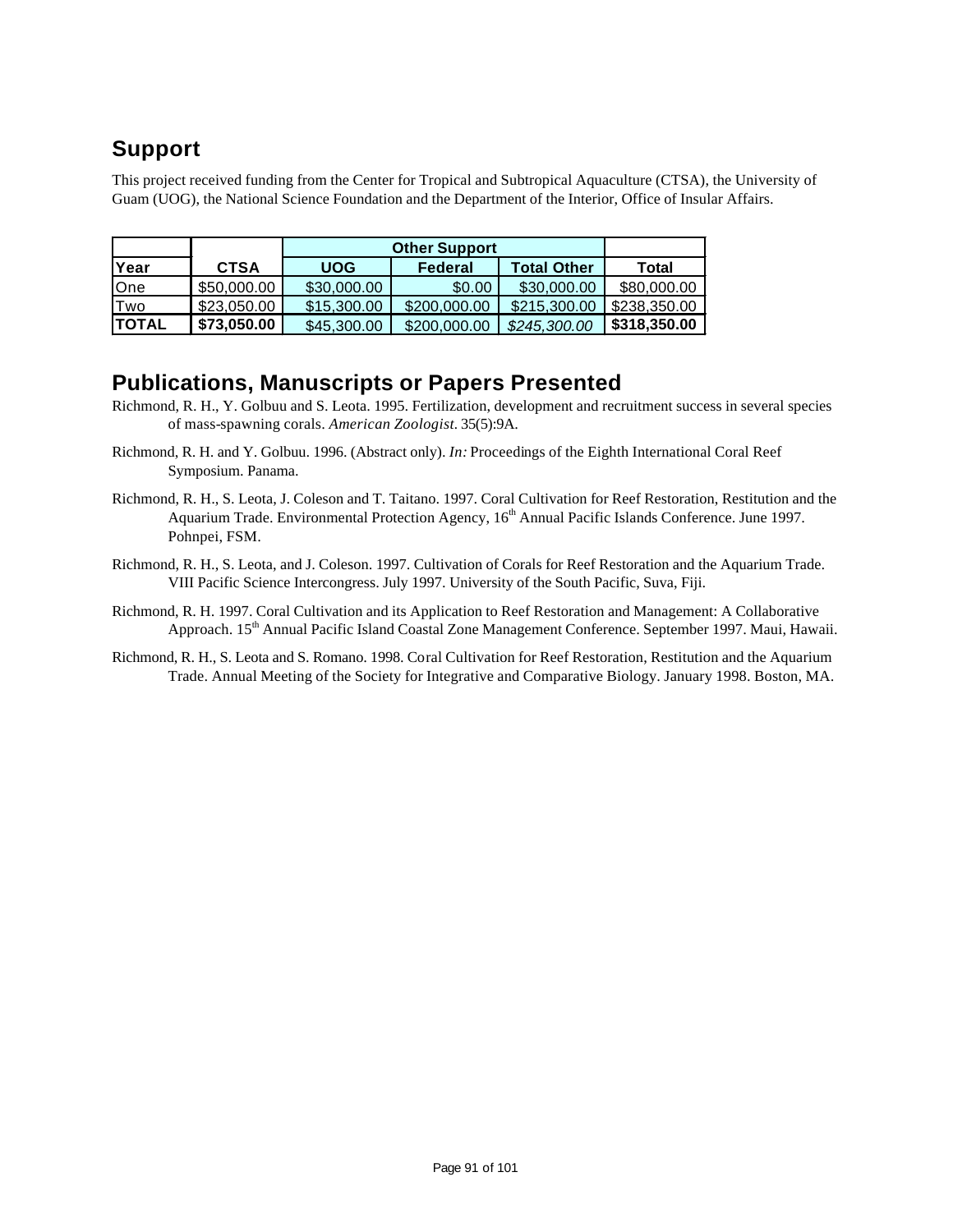# **Marine Ornamental Fish Culture and Conservation**

### **Dates of Work**

May 1998 through October 1998

### **Funding Level**

\$49,200

### **Participants**

• Dr. Christopher Brown, Hawaii Institute of Marine Biology

### **Objectives**

The objectives of this project, initiated under the CTSA Year 11 Plan of Work, are to:

- Collect larvae from the wild, return them to the laboratory and rear them to market size;
- Collect culture material from the Waikiki Aquarium;
- Test the suitability of a green-water culture system primed with actively photosynthesizing monocellular algae and nutrient-enriched trocophores as a larviculture system
- Develop a prioritized list of marine ornamental species for aquaculture development;
- Transfer the technology to industry.

### **Anticipated Benefits**

This project will lay the foundation for development of a marine ornamental fish culture industry in the region by developing a species priority list and examining larval collection and growout.

## **Principal Accomplishments**

#### *Objectives: Collect larvae from the wild, return them to the laboratory and rear them to market size.*

Investigators obtained and tested a large, fine-mesh seine net to capture larvae. Extensive testing proved it unsuitable because it takes four strong people to haul it out by hand. The hauling process is slow and allows a large number of larvae and juveniles to escape. In addition, the process requires two 17-foot Boston whalers, which are costly to rent. The wet net is extremely heavy and difficult to handle. Moving it onshore requires a fork lift and a large space for hanging and drying the net. The net is also affected by tidal currents. Night trials proved most encouraging, especially in calmer waters. Light attractants draw large numbers of appropriate-sized larvae (<1 cm).

Investigators constructed two types of light attractants to use when gathering larvae at night. The first is a waterproof floating light attractant that can be deployed and anchored if desired, for use in conjunction with nets. It uses a 12-volt battery, with three submersible light fixtures, switches and an anchoring device. The attractant apparatus appears to be effective in gathering larval and juvenile fishes. Preliminary attempts at encircling it with the purse-seine net were made, but yields were relatively small. However, investigators feel that resulted from the design of the net.

The second approach to attraction of larvae was pursued with shoreline-based lighting. Three fixtures have been deployed around the Coconut Island Marine Laboratory, in locations that have nearby electrical outlets, nearby deep water and will not interfere with HIMB research nor annoy Kaneohe Bay residents. The fixtures were placed using concrete reinforcement bar driven into the coral rubble. Investigators are experimenting with traps and netting devices to collect the larvae that are attracted.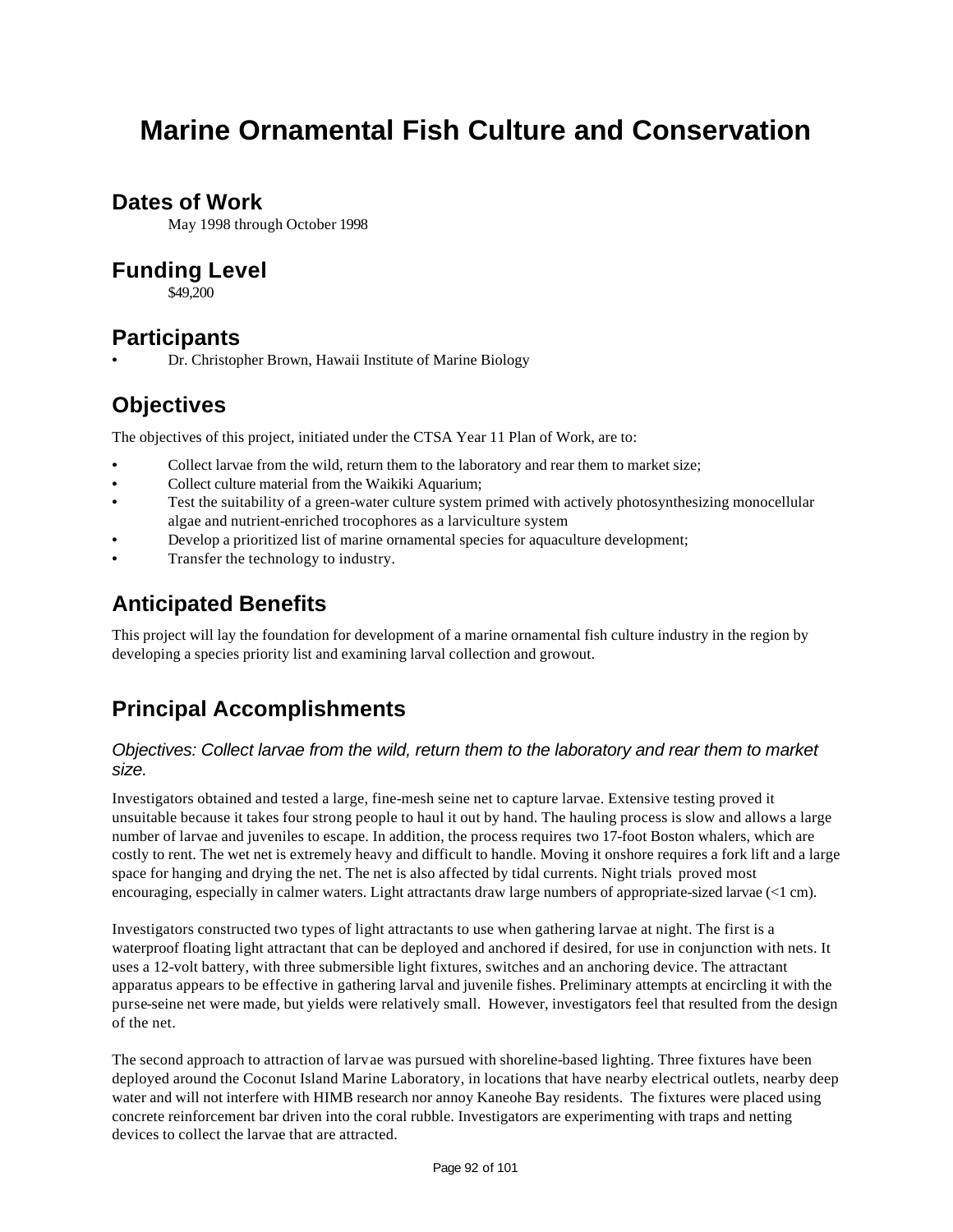#### *Objective: Collect culture material from the Waikiki Aquarium.*

A set of culture tanks, supplies and materials were obtained and prepared for use. Algae and zooplankton cultures were begun using starter cultures from The Oceanic Institute, the University of Hawaii and the Waikiki Aquarium. Evaluations showed *Nanochloropsis* sp*., Tetraselmis* sp*., and Isochrysis galbana* to be the best monocellular algae for the project purposes. A working relationship, including paperwork and interviews of project staff, was established with the Waikiki Aquarium. Project personnel then visited the Aquarium during night hours and successfully collected convict tangs, yellow coral gobies and cardinalfish. Frogfish eggs were also collected, although after they were brought to HIMB, it became apparent that they were not fertilized. Eggs and larvae were transported to the HIMB experimental hatchery, where they were offered a variety of starter feeds, including both strained and unstrained rotifers copepods and algae. None of the preliminary culture trials proved successful, although some larvae survived well beyond the first feeding stage.

In addition, six cohorts of the endemic Hawaiian seahorse, which has been tentatively identified as *Hippocampus kuda*, were obtained. The larval seahorses were exposed to a variety of diets, including the three species of algae previously mentioned, both size-sorted and unsorted rotifers, copepods, *Artemia* nauplii and pelleted feed. In each case, survival was only to Day Five, at which time mass mortality resulted. Day Five was identified as a critical period for ongoing studies, including the use of hormones to attempt to accelerate development and improve larval survival, as investigators have done successfully with other marine species.

The retrieval of larvae from Waikiki Aquarium display tanks is not as straightforward as was previously thought. Large numbers of larvae are needed for culture trials at standard mariculture densities, and efficiency of collection is challenging. The presence of fish that readily consume edible eggs and larvae complicates the problem. Consequently, investigators concluded that the most viable approach is to collect fertilized eggs shortly after they are produced. They designed and refined a variety of egg collectors for that purpose. The first is a trap affixed to the display tank's outflow pipe. Conventional traps of this sort do not handle a high flow volume, so several generations of collectors were tested before a suitable one was found. It is basically a large floating chamber with a nytex panel that can screen out fertilized eggs.

A second type of trap exploits air-lift energy to direct water flow through nytex screen bags by positioning them in the back of display tanks. The drawback inherent in this type of collector is that they detract from the appearance of the display and are considered unsuitable for leaving in place during times when the Aquarium is open to the public. A third method of retrieving eggs of demersal spawners has been to place ceramic tiles in various tanks for species that are showing this sort of nesting behavior. As with the airlift collectors, these present some concerns about suitability for displays.

#### *Objective: Develop a prioritized list of marine ornamental species for aquaculture development.*

This objective will be successfully fulfilled by the end of the project term. A draft review of ornamental reef fish in Hawaii has been prepared for submission to a suitable journal and is being revised. This review includes evaluations of the culture potential of most of what are considered the mo st promising marine ornamental species as well as analyses of their distribution, environmental and economic concerns, reproductive biology, etc. The review will form the basis for a well thought-out species priority list that will be delivered by the end of the project.

## **Work Planned**

During the remaining six months of the project, investigators will finish the priority list of marine ornamental species and refine egg and larval collection techniques.

## **Support**

This project received support from the Center for Tropical and Subtropical Aquaculture.

| Year       | <b>CTSA</b> | Total    |  |
|------------|-------------|----------|--|
| <b>One</b> | \$49.200    | \$49.200 |  |
| lTotal     | \$49,200    | 1932000  |  |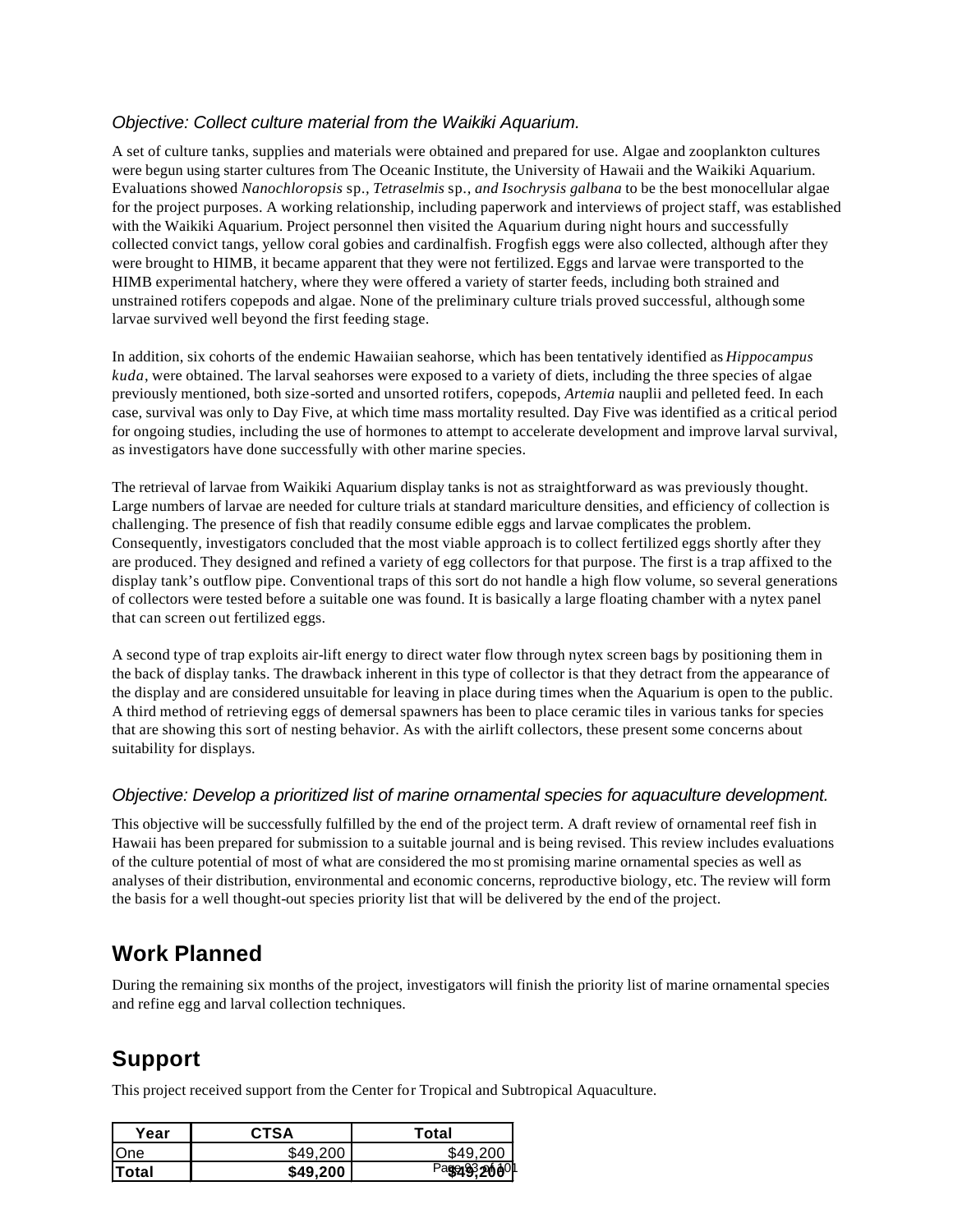## **Publications, Manuscripts and Papers Presented**

No publications, manuscripts or papers were presented during the reporting period.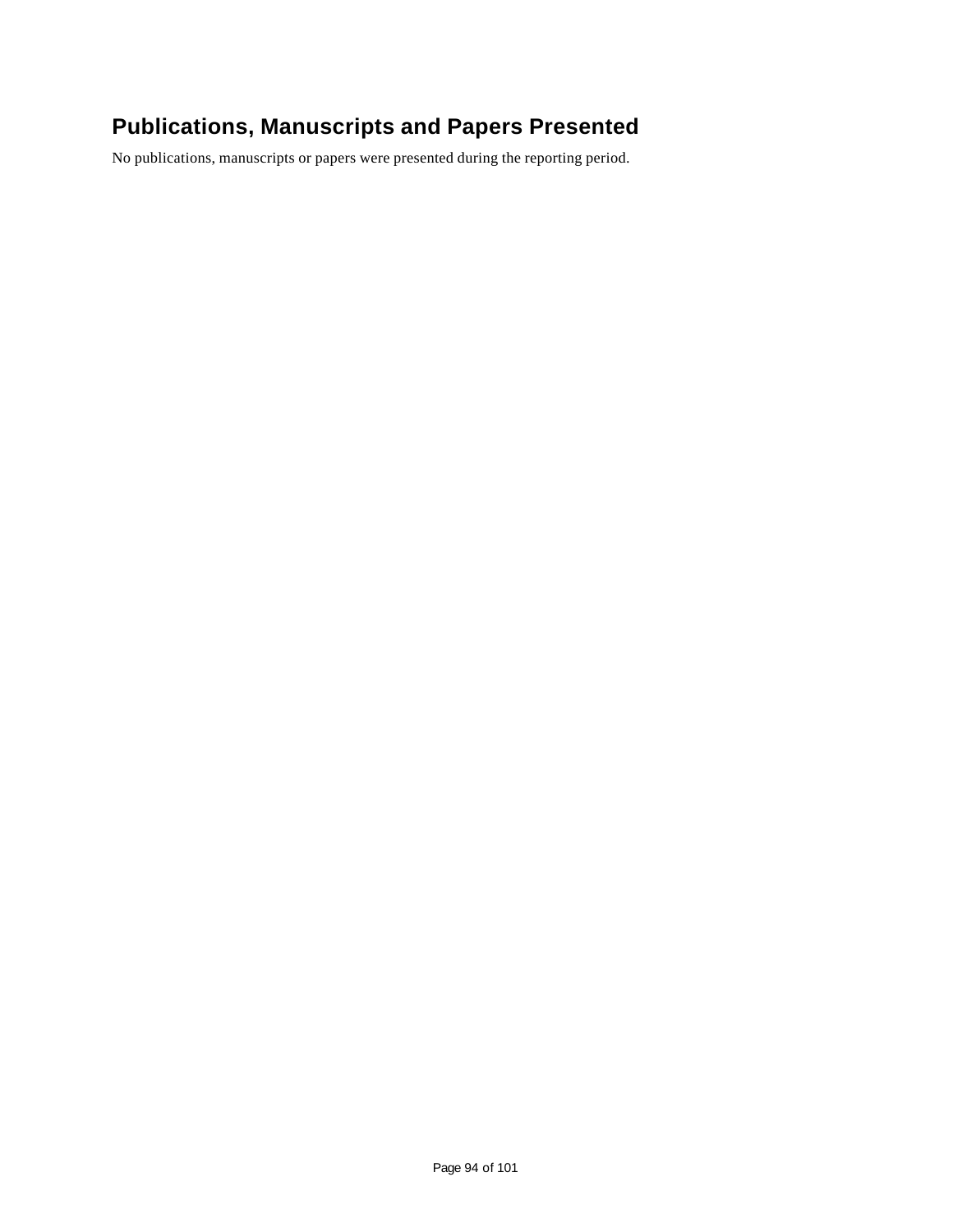# **Development of Best Management Practices for Hawaiian Aquaculture**

### **Dates of Work**

April 1998 through September 1998

## **Funding Level**

\$10,000

## **Participants**

Dr. Robert Howerton, Sea Grant Extension Service, University of Hawaii; Dr. David Ziemann, The Oceanic Institute; Kristen Anderson, Pacific Regional Aquaculture Information Service for Education, Hamilton Library, University of Hawaii; Farm Service Agency, U.S. Department of Agriculture; Department of Health, Clean Water Branch, State of Hawaii.

## **Objectives**

The overall goal of this project, initiated under the CTSA Eleventh Annual Plan of Work, is to develop a practical Best Management Practices Manual that will assist aquaculture farmers in managing facilities more efficiently and allowing them to comply with discharge regulations. Specific objectives related to that goal are to:

- Conduct a comprehensive literature review of current and proposed Best Management Practices for aquaculture systems in the United States (e.g., trout, channel catfish, salmon);
- Review BMPs developed for other industries nationwide (beef, poultry, dairy, silviculture) and in Hawaii (sugar, pineapple) to determine how BMPs support and facilitate compliance with effluent discharge regulations;
- Evaluate documents generated at other Regional Aquaculture Centers concerning effluent discharge and best management practices for aquaculture;
- Examine international aquaculture BMPs to determine how these may apply to Hawaii aquaculture;
- Interact with USDA Farm Service Bureau to outline BMP criteria for aquaculture farmers to follow, allowing them to be eligible for federal crop disaster assistance;
- Develop a BMP for Hawaiian Aquaculture manual that outlines practical guidelines, recommendations and defining principles that Hawaii aquaculture farmers can use to comply with permit regulations and increase farm efficiciency.

## **Anticipated Benefits**

The Best Management Practices Manual will have three-fold benefits. Aquaculturists, by following recommendations outlined in the manual, will

- Potentially be more profitable;
- Eligible for federal farm disaster assistance;
- Conform with effluent discharge regulations that govern aquaculture operations in Hawaii.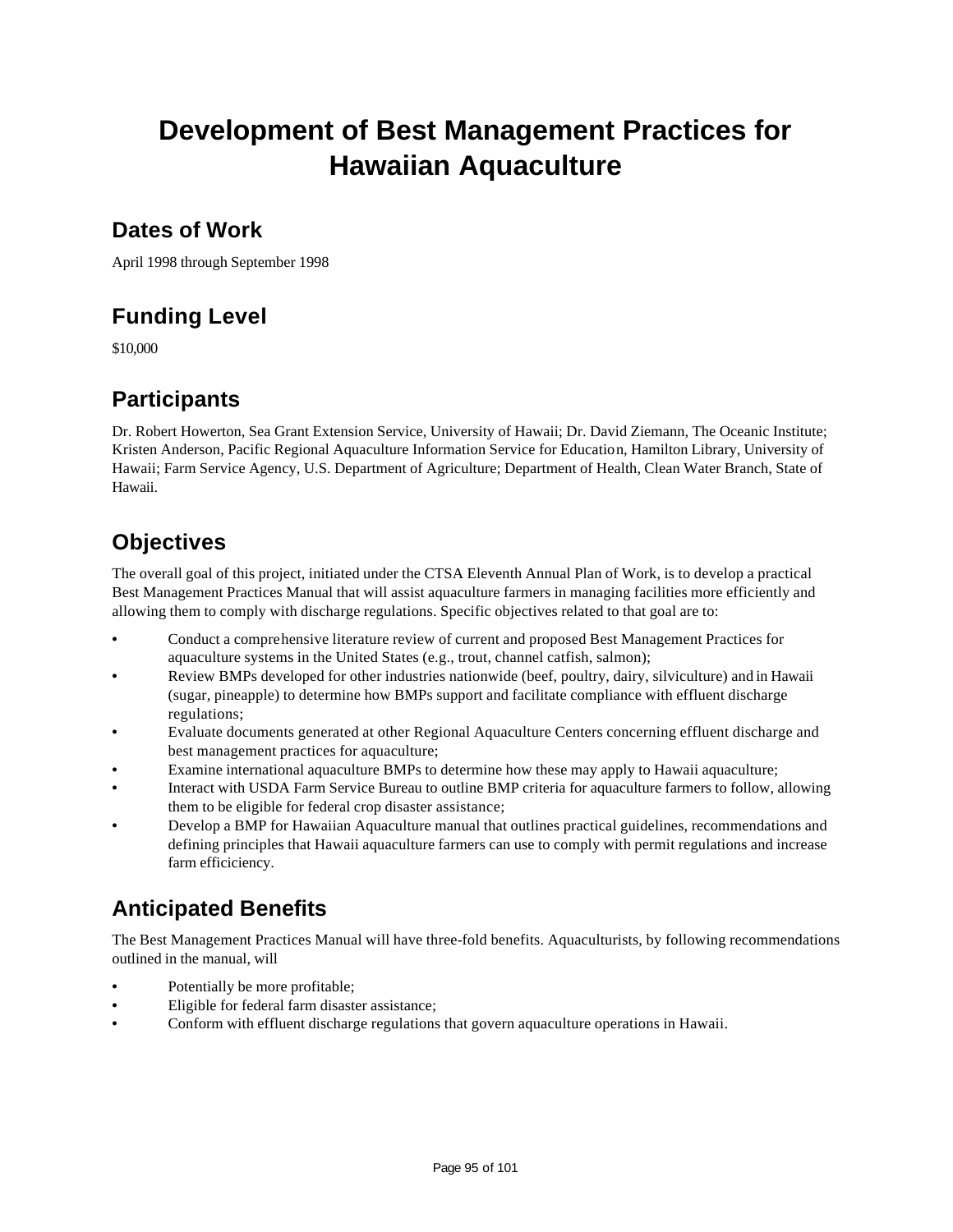### **Principal Accomplishments**

*Objective: Conduct a comprehensive literature review of current and proposed Best Management Practices for Aquaculture systems in the United States.*

A preliminary literature review was conducted covering BMPs for trout and channel catfish.

#### *Objective: Evaluate documents generated through other Regional Aquaculture Centers concerning effluent discharge and best management practices for aquaculture.*

A project manual, "Characterization and Management of Effluents from Aquaculture Ponds in the Southeastern United States," published by the Southern Regional Aquaculture Center, was obtained and reviewed. A number of references were obtained from this manual.

#### *Objective: Examine international aquaculture best management practices and determine how these may apply to Hawaii aquaculture.*

During a USAID-sponsored trip to the Philippines, the principal investigator obtained information about BMPs and effluent discharge during meetings with Philippine government officials in the Bureau of Fisheries and Central Luzon State University aquaculture researchers.

#### *Objective: Interact with USDA Farm Service Agency to outline BMP criteria for aquaculture farmers to follow, allowing them to be eligible for federal crop disaster assistance.*

The principal investigator contacted the USDA Farm Service Agency, which agreed to meet to develop BMP criteria for Hawaii aquaculture farmers.

## **Work Planned**

During the next six months, the Project Work Group plans to:

- Use PRAISE to thoroughly review BMPs developed for agriculture industries. This review will be written and submitted to CTSA Management practices used in traditional agriculture that facilitate compliance with effluent discharge regulations will be incorporated into the aquaculture BMP where relevant;
- Contact all Regional Aquaculture Centers to obtain documents concerning effluent discharge and BMPs, which will be evaluated;.
- Compile documents relating to aquaculture effluent discharge, current and proposed BMPs and research efforts relating to the National Pollution Discharge Elimination System. A review of these reports will be written and submitted to CTSA;
- Use PRAISE to examine international aquaculture BMPs and determine how they may apply to Hawaii aquaculture. The literature will be thoroughly searched to examine how aquaculture industries in other countries manages aquaculture effluents. A review of international BMPs will be written with an emphasis on what practices may be applicable to Hawaii aquaculture;
- Submit a draft of the Hawaii BMP manual to farmers, appropriate regulatory agencies and members of the CTSA Technical Committee for review. Comments will be incorporated into a final manual for distribution to end users, the Hawaii aquaculture community.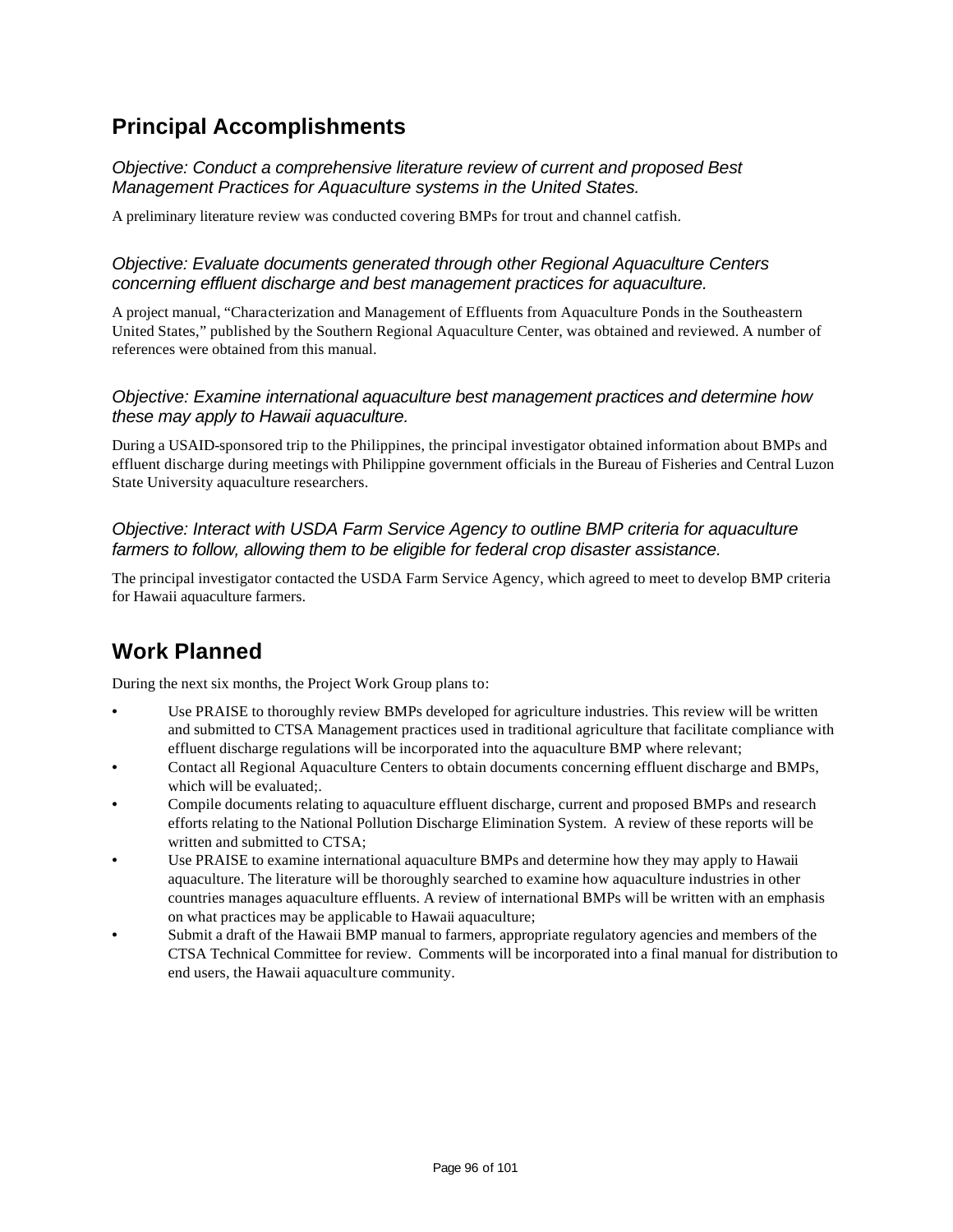## **Support**

This project received support from CTSA, the University of Hawaii and Maui county government.

|            |             | <b>Other Support</b> |          |                    |                |
|------------|-------------|----------------------|----------|--------------------|----------------|
|            |             |                      |          |                    |                |
|            |             | <b>University</b>    | Maui     | <b>Total Other</b> | Total          |
| Year       | <b>CTSA</b> | of Hawaii            | County   | Support            | <b>Support</b> |
| <b>One</b> | 10.000.00   | \$1.948.00           | 1.200.00 | 3,148.00           | 13.148.00      |
| Total      | 10.000.00   | 1,948.00             | .200.00  | 3.148.00           | 13.148.00      |

## **Publications, Manuscripts and Papers Presented**

No publications, manuscripts or papers were presented during the reporting period.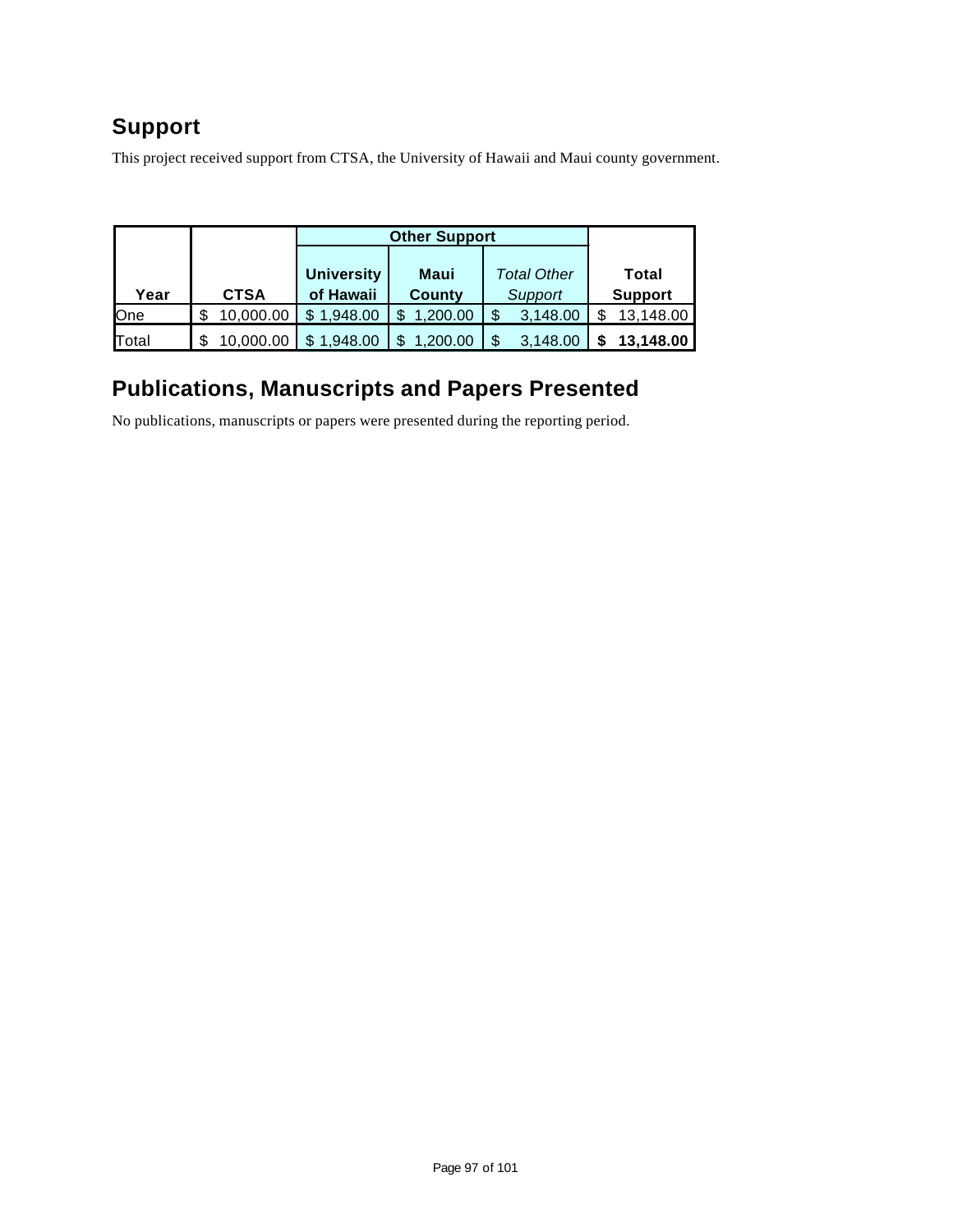# **Publications**

### **Dates of Work**

March 1990 through October 1998

## **Funding Level**

\$139,000

### **Participants**

Dr. Kevan L. Main (through March 1997), Cheng-Sheng Lee (starting February 1997) and Patti Killelea-Almonte, Center for Tropical and Subtropical Aquaculture, The Oceanic Institute.

## **Objectives**

The overall goal of this project is to disseminate information on aquaculture. Specific objectives related to that goal are to:

publish a quarterly newsletter to communicate information about the activities of the Center for Tropical and Subtropical Aquaculture and its funded projects and the latest information about aquaculture from the nation and the region;

develop and publish a technical bulletin to communicate the status and progress of current activities to the CTSA Board of Directors, Industry Advisory Council and Technical Committee. The bulletin will also be sent to aquaculturists in the Pacific region and upon request to other interested parties;

produce and publish final reports of selected CTSA-funded projects. These publications will be distributed free of charge to commercial producers, aquaculture researchers, extension agents and other interested parties throughout the Pacific region, with limited distribution in the United States;

duplicate and distribute the other Regional Aquaculture Centers' videos and publications to information networks throughout the Pacific region

develop and maintain a home page on the Worldwide Web through which information about CTSA activities can be disseminated..

### **Anticipated Benefits**

In many locations in the Center for Tropical and Subtropical Aquaculture region, access to information is extremely limited, which handicaps the development of aquaculture. This project helps to overcome that obstacle by disseminating research results and other information that bears directly on commercial aquaculture production.

## **Principal Accomplishments**

*Objective: Publish a quarterly newsletter to communicate information about the activities of the Center for Tropical and Subtropical Aquaculture and its funded projects and the latest information about aquaculture from the nation and the region.*

In August 1989, the Center developed and published the inaugural issue of its quarterly newsletter, *CTSA Regional Notes*. The staff handles all aspects of production for the Center's newsletter, including interviewing, researching and writing articles, and shooting or obtaining photos. *Regional Notes* provides the latest information on Center activities and aquaculture throughout the Pacific region. Published four times per year, it is distributed to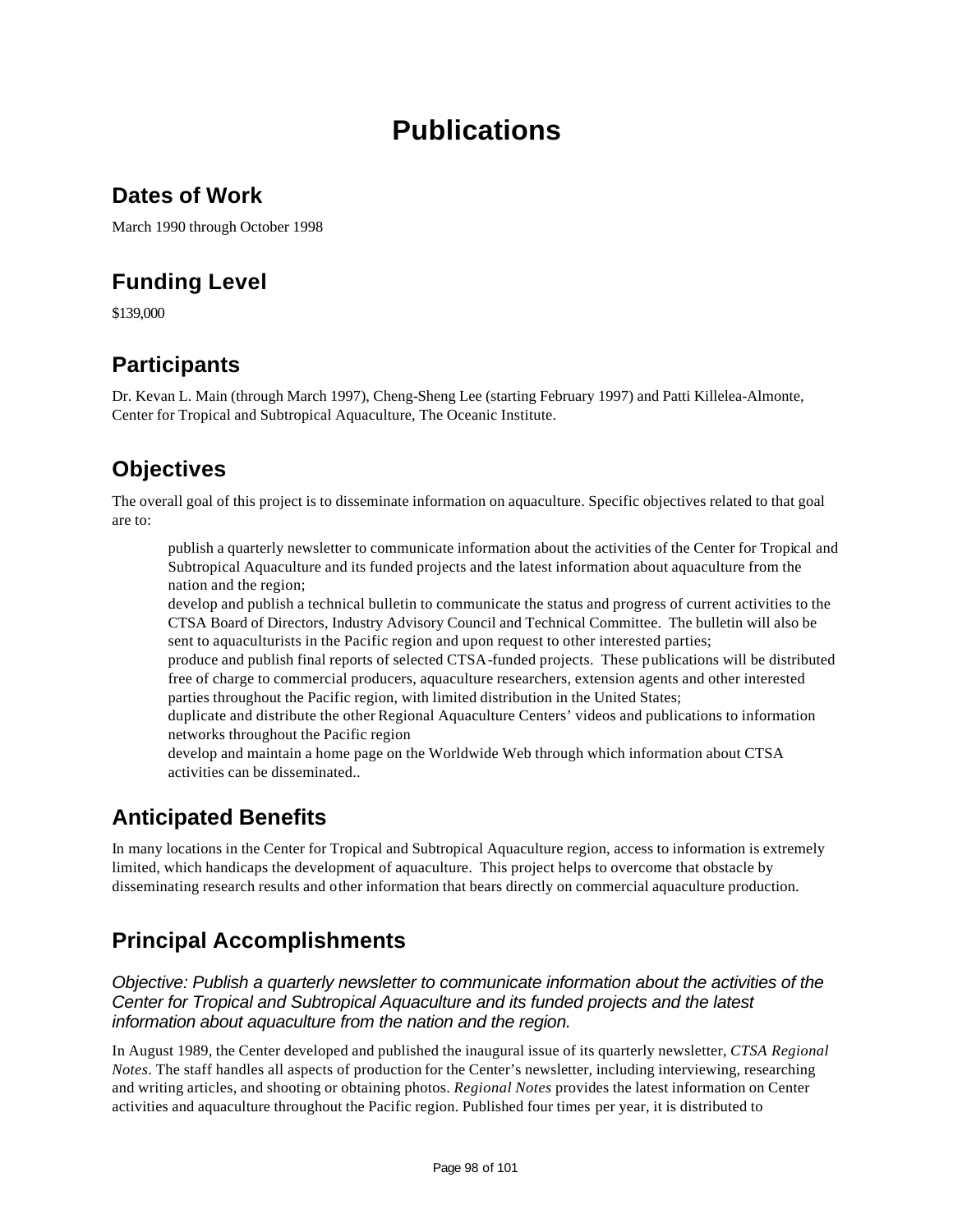approximately 1,000 individuals, organizations and universities worldwide. In 1990, the newsletter was expanded by one-third and began carrying two regular columns:

"PRAISE Pages" is a bibliography of journal articles; the column is prepared by David E. Coleman, coordinator of the CTSA-funded *Pacific Regional Aquaculture Information Service for Education.* In each newsletter issue, Coleman compiles a bibliography on a specific topic of interest to *Regional Notes* readers; "Aquatips" provides recommendations and suggestions on specific aquaculture topics and problems from researchers and extension agents.

The newsletter also features news on CTSA-funded projects, government assistance programs for aquaculture, publications and various information services that are available. In addition, it provides profiles of individuals and positions who provide services to aquaculturists, job openings in the region, and announcements about training courses.

#### *Objective: Develop and publish a technical bulletin to communicate the status and progress of current activities to the CTSA Board of Directors, Industry Advisory Council and Technical Committee. The bulletin will also be sent to aquaculturists in the Pacific region and upon request to other interested parties.*

In February 1990, the Center staff developed and published its first set of *Project Updates*, technical bulletins that are distributed to the CTSA Board of Directors, Industry Advisory Council and Technical Committee and to extension agents and other interested parties upon request. Each set of *Project Updates* contains separate bulletins from one to six pages long on each active, funded project. Each bulletin provides details on the principal accomplishments for each objective and the principal investigators. In addition to writing and editing the bulletins, the staff does the artwork, layout and design and works with printers to produce the final publication.

The Publications project produced a 70-minute movie titled *CTSA Video Project Update*. Center staff assisted with writing the script and shooting the background footage for the video. The staff worked closely with the Sea Grant Communications director on the editing and final production of the video. The *CTSA Video Project Update* was prepared to provide the CTSA Board of Directors, Industry Advisory Council and Technical Committee with the latest results from 12 Center-funded projects. The video was shown at the Industry Advisory Council meeting in March 1995 and at the Technical Committee meeting in April 1995 and was distributed throughout the region. A similar video, which featured different projects, was produced and shown in 1996.

#### *Objective: Produce and publish final reports of selected CTSA-funded projects. These publications will be distributed free of charge to commercial producers, aquaculture researchers, extension agents and other interested parties throughout the Pacific region, with limited distribution in the United States.*

The Center staff assists with publication of selected project final reports. Staff assistance includes editing the grammar and style of the reports, proofreading and designing them and working with printers to produce the final documents.

During 1995, the Center staff assisted with publication of a bibliography developed under the two-year, Centerfunded project titled "Exploratory Study of Hawaii and Guam as High Health Aquaculture Stock Centers." The bibliography, titled *A Bibliography of Specific Pathogen-Free Organisms*, was published as CTSA publication number 116 in April 1995. The Center staff also assisted with publication of an extension fact sheet developed under the Center-funded project titled "Ornamental Aquaculture Technology Transfer." The fact sheet, titled *Raising the Silver Arowana* (Osteoglossum bicirrhosum*)*, was published as CTSA publication number 117 in May 1995.

During 1996, the Center staff assisted with publication of a manual on making value-added products from giant clam shells. Titled *Clams to Cash: How to Make and Sell Giant Clam Shell Products,* the manual was produced as part of the Center-funded project titled "Extension and Training Support in the U.S.-Affiliated Pacific Islands" and was published as CTSA publication number 125 in August 1996.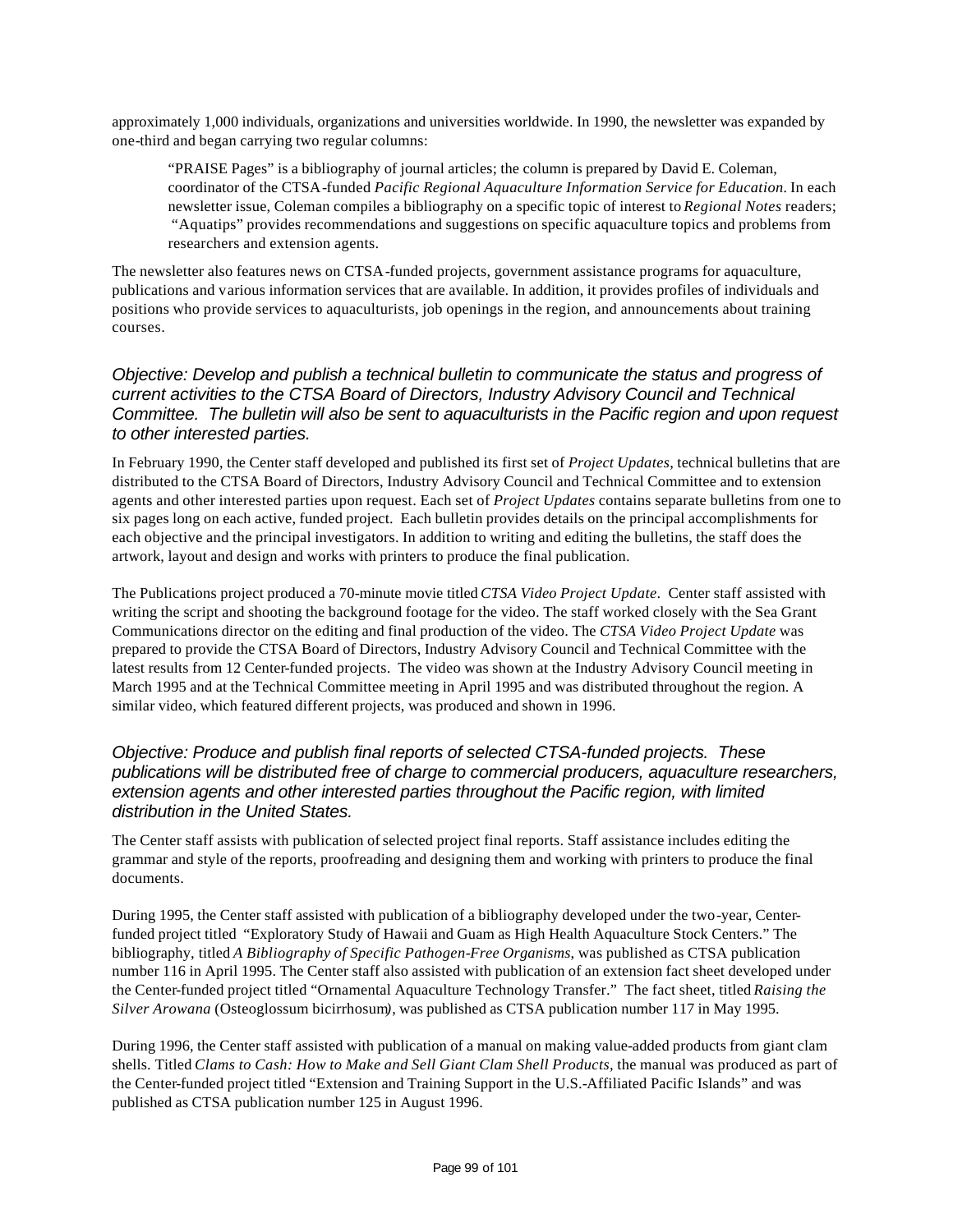Center staff also assisted in editing a sponge manual and four extension fact sheets that were produced under the Center-funded project titled "Production of CTSA Educational Extension Materials."

During 1997, the publications assisted with publication of an extension fact sheet titled *Aquafarmer Information Sheet: Prevention of Black Gill Disease in Marine Shrimp*. The fact sheet, produced by the Center-funded as part of the project titled "Gill Discoloration in *Penaeus stylirostris*," was published as CTSA Publication Number 126 in October 1997. Center staff edited the information sheet and did the layout and design.

Center staff also provided the text and photos for the brochure titled *Regional Aquaculture Centers Results: Research and Extension Solutions for Aquaculture.* USDA requested that each of the five regional aquaculture centers provide information for one segment of the brochure.

In 1998, Center staff assisted with layout and printing of two manuals produced by CTSA-funded projects. The manuals were *Spawning and Early Larval Rearing of Giant Clams (Bivalvia: Tridacnidae)*, which was CTSA publication number 130, and *Pacific Threadfin,* Polydactylus sexfilis *(Moi), Hatchery Manual*, which was CTSA publication number 132*.* The latter was printed with Publications budget funds. In addition, Center staff edited, designed , layed out and oversaw printing of *Triploid Chinese Catfish*, an extension fact sheet resulting from a CTSfunded project.

#### *Objective: Duplicate and distribute the other Regional Aquaculture Centers' videos and publications to information networks throughout the Pacific region.*

The Center staff duplicated 11 videos produced by the other Regional Aquaculture Centers and distributed them to extension agents, libraries and aquaculture concerns throughout the region. The Center staff also maintained a library of all videos produced by the Regional Aquaculture Centers and loaned them to interested parties upon request. In addition, the Center staff distributed publications produced by the other Regional Aquaculture Centers to extension agents and libraries throughout the region.

#### *Objective: Develop and maintain a home page on the Worldwide Web through which information about CTSA activities can be disseminated.*

The Center staff also assisted in development of a CTSA home page on the Worldwide Web. The web site is maintained by the Center staff and contains news and CTSA publications as well as links to AquaNIC, the PRAISE web site and sites maintained by other Regional Aquaculture Centers. During 1998, artwork was commissioned for the site and the site was redesigned and reformatted, resulting in a more attractive, user-friendly environment.

### **Work Planned**

The Center staff will continue to produce the quarterly newsletter, selected project final reports and maintain the Web site.

### **Impacts**

This project has helped to disseminate aquaculture research results and information throughout the region in order to enhance viable and profitable U.S. aquaculture production that will benefit consumers, producers, service industries and the American economy.

### **Support**